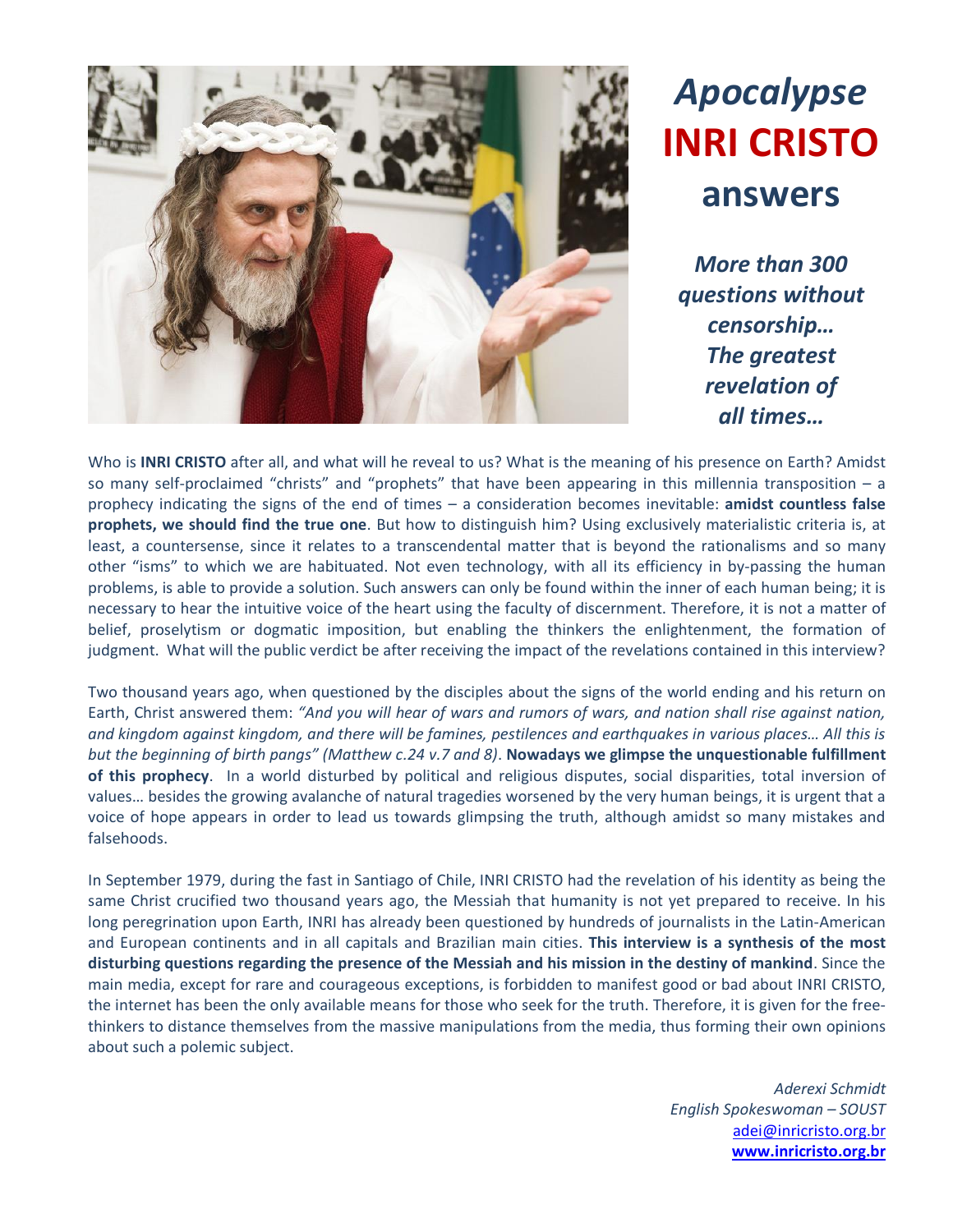# **1 – INRI CRISTO speaks about his childhood, life before the fast, the revelation in 1979, the significance of his dress, the meaning of his mission.**

## *1) Who are you?*

**INRI CRISTO**: "Nobody is obliged to believe, but I am the First-born Son of GOD, the ancestor of humanity, the first ape that was born without tail, Adam, and reincarnated as Noah, Abraham, Moses, David etc. afterwards as Jesus and now as INRI. INRI is my new name *("To whom that wins… will I write upon him the name of my GOD… and my new name" – Revelation c.3 v.12)*. INRI is the name that Pilate wrote above my head when I agonized on the cross, when they spat on my face, when they humiliated me, when the Scriptures were fulfilled. INRI is the name that cost the price of blood. Keep it in your heads and you will be strong and happy, my children. My heart beats strong with love for all of you".

## *2) Where were you born, who are your parents?*

**INRI CRISTO**: "On March 22<sup>nd</sup> 1948, a midwife called Ms. Bema delivered me to a couple of Catholic German peasants, Wilhelm Thais and Magdalena Thais, in a small village called Indaial, inside the state of Santa Catarina – Saint Catherine (Brazil). Both, ignoring my origination, raised me not knowing that my FATHER is my LORD and GOD and my mother is the Earth. I am circumcised Jew, but my FATHER provided that since the early age I grew in a Catholic environment in order to understand and demystify the dogmas imposed to the Christians in the land He gave me as homeland. As a child, amidst the usual jokes peculiar to children, I did not understand why they jeered and laughed for I being different. Only later, when grown up, I could understand the meaning of my origination and of circumcision. The LORD said that the name of the land would be only Catarina; it became Santa (saint) for being chosen as cradle for His Son to reincarnate".

## *3) How was your childhood?*

**INRI CRISTO**: "Since I was a little boy my life was different from the lives of other children. In childhood, I was woken up by terrible visions in the still of night. Later on my FATHER gave me knowledge they were premonitions about the end of this chaotic world. However, I could not reveal them to anybody, not even to the couple who raised me up. In a loving gesture, they held me in their arms and took care of my body until fever would reduce. When everything seemed to be fine, then I was woken up again by these terrible, but very clear visions, of people groaning, creeping on their own exposed members… It continued until I was seven years old; only when I was grown up the visions appeared sometimes again. Soon in childhood, I had to leave school to help the woman who raised me up. She washed clothes for different families to afford house rental and provide domestic support. Her husband worked in the extinct Oswald Hot tannery, in the city of Blumenau (Saint Catherine state – Brazil). He was moved away from work due to a lung illness, and the Social Welfare did not respond for the inherent duties. As she needed to wash a lot of clothes, the well in her house did not provide enough water, so I had to bring more water from the neighborhood. At the age of thirteen, one day when I was alone, I received order to leave home, because since childhood I obey an imperious voice that speaks inside my head, but until fasting I did not know whose voice it was. My clothes, recently washed, were still wet; even so I caught them, placed in a plastic pack and went away, following the destiny that my FATHER had reserved for me. I started to wander upon Earth and live the reality of contemporary society to closely know men's hardened hearts, their weaknesses and poverty, the illnesses disguised under expensive clothes, the hypocrisy and corruption of Catholicism. Once in a while, I thought inside of me: "Why do I have to be here, why do I have to pass through this situation?" Only later I understood that it was necessary so that I could fulfill my mission".

## *4) Do you have university graduation? Which is your school degree?*

**INRI CRISTO**: "I studied men's hearts in the university of life, passed through all the steps of contemporary society, knowing since ups and downs inherent to poverty until the higher social classes. I went to school only three years, just enough to be taught to read and write. I am *theo-taught*, as I receive superior instruction directly from my FATHER, LORD and GOD *("My doctrine is not mine, but of the One who sent me" – John c.7 v.14 to 16)*. I came back to this world to teach men the divine law to provide they live in peace and harmony, reconciling them in the union with the ALMIGHTY. There are some who say that I do not have education. Actually, I do not have the education given by men, but the one that my FATHER granted me with".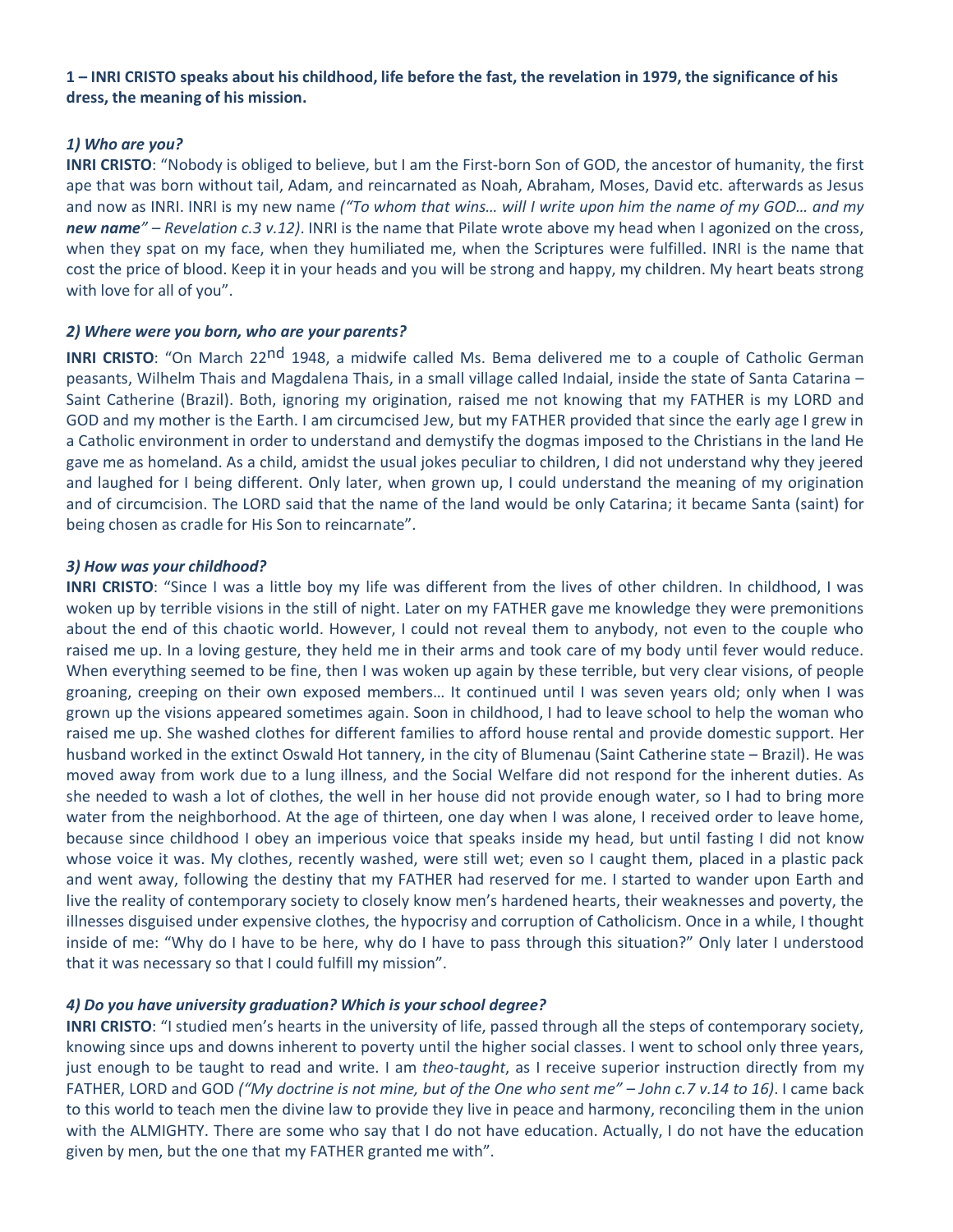## *5) How did you know you are the same Christ crucified two thousand years ago?*

**INRI CRISTO**: "As I have previously said, since childhood I obey one voice that speaks inside my head. In 1978, I was ordered to go away from Brazil leaving nothing behind. I felt in my inner as if I would take a long trip with no

return. On Sep/1<sup>st</sup>/1978 I arrived at Santa Cruz de La Sierra and, in the day next, to La Paz, in Bolivia, a Latin American country. After speaking to the Bolivians, Paraguayans, Uruguayans and Argentineans, finally, in September 1979, I was driven to the fast in Santiago of Chile. As it was the first time that I fasted, I ignored the need to drink water. In other words, I fasted "dry". My body was on the edge of a starvation process. Suddenly, the voice said, this time more imperiously than ever: "Stand up!". When I stood up, I felt dizziness because when we fast the blood delays coming up to the head. My arms and hands did not sustain me; they went back. So I fell down with the nose on the ground, as you can see the resulting scar even today. Then, amidst a puddle of blood, the voice said: **"Pain is necessary, blood is necessary, so that, when you be insulted and reproved, you will remember it is the same blood you spilled on the cross. I am the GOD of Abraham, of Isaac and of Jacob. I am your LORD and GOD, and you are my Son, the same Christ who was crucified. From now on you will roam upon Earth as a wandering pilgrim. You will be prisoner, expelled, humiliated, hated. You will pay to sleep and will not be allowed to sleep; your tunic will be dirty and you will not have one who washes it. Many will laugh and debauch on you so that you know your children's hearts, because they are your people. But I will be with you"**. Then He revealed to me, as if it were on a film on a screen, all my past, the stages of previous incarnations. I that speak to you am the First-Son of GOD, Adam, and reincarnated as Noah, Abraham, Moses, David etc. afterwards as Jesus and now as INRI. The LORD showed me when I walked towards the Skull and spoke to the women of Jerusalem: *"Women of Jerusalem, do not cry for me, keep your tears for your children, because it will come a day when blessed are the sterile ones" (Luke c.23 v.28 to 29)*. At this moment I felt an enormous responsibility come upon me, as my FATHER gave me the consciousness that I am the father of humanity, the origin of everybody. All of you are my descendants; you came from me and through me you will return to the FATHER. For while I still drink, sip by sip, the last portion of the bitter chalice of reproach, to fulfill the prediction that I myself enunciated before being crucified *("But first (before his glory day) must he (Christ) suffer many things and be rejected by this generation. As it was in the times of Noah, so it will be when the Son of Man comes" – Luke c.17 v.25 to 35)*. Many are not prepared to receive me, they thought that I would never return, never reincarnate. But I am back as I had promised".

## *6) How was your life before the fast?*

**INRI CRISTO**: "In my adolescence, I worked as greengrocer, baker, food deliverer, waiter, etc. From the age of 21 on, I started to live as a prophet using the gift of clairvoyance that I had since childhood, despite not being conscious of my identity yet *("I will come to you as a thief and you will not know what time I will come to you" – Revelation c.3 v.3)*. I spoke in the radios and televisions announcing the future of people, dressed like men are dressed. I lived as a man, amidst the world sins. So I experienced the true nature of human beings, otherwise I would not have authority or discernment to judge mankind. Only when I fasted in Santiago of Chile, in 1979, my FATHER granted me with power over the flesh and consciousness of my condition. Ever since the illuminated spirit, also called the Holy Spirit, was coupled in me. Behold why I am not a man; I am the Son of Man. Therefore I started to look at all men as my sons and at all women as my daughters. My life is an open book. If I had something to hide, after the fast in 1979 I would not have returned exactly to Curitiba, the city where I lived most time of the profane life. Exactly in this city I founded the New Catholic Order (SOUST – Suprema Ordem Universal da Santíssima Trindade / Supreme Universal Order of the Holy Trinity). Two thousand years ago it was just like this, as prophet Isaiah had prophesied: *"A virgin is with child and shall bear a son, and shall name him Immanuel. He shall eat curds and honey by the time he knows how to refuse the evil and choose the good" (Isaiah c.7 v.14)*. Only after the fast my FATHER gave me knowledge about my condition and I started to be called Jesus. Until that time I was mud among the world sins. For that reason I insisted that John the Baptist should baptize me *(Matthew c.3 v.13 to 15)* so that the Holy Spirit could descend on me (John c.1 v.32). Also, when Mary Magdalene was threatened to be stoned, I was able to know that all those men were sinful because I had previously lived in their middle *(John c.8 v.7)*".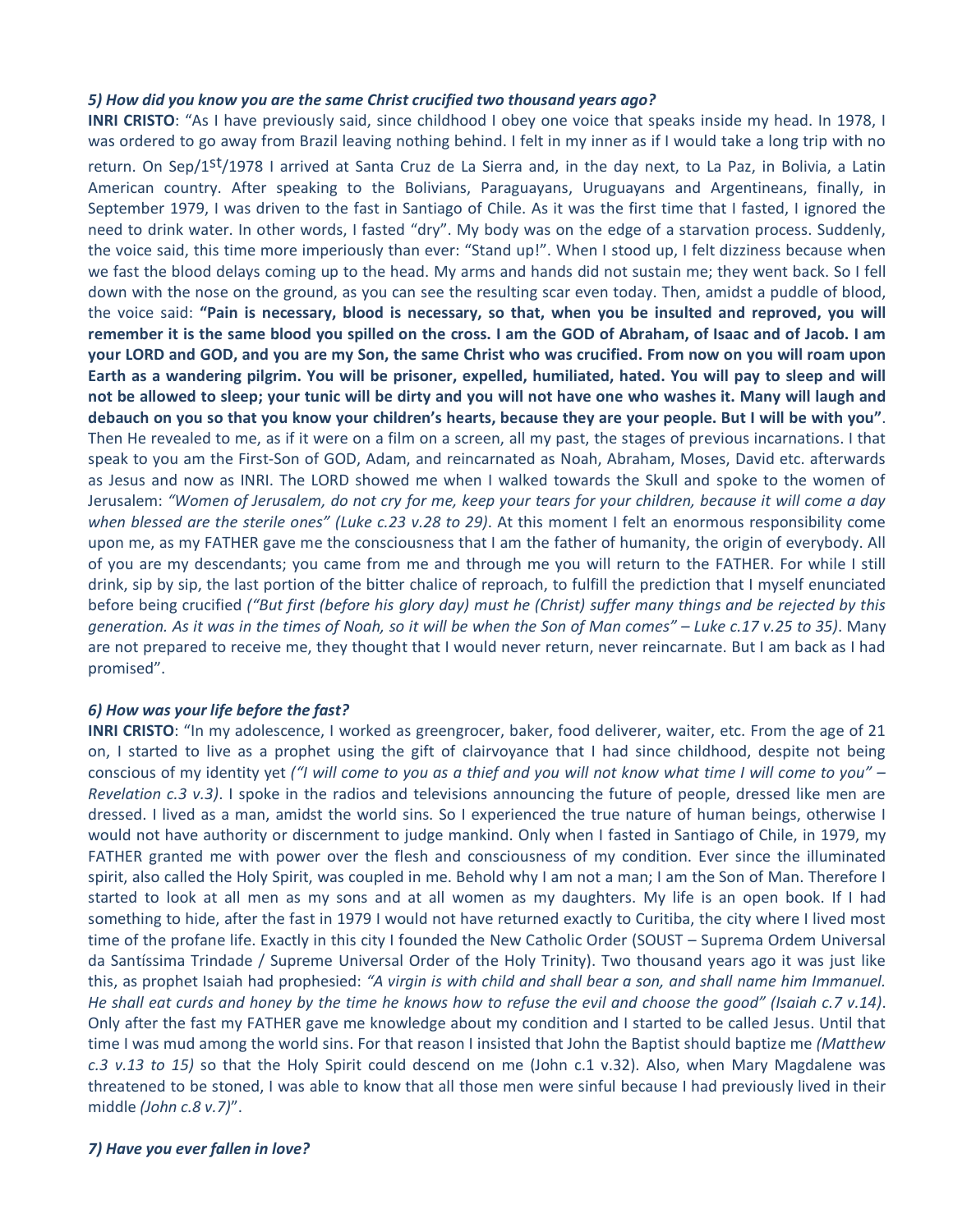**INRI CRISTO**: "I am always in love, I have a love much greater than you will ever feel for whosoever, a love that a man will never feel for a woman or will a woman ever feel for a man. I am in love with my FATHER, for His great cause, for His kingdom, where I am the Regent Mentor. I am in love indeed; this love is so huge that it does not allow space for mean, selfish, stingy feelings, for foolish things that limit the human beings to a mediocre existence. Finally, it is a great and indissoluble love. And only because I am truly in love with my FATHER, that is the LORD of love and life, I can irradiate to you the love that I have for Him, as only those who are in love can irradiate love".

## *8) But have you ever fell in love with any woman in this life? And two thousand years ago? For whom?*

**INRI CRISTO**: "I have been and I am in love with all women, because I spread to them the love of my FATHER, LORD and GOD. They are all my daughters, as much as they are at the same time my mothers, since they symbolically represent my mother earth. The same way I am in love with my sons, I also love all men as my sons, because I am the Father of humanity, the most ancient of all, and in the light of my LORD and my GOD, who is in me, I love all the creatures that move upon Earth. It is obvious that before the fast I experienced all the weaknesses and restlessness inherent to human beings. I was in the brothel with the prostitutes, many times I did not know why; only after the fast I understood. Two thousand years ago it also happened this way; before beginning the public life at the age of 30, I ate "curds and honey" until learning to separate good from evil, as it is written in Isaiah c.7 v.14. "Eat curds and honey" means to experience the world sins. Behold why I am pure, but not naïve. In the fast GOD granted me power over the flesh and ever since I do not live as a man. My FATHER sent me again with the mission of judging mankind, and a naïve judge does not have power or authority to judge".

## *9) It is known that you, in the 70's, was a guru of many rich and famous people. How was this work? Have you earned money doing this? Do you still keep contact with your former "clients"?*

**INRI CRISTO**: "Until 1979, as I have already said, I lived as a prophet, because my FATHER granted me the gift of clairvoyance. I was the prophet of an unknown GOD. Many people sought for me to ask about the future. I showed the solution for their problems, gave them instruction and they contributed to my survival, with my journey upon Earth. Those that sought for me at that time were not my clients, but consultants. Now the ones that return to my presence, I freely bestow my FATHER's blessing upon them".

## *10) When you discovered that you are INRI CRISTO, the Son of GOD, who was the first person to whom you made this revelation? What was this person's reaction?*

**INRI CRISTO**: "Very truly, it was not I who did this revelation to a person. After the LORD revealed my identity in the fast, some people came in front of me and declared that they had recognized me because GOD had shown to them. The first person that saw who I am and recognized me even by my voice when hearing me speak in radio Portales, in Santiago of Chile, was Alamiro Tapia. He purchased the cloth of white linen to sew my first tunic. Many years before I arrived at Santiago, my FATHER had prepared some people to receive me, like a committee of reception. It is a long story, with shocking details. In the fast, my FATHER told me that I could not reveal my identity to whosoever until a broadcasting did it as if by mistake. I wandered through all Latin America, already with the tunic, but presenting as GOD's envoy; I could not tell yet that I was the same crucified Christ. Finally, when I arrived at Mexico in 1980, to fulfill what my FATHER had warned me, the newspaper Ovaciones wrote this way: *"INRI, el Cristo, habla al pueblo y cura a los enfermos en el quiosque de la Alameda"* (INRI, the Christ, speaks to the people and heals the sick at Alameda square). From this very day on, I publicly assumed my identity as INRI, the same crucified Christ, and also started to feel the bitterness of reproach that awaited me".

## *11) Why were you born in Brazil, not in Israel or Rome?*

**INRI CRISTO**: "GOD is the One who chooses where His Son reincarnates. He chose the New World, the Land of Holy Cross, whose official name is Brazil. Two thousand years ago, when I walked to the Skull, He showed me the terrible destiny reserved to mankind, but also the inheritance of this new land, huge, with exuberant nature, where abundance exists. It is foreseen in the Bible that I would reappear in the New World *("I saw a new sky and a new Earth…" – Revelation c.21 v.1 and 2)*. The New World are the Americas (South, Central and North America). Since childhood I have heard people say that "GOD is Brazilian". Truly, GOD is universal, but His son reincarnated in Brazil. Until October/2000, I lived in this land as a landless person. But after overcoming a lawsuit of ideological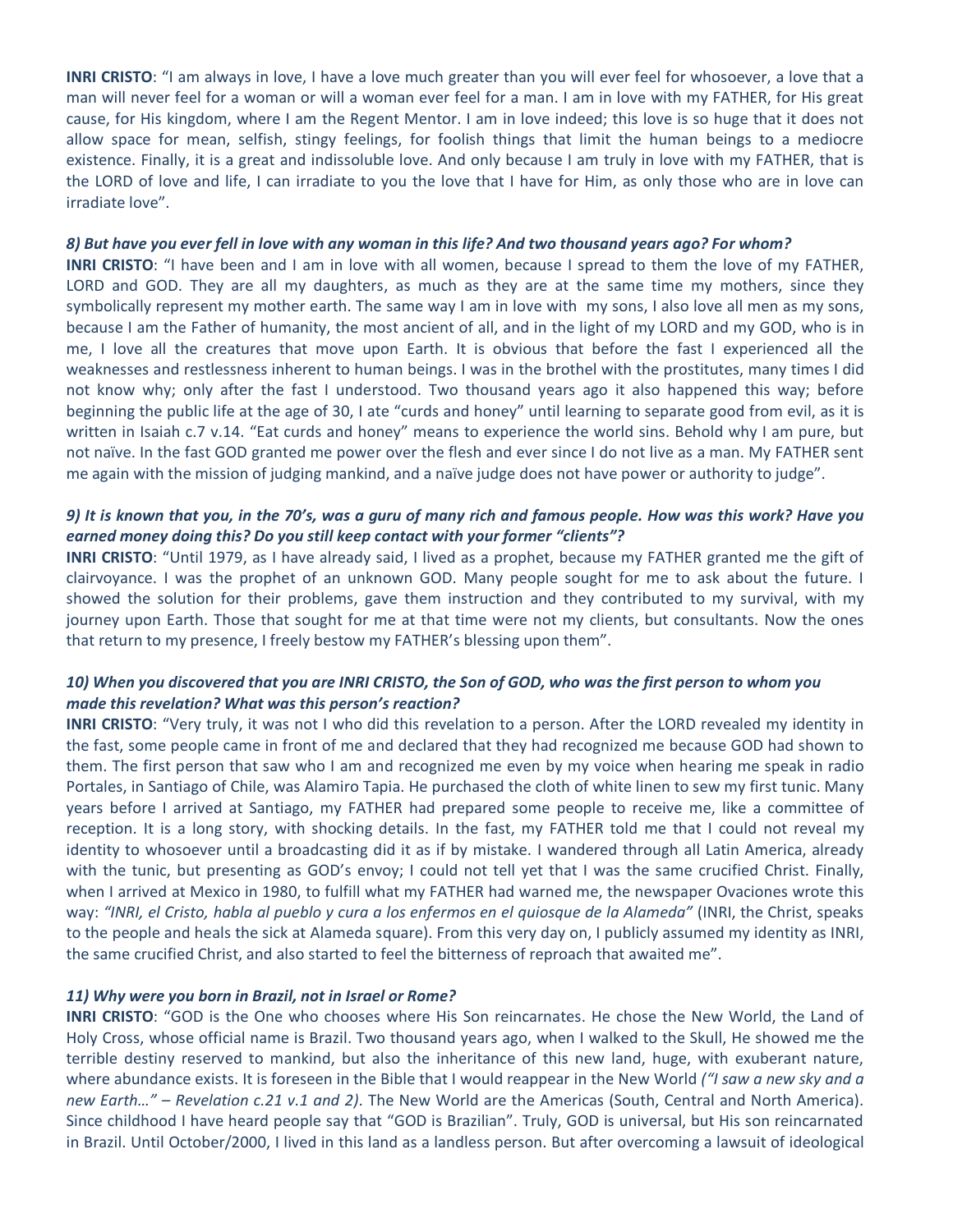falsehood, that endured for many years in the Brazilian Federal Justice, earthly authorities officially recognized my identity and granted me all the documents where my new name is registered, the name that cost the price of blood on the cross, INRI (according to Revelation c.3 v.12), followed by my condition, CRISTO, which is the Greek word for Messiah. The Eminent Justice Tribunal of Paraná state issued a revering sentence recognizing my identity, determining that my name, INRI CRISTO, was registered in all my documents. From then on I was rid of the uncomfortable condition of landless person".

*Obs.) In 1981, INRI CRISTO was declared a landless person in France when he was expelled from England. Nine months later, he returned to Brazil in this condition, carrying a precarious title valid for 24 hours, dispatched by the General Consulate of Brazil, at Champs Elysées Avenue, Paris.* 

## *12) Why does your voice resemble the one of a foreigner?*

**INRI CRISTO**: "When I was called Jesus, I said: *"By my voice my flock will know me" (John c.10 v.4)*. Nobody is obliged to believe, but I am the same Christ who was crucified and returned with the same voice I had two thousand years ago. People who heard me at that time and now meet me again, in spite of not having seen my face, they recognize me by my voice, which is different from that of a Brazilian's voice. Many times when I spoke in radio programs, some children identified me only by my voice. Also, the word is expressed through the voice. It is through the word that I will set my children free of false religious yoke, idolatry fetters, fantasy and lie. As I am the same, the way I teach my FATHER's things continues the same. The intelligent people that come to my presence and make use of reasoning realize that I answer any kind of question without dogma or subterfuges, always inside coherence and logic, inseparable from the truth".

#### *13) Why is your name INRI, not Jesus?*

**INRI CRISTO**: "Jesus is an obsolete name. I revealed to the disciple John that I would return with a new name *("To the one who wins... I will write upon him the name of my GOD… and my new name" – Revelation c.3 v.12)*. INRI is the name that I paid with my blood on the cross, the name Pilate wrote above my head when I agonized on the cross, when they spat on my face, when I was humiliated, when the Scriptures were fulfilled. INRI is the name that cost the price of blood. It means, in Latin, *Iesus Nazarenus Rex Iudaeorum*. Translating: Jesus of Nazareth, King of Jews. How could I return with the name Jesus if nowadays thousands of sinners are called like this, including murderers, thieves, alcoholics, drug dealers…? Pilate ordered to write this name in the moment of crucifixion as a divine inspiration. When he was questioned by the priests: *"Don't write 'Jesus of Nazareth, King of Jews', but what Jesus said: 'I am the King of Jews'"*, if Pilate was not executing GOD's will, he would have obeyed them. But he categorically answered: *"What I wrote, I wrote" (John c.19 v.21 and 22)*. Although Pilate told me: *"Don't you see that I have power to crucify or to free you?"*, I replied him: *"No power would you have if it was not given you from the high" (John c.19 v.10 and 11)*. Everything was the plan of the Divine Providence. Now that I am back, I assumed my new name, INRI CRISTO, officially recognized even by earthly authorities".

#### *14) Why are you dressed the same way you used to dress two thousand years ago?*

**INRI CRISTO**: "First of all, I am not here to please anybody, but to obey the Supreme and Perfect Being who sent me again to this world. I do not own anything, I do not want anything, I do not fear anything. I am not dressed like this because I chose, but for obedience to my FATHER. Moreover, when I was called Jesus I promised to the disciples that I would come back the same way I was before crucifixion *("I still have many things to say to you, but you cannot bear them now. When the Spirit of truth comes, he will guide you into all the truth; for he will not speak on his own, but will speak whatever he hears and he will declare to you the things that are to come. He will glorify me, because he will take what is mine and declare it to you. All that the FATHER has is mine. For this reason I said that he will take what is mine and declare it to you… A little while, and you will no longer see me, and again a little while, and you will see me, because I am going to the FATHER" – John c.16 v.7 to 16)*. In this occasion I was speaking about my return to earth, my reincarnation. And I received back everything that I had: tunic, mantle, sandals, bag, even the crown. My FATHER ordered me to appear in public with the crown of thorns, because it is the King of kings' crown (Revelation c.19 v.16). It is different from earthly kings' ones. I am the only king crowned by enemies. Two thousand years ago, as it was necessary to redeem humanity's sins, the thorns were turned inside. But now that I came back as unblemished judge, no longer to be judged but to judge mankind and establish the Kingdom of GOD on Earth, the thorns are turned outside as I was crowned by friends. Slowly, after the fast, my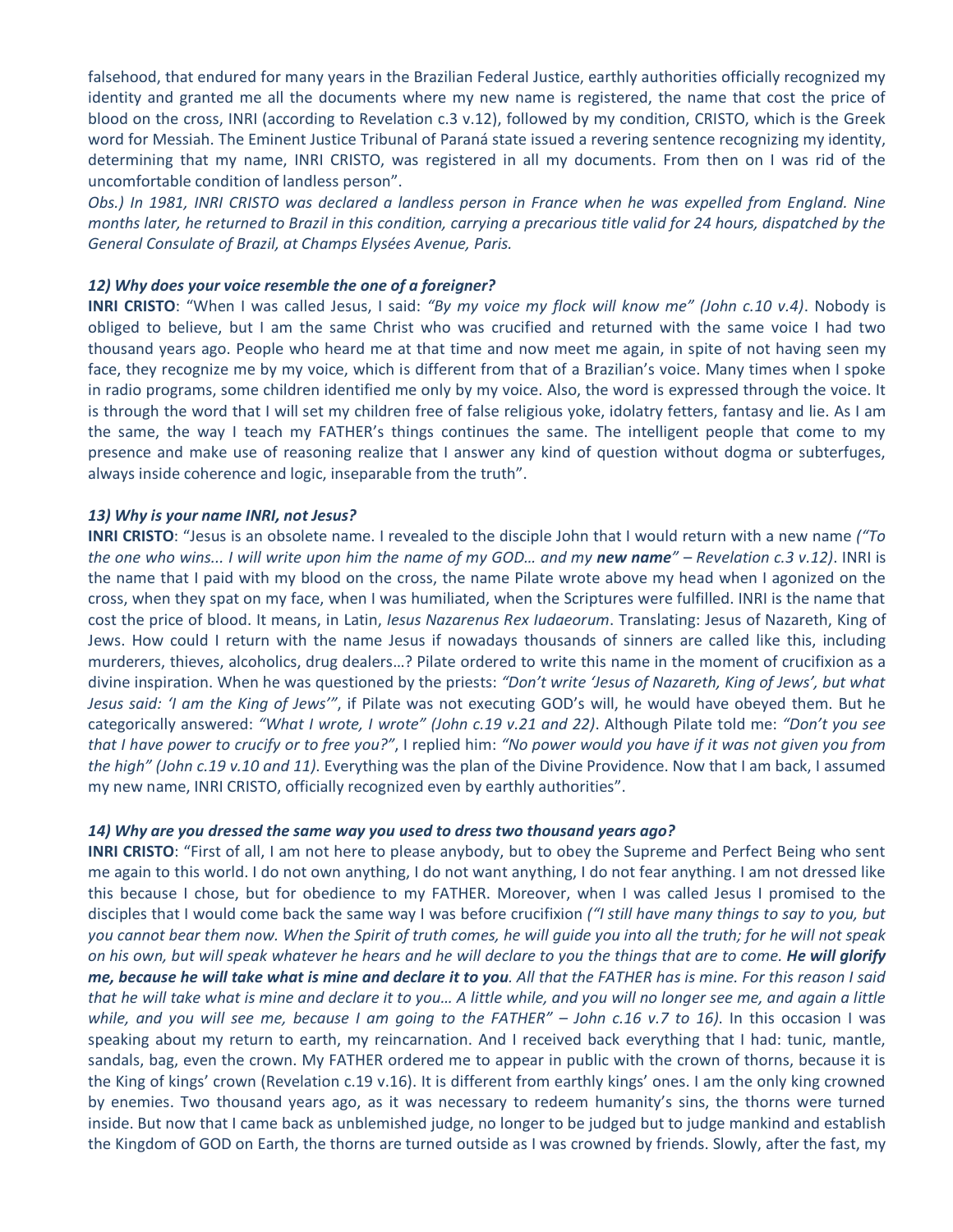FATHER restored to me with everything that was mine when I was called Jesus. Each item of my clothes has a history, a reason for being. They were not invented or chosen by my will. It would be much easier not having to face the reproach and debauch of my contemporaries. But I am here only to execute a divine mandate".

# *15) Some years ago, you did not wear that crown of thorns. Why only in the last years you incorporated it to your dressing?*

**INRI CRISTO**: "I only started to use the crown of thorns when I received order from the LORD. He determined that I appeared this way in public because it was the last image as I was seen, people are waiting for me this way. It is in the collective unconsciousness. At the beginning I tried to delay this order since I knew there would be misunderstanding, many would debauch, as in fact they debauch. So, the LORD made a sign: my hair began to fall, but it fell in handfuls. Then my FATHER said again, this time with more vehemence: did I not wear the crown, all my hair would fall. He also showed me that an ex-builder would be anointed and inspired to make it, although he was not a professional in art of sculpture. Unlike many think, it is a rustic crown, carved in wood; the thorns are real, as I have already shown to many journalists. Since I started to publicly appear with the crown of thorns as the LORD determined, my hair stopped to fall".

## *16) What is the meaning of the scepter you show off?*

**INRI CRISTO**: "It is written in Revelation c.2 v.27 and c.19 v.15 that on the LORD's glory day I will govern the Earth with the ecclesiastical scepter, which is the symbol of theocratic and spiritual power that my FATHER granted me with since the time of David *("Ask me and I will make the nations your heritage" – Psalms c.2 v.8)*. Very truly I tell you once more: I that speak to you am the First Begotten of GOD, Adam, and reincarnated as Noah, Abraham, Moses, David, etc. afterwards as Jesus and now as INRI".

## *17) Why do you pass an image of authoritarian if the humanity waits for a gentle Christ?*

**INRI CRISTO**: "The humanity waits for a gentle Christ because my image was sold this way to the naïve ones. Truly, I am and I was authoritarian since my FATHER is authoritarian. I am the same who said: *"You faithless and perverse generation, how much longer must I be with you?" (Matthew c.23 v.13 to 36 and c.17 v.17)*, and also: *"Do not give what is holy to dogs; and do not throw your pearls before swine" (Matthew c.7 v.6)*. I can be gentle only if I am allowed to be gentle. When I am with the humble, the simple, the reverent… in front of them I show my face of Lamb of GOD *(John c.1 v.29)*. These ones I teach, instruct, advise. Nevertheless, when I am in front of the hypocrites, the fanatical pharisees, the blasphemers, I whip them with words as I whipped the vendors of the temple in Jerusalem *(John c.2 v.15-16)*. Two thousand years ago, the only time I was gentle in public and did not make use of the authority of Lion of Judah (Revelation c.5 v.5), they crucified me".

## *18) What is your main mission on Earth?*

**INRI CRISTO**: "My mission is to enable the consolidation of GOD's kingdom on Earth, teach the genuine divine law, expose the true GOD, the Supreme CREATOR, my FATHER, the only uncreated being, the only eternal, the only Being worthy of worship and veneration, omnipotent, omniscient, omnipresent, only LORD of the Universe, distinguishing Him from the generic gods invented by men".

## *19) Do you speak other languages besides Portuguese?*

**INRI CRISTO**: "I speak the languages of the countries that heard me and allowed me to speak. I speak Portuguese, which is new-Aramaic, for being the language of the country GOD gave me as homeland; I speak Spanish as I went through all Spanish-speaking countries and also French. In 1980, when I was expelled from England, France welcomed me and I lived there the time of a gestation (nine months). It was the first country to openly proclaim in the media: *'Le Christ est revenu sur la Terre!'* (Christ is back to Earth)".

## *20) How will the whole world understand you?*

**INRI CRISTO**: "When the day of the LORD comes, everyone will see my face and will hear my voice *("Every eye shall see him" – Revelation c.1 v.7)*. The humanity will be tuned in the same wave, in the same thought, and everyone will understand my message through the heart, independently of them being Asians, Africans or Australians. My FATHER will give the gift of understanding to all people of all languages, because the language of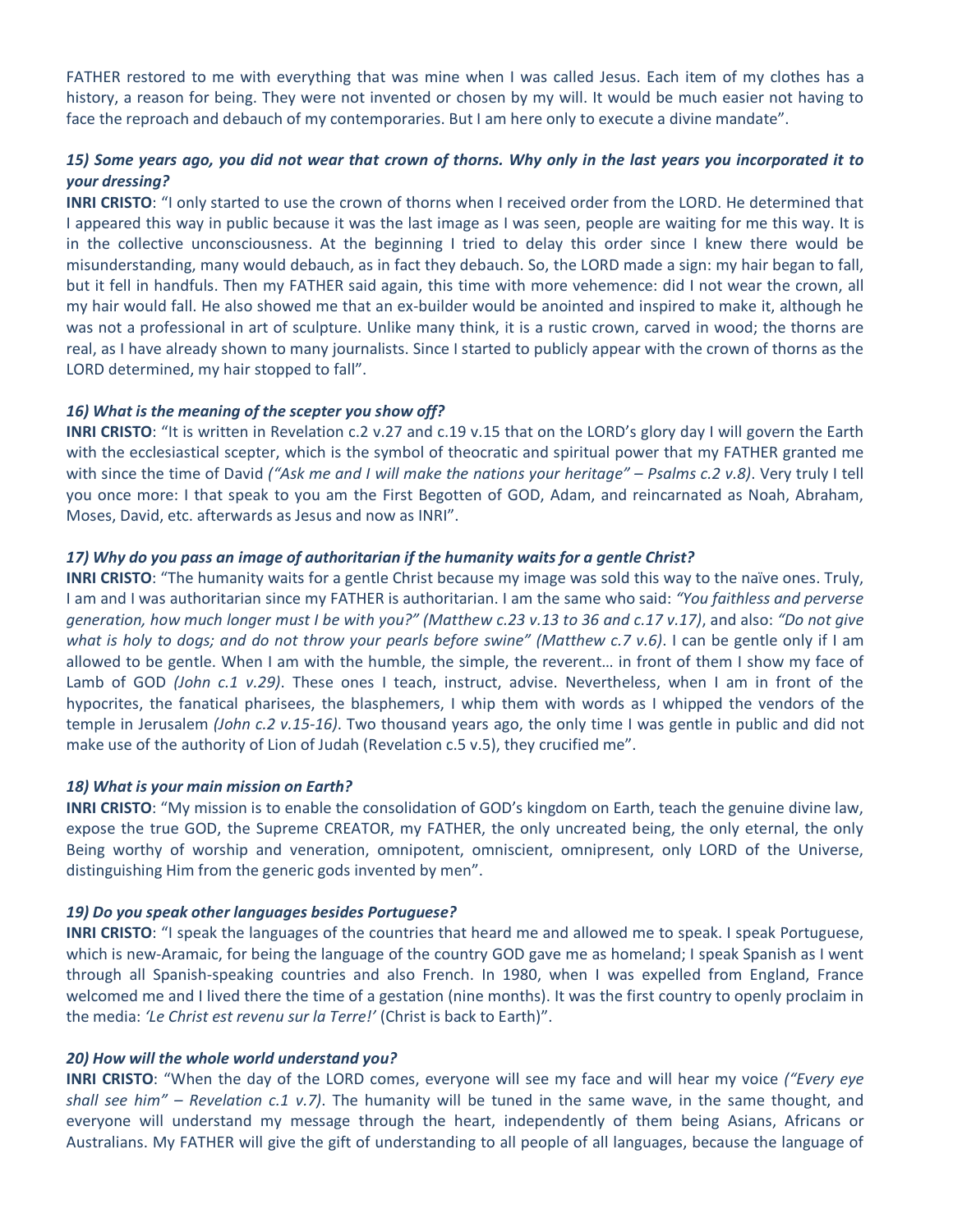the heart transcends the frontiers of race, language, religion; it is the only universal language inherent to the human beings".

## *21) If you have already settled your debt with the divine law, why do you need now to suffer all over again?*

**INRI CRISTO**: "In this case, the suffering is related to my mission of judging the humanity and establish on Earth the Kingdom of GOD, that is a kingdom of light. Speaking to the disciples about my second coming, I said that, before LORD's glory day, it was necessary that I suffered many things and was rejected by my contemporaries *(Luke c.17 v.25 to 35)*. Why is it necessary if two thousand years ago I have already been crucified, have already suffered the agony in the cross? Because as much as in fire gold and silver are tested, in suffering the inner of human beings and the true intentions are revealed. In suffering the great spirits rise beyond themselves and perform praiseworthy deeds, while the stingy spirits reveal themselves, stripping the false garment of goodness. If everyone immediately knelt down when I arrived on Earth, how would I make the distinction between sheep and goats, how would I know who are my children and who are the Pharisees of this generation? It is right because of the reproof, the slanders, the hatred, the conspiracies that I can discern who is with me and who is against me. At a first glance, nobody carries on the front a board where it is written: "I am Pharisee", "I am a false prophet" or "I am a son of GOD". The deeds, the words, the gestures, the feelings are the things that distinguish the human beings and the true intentions. When I arrived at Curitiba in order to establish the provisional headquarters of SOUST, my FATHER warned that it would be a laboratory where I would deeply study the true sociology with living beings for long years. And effectively, my children, all what my FATHER told me has rigorously been fulfilled. Those that remained faithful to my FATHER and united to me in the moments of pain, of suffering and in the most crucial moments of my reproof, proved to themselves that they are worthy of the LORD and His holy kingdom of light".

# *22) Why do you refer to yourself as "the Son of Man", when you were Jesus two thousand years ago as much as now that you are named Inri? Aren't you the Son of GOD? What is the difference between Son of Man and Son of GOD?*

**INRI CRISTO**: "There isn't difference between Son of GOD and Son of Man. I am the Son of GOD and also the Son of Man because I am the First Begotten of GOD, Adam that reincarnated as Noah, Abraham, Moses, David etc. afterwards as Jesus and now as INRI. Son of Man means "the one that was generated from himself", in other words, biologically, I am the only one generated from myself, I came from myself because at the same time that I am Adam, the father of humanity, I am also Adam's descendant, I came from Adam's lineage. The other human beings were generated through me and after me. The Son of GOD that speaks to you, the First and Only Begotten Son of GOD, is also the Son of Man, as I am descendant of the first man that was me: Adam".

# **2 – The Shroud, reincarnation, crucifixion and resurrection, return of the Messiah, INRI CRISTO and contemporary society.**

# *1) Scientists have published around the world a different face for Christ, made by computer. They say that due to the climate of the place where he was born, he would have dark skin, frizzy hair, black eyes. What do you say about this? Does it put in doubt Shroud's legitimacy?*

**INRI CRISTO**: "Inventing a different face for the Son of GOD is absurd, foolish, aberrant. A serious scientist would not render this kind of work. It is one more invention ordered by Rome as an unfruitful gesture of despair. During my absence they lied and deceived the Christian people by disparaging the teachings that I left before being crucified. Now that I am back to settle the house in order, they try by all means to confuse people's minds in order to hinder the public recognition of my identity. Serious scientists have already proven Shroud's legitimacy, as it was broadly registered on Galileu Magazine nº 99 (Globo Editions – Brazil). The Shroud has already passed by thousands of tests, and amidst all the experiments, only the one of Carbon 14 contested the authenticity of the cloth due to contamination. My image remained impregnated in the Shroud by the hands of Divine Providence to provide that people see the great miracle performed by the ALMIGHTY. He sent me back with the same image, the same silhouette. Nobody can annul or try to diminish GOD's works. Sooner or later the truth is always revealed".

## *2) The Catholic Church alleges that, based on the Bible, it does not believe in reincarnation, only in resurrection.*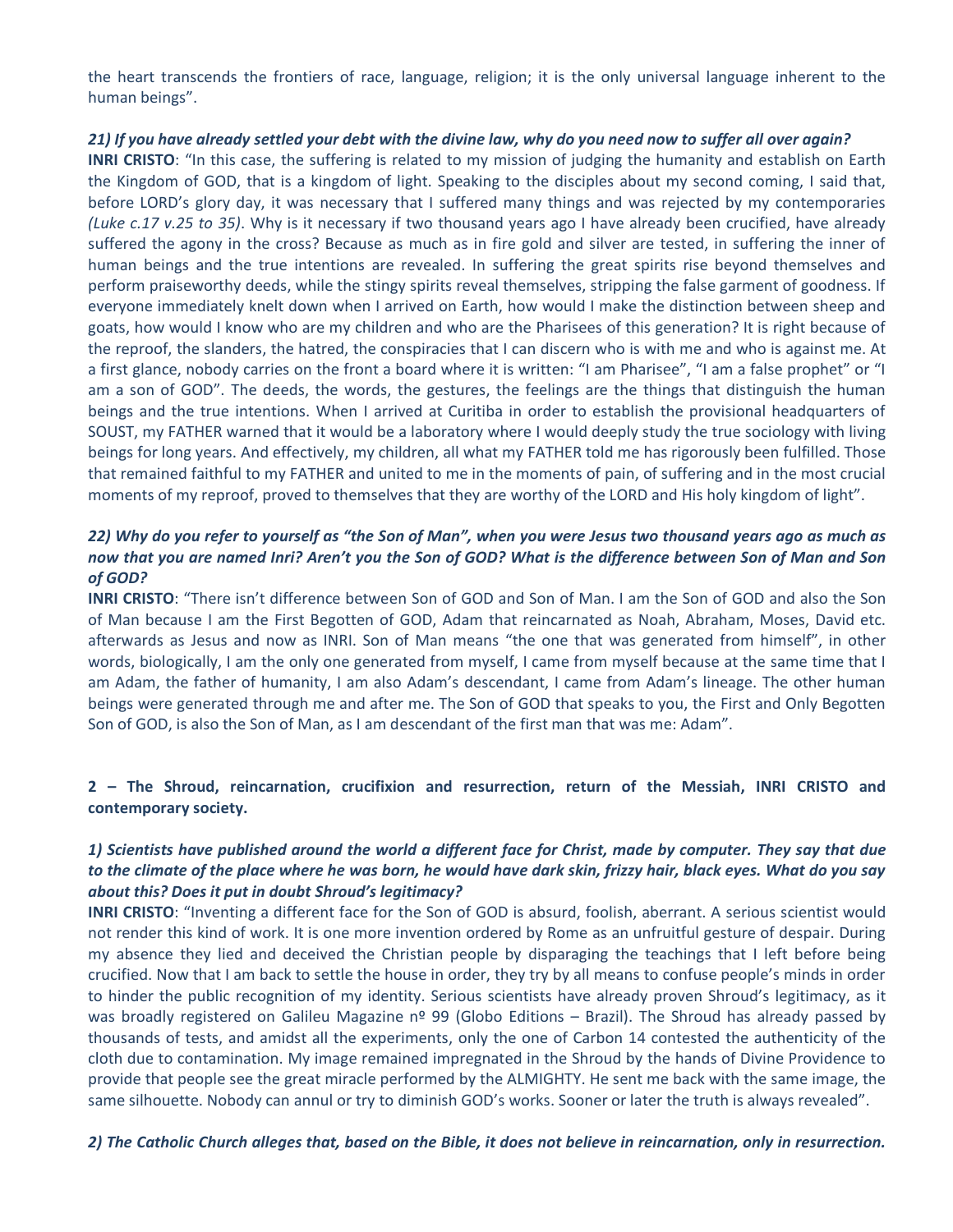## *Therefore, how can you categorically assert to be the reincarnation of Jesus Christ?*

**INRI CRISTO**: "My presence on Earth is the most vehement and undeniable proof of the existence of GOD and reincarnation. If reincarnation did not exist it would be very hard to believe in the existence of GOD; only reincarnation gives logic and justice for the world disparities. If reincarnation did not exist, GOD would be a tyrant who created imperfect and evil beings to, later on, eternally condemn them to hell, with no chance of regeneration. But as GOD is perfect, reincarnation exists as a proof of divine goodness and perfection. If the proscribed roman church were really based on the Bible, she would never deny the eternal and divine law of reincarnation, which means physical rebirth. Actually, the word "reincarnation" began to be used only contemporarily, but the doctrine always existed, since the world creation. I have already taught it two thousand years ago. When the disciples asked me about the coming of Elias, I answered: *"For all the prophets and the law prophesied until John came; and if you are willing to accept it, he is Elias who is to come" (Matthew c.11 v.13 and 14)*. How could John the Baptist be the prophet Elias were he not the reincarnation of Elias? I also taught Nicodemus that only being born again he could see the Kingdom of GOD *(John c.3 v.3)*. On a certain occasion, a man blind from birth was healed and the disciples asked: *"Master, who sinned, this man or his parents that he was born blind?" (John c.9 v.2)*. How would it be possible attributing a sin to a blind person from birth had he not violated the divine law in a previous incarnation? I also said to the disciples, in the last supper, that I would drink no more of the fruit of vine until the day I would drink it again with them in the Kingdom of GOD *(Matthew c.26 v.29)*. Spirit without physical body does not drink wine; therefore, I could only drink it again reincarnated, physically reborn. Now I drink wine with my disciples in the Kingdom of my FATHER. According to the reports of History Annals, reincarnation was suppressed from the Christian doctrine from the VI century onwards, due to an historical mistake performed by emperor Justinian. His ambitious wife, Theodora, began her fast ascension to power as a courtesan (prostitute). Aiming to get rid of a shameful past, later on she ordered the slaying of approximately five hundred past "colleagues". Supposing she could be prevented from suffering the consequences of such a cruel order in another life as the law of karma requires, she strove to order her husband Justinian to suppress, "in the name of GOD", all the doctrine of reincarnation, since she was the one who effectively managed the power".

#### *3) How do you explain the resurrection? Where has Christ's body gone since it disappeared from the sepulcher?*

**INRI CRISTO**: "The myth of my physical resurrection to heaven is a dogmatic lure, humanity's stumbling block. It is the great hindrance for the Christians to see that I am back on Earth in bone and flesh through the natural and eternal law of reincarnation. Resurrection is the spiritual reappearance of someone who disincarnated, proving the immortality of the soul. I resurrected spiritually and so appeared to the disciples. For this reason I entered the houses being the doors shut *(John c.20 v.19 and 26)*. When the Bible relates that I had supper with the disciples, truly my spirit was making use of another's body. A proof of this is in the disciples account on the way to Emmaus. During the entire route they talked to a foreigner about my crucifixion. Only at time to share bread they saw that it was me, not the foreigner, who was in their middle. Why did they not see me before since we had lived together for a long time? Because I was incorporated in the foreigner and only at time to share bread, by my peculiar way, they were conscious of my presence *(Luke c.24 v.13 to 35)*. The same happened to Mary Magdalene. Asking the gardener where my body was, only later she noticed that I was there. If it had been in my physical body, why didn't she immediately recognize me? Because once more I was using the gardener's body to talk to her *(John c.20 v.14 and 16)*. It's necessary to point out what really happened and once and for all eliminate the dogmas (reasoning padlocks), abominable tools of alienation and domination, which prevent people from seeing the truth. Physical resurrection is a theological and scientific mistake. When Christianity became the official religion of the Roman Empire yet in the first centuries of the Christian age, many beliefs and rituals of the established Paganism were introduced aiming to convert pagan subjects to the new religion; one of them was the belief in the physical resurrection of divinities (as the example of Horus and Osiris, that would have physically resurrected to heaven, according to the legend). My body would be destined to freezing, given that in outer space there is no air to breath and temperature borders on absolute zero, in other words, 273ºC negative. Furthermore, I would be naked, since the roman soldiers cast lots for my garments among themselves (John c.19 v.23 and 24). My physical body returned to mother Earth, as a natural law: *"You are dust, from dust you came and to dust will return" (Genesis c.3 v.19)*. Actually, while the roman soldiers slept *(Matthew c.28 v.13)*, GOD inspired faithful servants to gather my body *(Matthew c.27 v.55; Mark c.15 v.40; Luke c.23 v.49)*, cover it with new sheet and bury in an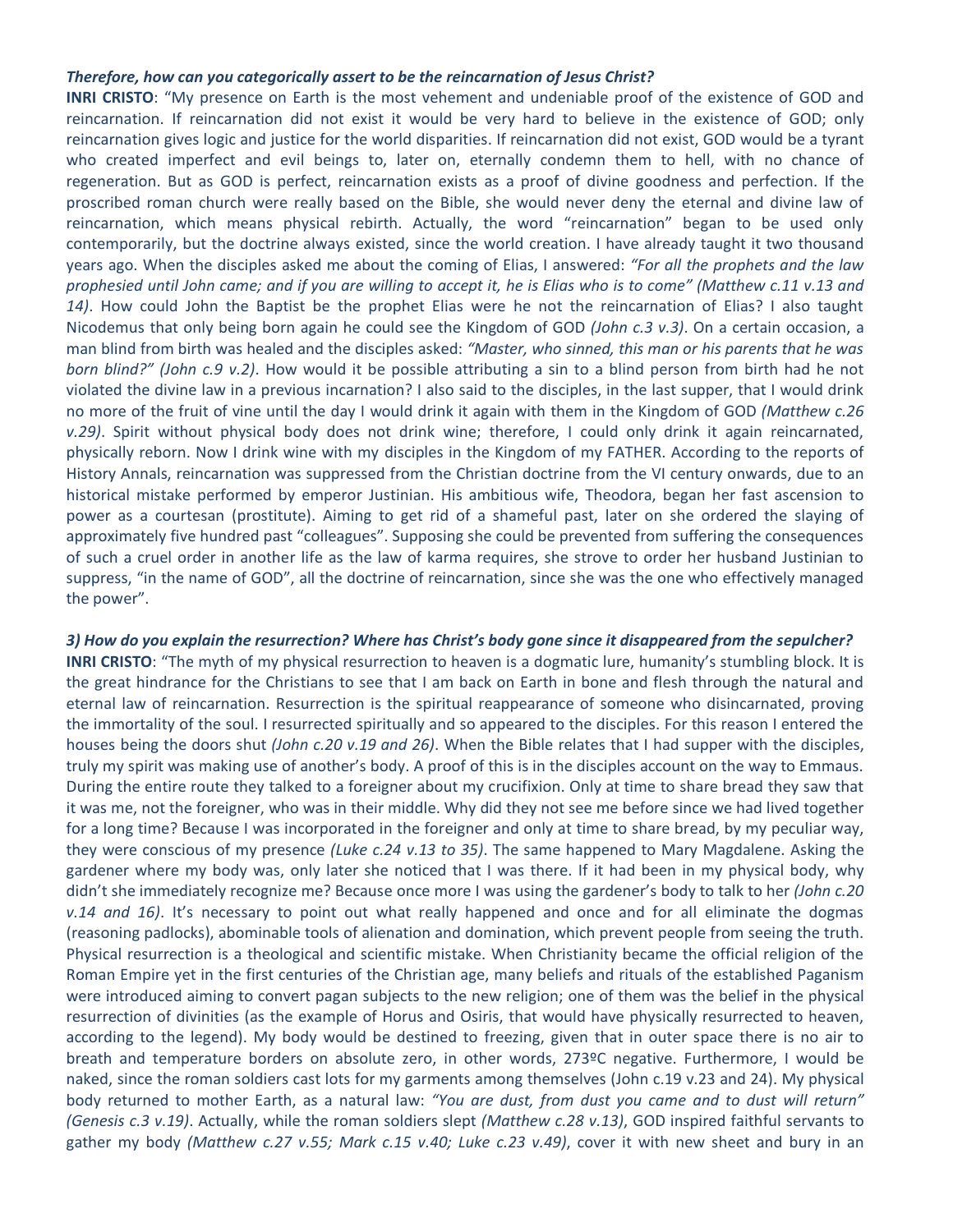anonymous sepulcher, putting an end to the session of gibe and debauch that persisted even after crucifixion and consequent disembodiment *("...Save yourself; if you are the Son of GOD, come down from the cross... He saved others and cannot save himself. He is the King of Israel; let him come down from the cross and we will believe in him. He trusts in GOD; let GOD deliver him now, if he wants to" – Matthew c.27 v.39 to 44)*".

## *4) Will you die and resurrect again on the third day?*

**INRI CRISTO**: "First of all, I will never die; I will only disincarnate. My physical body will return to mother Earth and I, spirit, will go back to the FATHER only after fulfilling my mission. This time it will not be by violent means like crucifixion, as I have already paid all the debt with the divine law two thousand years ago. I will have the sleep of the fair; in other words, I will die naturally. In Revelation c.1 v.14 it is foreseen that my hair will be white as the snow; it means that I will be in an advanced age. I want to live not even one second but to make the will of my FATHER, LORD and GOD. I know one place much better to live than this valley of tears. The disciples will continue feeling my spiritual presence; some of them will be able to see me in spirit, to feel my presence, as it happened when I was called Jesus. Where there are more than two people speaking in my name, then I will be in their middle *(Matthew c.18 v.20)*".

## *5) If reincarnation exists, why don't we remember what we did in other lives?*

**INRI CRISTO**: "GOD is so good and perfect that, instead of condemning the human being to the eternal "hell" in one only earthly existence, He allows him to reincarnate many times to continue the evolving march heading to divinity, to perfection, as one of the targets of human existence: *"Be perfect, therefore, as your heavenly FATHER is perfect" (Matthew c.5 v.48)*. Each person carries the lines of the past, but it is something very subtle and only the LORD can grant someone with the gift to see. Unconsciousness regarding the previous incarnations is a protection; such mechanism shows the perfection of the divine law. It provides that the human being continues his destiny without being led by despair. Have you ever thought, my children, how terrible would it be for an ex-killer to know how many lives he would still have to pay considering the promise of Talian law, *"Eye for eye, tooth for tooth, life for life…" (Exodus c.21 v.23-24)*? Or for an ex-suicide to know that he disincarnated with displeasure for life and will have to rescue the karmic debt? On the other hand, as the human being is inclined to have pride, arrogance, self-exaltation… someone who reincarnated with credit could consider himself better than the others and become a despot. But in my case, the LORD restituted to me flashes of memory to make easier the fulfillment of my mission".

## *6) Doing regression is right or wrong?*

**INRI CRISTO**: "There is the possibility to do regression. I have witnessed a true case in Caracas, Venezuela, although there is also much charlatanism on this. Generally, for coincidence, who makes regression had an "important" past as a prince or a princess. Truly, it is a self-confirmation, or a confession, on the altar of egocentrism, of human attachment to vanities, earthly goods, thirst for power, although there are the rare exceptions. I do not advise anybody to do regression. It's a two-edged sword: as much as the individual can know why he is suffering now, he is also subject to be disappointed so much as to lose the pleasure for life. In this case, it is better to ignore the past and live in the present confident of GOD, getting ready for the future. Who trusts GOD does not need to do regression. Quite the opposite, he thinks: "GOD must know why I am passing through these proofs; when the right time comes, everything will have a solution". Surrendering the destiny to GOD's hands, living well the present, the human being lives better and happier on Earth".

## *7) What's the meaning, the purpose of crucifixion?*

**INRI CRISTO**: "My body was offered in holocaust aiming to stop the sacrifice of animals as atonement for sins. However, on the contrary of what was taught to Christian people, I was not crucified innocently. It would be a divine injustice if GOD sent his pure and innocent Son to pay for the sins that others committed. I had to redeem humanity's sins with my blood on the cross because it was me who introduced the humanity into sin. I that speak to you am the First Begotten of GOD, Adam, and reincarnated as Noah, Abraham, Moses, David etc. afterwards as Jesus and now as INRI. I am humanity's father and all of you are my descendants. In this condition, I must teach you to live according to the divine law, reconciling you with the path of light. As I have already said two thousand years ago, I continue being the way, the truth and the life. Nobody comes to the FATHER but by me *(John c.14 v.6)*.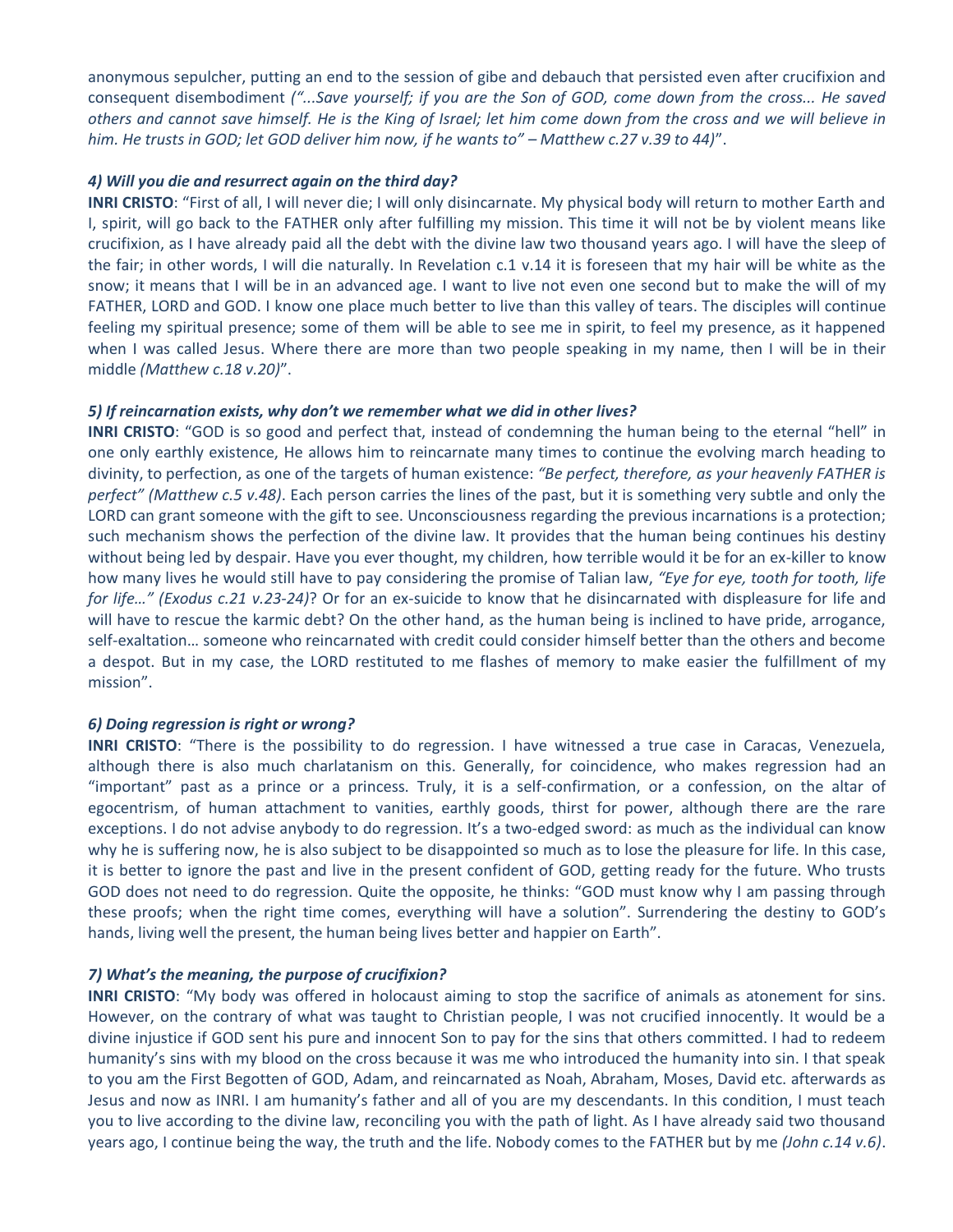Nevertheless, who sinned after my crucifixion sinned by his own responsibility and will have to personally respond for his acts. And only now that I am unblemished, without any debt towards the divine law, I can perform my mission of judge. A guilty and blemished judge does not have authority to judge, especially in name of the Supreme Celestial Court".

#### *8) Do you have the marks of sores on your hands and feet?*

**INRI CRISTO**: "Only the morbid beings, vultures, birds of prey, lovers of violence, who get satisfied by spilling another's blood, want to see the marks of hatred. These are the same who coerced Pilate to decide on my crucifixion *(John c.18 v.39-40)*. Now I do not have any more debt with the divine law. The physical body that I had two thousand years ago was given back to mother Earth, as it is foreseen in the Holy Scriptures: *"You are dust, from dust you came and to dust will return" (Genesis c.3 v.19)*. I myself said: *"Do not think that I have come to abolish the law or the prophets; I have not come to abolish, but to fulfill" (Matthew c.5 v.17)*. My spirit went to the FATHER; now He sent me again and I reincarnated gathering my body from the belly of a woman, with the same shape it had before crucifixion, as you can verify through the Shroud. This was the greatest miracle the LORD performed for dislike of all those who thought having exterminated me. If a surgeon can remove a scar from a human body in some hours, would not GOD, my FATHER, have removed the marks of hatred done by my enemies, even because He is the LORD of wisdom, who inspires men with geniality? It is important to point out that when I appeared to Thomas to show him crucifixion marks, it is very clear in the Bible that he believed only by seeing; he did not touch the wounds *(John c.20 v.27)*. Had he tried to touch them, he would have run across the air, since on this occasion only my subtle body, my spirit was seen. Right for being manifest in spirit, not in physical body, I entered the houses though the doors were shut *(John c.20 v.19-26)*".

## *9) What do you think about the countless people that appear showing the sores?*

**INRI CRISTO**: "In some of these cases they are defrauders who want to live at the expense of others' pity, ignorance and stupidity. However, there is a special man who, for having made the wounds on my body when I was called Jesus, now reincarnated with the marks to pay for the sins that he committed, as the law must be fulfilled. While he does not confess me towards humanity, while he does not say that I am in bone and flesh on Earth, he will continue with the sores, and it's not something very comfortable. He has already talked to me personally and knows that I am Christ. I told him the reason of such suffering and that it will stop when he confesses me to the world. Only then the sores will heal. But for while it is convenient for him to go on like this, since it is his only source of survival. He travels around the world as an attraction to the so-called esoteric environment. His name is Giorgio Bongiovanni".

## *10) The Bible asserts that Christ would come back over the clouds and every eye would see him (Revelation c.1 v.7). How do you explain this biblical passage?*

**INRI CRISTO**: "When the glory day of the LORD comes, I will visit all the nations coming from the clouds on an airplane and every eye shall see me through television and the internet. Two thousand years ago my FATHER showed me that it would be like this by the time of my return. Behold one more proof of GOD's perfection and precision: right in the century of my reincarnation, He inspired the scientists to build these fantastic machines, providing the fulfillment of my mission. Nevertheless, I still drink, sip by sip, the last portion of the bitter chalice of reproach, foreseen in Luke c.17 v.25 to 35. For the ones who do not know, it is textually written concerning my return on Earth: *"As the lightening flashes and lights up the sky from one side to the other, so will the Son of Man*  be in his day. But first (before his glory day) must he endure much suffering and be rejected by this generation. Just *as it was in the days of Noah, so too it will be in the days of the Son of Man. They were eating and drinking, and marrying and being given in marriage, until the day Noah entered the ark and the flood came and destroyed all of them. It will be like that on the day that the Son of Man is revealed"*. Look at the sky when the airplane passes at night with the lights shining from one side to the other. For those that make honest use of reasoning within logic, there is no other way to come over the clouds but this. When the day of the LORD comes, I will run around the whole world to gather my children. And they will say to you: "He is in Lisbon", but I will already be in Berlin. And when you go to Berlin, then I will already be in Moscow. Even who does not have television on that day will be able to see; televisions will be installed all over the world. Until year 2000, the leaders of churches put into the heads of pharisees (known as believers and evangelicals) that I would return from heaven in bone and flesh, as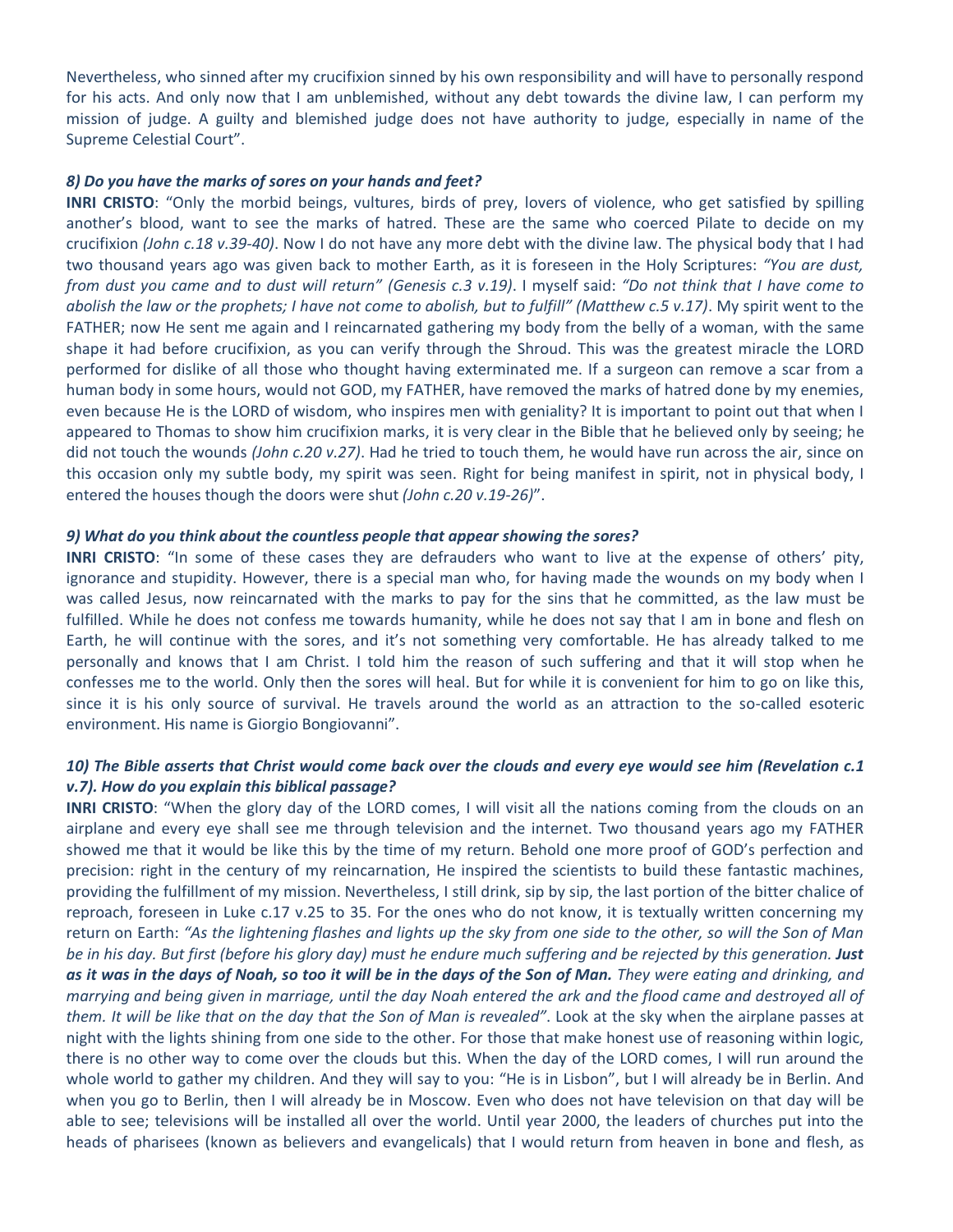people's voice said: "One thousand came and two thousand will not pass away without Christ returning to Earth". Year two thousand came, passed and there was not any 'christ' coming in bone and flesh from heaven as they had predicted and waited for. I, Christ, have never gone to heaven in bone and flesh. It is absurd, a delirium. In outer space there is no air to breath and temperature borders absolute zero, in other words, 273ºC negative. GOD fulfilled the promise and sent me back before year 2000, more precisely on March 22nd 1948. In the translation from Greek, Christ means "the anointed one", in the singular; there is no other. Believe or not, like it or not, I am the same yesterday, today and ever, and they will have to get used to the fact that I am the same".

#### *11) Why do most of humanity ignore your return to earth?*

**INRI CRISTO**: "As I have already said before and it is important to point out, I still drink sip by sip the last portion of reproach's bitter chalice, that I myself foresaw and is written in Luke c.17 v.25 to 35 *("But first (before his glory*  day) must the Son of Man endure much suffering and be rejected by this generation. As it was in the times of Noah, *so will it be in the days of the Son of Man")*. But why have I said: "**must** the Son of Man suffer"? My FATHER showed me that reproach is necessary so that I am able to know deep inside my contemporaries' hearts. The ones who now reproach, debauch and despise me are the same who would have shouted: "Crucify him! Crucify him!" If I arrived on Earth and everyone immediately knelt down, how could I distinguish who are my children, lovers of light and truth, from the ones that preferred darkness, fantasies, lies? Which criterion would I use to separate chaff (the pharisees) from wheat (my children)? Furthermore, since the historical Feb 28th 1982, the organized lack of information headed by Rome wove a black curtain of boycott in the media that, except rare and brilliant cases, persists up to nowadays. But since nothing happens on Earth without the knowledge of GOD, I patiently wait for the fulfillment of His holy will, as only He knows the day and hour I can freely speak to my people".

## *12) How to conciliate the existence of reincarnation with the biblical text: "And just as it is appointed for mortals to die once, and after that the judgment" (Hebrews c.9 v.27)?*

**INRI CRISTO**: "Although this biblical quotation comes from the first false prophet Paul, who confesses his condition *('For I am the least of the apostles, unfit to be called an apostle, because I persecuted the church of GOD' – I Corinthians c.15 v.9)*, there is no paradox in asserting that it is appointed for mortals to die once. It means that for the physical body of each individual only one physical existence is possible, even because the LORD said to the First Begotten, Adam, that speaks to you: *'You are dust, from dust you came and to dust will return' (Genesis c.3 v.19)*. And considering that in nature 'nothing is lost, nothing is created, everything is renewed', the particles, the molecules that integrated a physical body thousands of years ago, whether an animal or vegetable body, today integrate the physical constitution of new bodies, in the perpetual and perfect cycle of renewal of mother nature. Therefore, it is difficult and even impossible to conciliate this biblical verse written by Paul with the pharisaical delirium of the physical resurrection of flesh. Imagine how it would be, in the doomsday, the physical reconstitution of all the bodies that lived and died on Earth over the last two thousand years! It would be flesh spreading on all sides! Is it so difficult to realize that this is not possible! Furthermore, most of these that call themselves believers and evangelicals have not realized yet that, amidst the countless contradictions between what Paul spoke and what I taught before being crucified, there is a clear and peculiar contradiction in that particular biblical verse: it is paradoxical for Paul to say that after death comes the judge, if I myself said two thousand years ago that I would come for the judgment of humanity! What would be the reason for the Doomsday? How would that be possible? One thing or another. For GOD, differently than for men, there are not two weights and two measures. Yes, yes; no, no. I tell you the truth, from the part of my FATHER: the physical body dies, is destroyed by the devastating action of time, however the vivifying spirit does not vanish, does not succumb to the action of time, does never die and returns from time to time through the eternal divine law of reincarnation, that was usurped from the Christian doctrine in the VI century due to a historical mistake performed by the roman emperor Justinian. However, for disappointment of those that serve from GOD instead of serving Him, now I am back in order to reestablish my FATHER's eternal law for men and teach them to follow the path of rationality and coherence, inseparable from the truth".

## *13) Why have you "resurrected" with blue eyes?*

**INRI CRISTO**: "Why would they have to be yellow, green or brown? Blue eyes are not exclusive to non-Jewish people. In the holocaust, many Jews with light skin and blue eyes were considered German and escaped from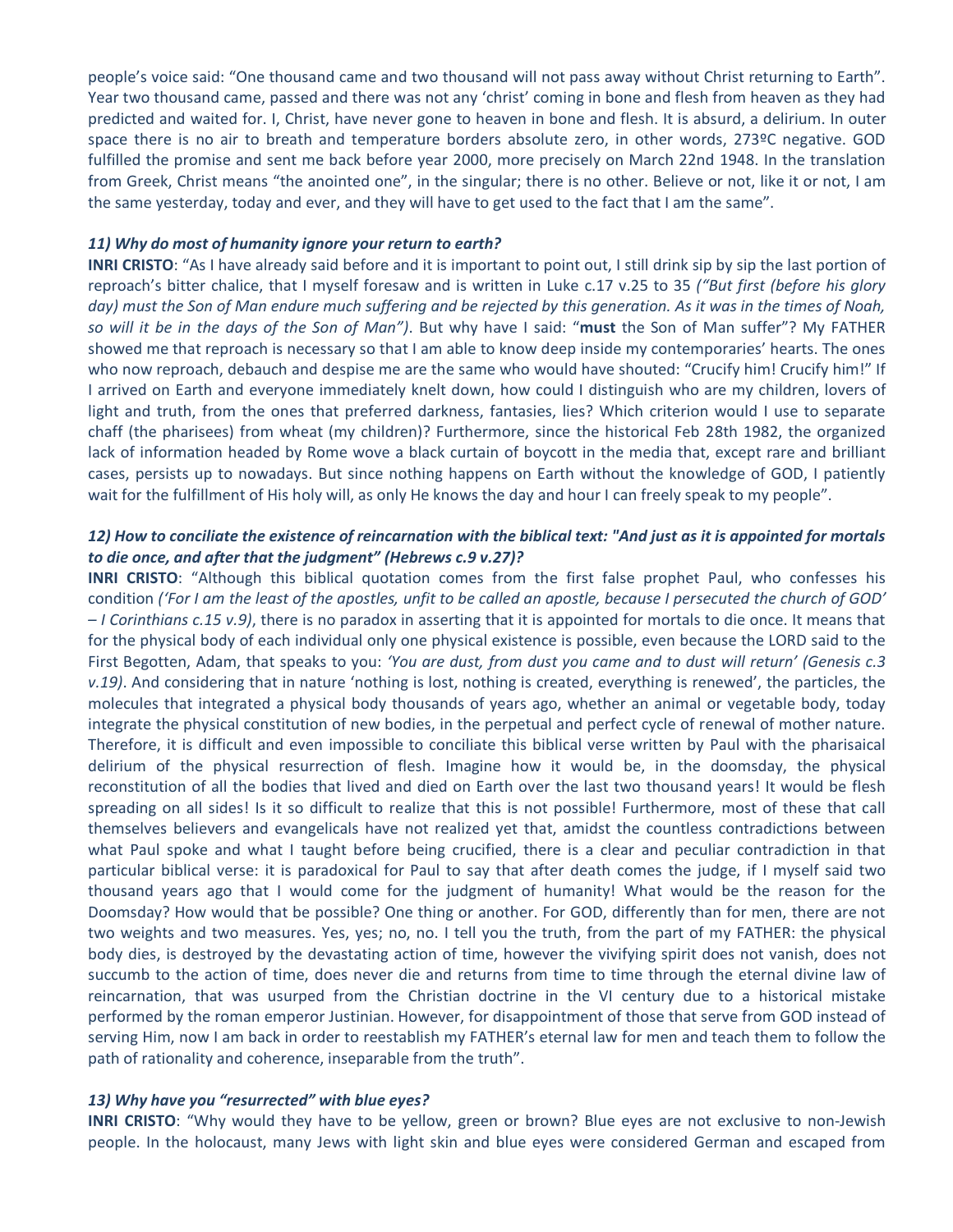being exterminated in the concentration camps. Two thousand years ago I had blue eyes and now I appeared again to humanity the same way. Furthermore, when I was called Jesus, I promised to the disciples that I would return as I was *('...I still have many things to say to you, but you cannot bear them now. When the Spirit of truth comes, he will guide you into all the truth; for he will not speak on his own, but will speak whatever he hears, and he will declare to you the things that are to come. He will glorify me, because he will take what is mine and declare it to you. All that the FATHER has is mine. For this reason I said that he will take what is mine and declare it to you' – John c.16 v.7 to 16)*. Behold that I was speaking of my return to Earth, of my reincarnation. And now, besides having returned with the same face and the same voice, I received back all that I had before being crucified: tunic, mantle, sandals, bag, and even the crown. Those who do not have the knowledge, it is worth to know the content of the letter that Publio Lentulus sent to the roman emperor Tiberius Cesar".

(**Here is the content of the letter**: *"In our times, there is a man that lives great virtues, called Jesus, considered by people a true prophet and by his disciples as the very Son of GOD, Creator of heaven and earth and all the existing things. In fact, every other day wonderful things are heard about this Jesus: he resurrects the dead, heals the sick…*  in a word. He is a man of reasonable height and very handsome in appearance. There is much majesty in his face; *so those that see him are forced to love him or fear him. His hair is reminiscent of the ripe-almond, extended to his*  ears and from the ears to his shoulders; it is the color of the earth, but with more brightness. In the middle at the *front there is a line separating the hair, like the one used by Nazarenes; his face is full, with a severe aspect. No*  wrinkle or stain is observed on his face, of a moderated color; his nose and mouth are irreproachable. The beard is *thick, but similar to his hair, not too long, but separated in the middle. His glance is very special and grave; his eyes are gracious and light colored. What surprises us is that they shine in his face like the sun's rays, however nobody can fixedly keep looking at his face, because when it glows, it frightens, and when it softens, it makes one cry. He is loved and is glad with severity. It is said that nobody has ever seen him laugh, but to cry. His arms and hands are very beautiful. He pleases many in the speech, but rarely does it and, when one approaches him, verifies that he is very modest in presence and in person. He is the most handsome man one could ever imagine… In matter of letters, he is admired in the whole city of Jerusalem; he knows all the sciences and has never studied. He walks barefoot, without anything on his head. Many laugh at him when seeing him this way. But in his presence, speaking to him, they tremble and admire. It is said that such man has never been heard in this place. Actually, according to the sayings of Hebrews, such advice of great doctrine like the ones taught by Jesus have never been heard; many Jews consider him divine and many complain, declaring that he goes against the law of your majesty. It is said that this Jesus has never made harm for whosoever; on the contrary, those that know him and have been with him assure having received from him much benefit and health…"*).

## *14) What is the thorn that most achieves you, that most hurts you in your current journey on Earth?*

**INRI CRISTO**: "What most hurts in me is to see my people, the people from the land of the Holy Cross, the land that GOD gave me as homeland, to crawl after the false religious men, that blackmail the tithe of their miserable earnings. For me it hurts very much to see my children suffer the lash of unemployment, of hunger and misery for following the false prophets and creeping after cursed idols instead of adoring only my FATHER, LORD and GOD, the only Being worthy of worship and veneration. I am not here to plot with the faith mercenaries; I am back exactly to oppose the established religious trade. And each time I am prevented from speaking in the media, I feel as if I were lashed like two thousand years ago, as now the crucifixion does not happen on wood, but through the organized disinformation".

# *15) What will happen to the people that position against you in your current stay on Earth? Will you forgive all of them?*

**INRI CRISTO**: "When the time of reproach that I foresaw is finished *(Luke c.17 v.25 to 35)*, the day and hour will come when He, the Supreme CREATOR of the Universe, will open the eyes of my contemporaries, and then they will be amazed by seeing that I am the light of the world, the truth and the life, and will exclaim: 'Oh!... I was his neighbor and despised him and turned my face against him… And I that saw him pass and blasphemed at his passing… And I that expelled him when he visited me… And I that, when he came to visit me, did not receive him… And I that mocked on the way he dresses… And I that thought he was a liar, a usurper, a deceiver… and I that, in my thoughts, wished he was arrested, humiliated, crushed and even murdered…' In these days many will be ashamed to look at my face, they will not even be allowed coming to my presence; they will be stopped by their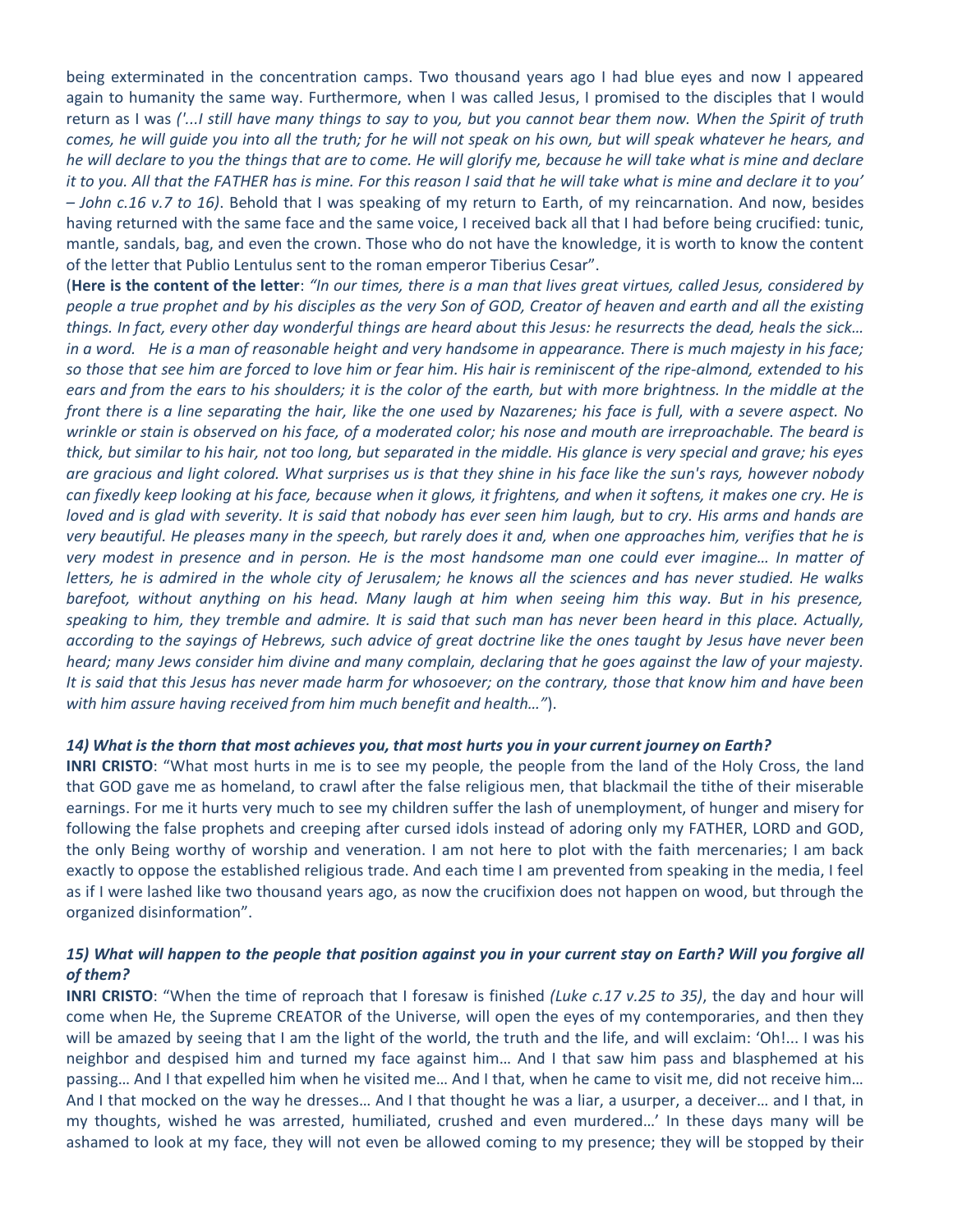own sins, by their frivolities, for having judged me, despising what I said two thousand years ago: *'Do not judge so you will not be judged' (Matthew c.7 v.1)*. Meditate, my children, how good it will be for you and for me the day when, finally recognized by everyone, even by my enemies, I live the sublime mystical delirium of sustaining my identity and condition of Son of GOD without censorship, without being at the mercy of misunderstanding, of meanness, of slanders and imbecility of my contemporaries! And how bad it will be for the enemies of GOD's Kingdom that will then be aware of their condemnation by their thoughts, their acts, their words, and will be stopped by the cherubs to approach me even to beg for mercy! Now that I am back in the condition of judge with the mission of judging humanity, even if I forgive those that did harm for me, I cannot prevent my severe mother, the mother nature, from executing the divine decree destined for each one of them!"

# **3 – Life 2000 years ago: from 13 to 30, baptism, public life, the Jews and the crucifixion, films The Passion of Christ and The Da Vinci Code, Judas Iscariot.**

#### *1) Where was Christ from the age of thirteen to thirty since the Bible does not tell us?*

**INRI CRISTO**: "From the age of thirteen to thirty, without free-will, I was taken by my FATHER, LORD and GOD to experience the world sins in order to be victorious *("In the world you face persecution. But take courage: I have conquered the world" – John c.16 v.33)*. Isaiah had prophesied: *"Behold the LORD will give you a sign: the virgin is with child and shall bear a son, and shall name him Immanuel. He shall eat curds and honey by the time he knows how to refuse the evil and choose the good" (Isaiah c.7 v.14)*. Considering that honey is sweet and curds are sour, "eat curds and honey" means to experience the world sins, providing to know the good and the evil. For being muddy in the world sins, I demanded to be baptized by John the Baptist, who considered himself unworthy even to untie the thong of my sandal *(John c.1 v.27)*. Only after the baptism, the Holy Spirit descended upon me *(John c.1 v.32 and 33)*. Did it not happen this way, when Mary Magdalene was brought to me, I would have allowed her to be stoned. But as I had previously lived with men, I knew that all of them had sinned, so I answered: *"The one who is without sin be the first to throw a stone at her" (John c.8 v.7 and 11)*".

## *2) What did the Essenes mean in your life? Is it true that they had the mission of transferring you many teachings?*

**INRI CRISTO**: "The Essenes were the keepers of the divine law. In this condition they had something in common with me. But the only deepest bond that really existed was that they eventually invited me to have meal together, nothing more than this. Some fanatical, not informed people, say that I, Christ, was initiated by the Essene. That is foolishness, stupidity, countersense, as the LORD GOD, my FATHER, did not allow that I was initiated by anybody or by any esoteric school. Two thousand years ago I was initiated only by my FATHER and so it happened now, in the condition of being *theo-taught*. Someone is initiated in a school when that one comes to the world to learn with men. However, I have not come to the world to learn with men, neither now nor in the time I was called Jesus. I came to the world to teach men. The Essenes sheltered me because they felt identified with my teachings, with my speech. Nowadays, in my long journey upon Earth, many times I was invited to have a meal with many esoteric groups, including the group of the new-Essenes. But it does not mean that I belonged to any so-called esoteric school, or that I united to any esoteric movement with whom I had relationship. When I was expelled from Venezuela in 1980, I was guest in an eclectic community in Brasilia whose inhabitants claim to be the new-Essenes; it was an invitation of the founder Iokanã. However, they were not vegetarians; they ate corpses of animals, different from the vegetarian Essenes that existed two thousand years ago".

#### *3) What is your opinion about the film The Passion of Christ? Was it violent?*

**INRI CRISTO**: "I did not find the film violent. Violence was the idea that they had two thousand years ago and now. Always this necessity of repeating the scene of crucifixion, the need to see blood. The idea of two thousand years ago was violent because there was no need to whip me, to spit on my face, to humiliate me. It was enough just to crucify. Pilate even said that he did not find any crime in me. And now there was no need to reproduce the torture in exacerbated dose. Let us say that the film director, Mel Gibson, according to the contemporary need, allowed a supplementary addition in some things, like the crow devouring the thief's eye. This shows the side of fantasy, the side of morbidity, the side of thirst for blood; by this aspect he was unfortunate, since I am forced to say that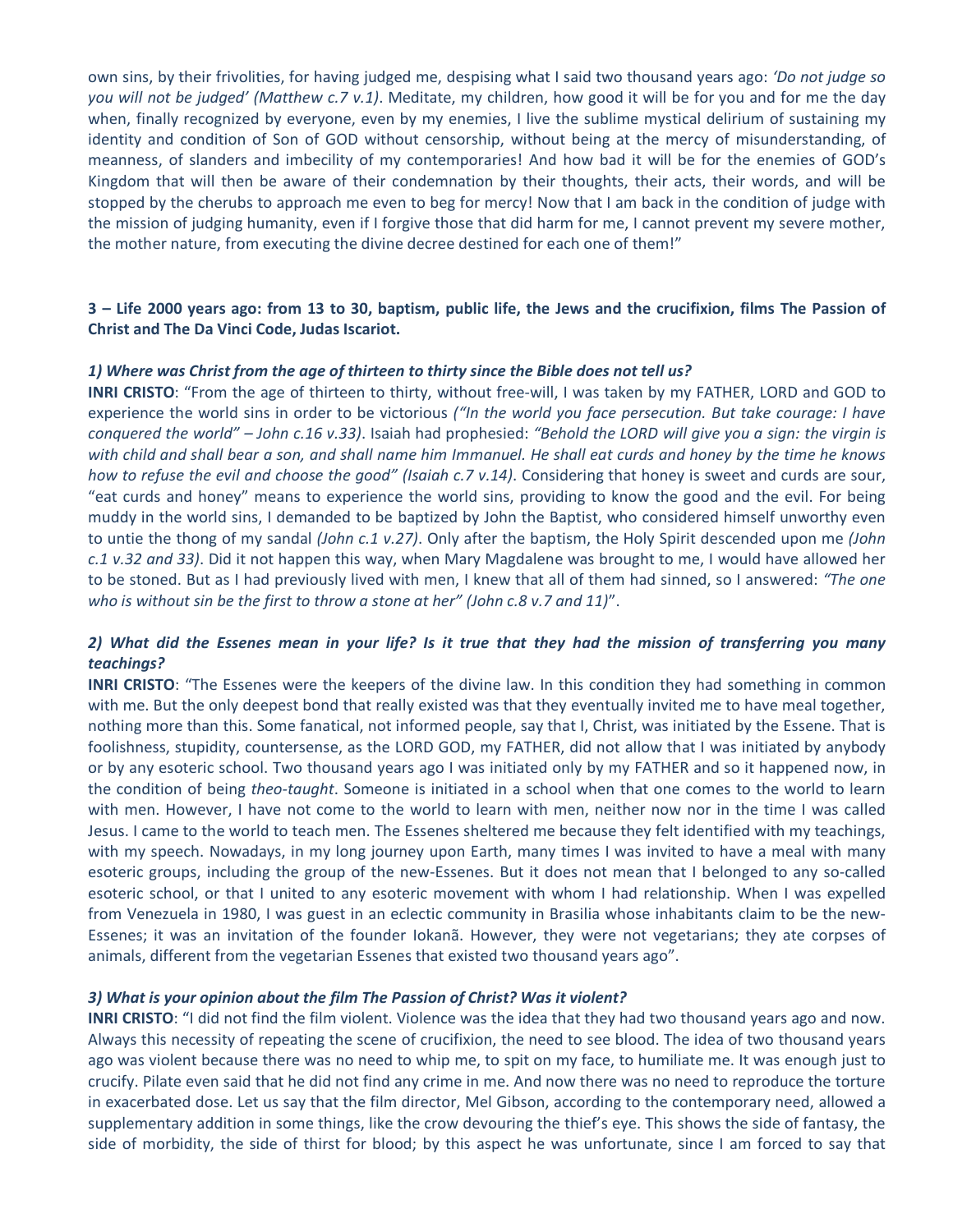things did not happen exactly that way. The film exaggerated in the extent of violence. In the current days, when people turn the television on, they see only death, crime, murder… therefore, had Gibson produced the film exactly as things happened, it would not become famous, would not generate profit. By the other hand, he was very fortunate because the industry of death generates profit. He has already earned and will still earn much money, independently from the piracy business".

# *4) The main polemic generated by the film was imputing the main guilt for the crucifixion to the Jews, and this generated the adjective of "anti-Semitic". What do the Jews mean for you? Were they who actually crucified you?*

**INRI CRISTO**: "Nobody is obliged to believe, but I am the same Jew who was crucified. I do not need anymore to say that I am the King of Jews; my name says that for me, INRI, the name Pilate wrote above my head when I agonized on the cross, which means *Iesus Nazarenus Rex Iudaeorum*. It is my new name *("To the one that wins… will I write upon him the name of my GOD… and my new name" – Revelation c.3 v.12)*. I recognize as Jews those who recognize me as the Son of GOD. My FATHER, LORD and GOD said that, since my crucifixion, because the Jews denied me, the criterion to identify a Jew passed to be the purity of heart, which allows the recognition of my identity; it is no more the biological ancestry. Behold the explanation of the prophetic words: *"I have other sheep that do not belong to this fold. I must bring them also. They will know me by my voice and there will be one flock and one shepherd" (John c.10 v.4 and 16)*. Regarding crucifixion, it was part of GOD's plans even before I reincarnated from my genitor's womb; I had come to the world to redeem the sins that humanity had committed for my guilt. In the condition of First Begotten of GOD, it was me, Adam, who had introduced the humanity into the path of sin. For that reason I kept quiet and did not defend myself from the accusations thrown against me. Contrarily, I said: *"Oh, FATHER, forgive them, for they do not know what they do" (Luke c.23 v.34)*. Moved by ignorance, many blame the Jews for my crucifixion. But truly I tell you: the Romans crucified me. In those times, Palestine was under the domination of the Roman Empire. The Jews did not have authority or governmental power to decree the execution. Therefore, it is injustice blaming them for what happened. Pontius Pilate was named by the roman emperor to govern over Judea. Pilate had political power to order the crucifixion, what he manifested by saying: *"Do you refuse to speak to me? Do you know that I have power to release you and power to crucify you?"* and I answered him: *"You would have no power over me unless it had been given you from above" (John c.19 v.10 and 11)*. By saying that, Pilate was showing that it was up to him to decide whether I would be crucified or not, and he decided by washing his hands. It was a cowardly gesture that will forever remain registered in the history of humanity. However, GOD allowed him to have this power, as nothing happens on Earth without GOD's consent and nobody exerts the power without permission from the ALMIGHTY. Obviously, in the condition of religious leader, I went (and continue going) against the established interests. Consequently, some priests of that time, headed by Caiaphas, felt threatened, so they incited people to shout against me: *"Crucify him! Crucify him!" (John c.19 v.6)*. It happened as Isaiah had prophesied: *"LORD, who has believed our message, and to whom has the arm of the LORD been revealed? He has blinded their eyes and hardened their hearts, so that they might not look with their eyes, and understand with their hearts and turn, and I would heal them" (John c.12 v.37 t0 41, Isaiah c.6 v.8 to 10)*. We cannot blame the people for belonging to the crowd. Blaming the Jewish people for my crucifixion is equivalent to blaming the German people for Hitler's cruelties. If justice must prevail, the responsibility for my crucifixion shall be imputed only to Rome".

## *5) How do you explain that the Jews have kept together for so many centuries?*

**INRI CRISTO**: "Even without homeland and scattered around the world until 1948, when the State of Israel was created, they kept united due to their bond with the ALMIGHTY. Although they did not recognize me as the Messiah, they lowly knelt down before the only GOD, the Supreme Creator, the only uncreated being, the only eternal, the only Being worthy of worship and veneration, the only LORD of Universe. The LORD promised that, while they kept fidelity, He would always be benevolent and merciful, validating the pact perpetrated with Abraham, Isaac and Jacob *(Leviticus c.26 v.42)*. Who adores only GOD, my FATHER, and prays only to Him, without intermediary, has His protection and will never be abandoned, except in case of rescuing a debt with the divine law".

*6) You say that you lived muddy in the sins of the world before the fast in Santiago of Chile in 1979. Does it*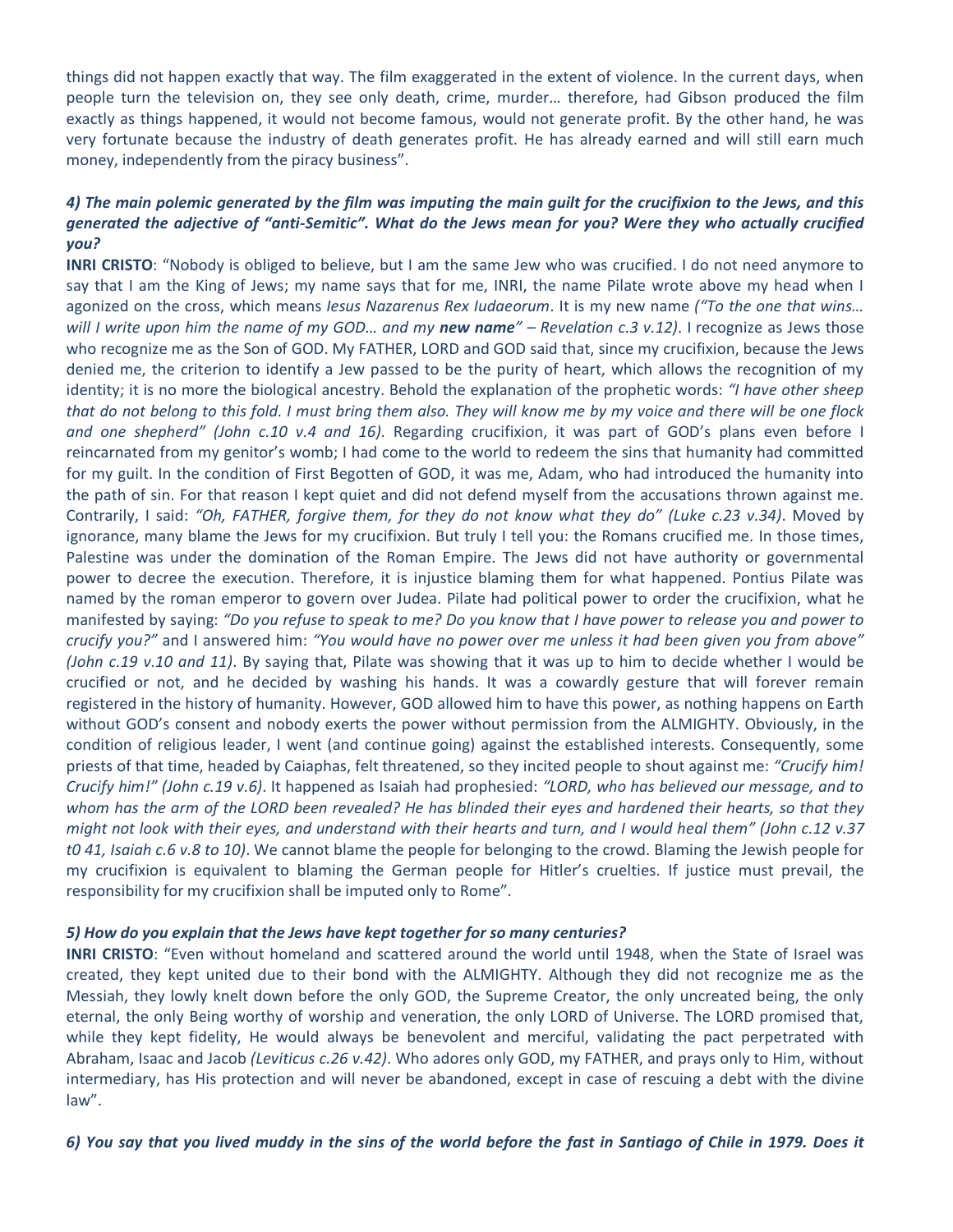## *mean that you also sinned at this period? What do you say about the polemic generated around the book The Da Vinci Code, which makes a supposition of a possible relationship between you and Mary Magdalene?*

**INRI CRISTO**: "It is necessary to interpret the meaning of the words. I have returned to this world without free-will, and without free-will my FATHER lead me to experience the world sins to provide that I can judge humanity, to have authority upon the world. It is not a matter that I have sinned, but that my FATHER subjected me to experience the world sins. One cannot consider that a doctor is a murderer when he cuts the body of a person in a surgery, as he is obeying the ritual inherent to a doctor's job. The sociologist cannot be considered a thief or a bandit when he has to visit a prison in order to analyze the behavior of the imprisoned that committed crimes. So too is in the case of the Son of Man that speaks to you. Lead by my FATHER's powerful hand, I went to sleep in the brothel with the prostitutes, in the slums, I attended the nightclubs and cabarets, lived the social life, finally, closely experienced the vicissitudes of my people in order to understand what goes inside the human beings, the same way that it happened two thousand years ago. The traitors of the divine cause deceived the Christian people saying that I was kept far from the world sins, therefore would have been a pure and naive Christ. But it is foreseen in the book of Isaiah *(c.7 v.14)* that, with the name of Immanuel, I ate curds and honey until learning to separate the good from the evil. It means that I experienced the world sins in order to have discernment to help my children and set them free from the slavery of flesh. It means that, two thousand years ago as much as now, I had relationship not with one, but with many prostitutes; a proof of this is that I demanded to be baptized by John the Baptist and only after the baptism did the Holy Spirit descend upon me *(Matthew c.3 v.14 to 16, John c.1 v.32 and 33)*. The hoaxologists that call themselves theologians created a folklore on my image, built a castle of illusions and fantasies in my former, obsolete name (Jesus) aiming to exert power of domination upon the Christians. But behold that the punishment is inherent to the sin. The stupidity and the highest lie that were applied in the head of people in these two thousand years of my absence were the main cause for the appearance of this book *The Da Vinci Code*, for despair of the liars. They lied so much that they do not know what to do anymore, they do not know which lie to invent to better cover the countless lies that they have taught, they are in much more despair now than at the time when the film *The Last Temptation of Christ* was released. Had the traitor priests admitted and taught to the people that, two thousand years ago, from the age of thirteen to thirty (therefore before the fast and being baptized by John the Baptist) I had experienced the world sins (even because the Bible does not declare where I was at this time), then now they would know how to defend themselves. Had they taught the truth to my people, there would not be reason for polemic or scandal into saying that I had carnal relationship with Mary Magdalene".

## *7) So you admit that you had carnal relationship with Mary Magdalene?*

**INRI CRISTO**: "Using the dialectics that GOD has granted me with, through the path of logic and rationality, I can show you that I did not have carnal relationship with Mary Magdalene. Not because she might have been stripped of beauty and feminine attributes inherent to women, but because I did not have the carnal restlessness inherent to the human being, my FATHER had already given me power over the flesh, as it is registered in the Holy Scriptures that I have conquered the world *(John c.16 v.33)*. The relationship that I had with Mary Magdalene was the same that I had with all the women of that time. They received the blessing and helped me with their belongings, had part in my journey upon earth. Furthermore, they remained faithful and united to me in the moment of agony on the cross, and Mary Magdalene was amidst them. The love that existed between us was exclusively spiritual. I tell you very truly: two thousand years ago, before my FATHER had given me power over the flesh, I had relationship not with one, but with many women. However, when Mary Magdalene met me, I had already won over the flesh, I did not have the restlessness inherent to the human beings; therefore there was not the possibility that I could keep carnal relationship with her. The only relationship that I had with Mary Magdalene was that she knelt down and I placed my hands on her head, giving her the blessing. But since the ones that claim to be my representatives lied and created folklore on my image of Jesus, now they are like the blind in a shooting; they have no way out, they do not know what to do. In the present moment, I have 58 years of earthly existence. When I fasted, I had only 30, was still young, but it happened that since then my FATHER gave me consciousness of my condition, of my identity, and gave power over the flesh. That is why I look at all women as my daughters as much as I look at all men as my sons, with Father's love; look at me and see in my eyes the paternal love. Since 1979, my love, my way of loving is the same for all of you, men and women, young and elderly. Until then I had experienced curds and honey, I knew the world sins, but I did not sin; after all, first it is necessary to know: what is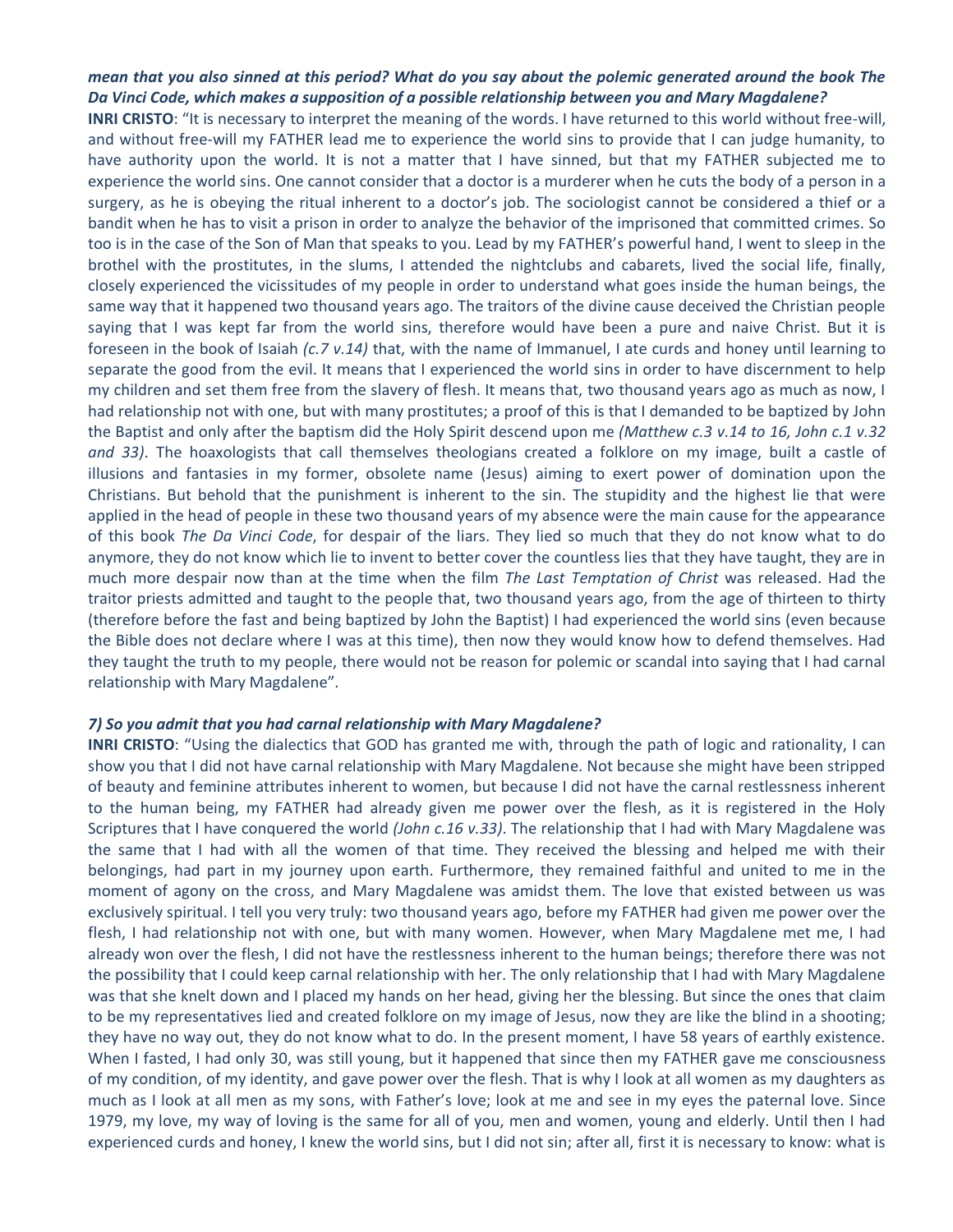a sin? All what you do that makes harm for you or for others is a sin; all what you do that does not make harm for you or for others is not a sin. The traitor priests have inculcated in your head that everything is a sin aiming to exert mental domination, a halter to the incautious, finally, enslave the heads of human beings. Therefore, I have not sinned, but without free-will I experienced all the pleasures of flesh, all the world sins. So fantasy has finished. "So, INRI, did you have a child?" Well, I was not abnormal; of course I had sons and daughters. I slept with women and they were not sterile, most of them were fertile. Let us eliminate once and for all these fantasies, let us remove this cursed black breastplate, this obscure fog that they have created around my image. Let us be realistic and only then, being a realist, you will understand that I have never renounced the world, but I have conquered the world, won over the flesh, overcame the restlessness inherent to human beings. It happened to me now the same that happened two thousand years ago and I can tell you with the authority of the certainty and experience, never like an hypothesis. In 1979, in Santiago of Chile, soon after the fast, my FATHER clearly showed to me the body of a woman completely naked from the belly button down, a very beautiful body (you know what can be seen in such circumstances). Next, the LORD said: "Never more, never more will you use your daughters like men do. Never more!" But next, with His powerful hand, He managed the energies of sex in me and provided them to rise through the spine to feed my brain, and then I for the first time I experienced the ecstasy of the intimate communion with my FATHER, the pleasure of the symbiosis with GOD, which is much stronger, much more powerful and sublime than the ephemeral pleasure of carnal relationship between a man and a woman. But it was not me who sought, I have not chosen, I just had the revelation from my FATHER and He bestowed upon me the power over the flesh; finally, all happened naturally".

#### *8) What about the historical aspects of the book?*

**INRI CRISTO**: "As the writer well-mentioned in the beginning of the book, all the descriptions regarding works of art, architecture, documentation and secret rituals in the romance rigorously correspond to the reality. There is a part in the book in special which shows in brief, but very clearly, all the alterations inserted in the bosom of Christianity along the centuries which changed its original aspect. The teachings that I left before being crucified were muffled, suppressed, suffocated by ambition, by the thirst for power in the traitors of the divine cause; they eliminated from their path, through sword, fire or torture, any person who dared to oppose their barbarism (the late elected highest-priest, Benedict XVI, was the heir of such atrocities for many years, as the chief of the Congregation for the Doctrine of Faith, the current "Saint Inquisition"). But as GOD does not sleep and sees all from the height of his omniscience, omnipresence and omnipotence, sent me again to this world to reestablish the overpowering truth and teach His holy and eternal laws to men".

(The author mentions on the 55th chapter of the book The Da Vinci Code: *"… More than 80 Gospels were studied to form the New Testament, however only some of them were chosen – Matthew, Mark, Luke and John… The Bible as we know it nowadays was a paste-up done by the roman emperor Constantine, the Great. He was pagan his whole life, baptized only by the time of his death, too weak to protest. At the time of Constantine, Rome's official religion was the worship to the Sun – the cult of Solis Invictus, of the Invincible Sun – and Constantine was the highest priest! Unfortunately for him, Rome was suffering a religious revolution more and more intense. Three centuries after the crucifixion of Christ, his followers have exponentially multiplied. The Christians and Pagans started to fight amidst themselves, and the conflict achieved such proportions so as to threaten dividing Rome in the middle. Constantine realized that he needed to have an attitude. In 325, he decided to unify Rome under only one religion: Christianity… Constantine was a good dealer. He saw the ascension of Christianity and simply bet on the horse that was winning. The historians still get amazed at Constantine's efficiency into converting the pagans worshipers of the sun into Christians. Merging symbols, dates, pagan rituals with the Christian tradition in ascension, he generated a species of hybrid religion acceptable for both parts… The vestiges of the pagan religion in the Christian symbolisms are undeniable. The Egyptian solar discs became the aureoles of the Catholic saints. The pictures of Isis giving her breast for her son Horus, miraculously conceived, became the basis of the modern images of Virgin Mary with the infant Jesus on her bosom. And practically all the elements in the Catholic ritual – the mitre, the altar, the doxology (hymns and prayers) etc. – were directly copied from pagan ancient mystical religions… There is not even an specialist in symbols specialized in Christian symbols. Nothing is original in Christianity. The pre-Christian god Mithras – called the Son of GOD and Light of the World – was born on December 25th, died, was buried in a stone sepulcher and physically resurrected three days later. By the way, December 25th is also the day to celebrate the birth of Osiris, Adonis and Dionysus. The recent-born Krishna received gold, incense*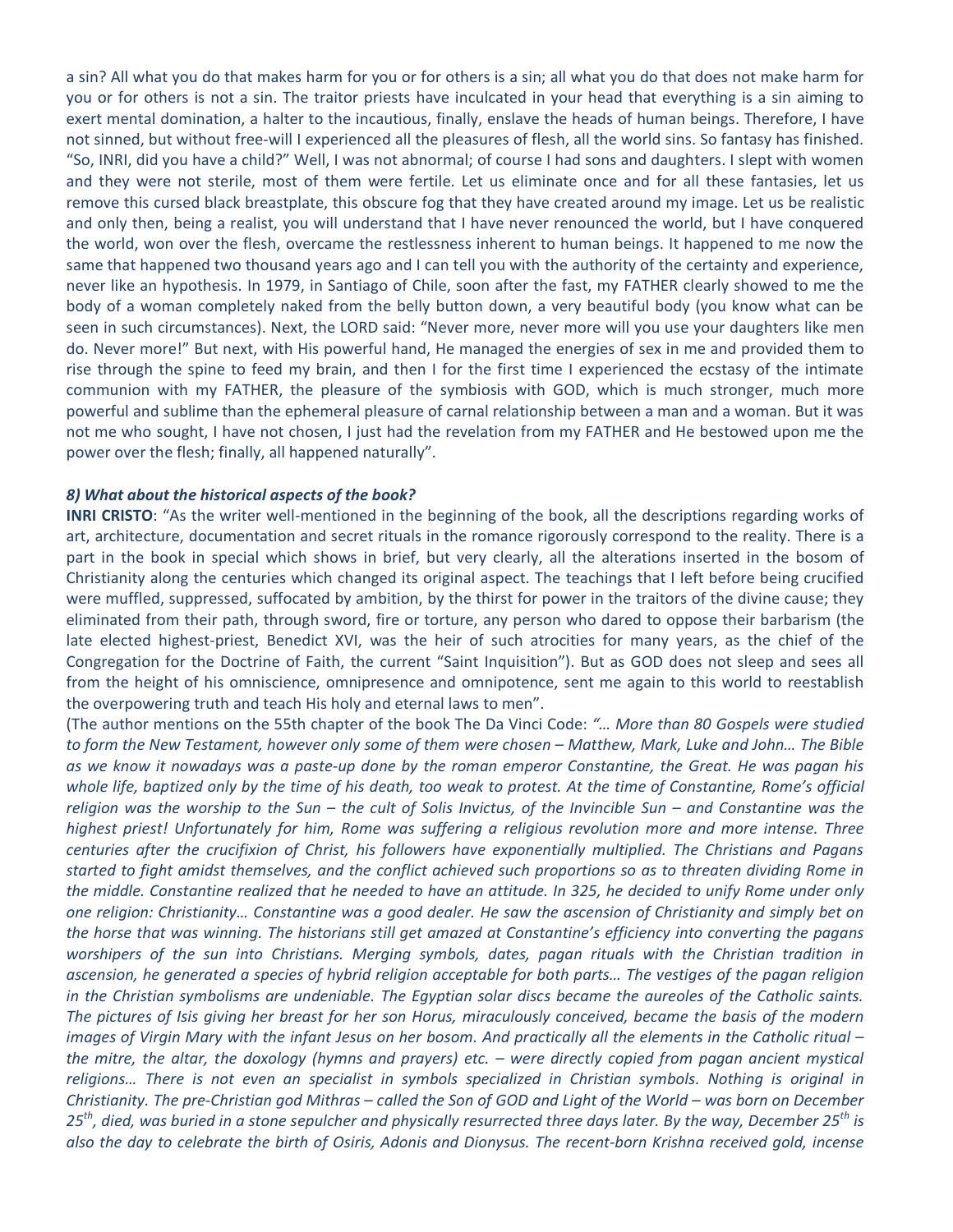*and myrrh. Even the Christians' weekly day was robbed from the pagans. Originally, the Christianity celebrated the Jewish Sabbath on Saturday, but Constantine changed this in order that the celebration coincided with the day*  when the pagans worshiped the sun. Until nowadays, most of the faithful go to the church on Sunday morning, *without the least idea that they are there to render weekly tribute to the sun-god, and for that reason it is called Sunday in English, which is the sun-day…"*).

#### *9) Do you recommend your followers read this book?*

**INRI CRISTO**: "I recommend this book to any free-thinker or aspirant to freedom of thought that aims to get rid of the fetters imposed by the alienating religions. In fact, I recommend not only this, but any book that adds something positive and constructive to the knowledge, to the intellect. I teach my children to always read with investigative spirit and make a rigorous selection (as I teach in the *Parable of the Diamonds*), extracting from the reading all that is good, coherent and logical and reject the fantasies, the foolishnesses, the deliriums. In the case of this book *The Da Vinci Code*, with exception of the hypothesis that I would have kept carnal relationship with Mary Magdalene, all the irrefutable historical truths shall be deeply analyzed and brought to the surface, truths that were kept far from the people for centuries. This book arrived at a very favorable time, when the Christians in general are beginning to question their faith, to rethink the archaic values imposed upon them since childhood and, finally, accept the possibility that I am who I say that I am, the same Christ of yesterday, today and forever".

# *10) What do you say about your friendship with Judas? According to recent information from ancient manuscripts, he would not have done an act of betrayal. Has he effectively betrayed you?*

**INRI CRISTO**: "Judas Iscariots was the only scholar in the group of my disciples and he had political ambition. The relationship that he had with me was different from the one that I had with the other disciples; he communicated with me through the brain, not through the heart. When the person does not communicate through the heart, but through the brain, needs to be constantly fed with light. Judas did not know who I am, he just believed and his belief was sustained by the miracles. Because he had political ambition, he effectively desired in his inner that I was the king of Jews in order to assume a position of minister when I ascended to the power, and I could not disappoint him so soon. I eventually declared that my kingdom was not from this world *(John c.18 v.36)*, but I could not tell him every day that my kingdom was not from here, otherwise he would abandon me. As Judas dealt with the money, he received the donations from the people, it was for this reason and also because of the ambition that he sinned and sold me for thirty coins. It is obvious that I did not trust him like the other disciples because he spoke and understood with the brain. My relationship with him was from heart to heart, but his relationship with me was not from heart to heart, it was only mental. Did I assume the power, the throne of Israel, he would remain the rest of his life kneeling in front of me rendering reverence for I being the king of Jews. But I did not assume the political power and, as he only believed in me, as he was not sure of my identity, in the occasion of my passing through Jerusalem, he was possessed by the malignant. Judas had a spurious, clandestine relationship with the priests, as he always tried to convince them that I was the Messiah, the king of Jews, a natural behavior on those who do not know who I am. Those that know who I am, together the knowledge, the consciousness regarding my identity, comes the wisdom that it is not possible to inculcate the light in the head of the fanatical. Judas could not strictly keep relations with the priests, who were my enemies. When I whipped the vendors of the temple in Jerusalem, dropped butter, cheese, bread, banished the birds and other animals that were there for sale, and finally said: *"Take these things out of here! Stop making my FATHER's house a marketplace!" (John c.2 v.16)*, and in this occasion, the priest that was waiting for an opportunity to prove that I am not Christ, had the freedom to say: "Do you see, if your Master were really peaceful, if he were a good Master, he would not damage the work of these poor men that were selling their goods, he would have respected their world and would have even blessed them. But no, just look what he did!" Because of this, the priest placed the doubt into Judas' head, that was already tormented. Thus, possessed by the evil, Judas came to the following conclusion when they offered him the coins to betray me: if he received the thirty coins, it would be good anyway. At his view, if I were Christ, no harm could happen to me. He would receive the thirty and would give to me afterwards, as he was the treasurer, and would even kneel down in front of me. But if any harm happened to me, if they could arrest me, it meant that I was not Christ, and then he would have set humanity free from one more impostor, besides gaining the thirty coins and the rest of the money that he already had in the bag. It was a great temptation. Only after he had done the act of betrayal, Judas realized that he had fallen into a trap. Only then he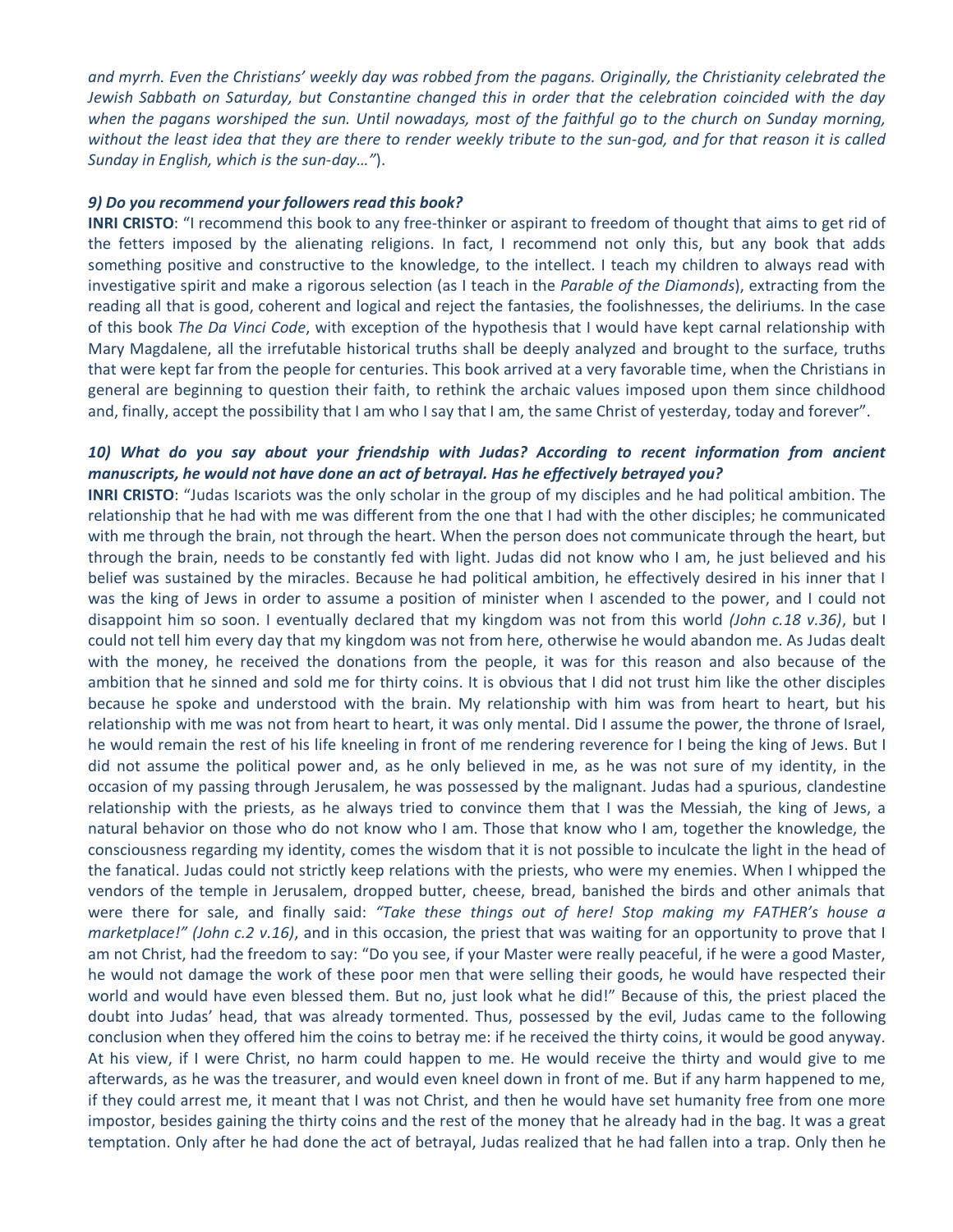remembered the times when I said that it was necessary that the Son of Man was delivered to the sinners to be sacrificed. To fulfill the justice, even when Peter said: "GOD forbid it, Lord! This must never happen to you!", I turned and said to him: "Get behind me, Satan!" *(Matthew c.16 v.22)*, as I was sure that things needed to happen that way. Afterwards, at the time of inquiry in front of Pilate, Judas reappeared in scene and cried out: "Defend yourself, Rabbi, defend yourself!". I looked down at him and said: "For this moment I have come to the world". Only then he understood that he had fallen into a trap; he fled away crying: "He is innocent! He is innocent!" and hanged himself *(Matthew c.27 v.5)*. Each one may have his own conclusions regarding the level of friendship that united me to Judas. As much as two thousand years ago, nowadays I also have friendship with atheists, with people who just believe that I am Christ, finally, people who do not know who I am, but participate from my battle, my struggle against the darkness principality".

# *11) In this case, how does GOD see Judas? Due to his mistake, did he (Judas) have to reincarnate to repair his failures?*

**INRI CRISTO**: "Nothing happens on Earth without the acquiescence of GOD. Judas was used by the Divine Providence to fulfill what had already been foreseen about me. If he acquired any debt towards the divine law, it is up to him to redeem himself with the LORD. Judas Iscariot has now found me again and recognized me. He is an official of the French army and knelt down in front of me to beg forgiveness; he said: *"Rabi, Rabi, pardon, je ne suis pas digne de toi, je suis Judas Iscariot!"* (Rabbi, Rabbi, forgive me, I am not worthy of you, I am Judas Iscariot). Can anyone of you imagine an official of the French army kneeling down in front of a foreigner to beg: "Rabbi, Rabbi, forgive me?" This way he behaved when I was sheltered in France in the occasion that I was expelled from England. His name is Cristiano Obry, he helped in the foundation of the French branch of SOUST. He intuitively took care of my bag without I asking him, as he did take care of the bag two thousand years ago; in each person that knew me in the past my FATHER makes a sign, and it is in the subtle things that I identify my FATHER's signs".

## **4 – Darwin, Genesis, Paradise, Theology X Science, evolution, the great flood, mosaic laws, apocryphal books.**

# *1) The so-called theologians believe in creationism, they reject evolution preached by scientists alleging that it's unlike the biblical narration of Genesis. What is your opinion about the Theory of Evolution, proposed by Charles Darwin?*

**INRI CRISTO**: "First of all, the true theologian is the one that studies GOD's things with GOD's help and consent. The true wisdom never collides against the true science. Who is called theologian and rejects the scientific truths is "hoaxlogist", "swindlelogist", "lurelogist", disguised as theologian. Charles Darwin was an enlightened man, inspired by GOD. What they call Theory of Evolution is not merely theory, but divine inspiration, it is a universal law. Darwin exposed a resume of the divine law to humanity through the scientific knowledge concerning the origin of life on Earth. From the part of the LORD GOD, my FATHER, I explain to you the Bible from Genesis to Revelation without shocking against science, which also came from the ALMIGHTY. There is no contradiction between the biblical narration of Genesis and the scientific explanations concerning the origin of life and mankind. Life began in a very simple form and along millions and millions of years evolving up until achieving the apex, which is the human beings' condition, *"created in the image of GOD" (Genesis c.1 v.26)*. Physical evolution of living beings occurred together with the spiritual evolution. GOD does not bend in front of calendar. He is beyond time. The seven symbolical days were established by the LORD to make easier the life for human beings. But one day for Him may endure thousands and millions of years on Earth. The Bible must be read with help from above, with criterion of investigation, not as do the so-called theologians, who literally swallow it and make mistakes with interpretation, imposing the mistakes upon those who believe them".

# *2) Is the search for new knowledge regarding the running of physical nature important? Studying, developing the logical reasoning and such kind of things… are these ways that improve the inner of human beings?*

**INRI CRISTO**: "Seeking for new knowledge and developing the logical reasoning is important as long as it helps the human beings to understand the mechanism that rules the laws of nature, thus becoming conscious on the importance of respecting nature. Darwin, for example, due to the long and deep study of the natural environment, developed the Theory of Evolution, which is not merely a theory but divine inspiration. The knowledge becomes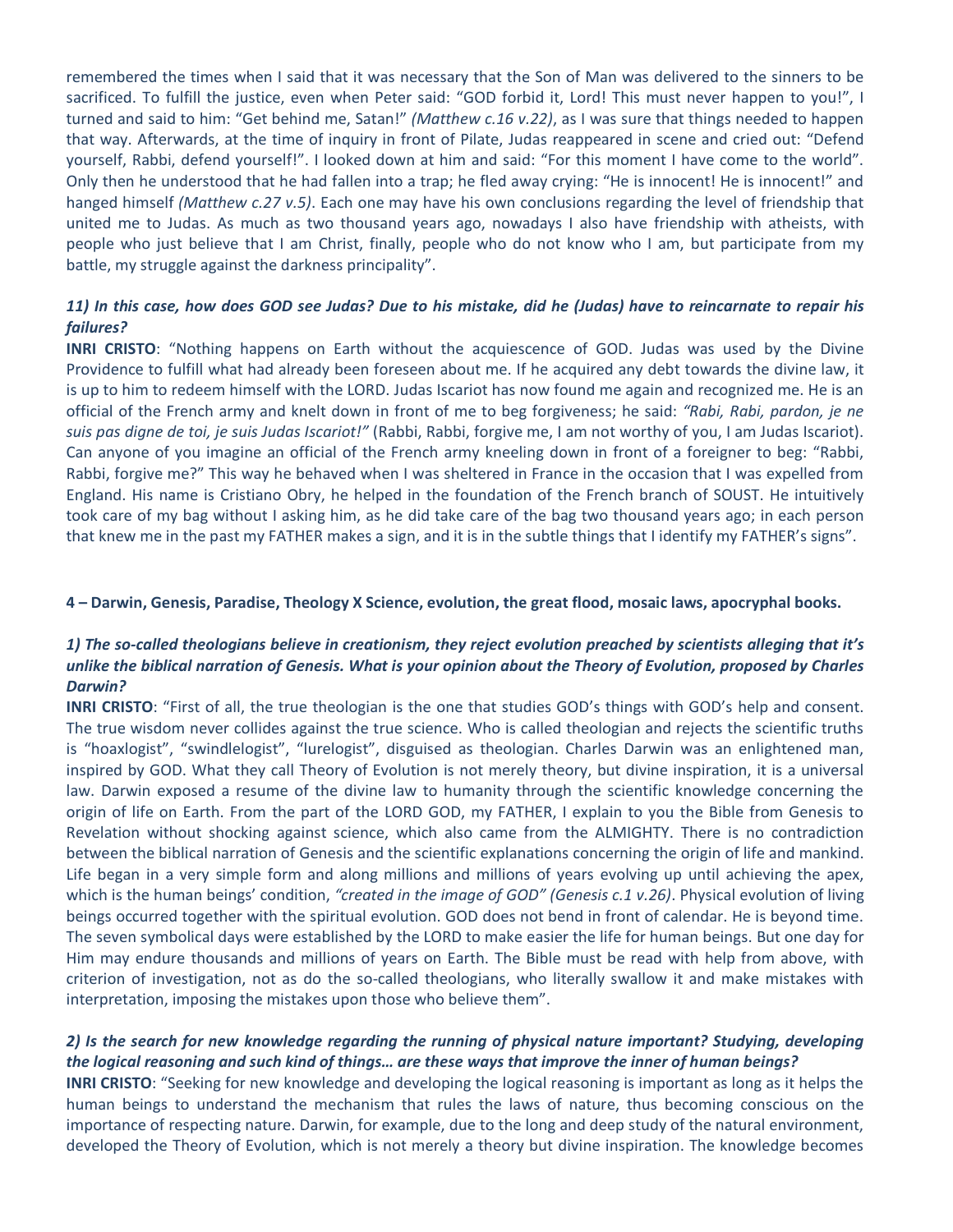more salutary when it is followed by the consciousness of GOD".

# *3) You say that you were Adam, the first man and origin of everyone, according to Genesis. If the narrative was written in a symbolic language, how would Adam have appeared?*

**INRI CRISTO**: "Adam, or no matter which name is attributed to him, was the ancestor of humanity, the first living being with the characteristic and consciousness of "human being". He was "the first ape to be born without tail". Adam was the first of the Homo Sapiens originating from the process of evolution by natural selection as explained by Darwin's inspiration. I that speak to you am the first begotten of GOD, Adam, and reincarnated as Noah, Abraham, Moses, David etc. afterwards as Jesus and now as INRI. Adam was born from the womb of a female "ape", that was obviously fertilized by a male "ape"; the exact species of the simians that originated Adam do not exist anymore, for this reason it is not possible to define with scientific precision. Adam was made of clay indeed, but it is necessary to interpret, with help from the ALMIGHTY, the symbolism of words. The clay that GOD used to form Adam were the ingredients from mother earth (fruits, seeds, roots etc.) that provided the formation of his physical body in the womb of his genitor. First GOD created only Adam and then created Eve with the same human characteristic (she was obviously originated from the carnal junction of two "apes"). And then the LORD, who rules the Universe and the course of nature, propitiated the union of Adam and Eve to originate humanity".

# *4) If Adam and Eve were the first man and the first woman, how was it possible that the whole humanity could have descended only from them both?*

**INRI CRISTO**: "At those times the ethics code did not exist, therefore Adam and Eve and their sons and daughters naturally had carnal relations amidst themselves and they proliferated so forth, originating the mankind".

## *5) How do you explain the diversity of races?*

**INRI CRISTO**: "The diversity of races exists due to the cosmic, geographic and climatic differences in each region of the planet. The science has already shown in its researches that many times there are more genetic differences between two black people than between a "white" and a "black", for example. What is observed in the subsequent generations of wild animals when subjected to reproductive isolation (genetic differentiations) is the same that happens in relation to the human beings. The nature has its wise unfathomable mechanisms that propitiate this phenomenon and each particularity in the nature has a logical and rational explanation. If many families of Japanese people came to live in Brazil and procreated separately for many ongoing generations, without the interference of other races, the physical characteristics would gradually change due to the geographic and climatic change to which they were subjected. Observe that each race in each different region of the planet has physical characteristics that adapt to the circumstances of each place".

## *6) After the appearance of the first human couple (Adam and Eve) has the natural law of species evolution been annulled when applied to the evolution of the "ape" species to the "human" species? Why?*

**INRI CRISTO**: "The first generations of human beings descended only from Adam and Eve in that place where they inhabited. But in parallel to Adam and Eve's descent, there were other human beings who also originated from "apes" by the same process of evolution. Therefore, the natural law of species' evolution was not annulled in this specific case. But even so, one way or another, everyone came from Adam, since before the appearance of the human species on planet Earth, Adam had already been the first ape, the first primate that originated the subsequent primates, and also before being the first ape he had been the first crawling reptile and so successively in the regression of the evolving scale… until the very beginnings of the divine creation: *"In the beginning there was the Word, and the Word was with GOD, and the Word was GOD. He was in the beginning with GOD" (John c.1 v.1 and 2)*. This way it is possible to understand why I said and it is registered in Revelation: *"I am the Alpha and Omega, the beginning and the end…"* And right for being who I say that I am, my FATHER gave me authority to explain about these things under the light of coherence and logic, inseparable from the truth".

# *7) In many cultures, narratives of the world creation are found, similar to the one written in the Bible. One can realize that the narrative in Genesis seems to be a re-writing of the Babylonian myth, maybe influenced by the confrontation of Jewish priests with the Babylonians during the captivity. What do you think about this?* **INRI CRISTO**: "As it is known from the Bible, Moses was an Egyptian prince before having the knowledge that he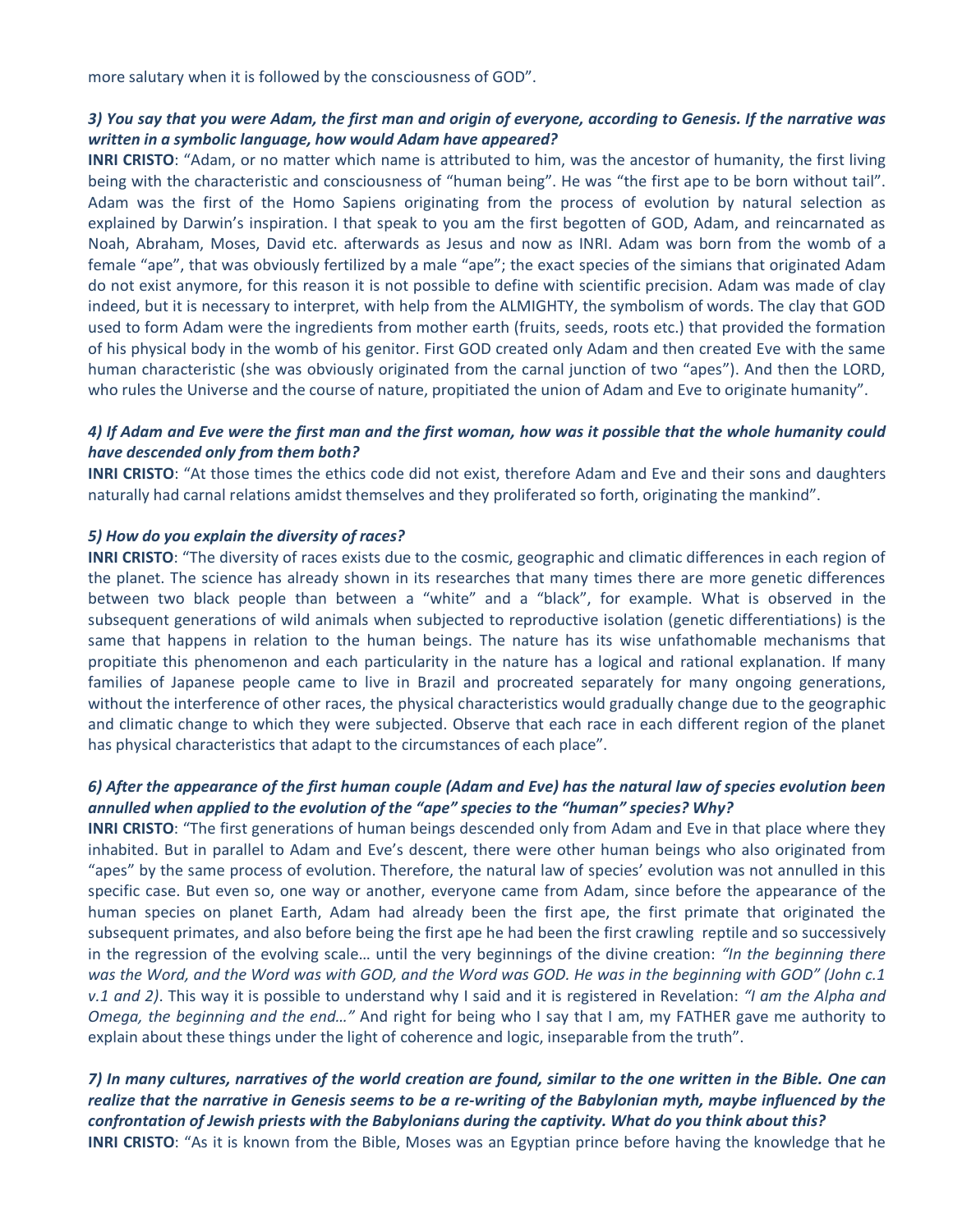was Jew. In this condition of Egyptian prince, he had access to the richest library at that time. And in the Egyptian library there were the writings of the Vedas; consequently, he had access to the most ancient knowledge, to the most ancient history and culture that ever existed. Very truly, even without having the consciousness, Moses was instructed by GOD, who inspired him to analyze the registers of the Vedas and rescue from them what was relevant for the narration of world creation and origin of humanity. This originated Genesis and for this reason the registers of cultures from other peoples that also 'copied' the Vedas coincide with what is in Genesis. There are not two truths; the truth is only one. Even if written by different peoples, by different historians, in different languages, the truth is and will always continue only one. The word 'myth' is subjective, questionable. GOD's mysteries are unfathomable. If GOD inspired Moses to rescue some mysteries from the Vedas, amidst which the one of world creation, it does not mean that the theological validity is annulled. One may qualify it a myth; but who seeks the understanding in GOD's inspiration will find. It is always worth pointing out that the Bible is a book of dead letters. Behold why I always teach to my disciples: only with GOD's consent the sincere seeker for the truth will be able to understand the mysteries of the Holy Scriptures, as it contains many legends, fables, parables, metaphors. Anyone who literally assimilates the Bible, without GOD's acquiescence, will become one more obstinate fanatical Pharisee. However the free-thinkers read the Bible and consider its cabalistic approach. Hence with ALMIGHTY's help, they become able to understand its mysteries within coherence and logic, without going down the hill of fanaticism and schizophrenia".

# *8) Anthropological studies show that the monotheism and the ten commandments would have been created in Egypt due to a dissidence lead by a pharaoh; the group that followed Moses would have originated from this way of thinking. This group would have been persecuted by the Egyptian empire and later turned to be polytheist again. What is your opinion about this hypothesis?*

**INRI CRISTO**: "There is a mistake in this hypothesis. It was not merely a group of monotheistic dissidents who followed Moses. As it is well registered in the Holy Scriptures, the children of Abraham followed Moses, as he was the man predestined by the will of GOD to rescue the Hebrew people kept captive in Egypt. But let us ratiocinate: if the group that followed Moses had really originated from a monotheistic Egyptian dissidence, there would have been no reason to teach the divine law to that same people (so far polytheistic), whose first commandment was an exhortation against the polytheism *("You will not have other gods in front of me…" – Exodus c.20 v.3 to 6)*. Furthermore, there would not have been the traitors to build the gold calf when Moses delayed to return *(Exodus c.32)*. Therefore, thinking within logic, these studies are not in keeping with what effectively happened".

## *9) Archeological studies show that the Israelites lived together with the Canaanites in the same territory and they would difficultly have entered into conflict; therefore, the narratives of Joseph's achievements would have been narratives of Canaanites kings, re-written in David's monarchy. What is your opinion about these studies?*

**INRI CRISTO**: "Saying that the Israelites would hardly have entered into conflict with the Canaanites would be the same as saying, in the current times, that the United Stated would have lived in harmony with Saddam Hussein, as he was trained by the CIA in his youth. It would also be equivalent to say that the Iranian people would never be in conflict with the USA, since the United States protected the Shah Reza Pavlev, emperor of a millennial Iranian dynasty. It would also be the same to say that Brazil would hardly be in conflict with the United States. In a simple change of government, the diplomatic relations are not the same anymore; just remember when Brazil entered in dictatorship and had collision with the USA. Brazil even bought technology for the atomic bomb from Germany against Uncle Sam's will, the American president Jim Carter. One could also hardly imagine that Hitler would order the murder of thousands of Jews and that the Germans would not react. But all this happened, is registered in history. The war between Brazil and Paraguay could also hardly be imagined, and so on… In all the epochs of history there is the change of leaders; consequently, the conflicts of interests appear, the changes in ideas, in the guidelines of government, in the projects, in the social organization… The conflict becomes unavoidable in any country, amidst any people. So it is very subjective, abstract to assert that one people would difficultly have entered into conflict with another. The peoples have always disputed and always dispute one with the other, mainly the Jewish people. Yet in the times of king Ahasuerus the Jews were condemned to death and were saved by a Jewish woman, his wife, queen Esther. At any time, the Jews can be in conflict with any people. It is a matter of deeply studying the history of humanity, analyzing the behavior of societies and realizing that the Jews have always been considered a strange body living together with any other nation".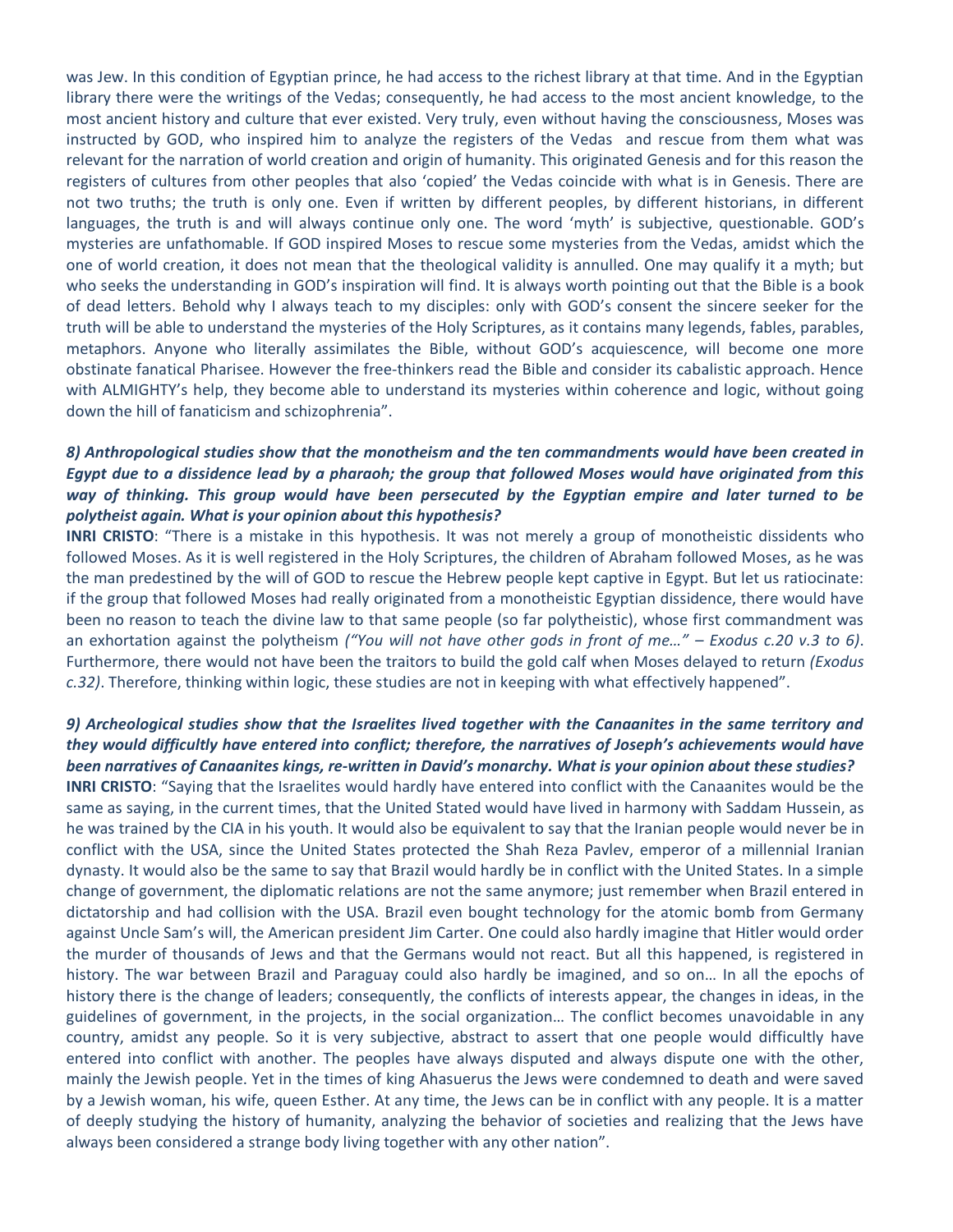# *10) The Israelites ate animal meat... You must have the knowledge of the list of pure animals in Leviticus and it was GOD who showed the list, but it was Him who "COMMANDED" to kill for the sacrifices, wasn't it? And said*  to the priests that they should eat the meat of the sacrifices, right? If He allowed to eat, why wouldn't we do it *now? What is not forbidden is allowed?*

**INRI CRISTO**: "In the beginning of creation, the LORD said: *'See I have given you every plant yielding seed that is upon the face of all the earth, and every tree with seed in its fruit; you shall have them for food' (Genesis c.1 v.29)*. There it is very clear that the LORD determined the vegetables to serve as food for the human beings as much as for the animals. Only after the great flood the LORD authorized men to feed also from animals only because there was not available vegetation, and it is obvious, does not need explanation. However, the human being is addicted to feeding from corpses of animals and continued eating forever. More ahead, in Isaiah c.66 v.3, the LORD said: *'The one who slaughters an ox is like one who kills a man'*. Therefore, who eats the meat of the ox is like the one who eats the meat of a man. And I tell you, my children: if someone feels pleasure to banquet on corpses, make good use of it. But for those who want to listen to me, be aware of the reason I do not recommend to eat corpses: when the animal is about to be slaughtered, it naturally feels the agony of death; and all this negative energy, all the anxiety that the animal feels before dying is transferred to the eaters of meat. In the current times, humanity is too stuck on the vice of eating corpses, therefore a change is too difficult. Each one must behave according to his consciousness; I have many followers who continue to eat met and I do not censure them, as they can never change this habit of feeding for ideological obligation, but only for the consciousness. When someone comes to me willing to start a new life in harmony with the divine law, then I can instruct how to proceed to have a healthy nutrition".

# *11) There are laws in the Old Testament that are attributed directly to GOD, as the stoning to those that worked in the Holy Sabbath.*

*Exodus c.35 v.2: "Six days shall work be done, but on the seventh day you shall have a holy Sabbath of solemn rest to the LORD; whoever does any work on it shall be put to death".*

*Numbers c.15 v.32-36: "When the Israelites were in the wilderness, they found a man gathering sticks on the Sabbath day. Those who found him gathering sticks brought him to Moses, Aaron, and to the whole congregation. They put him in custody, because it was not clear what should be done to him. Then the LORD said to Moses, "The man shall be put to death; all the congregation shall stone him outside the camp". The whole congregation brought him outside the camp and stoned him to death, just as the LORD had commanded Moses".* 

# *Being all the GOD's laws perfect, did He really command to kill this way, or was it just invention of men and placed in the Bible as divine?*

**INRI CRISTO**: "In those times, the children of Israel lived as nomads; they did not have a fixed dwelling. If it is already difficult to administer a country, a city where there are defined dwellings, imagine a nomadic people in constant wandering. In this case, it is necessary existing strict and well defined laws to keep the order; if these laws are violated and there isn't a punishment, a chastisement, chaos is established. As it was not possible to keep the lawbreaker in jail, as in those circumstances there was not penitentiary, then the LORD established to stone to death those who violated the law. Did He determine only one person to execute the criminal, the executioner would get the karmic debt of the victim, so He commanded the people to make the execution in group. In the current times it is shocking to hear that GOD authorized such kind of stone lynching. But by obeying the LORD's commandment, nobody would assume the karmic debt of the law delinquent. And it is not a matter that He commanded to stone; He inspired Moses to interpret the law, showing him that this was the solution to be put in practice. A proof of this is in the Old Testament; it relates that the Israelites did not know how to behave and expected an answer from Moses: *"When the Israelites were in the wilderness, they found a man gathering sticks on the Sabbath day. Those who found him gathering sticks brought him to Moses, Aaron, and to the whole congregation. They put him in custody, because it was not clear what should be done to him".* But why was it necessary to punish the delinquents so severely? As they lived in open place, constantly at the mercy of changes, if there wasn't an exemplar correction at the eyes of everybody, it would be very difficult to keep the law, the order. Because very truly I tell you, my children: the peace of the children of Israel, the peace of the LORD's house was and will always be treasured in the observance of the LORD's laws. So, if there wasn't a punishment upon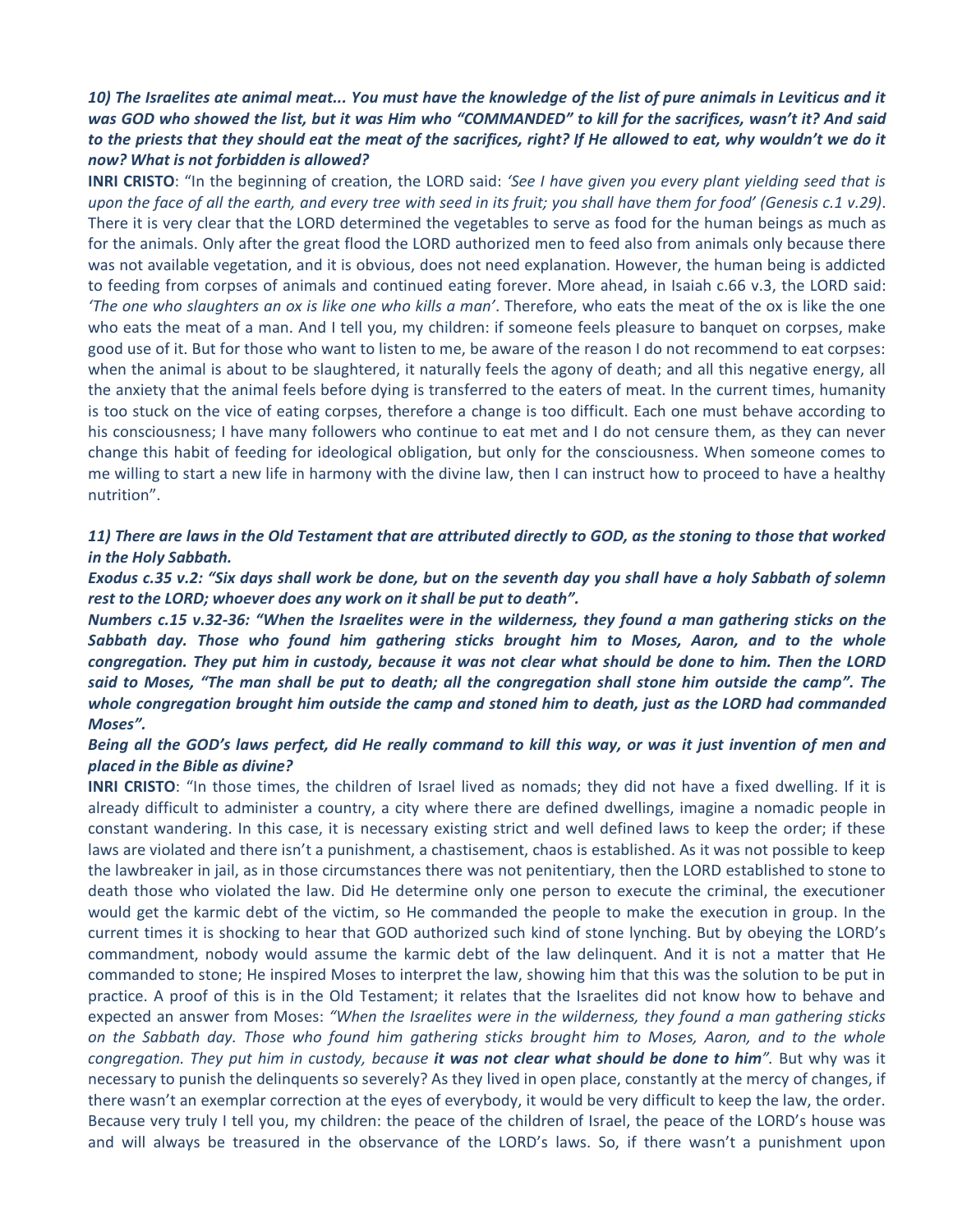somebody who dared to violate the law, people could react and cause greater proportion to the disorder: 'We suffered injustice, we do not have wood to heat ourselves; but he could catch wood on the Sabbath and is now even better than us!'. Now some amidst you may question me about the disciples plucking grain on the Sabbath, that happened two thousand years ago and is registered in Matthew c.12 v.1 to 12. In that occasion, I told the disciples that the Son of Man was the lord of the very Sabbath, as being the Son of GOD, I had the power to decide, to authorize them do something with my permission; it was up to me allow the disciples pluck heads of grain on the Sabbath. Even in the current times, sometimes an emergency happens on the Sabbath, then the disciples ask and I authorize them to do. When I am not here on Earth anymore, each one must be careful and organize in order to keep the Sabbath. But it is obvious that rationality, good sense must prevail. For example, if on the Sabbath your brother breaks the leg, you can try to amend it or take him to hospital; if a woman needs to bear a child, you can and even has the duty to help her. These are the exceptions of the rule, as it is necessary to proceed rationally. What shall not be done on the Sabbath is to work deliberately without need, without a strong reason".

# *12) "Then the LORD said to Moses: The man shall be put to death; all the congregation shall stone him outside the camp". The whole congregation brought him outside the camp and stoned him to death, just as the LORD had commanded Moses". What does it mean? What happened then?*

**INRI CRISTO**: "At the eyes of the earth inhabitants, they may say: 'They have killed the man, they have murdered him, he died!' When the LORD commanded to stone the delinquent, at His eyes it was not the death, but only the rescue of the penitent's spirit, and the impact of the scene would serve as example so that nobody sinned anymore. Ratiocinating in the terrestrial plan, the LORD commanded to kill a man, but He could have simply withdrew the sinner's spirit without being perceived, as the LORD is the great spirit from whom all the spirits emanate. Nevertheless, He allowed a cinematographic spectacle to happen so it would serve as example to the others and keep the peace in the environment, after all an image is worth for a thousand words".

# *13) Are there any biblical quotations where something attributed to the LORD is in reality invention of the man who wrote it?*

**INRI CRISTO**: "The Bible was written by men with divine inspiration, however they were fallible human beings subject to mistakes and exaggerations. When writing the Bible, it is possible that the authors have committed many distortions and attributed human precepts to the LORD. Very truly I tell you, my children: the Bible is a book of dead letters and only with the ALMIGHTY's help it is possible to understand it without going down the hill of fanaticism. In the context of the Bible there are legends, fables, tales, parables and also mistakes of translation. If you consider the Bible literally, you will practice incest, because it is written in the Bible that Lot had children with his very daughters; you will accept the murder of children and women, as it is written in the Bible that Joshua killed women and children to conquer the Promised Land. Therefore, if you want to understand the Bible, before opening it, you ought to invoke the ALMIGHTY and ask Him with humility: 'LORD, give me the grace to understand your sacred and perpetual laws', or then you shall come to ask me personally and I clear any doubt, without dogmas, without subterfuges".

## *14) Are the apocryphal books true?*

**INRI CRISTO**: "Nobody has authority to declare millenarian books apocryphal. The pharisaical churches have only some centuries of existence. However, they declare millenarian books apocryphal. The Pharisees consider the book of Sirach apocryphal, which is a very ancient book, even previous to the Gospel. But amidst all the books in the Bible, it is the most complete about Sociology and Theology. So too they consider apocryphal the Book of Wisdom, written thousands of years ago. The pharisaical Bible has seven books less than the Catholic Bible, as they declare the following books apocryphal: 1) Baruc; 2) Sirach; 3) I Maccabees; 4) II Maccabees; 5) Judith; 6) Book of Wisdom; 7) Tobiah. And in Daniel's book Susana's history is not registered. The Bible is a book of dead letters, full of fables, legends, parables; only with the ALMIGHTY's help it is possible to understand the enigma of the Holy Scriptures. Nobody here on Earth has authority to declare apocryphal books that have existed for centuries".

*15) Why hasn't GOD inspired the Bible translators and avoid so many mistaken human interpretations? Why*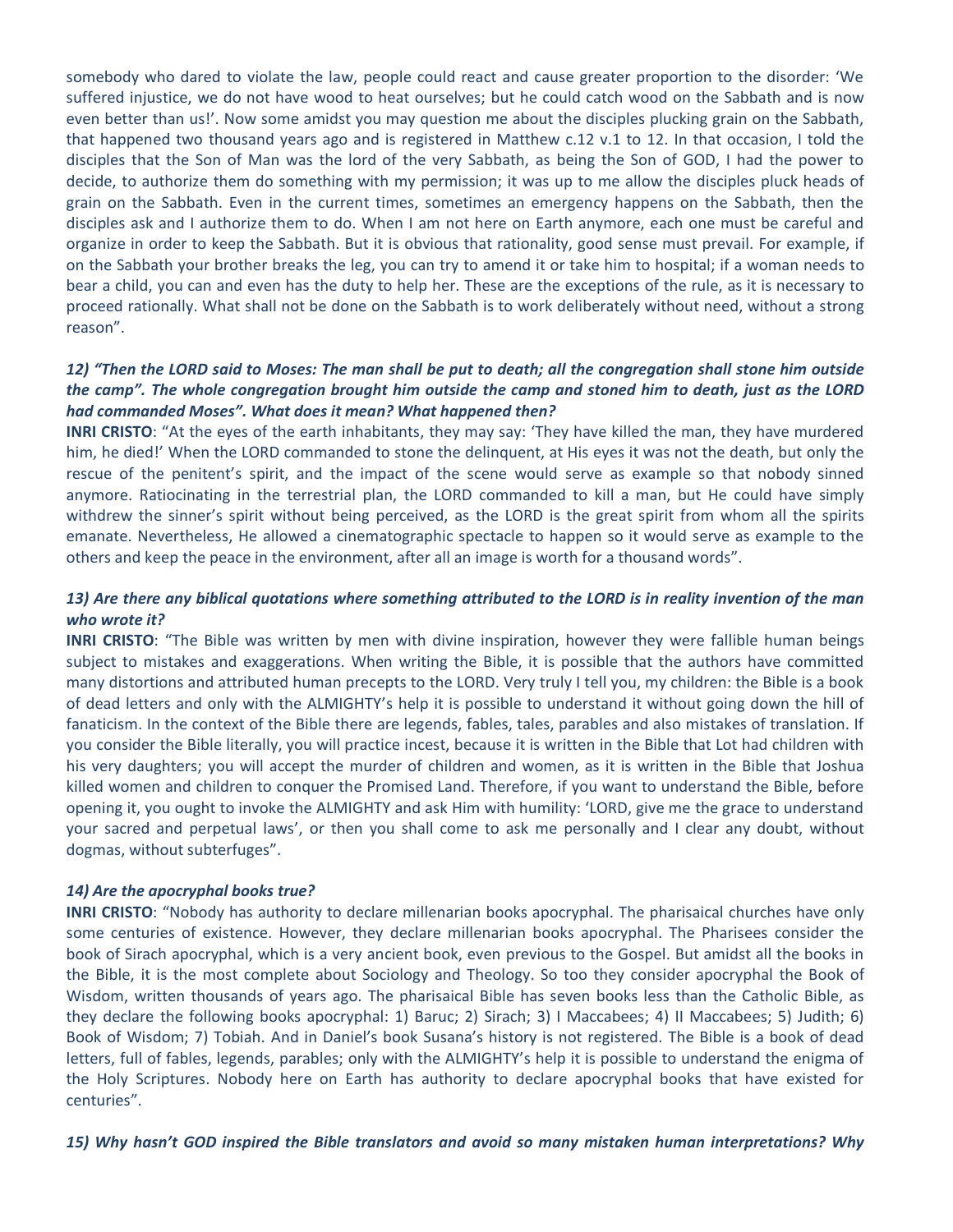#### *hasn't He blessed the people that had so much work, effort and dedication in the works of translation?*

**INRI CRISTO**: "Because did my FATHER, LORD and GOD have proceeded this way, had He inspired the human beings to translate everything correctly, these people that use the Bible under their arms like a deodorant would be right, and then their pride and prepotency would increase even more. But GOD, omniscient, omnipresent and omnipotent, that knows everything and sees everything, allowed so many mistaken human interpretations to take place in order to discern the ones that merely carry the Bible, which are the contemporary Pharisees, from the authentic children of GOD. GOD's mysteries are unfathomable and He only reveals what He considers relevant to reveal to the ones that keep their hearts pure and humility in their hearts. But considering that the Pharisees believe the Bible literally, had the translators not made any mistake, nobody would have obligation to observe it with cabalistic eyes; therefore, understanding the Bible would not depend on divine inspiration. GOD has given and gives inspiration to all those who read the Bible with humility, without the prepotency peculiar to those that consider themselves saved. Had the LORD given inspiration to the translators, these ones that now ask Him with humility would not have the occasion to receive the inspiration and the discernment to understand and assimilate His holy and eternal laws".

# *16) Besides being a state of spirit, is the paradise also a PLACE? Somewhere at the image of the Earth, or with something else? With beautiful sights with trees, rivers, lakes, people (in spiritual shape, but people), and other things? Or is it just a "point" (of a place) with all the unique essence of the existence, but in a state of spirit?*

**INRI CRISTO**: "The paradise is not an enchanted place with fruit trees, where everyone will eat, eat and eat, in a frenetic exercise leading to obesity. In the earthly realm, as you well understood, the paradise is placed in the brain of each human being, when in harmony with the LORD GOD, my FATHER, and with the divine law. So too, the hell is placed in the neuronal system of each human being when he is deviating from the path of good living, when doing bad use of free-will. It is a pure delirium to think that the hell is a place full of evil beings with tail, horns and fire. The blame for impregnating such fantasies and fake in the human beings' minds for centuries was the proscribed roman church (the whore of Revelation c.17). In the spiritual cosmic realm, the paradise is a 'place', or a dimension, where there is absolute peace and harmony, and where time does not take place, to where the most evolved spirits are lead after having fulfilled their trajectory upon Earth. GOD is infinite and eternal, there is no limit of space or time, so it is difficult to explain with the earthly language. But beautiful sights, trees, rivers, lakes, etc. securely do not exist over there. In a brief, the paradise is in the cosmos, in the infinite".

# *17) Will all of us be only one, not separated, without finite place in the infinite, only as an existential state of spirit, without essential divisions like GOD made happen in the seven primordial days? In other words, will we go back to zero, or something similar?*

**INRI CRISTO**: "Someday all the souls originating from GOD, after completing the cycle of evolution, will return to be only one thing with Him, in the eternal bliss and eternal peace, even because the planet Earth is finite and will not last forever. It is as if each soul was a molecule in the huge sea of existence, free of personality, ego or individuality. All the molecules together will form an immense sea, all together, in perfect harmony. This is a metaphorical way to explain, but this is how it will happen".

# *18) Do the animals evolve, spiritually speaking, reincarnating from animal to animal, until achieving the human being? Do the animals have free-will? If not, is it due to such reason they do not sin? Do animals have destiny, as did GOD grant upon us?*

**INRI CRISTO**: "Very truly I tell you, my children: everyone that now is a human being had to pass through many stages of the evolving process, since the most simple until the most complex animals, until achieving the human stage, whose most ancient representative am I that speak to you, Adam, humanity's father, origin of everyone. But unfortunately, due to the bad use of free-will and to the pernicious sin of degenerated fornication, that caused the disordered procreation and consequent demographic explosion, in the current times there are many spirits that have not completed their cycle of evolution, they are precociously reincarnating in human bodies. In other words, they are bestial beings disguised in human bodies. For such reason it is possible to see so many "human" beings literally behaving like bestial beings. The animals do not have free-will, as they do not sin; they are irrational beings, different from the human beings, which are responsible for their acts, words and thoughts. Everything is predestined in the Universe, including the life of any small animal. Many had the destiny of being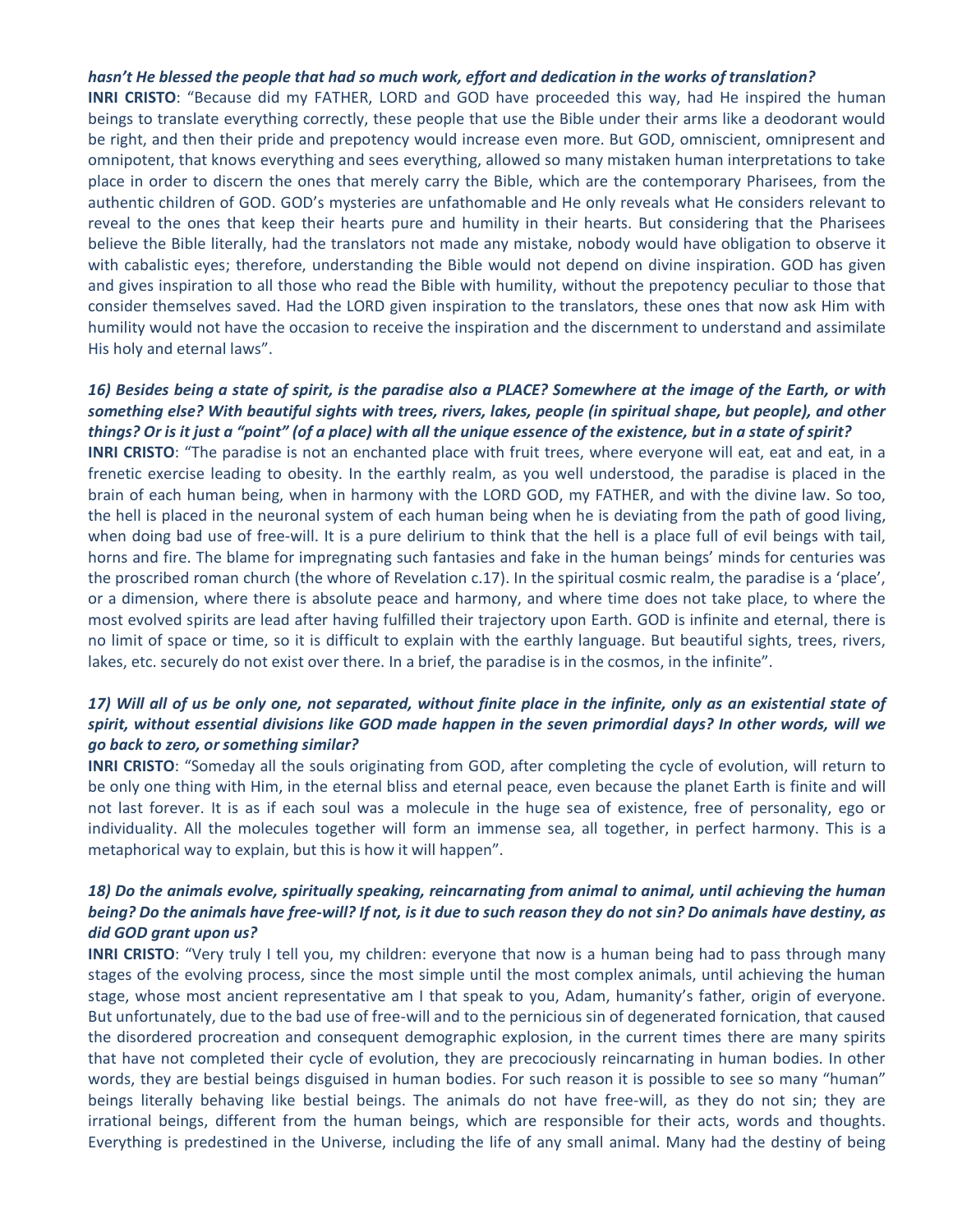completely eradicated from the Earth; others are dead due to men's ambition; some have a short existence only to serve as food to others. Did the animals integrating ecology not exist, the human beings could not exist too, as for the harmonious running of this huge body called Earth, it is necessary the existence of all these indispensable cells, each one with its peculiar characteristic and function, which includes the plants, bacteria, the small and big animals, and finally the human beings".

# *19) Has the great flood effectively achieved the whole Earth? Nowadays, there are thousands of animal species, birds, and in each place of the Earth the species are different. According to the Theory of Evolution, millions of years are necessary to make the transformations in the living beings. How could it be that in 5 or 6 thousand years the few species that Noah preserved in the ark would have extraordinarily multiplied?*

**INRI CRISTO**: "The great flood achieved the places inhabited by the sinners as a reaction of mother earth due to the violation of the divine law. Had the flood achieved the whole Earth as mistakenly registered in the Holy Scriptures, it would have resulted in many more oceans similar to the one we have in the current times. When the man registered such event, he ignored some details of geology and considered only what his eyes could see. As a matter of justice, GOD spread the flood only where the sinners lived. In the continents where there were not sinner men, but only the animals integrating the ecological context, there was no reason to spread the flood, so GOD wisely preserved the ecology. Even so, it is necessary to point out that there isn't paradox between the divine law and the theory of evolution, which is not merely a theory, but divine inspiration. The evolution did happen, not in 5 or 6 thousand years, but in millions and even billions of years. Did the evolution not exist, why would GOD have created all the animals of the ecological context and only then create the human being and give him power over them? Actually, the first man had already passed through all the previous evolving stages and only then assumed the condition of First born, done at GOD's image. I that speak to you am the First Son of GOD, Adam, your father and Father of the humanity, and reincarnated as Noah, Abraham, Moses, David etc. afterwards as Jesus and now as INRI. I was the last to be the first and the only one. The seven days of divine creation registered in the Holy Scriptures were seven symbolic days, as GOD does not bend to calendar. One day for GOD may last one million or one billion of years. For Him it has not been one second since I was crucified. However, at those times when the sacred registers were written, humanity was not prepared to understand and for this reason the LORD inspired the man to write in a simple way. Only now I am able to explain to you, from the part of my FATHER, under the light of science and rationale, how the divine creation took place. All the differences between the races of the human beings and the animal species happen due to the changes in the cosmos, in the weather and in geography, that influence the appearance and the biophysical formation of living beings".

# *20) In recent times, a book was found in Egypt, considered as the fifth Gospel written by Tomas. This book mentioned that the leader of the Christian Church would have been Tiago, not Peter, elected by Christ himself. What do you consider about this?*

**INRI CRISTO**: "After my crucifixion, much they spoke about me, much they cogitated and much more they invented. Even though I have said: *'I am the way, the truth and the life; nobody comes to the FATHER except by me' (John c.14 v.6)*, the fist false prophet Paul (he confesses his condition in I Corinthians c.15 v.9) wanted to assume my place. So, after I was crucified, anyone could have declared himself the chosen one, against my authority, for his own account or for unconfessable reasons. It can be true that Tiago has leaded my church in Jerusalem; regionally, any disciple could have leaded a group of people. But according to the Gospel that I left and according to the memory that GOD gave back to me, for deep reasons I have chosen Peter to be the founder of my former church by telling him: *'You are Peter and upon this rock I will build my church' (Matthew c.16 v.18)*. Despite Peter having betrayed me and denied me three times, as I myself said that time passes but my words do not pass, he continued being the initial mark and leader of the church that I left before being crucified. Only later, on the IV century, the emperor Constantine monopolized what had remained from my former church, so far known as the Sect of the Nazarenes, and became this principality of iniquity that all of us know, the portrait of the whore of Revelation c.17".

# *21) If you assert to be the First Born of GOD, Adam, that reincarnated as Noah, Abraham, Moses, David etc. afterwards as Jesus and now as INRI, how do you explain that in the episode of transfiguration you would have talked to Eliah and to Moses?*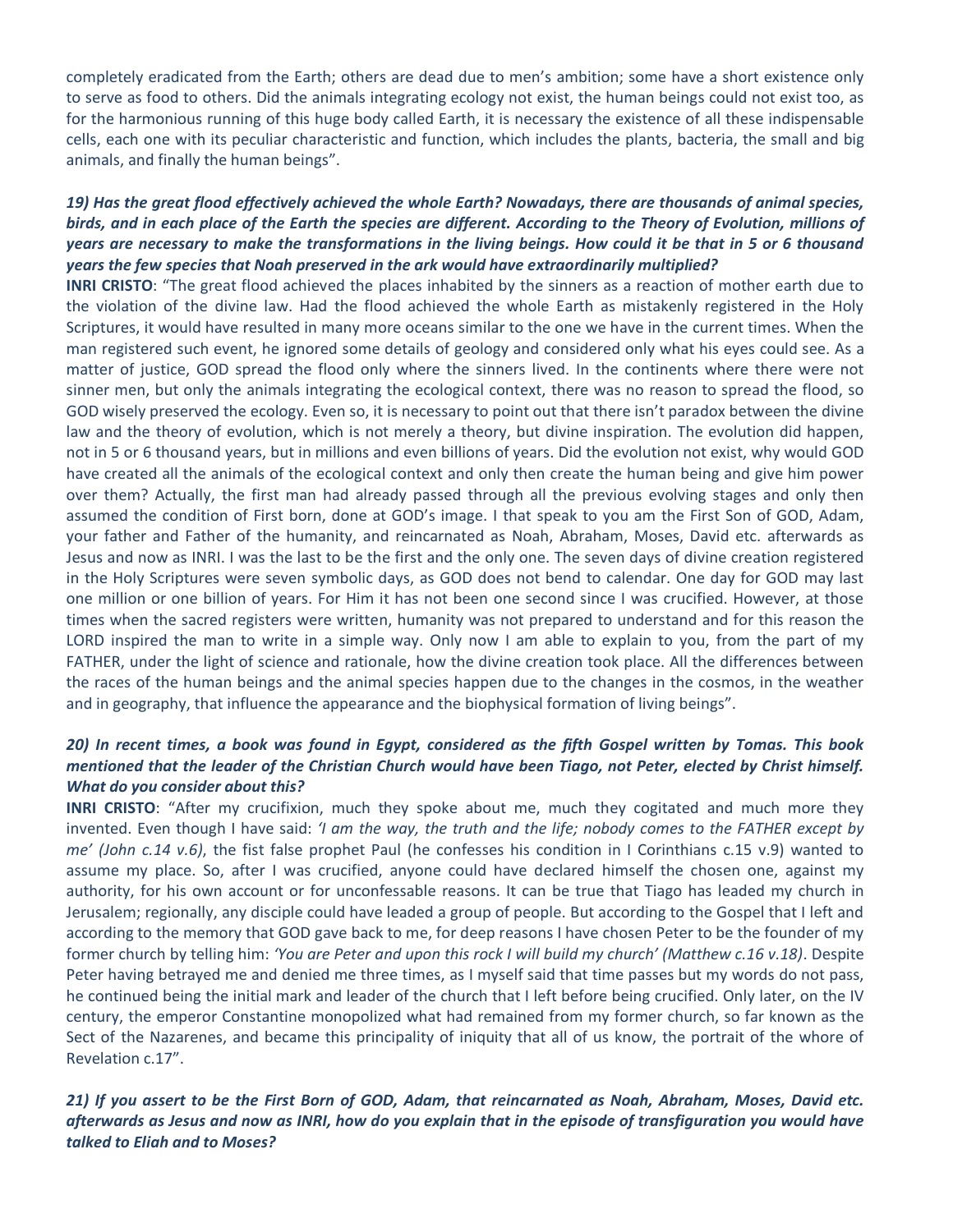**INRI CRISTO**: "In the Kingdom of GOD there is no paradox, as for all salutary doubts there is always a rational explanation. From the part of my FATHER and LORD I will give you the answer to this intelligent question. In the occasion of the transfiguration, a phenomenon happened that the very disciples only understood and registered in the Gospels for posterity because I myself had to give them an explanation. My FATHER and I are one and the same; the FATHER manifests in me, as it is in my body that the Kingdom of GOD and the manifestation of GOD's power begins. So you can understand the meaning of my words: *'Blessed are the pure hearts, for they shall see GOD' (Matthew c.5 v.8)*, as *'whoever has seen me, has seen my FATHER' (John c.14 v.9)*. In other words: who keeps the heart pure and the soul clean can see the manifestation of my FATHER in me, as it happened two thousand years ago and happens until nowadays in the phenomenon of transfiguration. My face became shining and my clothing extremely white because at that moment the LORD GOD All-Powerful had taken possession of my physical body; consequently, my spirit had gone out of my body and remained beside Elias's spirit, who had already reincarnated as John the Baptist, however he had disincarnated, and been decapitated as an order of Herod. After this, the disciples heard my FATHER's voice speaking through my mouth: *'This is my beloved Son, with him I am well pleased; listen to him!'*. But afterwards, when I touched the disciples, they rose their eyes and did not see anybody else, except me *(Matthew c.17 v.13)*, as GOD is untouchable spirit and I was back again in my body. Now let us ratiocinate: who could have revealed the identity of the two spirits to the disciples? If they have not lived with Elias or with Moses, how would they have memory to identify one or another unless I myself had told them the identity of both afterwards? And how could I say that it was my own spirit beside the physical body if the disciples were already very scared for what they had seen? Since GOD had given me the consciousness, two thousand years ago and now too, of all my previous incarnations inside the biblical context (amidst which Adam, origin of humanity, Noah, Abraham, Moses, David etc.), I declared to the disciples that it was Moses' spirit beside Elias's spirit, as only I knew and had authority to say that it was them both. If only for having declared: *'Before Abraham was, I am' (John c.8 v.58)* they already wanted to stone me, imagine if I had revealed the mystery of transfiguration. In brief: the disciples saw the manifestation of my FATHER in my body; my spirit was then beside Elias' spirit, however I myself had told the disciples that it was Moses and Elias, due to their natural astonishment when seeing the phenomenon. Furthermore, in case I had said that it was me (Jesus) outside my body, the disciples would not have the faculty to assimilate. I referred then to a previous incarnation, Moses, in order to make the understanding easier".

## **5 – Destiny, heaven and hell, angels and demons, prayer, salvation, atheists, followers, relation with GOD, definition of love.**

#### *1) If GOD is omnipresent and knows all we need, why do we have to pray?*

**INRI CRISTO**: "Prayer is the mechanism of divine law to contact the ALMIGHTY. GOD knows all that we need. However, the reason why we need to expose ourselves to the sun to obtain the benefits of its resplendent rays, is the same reason why we have to pray. Prayer works as a code to achieve the cosmos. When you pray, you project your words to the infinite and they will action the cosmos so that your pleas are heard. As an example, let us say that a relative of yours lives in Germany. He knows you are here and you know he is there. Both have a means of communication through the telephone. But if you don't ring the telephone number with the intention of establishing a dialog or make a request, he will never answer. He knows that at any time you may be in need of something; nevertheless, you have to tell him what it is and ask what you want. So you can understand why I said when I was called Jesus: *"Ask, and it will be given you; search, and you will find; knock, and the door will be opened for you. For everyone who asks receives, and everyone who searches finds, and for everyone who knocks the door will be opened" (Matthew c.7 v.7 and 8) / "Whatever you ask for in prayer with faith, you will receive" (Matthew c.21 v.22)*".

# *2) You teach to pray the New LORD's prayer. Would it be a modification of Our-FATHER we learned since childhood? Why has it happened?*

**INRI CRISTO**: "It's not a matter of changing the Our-FATHER I left; truly, it has already fulfilled its mission, the reason why has been instituted. I had taught you to pray like this: *"Our FATHER in heaven, hallowed be your name. Your kingdom come…"* During these two thousand years of my absence from Earth, you plead for the LORD to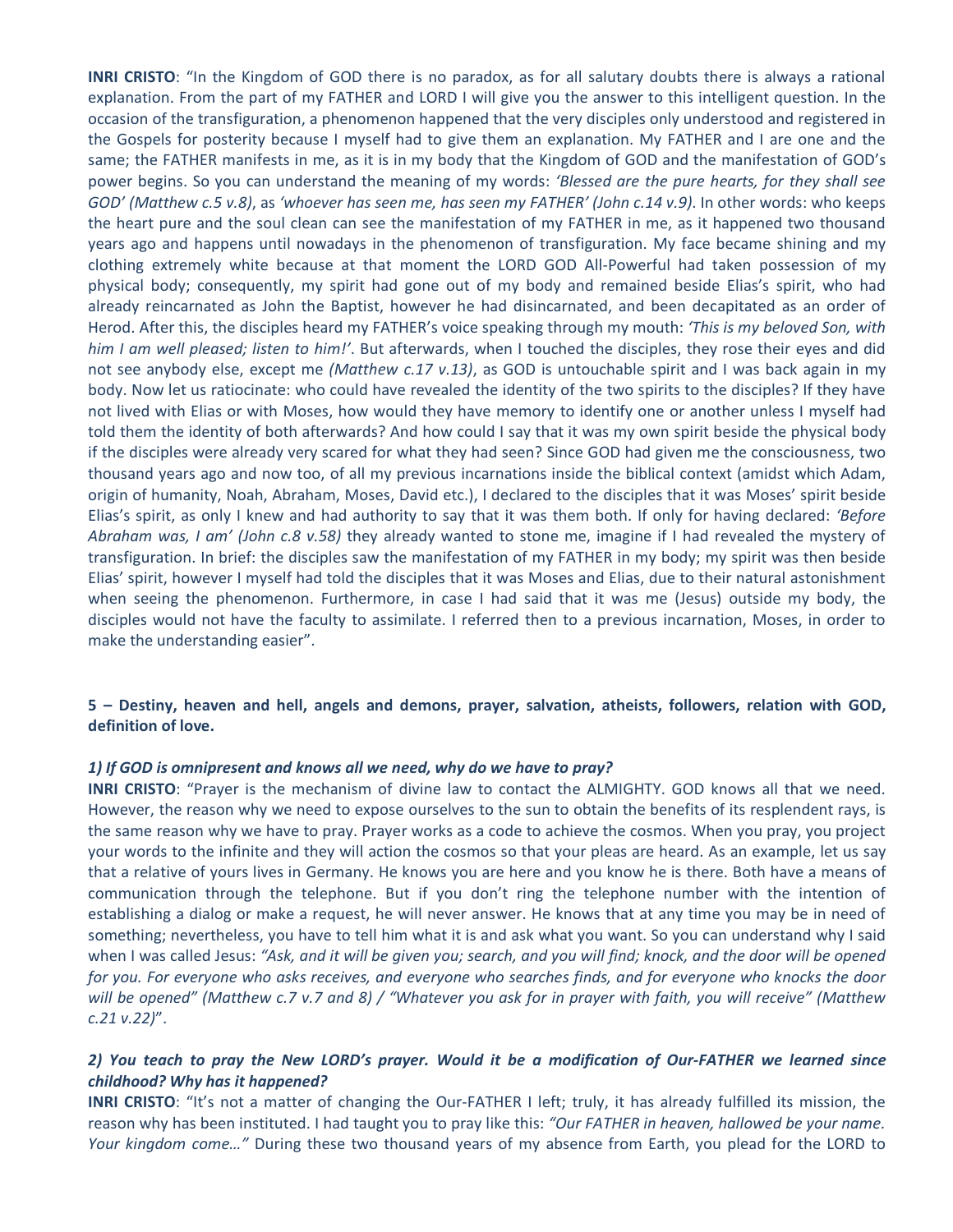send His kingdom to Earth. Now that He answered your request and sent me again to this world with the mission of instituting His Kingdom of light, formalized by SOUST (Supreme Universal Order of the Holy Trinity), therefore you don't need to keep asking *"Your kingdom come"*. For this reason I taught you to pray the New Our-FATHER, which is the most sublime way to invoke the LORD All-Powerful. It's worth remembering once more: "Eternal and ineffable FATHER, infallible GOD, CREATOR of Universe, hallowed be Your name, Your will be done on Earth as it is in heaven. Thanks I give for the food that emanates from You; keep me away from errors and enlighten me, so that I serve You with no mistakes glorifying You now and forever, oh FATHER". Imagine that one of your sons, during many years, asks you a bicycle: "Father, give me a bicycle. Father, give me a bicycle". Finally, after insisting requests, you gather the resources to present him a bicycle. If even after this your son continues asking for a bicycle, you would certainly get very upset. So as, after having consciousness that I am in bone and flesh on Earth and instituted the Kingdom of GOD, which hardly flourishes, you will be provoking ALMIGHTY's saint choler if you continue asking Him for something He has already given you, I mean, if you hold on saying: come Your kingdom".

## *3) If you say that a man shall never kneel down before another man, why do you allow people to kneel down before you?*

**INRI CRISTO**: "If I were a man it would be very ridiculous somebody kneeling down before me. But I am not a man; I am the Son of Man, the First Begotten of GOD. I've already lived as a man in the world. But since fasting in Santiago of Chile, in 1979, the LORD GOD, my FATHER, gave me power over the flesh. From then on I don't have the perturbations inherent to human beings. Who kneels down before me kneels down before the One who sent me again to this world, because my FATHER and I are only one thing. I do not exist, **I am no**t **significant.** Only the LORD GOD, my FATHER is important. I don't have, don't fear and don't want anything. I live only to fulfill His holy will".

## *4) Wouldn't the act of kneeling down be a sacrifice?*

**INRI CRISTO**: "All in the context of divine law has a meaning. It is a mistake thinking that the act of kneeling down is merely a sacrifice. Kneeling down before a man or before cursed statues is really a sacrifice. But kneeling down before the Supreme CREATOR of the Universe is never a sacrifice. I kneel down before my FATHER many times every day and make my prayer, which is a long litany, in an intimate dialog with Him. For me it's the most sacred and precious moment of the day, when I renew the symbiosis with my FATHER. The LORD revealed to me that the most appropriate and correct way to establish a complete symbiosis with Him is kneeling down. Pay attention and you will see that feet are in the position of receiving as hands are. When you ask something of somebody, you hold out your hand to this person. But when you invoke the LORD and ask Him the blessing, you shall hold out both hands in order to receive celestial gifts. There is a mystery on hand palms and on feet soles, because it's through these members that you are completely in tune with the CREATOR. If you are very concentrated, in tune with the ALMIGHTY, you can feel on the palms of your hands and soles of your feet the power emanating from Him, the cosmic energy over your body as if it were like pins and needles. Preferably, kneel down barefoot so that the symbiosis be more complete".

# *5) Can we choose the destiny of our lives or is it already established by divine plan? To what extent is free will a faculty of human being?*

**INRI CRISTO**: "The destiny of each human being is tied to the law of karma. According to the debt or credit that you have with the law, you reincarnate with a different predestination. You may use free will to choose a course for your destiny; other times, even if you choose a different course from the one already established, all the ways will lead you to that inevitable fate. Two thousand years ago, it had been foreseen that I would be crucified to rescue humanity's sins; this was my destiny at that time. Despite having pleaded with the LORD to pass that cup from me *("My FATHER, if it's possible, let this cup pass from me; yet not what I want but what you want" – Matthew c.26 v.39)*, He answered with laconic silence, since He could not give me any answer or change the destiny of events; crucifixion was inevitable. So too, if a killer ends the life of many people and owes to the Talian law, which eternally integrates divine law *("Eye for eye, tooth for tooth… one life for one life" – Exodus c.21 v.23 and 24)*, even if he reincarnates and becomes a good genitor, an exemplary citizen, sooner or later he must settle the debt and will be achieved by a lost bullet or a fatalism. All and any kind of violent death consists on rescuing the debt towards the divine law".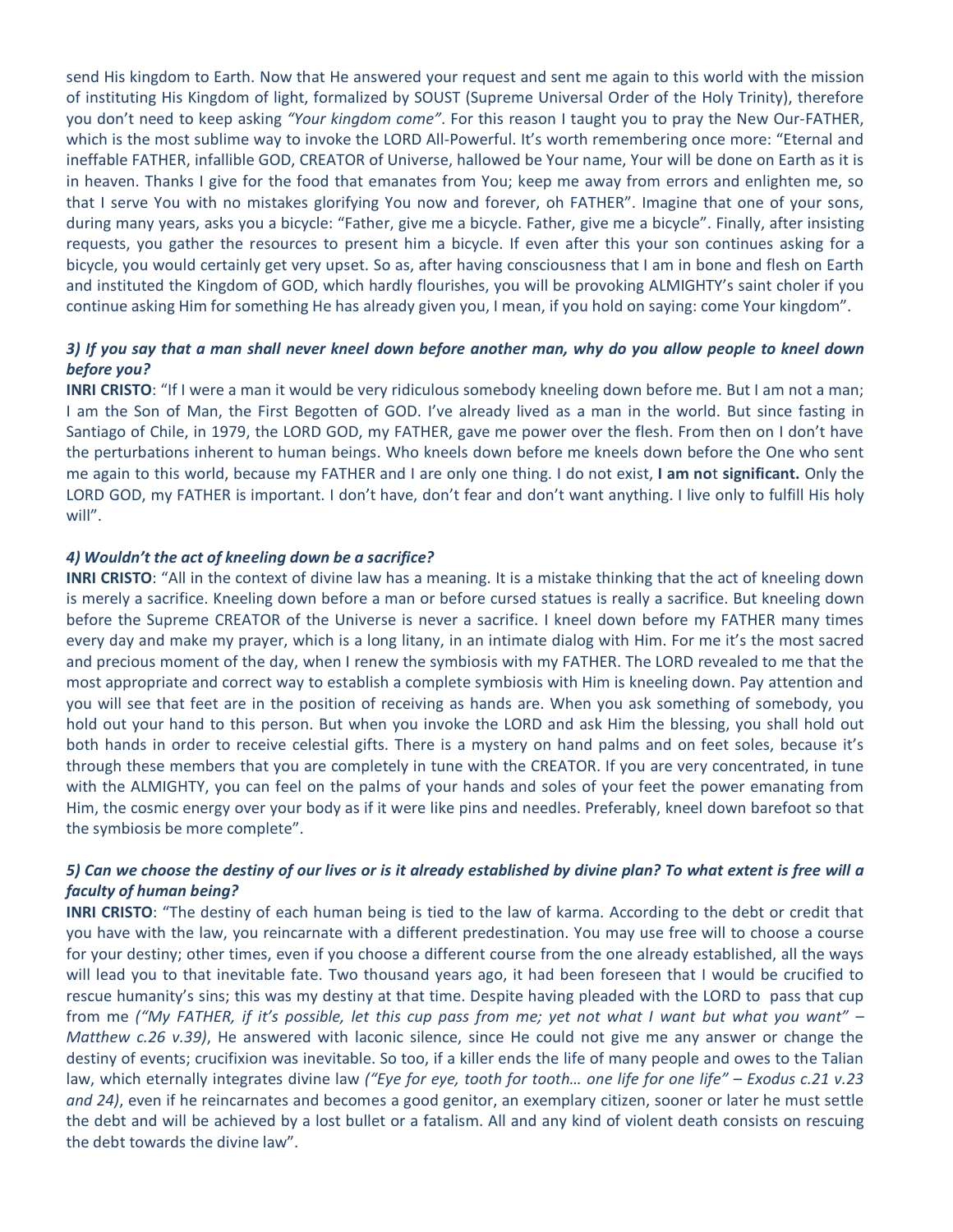## *6) Are there angels and demons? How do they become manifest?*

**INRI CRISTO**: "Angels are spirits of light; they manifest in human beings, most times in a very subtle way so that not everyone can notice. The more someone walks in the path of well living heading for divinity, the more angels of light get closer. Unlike many think, since they were wrongly taught, demon is not a monkey with tail and horns, but a darkness spirit that serves for men purging and evolving. When somebody rapes, kills, lies, gets uncontrolled, and later on says: "I was out of myself", who was in his body at that moment? The evil agent, the malignant spirit that used his body to execute his bad purposes".

# *7) It is said that, when Christ came back, the dead would resurrect and angels would play trumpets. As you are Christ, why didn't it happen?*

**INRI CRISTO**: "It did not happen nor will it ever happen like the obstinate fanatics think. Believing that a deceased person of some centuries, whose bones have already decomposed, will recompose over again only to please the insane means of going down the hill of schizophrenia, absurd, insanity. When living-dead people of this hypocritical society be conscious about my presence in bone and flesh on Earth, then these same dead will have resurrected. Behold why I said when I was called Jesus: *"Let the dead bury their own dead" (Matthew c.8 v.22)*. Physically resurrecting from a grave is equivalent to running over the eternal and immutable law of GOD, established at the time of Adam: *"You are dust, form dust you came and to dust will return" (Genesis c.3 v.19)*, besides not being practicable. Since in nature "nothing is lost, nothing is created, everything changes", the particles of the bones that someday formed a body, today are part of another body and in the future, continuing nature's cycle of renewal, will again be part of a new body. Thus, the impossibility to make the pharisaical delirium come true is evident. When time of my reproof finishes and LORD's glory day comes, the angels, spirits of light (not fateful winged beings), will effectively play trumpets. In the airports of each country where I arrive, incorporating the inhabitants of that place, they will be waiting for me and will receive me under the touch of trumpets. So they will announce my arrival. But I still drink sip by sip the last portion of the bitter cup of reproach *("But first (before his glory day) must he (Christ) suffer many things and be rejected by his generation. As it was in the times of Noah, so it will be when the Son of Man comes" – Luke c.17 v.25 to 35)*, as it is necessary to distinguish between sheep and goats *(Matthew c.25 v.32 and 33)*. If I arrived on Earth and everyone immediately knelt down in front of me, how could I make the distinction?"

## *8) If the evil being is a bad creature for its own nature, why has GOD created him?*

**INRI CRISTO**: "The evil being is not bad on account of his own nature. When something in the divine creation seems to be wrong, actually it is part of a whole that is right, since GOD does not make mistakes, He does not fail. Sinners make the evil being bad. GOD created the evil being with the function of leading men to the hill of purification; the evil being leads men to commit mistakes, since in temptation mistakes are done and by doing something wrong men suffer the consequence of having sinned. This is the process of the evolution mechanism. Behold an example: among all the animals integrating ecology, GOD created the serpent. It is a poisonous and revolting being, apparently harmful to men; however, it takes a fundamental place inside the biological context. Nowadays, scientists even recommend that they do not be killed as their poison may be used for the benefit of human beings. So too, at the same time that the sun is very dangerous to the point of causing skin cancer, life on Earth would not exist without it and everyone needs its resplendent rays. In the spiritual realm, the human beings have the positive and negative side, indispensable for their living. It's like the electric energy: if one of the poles fails, electricity does not manifest, it is not possible to produce light. When the negative side overcomes the positive, darkness spirits approach the wretch, inducing him to walk against divine law, making him feel inferior, unhappy or incapable. Nowadays, most part of humanity has the negative side overcoming the positive. There are the ones who achieve equilibrium, when both sides are equivalent. In this case, there can be an oscillation to one side or another, even so it is necessary to have much good will and trust in GOD to keep the stability. Finally, when the positive side is able to overcome and dominate the negative, it characterizes the human being's spiritual victory, the communion with the Supreme CREATOR and unconditional surrender to His holy will. To these ones is given permission eating from the tree of life that is in the paradise of GOD *(Revelation c.2 v.7)*. Then the spirits of light approach to guide and help him in his journey on Earth. This is the key for physical and spiritual well-being, happiness, joy of living, symbiosis with the ALMIGHTY. Therefore, making good use of free-will, the human being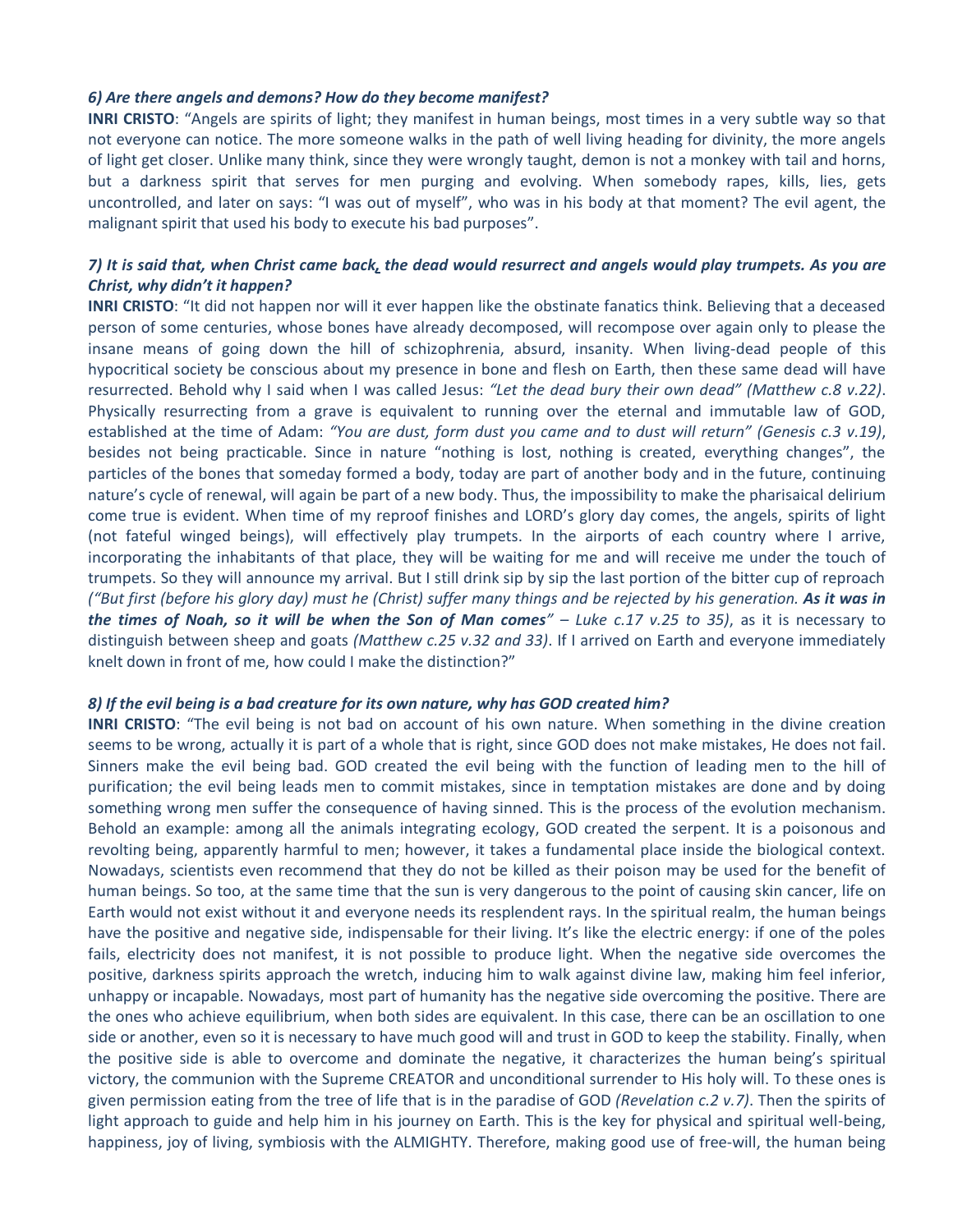will turn his own inner evil into light, enlightening the negative side so that it unifies to the positive, which is already light. Therefore becoming a lamp, enlightening his fellows and the path where he passes by. The intelligent and evolved spirit treats the evil being as the bullfighter behaves against the bull: when he realizes the approach, says: "Hole!" making the animal pass from one side to the other, preventing it from collision. Nevertheless, the small, mean and mediocre spirit, which is still in evolution, does not deviate from the evil being and allows it to incorporate, until the day when he evolves and does not accept to be a mount of the malignant anymore".

## *9) Are there heaven, hell and purgatory, as the Catholic Church preaches?*

**INRI CRISTO**: "They exist, but not as taught by the proscribed roman church. Heaven is always the tallest place anywhere. In this enclosure where I am now, heaven is the ceiling. In the cosmic plan, heaven is the infinite. The souls of those who slept the sleep of the righteous (I mean, who had a peaceful death) make their way to heaven, since they could disincarnate without the weight of sins for having honestly lived on Earth. Heaven is also the paradise inside the head of each human being who lives in communion with the ALMIGHTY. So too, hell is inside each human being when he sins, thus making his head hot as a consequence of having broken up the symbiosis with GOD. The heat of hell is the heat of the heavy consciousness, it is not a dreadful place. Heaven and hell are not specific places, but states of mind. The purgatory is an intermediary situation, in which the penitent has the chance to atone for part or even all his sins. These places are the hospitals, asylums, prisons, jails that house kidnappers, in some cases old-age homes; finally, all and any place where sins are atoned".

## *10) To have salvation, is it enough only believing in you?*

**INRI CRISTO**: "Only believing that I am Christ does not save anybody. First of all, what saves is the sincere quest for the truth and then to live in tune with the divine law. I myself said when I was called Jesus: *"Know the truth and truth will set you free" (John c.8 v.32)*. And to know the truth it is necessary to keep the heart pure, thus obtaining the divine grace to know who I am, or at least recognize that I only speak the truth, inseparable from coherence and logic, since I am the same who said two thousand years ago: *"I am the light of the world, the truth and the life. I am the way; no one comes to the FATHER except by me" (John c.14 v.6)*. Therefore, through me the doors to salvation are opened. And by assimilating the teachings that I minister from my FATHER, as He and I are only one thing, each human being that approaches me may prepare to live in harmony with the law of GOD, and by assimilating the law he obtains salvation".

## *11) And the ones who self-consider saved or condemned, which verdict is expected for them?*

**INRI CRISTO**: "Both are already condemned. The first ones for having self-judged saved due to arrogance, fanaticism or ignorance, assuming the place of Supreme Judge that belongs only to GOD. The second ones for not having trusted ALMIGHTY's goodness, for having ignored the divine mercy, which could open the path of salvation for them. Nobody can self-judge, save or condemn; who acts like that remains disconnected, orphan from spirituality. He creates an abyss between himself and salvation. When I was called Jesus, I said: *"All who exalt themselves will be humbled, and all who humble themselves will be exalted" (Matthew c.23 v.12)*. Whoever is humble enough to let GOD decide his destiny is closer to being welcomed to His shelter in the infinite".

## *12) Who do you consider worthy to be called son of GOD?*

**INRI CRISTO**: "All the ones who recognize me as the Son of GOD become worthy to be called GOD's children. Since my FATHER and I are one only thing, who comes to me, hears me and recognizes me through my voice, I recognize him as integrant of the LORD's flock. In the light of my FATHER, LORD and GOD, who is in me, I love all the creatures moving on Earth, I love all integrants of the ecological context. But obviously, considering the law of equality, which consists of distributing unequally to unequal ones as much as they unequal themselves (GOD gives measure for measure, according to ones karmic accountability), I love more the ones to whom GOD revealed my identity and who keep my teachings".

# *13) Two thousand years ago, it was only three years of preaching and there are billions of Christians around the world. Why now, in twenty years of preaching, hasn't humanity converted yet?*

**INRI CRISTO**: "When I was called Jesus I said that I would return to separate chaff from wheat, sheep from goats.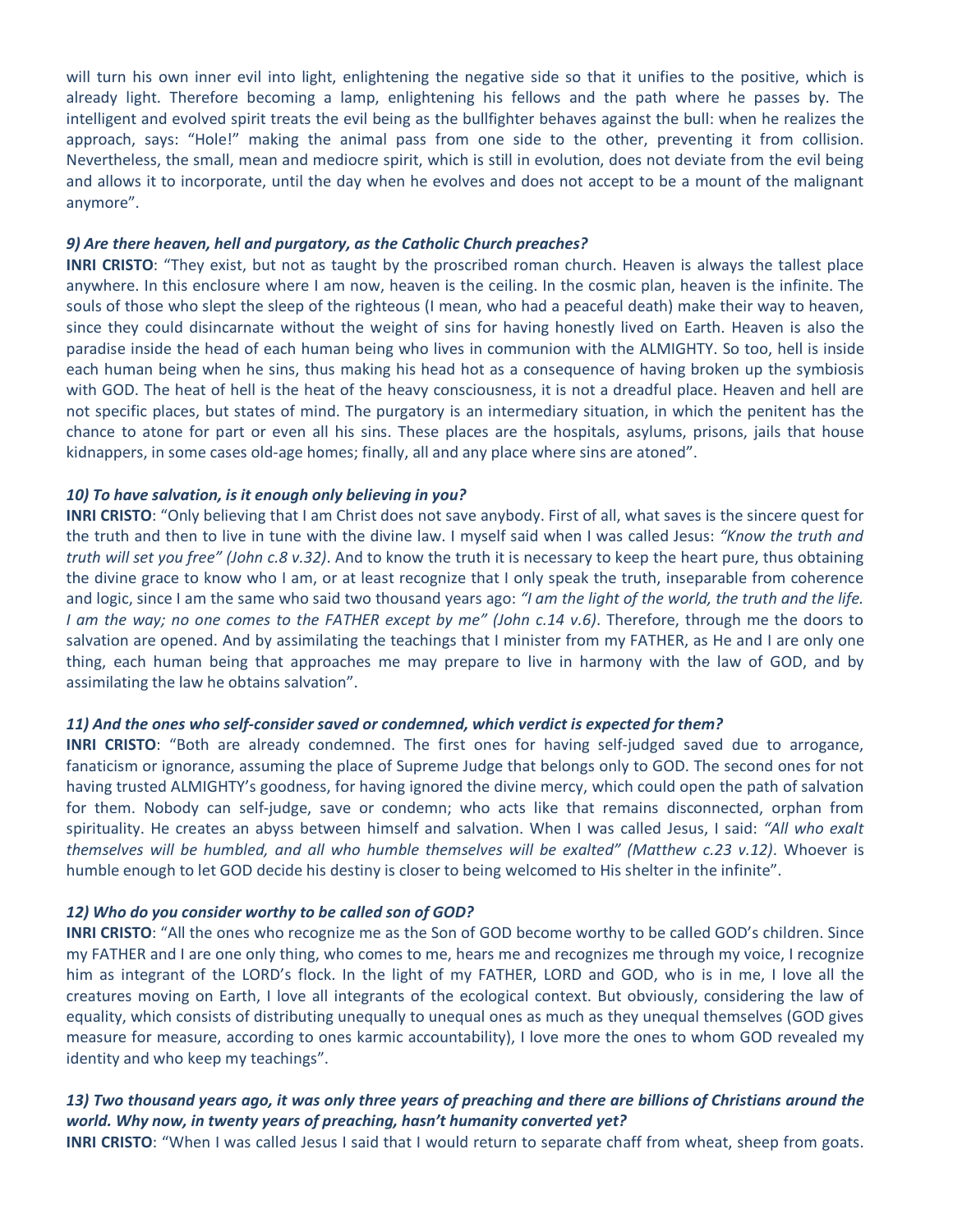And since many are called, but few are chosen *(Matthew c.20 v.16)*, I am conscious that the elect of my FATHER are few. I am not here to convert anyone; not even two thousand years ago could I please everybody. When I was crucified, few were truly with me or remained near the cross: only the disciple John and some women. The other disciples fled away. And the people who before acclaimed: "Hosanna to the Son of David!", were the same that, en masse, shouted: "Crucify him! Crucify him!" Only after my crucifixion, as long as time passed in posterior generations, people could know my history and follow my doctrine, thus becoming Christians. GOD inspired His servants to spread that I was the Redeemer and rescued humanity's sins with my blood in holocaust, to fulfill what I had said to the disciples: *"Go into all the world and proclaim the good news to the whole creation" (Mark c.16 v.15)*. Time passes but my words will not pass until everything is fulfilled, nowadays the whole world has already heard about Christ. Sooner or later everyone will know that I have returned as I had promised and my new name is INRI, the name that I paid with my blood on the cross *("To the one who wins… I will write upon him the name of my GOD… and my new name" – Revelation c.3 v.12)*. However, before the glory day of the LORD, I still drink, sip by sip, the bitter cup of reproach *("But first (before his glory day) must he (Christ) suffer many things and be rejected by this generation. As it was in the times of Noah, so also will it be when the Son of Man comes" – Luke c.17 v.25 to 35)*. It is also foreseen in the Holy Scriptures that my hair will be white as the snow *(Revelation c.1 v.14)*. I must wait, time passes so that it happens, since nobody is born with the hair already white; not even when I was called Jesus was it white. The more time passes, the closer LORD's glory day is".

## *14) How do you act towards the ones who slander you in the media and even in the internet? Will they be "condemned to hell"?*

**INRI CRISTO**: "The truth is a very dangerous wild beast; not everyone likes to see it free. I am conscious that many times what I speak displeases the ones who live in the world of fantasy, it shocks the structures of this hypocritical, corrupt, iniquitous and disordered society. But not even two thousand years ago I could I please everybody. After all, it was not through slanders that they obtained the verdict of crucifixion? Although it is said that whoever keeps quiet consents, I cannot go running behind the mad internauts or the obstinate slanderers who wrote absurd things about me or about the ones who follow me. Regarding those who believe in the slanders, it's because they actually do not belong to my flock, they are not worthy of integrating the Kingdom of GOD. They are all wheat from the same sack. What matters is that my children will not allow themselves to be contaminated because, instead of cowardly hiding themselves behind a computer, they personally come to make questions and obtain the answer directly from me. People with strong disposition do not believe in what they "hear others say". They seek for the answers from the source. There is a consensus among policemen that I consider very relevant: when the accusations about the same person are too much, one should suspect their truthfulness, question and investigate the accuser. As well, the popular proverb says: nobody throws stones on trees giving no fruit. Very truly I tell you: the heads of all these that now swear, hate, despise, slander at me will become a hell when, too late, they know who I am. They will be forbidden to approach even to beg forgiveness. The sword of divine justice is over their heads *("Every idle word that men shall speak, they shall give account of them in the day of judgment. For by your words you shall be justified and by your words you shall be condemned" – Matthew c.12 v.36 and 37)*".

#### *15) What do you think about atheists?*

**INRI CRISTO**: "There are two very distinct kinds of atheists: the first one is the atheist who does not believe in the god made by men, the god of iron, of plaster, of clay, built by the perishable human hands. The second one is the disguised atheist, since he believes in the god made by men and in the Christ frozen in bone and flesh in heaven. He ignores and does not believe in the true GOD, my FATHER, Supreme CREATOR, the only uncreated being, the only eternal, the only being worthy of worship and veneration, the only LORD of the Universe. For the second atheist it's more difficult to achieve the equilibrium and glimpse the true GOD, as he has already filled his intellect with fantasies and lures, ministered since childhood in the catechism of hoax. But in the first case, as he is an intellectual atheist, owner of a thinker head, when he discovers the true GOD, the GOD who made men, he starts to have authority to teach and make others see that GOD exists through the path of coherence and logic, inseparable from the truth. Thus, he is closer to the reality. I also prefer talking to people like this, as it has already happened many times in my long journey over the Earth. They are open-minded people and more easily assimilate the teachings that I minister from the part of my FATHER, LORD and GOD".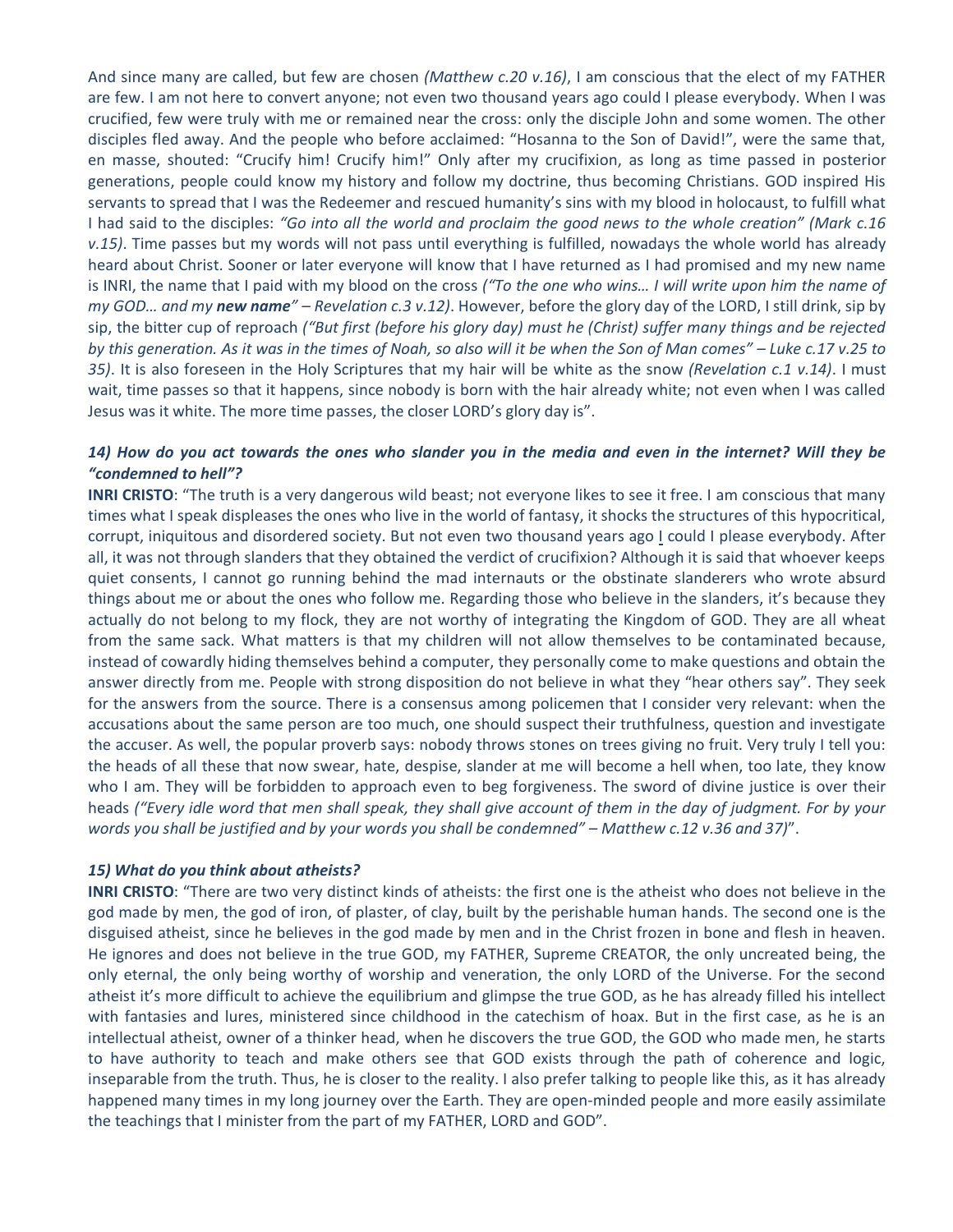## *16) As you assert "nobody comes to the FATHER except by me", can you explain us how GOD is?*

**INRI CRISTO**: "I have already tried to explain GOD countless times, but it is impossible to explain GOD; He is ineffable. I can describe my immeasurable closeness to the ALMIGHTY, the emotion, the sublime sensation of knowing Him and establishing the symbiosis with Him. I can try to explain how GOD is saying how the Universe is. If I could gather in one only body the Milky Way, the galaxies, the stars, the planets, the sea, the Earth, all living beings, since animals, including human beings, until vegetables, with no exception, and also all that is luminous and beautiful that exists, and even what is not beautiful, since everything belongs to the context of creation, only then I would be presenting GOD to you. However, due to the impossibility of gathering all these things at the limited visual focus of a human being, then we go back to zero. GOD is omnipresent, He is in the whole Universe, but the center of the divine power is in heaven. For this reason I said to Pilate: *"You would have no power over me unless it had been given you from above" (John c.19 v.10 and 11)*. Who wants to commune with GOD and have closeness to Him, shall raise his eyes up to heaven and invoke Him directly in the infinite, praying the New Our FATHER: "Eternal and ineffable FATHER, infallible GOD, CREATOR of Universe, hallowed be Your name, Your will be done on Earth as it is in heaven. Thanks I give for the food that emanates from You; keep me from errors and enlighten me, so that I serve You without mistakes glorifying You now and forever, oh FATHER". This is the strongest prayer, the most sublime way to commune with GOD. It is the password for talking to the LORD; after this you can ask Him the blessings and He will give you according to your merit into the law of equality, that consists only on distributing unequally to unequal ones as much as they unequal themselves (in other words, GOD gives measure for measure according to the karmic accountability of each person). There is no other LORD but GOD, as He said: *"I am the LORD, this is my name. I give to no other my glory, nor my praise to idols" (Isaiah c.42 v.8)*".

## *17) Could you teach us the best way for us to make our prayers to please GOD?*

**INRI CRISTO**: "Considering the deepness and the importance of this teaching to the welfare of my children and even for posterity, I recommend that you prepare your spirit for a conclusive answer. I will explain in details how you should behave in prayer aiming to establish a contact, a colloquy with the ALMIGHTY, my FATHER, LORD and GOD. The act of praying resembles the act of bombing water from a well when you are thirsty. The water can even be pure and abundant. However, in order to take benefit from it and satisfy the thirst, you need to bomb it so that it reaches your hands. So it happens in prayer. Your Heavenly FATHER is Omnipotent, Omniscient and Omnipresent. He knows your needs even before they approach you. However, you have to action the cosmic mechanism with your words in order to enjoy the heavenly host and live in permanent joy in Eden, bombing the positive energies through the spine to feed the brain and make it satisfying From the part of my FATHER, LORD and GOD, I have revealed to you the strongest, most sublime and powerful existing prayer (the New LORD's Prayer) so that you can have a way to establish the contact, the symbiosis with the ALMIGHTY and plead to Him according to your needs. When praying, you have to be conscious that you are invoking the Supreme CREATOR, only non-created being, only eternal, only being worthy of worship and veneration, only LORD of the Universe, the LORD of life, of love, of peace, of prosperity. You project your words to the infinite and the LORD will receive them if your soul and spirit go together. And it is not only faith that you need; faith is an important complement. In such ineffable moments, you have to be body and soul in your prayer, never allowing any interruption, not even a slight thought that is not connected to your plea. The low sphere spirits will try by all means to distract your mind by penetrating your neuronal channel, mainly if you do not choose a suitable place where you can keep peace and tranquility. Once the prayer is finished, you have to start it all over again if you really want to get in touch with GOD, who is the LORD of perfection, thus not accepting anything by half. Otherwise, you will be throwing words to the wind. For this reason I said two thousand years ago to pray at home, in the room, with the door shut (Matthew c.6 v.6), turning your houses into temples. Now you can better understand why your pleas are rarely heard. My FATHER will only hear those few ones who achieve Him blameless, who did not allow, did not accept the presence of the dark spirits at the moment of prayer. What I have just told you can be compared to a competition, to the Olympics: many compete, but the few ones to receive the rewards of victory are those who passed through the obstacles without allowing themselves to be detained in any of them. That means that only those able to deviate from all the dark spirits that try to stop the symbiosis with the ALMIGHTY will be worthy of the ecstasy with the FATHER and to have their pleas heard".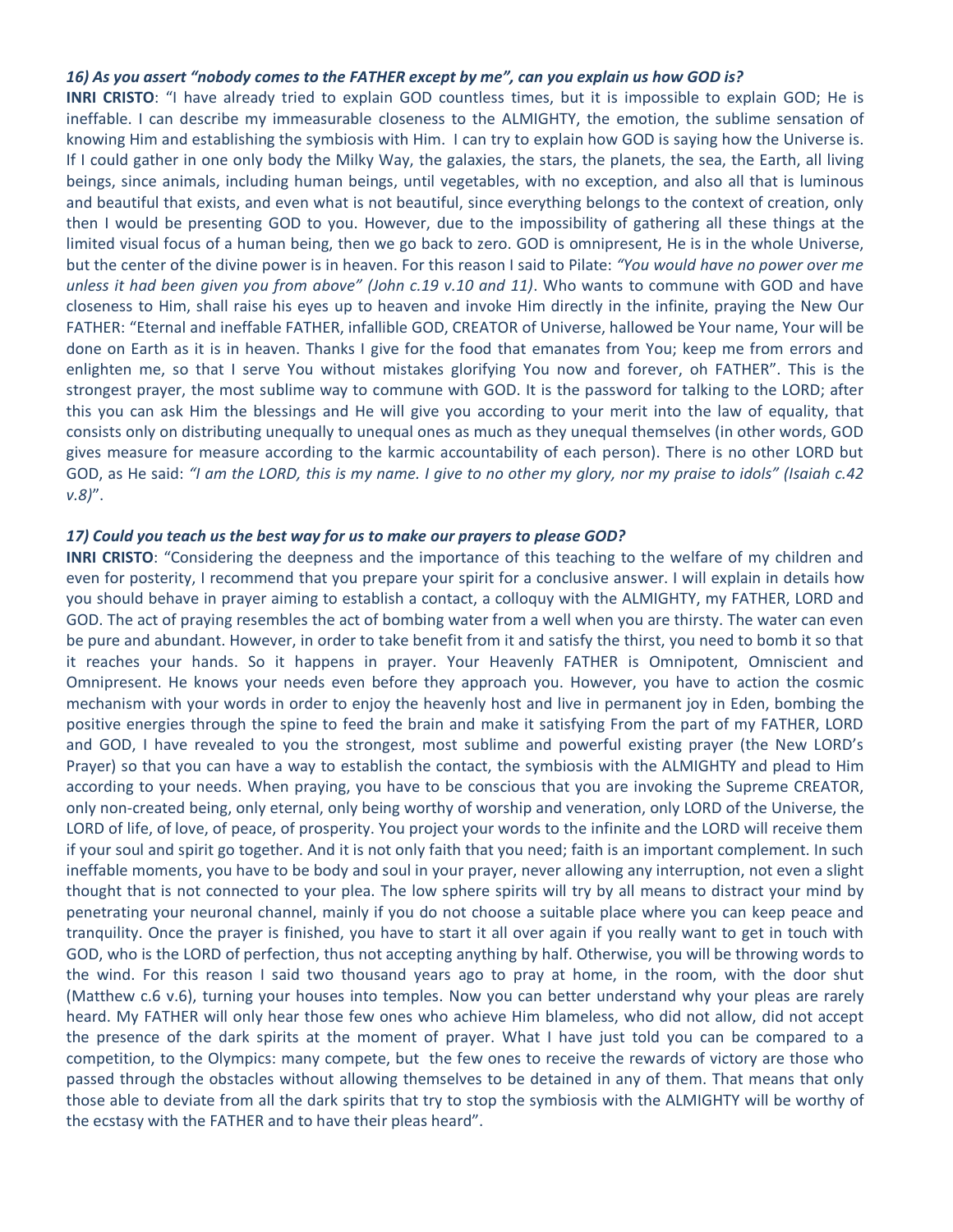## *18) Why doesn't GOD directly manifest to the other human beings, only to you?*

**INRI CRISTO**: "GOD is omnipresent; He lives and manifests not only in every human being but also in the whole Universe. I always say that, in the light of my FATHER, LORD and GOD, who is in me, I love all creatures moving upon Earth; so also He loves all the living beings and manifests in them. Nevertheless, the intimate dialog He only establishes directly with His Son, because I am the First Begotten, the humanity's ancestor, and all of you are my descendants, you came from me. So you can understand the meaning of my words: *"Blessed are the pure hearts, for they shall see GOD" (Matthew c.5 v.8)*. Who sees me sees my FATHER. The earthly king speaks to the primeminister and he distributes orders to people; the same way the LORD of the Universe, my FATHER, King of kings and LORD of Lords, speaks directly with me and I convey His message to you. Behold why I said when I was called Jesus: *"I am the truth, the way and the life. No one comes to the FATHER but by me" (John c.14 v.6)*; *"No one knows the Son except the FATHER, and no one knows the FATHER except the Son and anyone to whom the Son chooses to reveal Him" (Matthew c.11 v.27)*".

## *19) If GOD is perfect, why are there imperfect beings?*

**INRI CRISTO**: "Actually, when something seems to be wrong in nature emanated from GOD, who does not make mistakes, in fact it belongs to a whole that is right. The imperfection in human beings is part of the perfection in the mechanism of the divine law. When a human being is born imperfect, it's for the fact of having violated the divine law in previous incarnations and not having rescued the debt yet. Nobody is born imperfect but to pay a karmic debt, since GOD is perfect and created the man "at His image" *(Genesis c.1 v.26)*. Exactly here is one of the many proofs that reincarnation exists. If the existence of physical disability was not a consequence of sin (usually originating from other lives), it would be a divine injustice that such people were forbidden to approach the altar *("No descendant of Aaron the priest who has a blemish shall come near the altar to offer the LORD's offerings… because he has a blemish, that he may not profane my sanctuary, for I am the LORD" – Leviticus c.21 v.16 to 24)*. Did reincarnation not exist, it would be a cruelty if GOD allowed the birth of a disabled person and, later on, mercilessly, humiliate by forbidding him to approach the altar. But the existence of reincarnation gives logic and justice to all of this. In the case of bestial beings, the reason that some are not born perfect is not related to a consequence of sin, since they do not have free will. Therefore, they do not sin, besides the fact they were not created "at the image of GOD". The wise nature regulates the birth of defective animals in order to provide equilibrium on the food chain; young predators that do not know to hunt yet survive on the animals with difficulty to walk, thus enabling the maintenance of ecological equilibrium".

## *20) INRI, why is it said that GOD is merciful and benevolent but His hand has always been heavy and hard? Satan killed human beings with the acquiescence of GOD.*

**INRI CRISTO**: "GOD, my FATHER, is merciful, benevolent. It is commonly said that the LORD's hand is heavy; if that is true, then not only His hand, but He is entirely heavy. The LORD is omniscient, omnipotent and omnipresent. He is the Universe, He has the weight of the Universe. But regarding killing, chastising, it is written in the Bible that GOD poured the flood over the Earth, it is written in the Bible that GOD sent people to kill, etc. However, interpreting the divine law, truly I tell you that my FATHER does not or has never chastised anybody, but He created perfect, unchangeable and eternal laws. His law is heavy, inexorable and, therefore, it chastises the wrongdoers. The divine law chastises, so it is heavy, but the LORD is not heavy, since He is perfect and created perfect laws that chastise. GOD is so perfect and created such perfect laws in a way that He does not need to come down from His majesty to chastise anyone; He is the LORD, the majestic LORD of the Universe, and sends His Son back on Earth from time to time with the mission of interpreting and instructing about the law. For this reason I say that I am the way, and I instruct the men of good will, the human beings that aim to live according to the law. Now I insist on saying that GOD, my FATHER, is good and merciful, and it is not Him who chastises. He is merciful because when a plea is sent to Him with humility, He hears even the sinners and mitigates the suffering of those who are atoning for their sins. Trust Him and you will never regret."

## *21) What happened to the filthy spirits of the legion that you threw to a swine and went to a precipice?*

**INRI CRISTO**: "All the filthy spirits, which are the spirits of low spheres, when disembodied and being excessively heavy of sins (whose weight does not allow them to rise to heaven), will always reincarnate again in a bestial being until concluding the time of evolution and consequent spiritual hygiene. When the swine died, those filthy spirits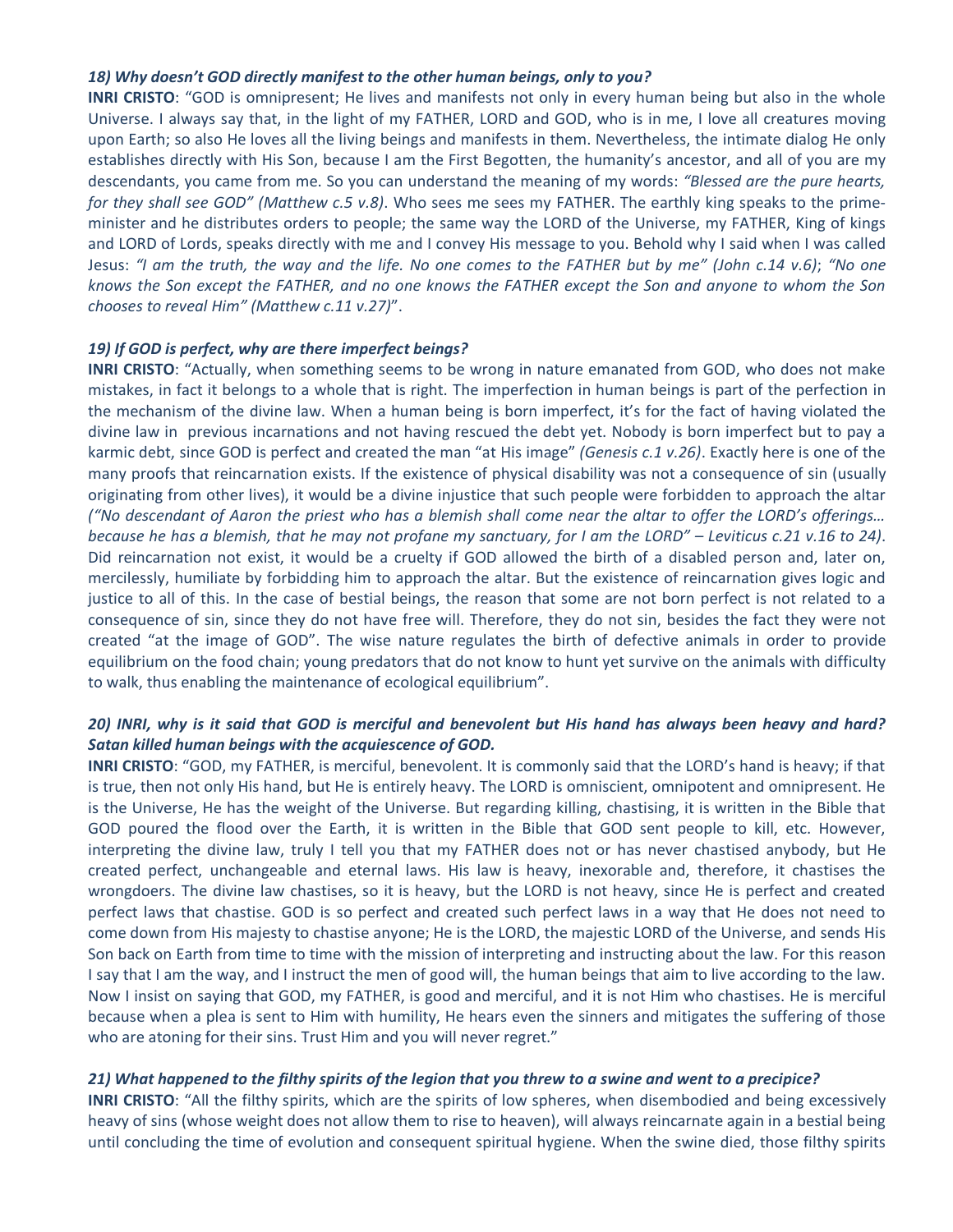sought for other swine to take possession of them, or even other human beings to torment them since they were filthy spirits. Even nowadays, many times I saw filthy spirits incorporate to provoke accidents, to produce depressing scenes and make the theater of ridiculous… but finally, since everything in the divine creation has a meaning, a reason to exist, the ALMIGHTY allows the existence of the low sphere spirits so that they serve as instrument of atonement and evolution for the human beings".

# *22) What is the friendly relation between GOD and the evil? I ask this because one of GOD's commandments is to love our enemies. The question is: does GOD love His enemy, the Satan? What is GOD's feeling in relation to the evil?*

**INRI CRISTO**: "The Supreme CREATOR of the Universe, my FATHER, the only non-created being, the only eternal, the only being worthy of worship and veneration, does not have any friendly relationship with the evil or with any other creature in the context of the creation; He is in a superior realm. The evil being, that you also call devil or Satan, is a divine creature; GOD allowed his existence with the specific function of taking the human beings to the path of atonement and consequent evolution. From the summit of His unfathomable omnipresence, the LORD simply sees the whole creation working. He does not have a specific feeling in relation to the evil. There may be someone who believes that GOD hates the evil. The LORD is indescribable, ineffable, but if I were to attribute a feeling to Him, this would be of joy, of pleasure with every creature, and the evil is amidst all the creatures with this function that I have just mentioned. There is the positive and the negative pole in everything, which are not merely opposites, but complementary. One does not work without the other. Have you ever thought of the lamp with only the positive pole? It will not work, as both poles are necessary. The evil being is bad only if you allow him to be bad, by making bad use of free-will; otherwise, it is not bad, but is part of the whole energetic body, which is GOD. You can use a knife to peel an orange as much as to commit suicide or even kill a person; so all is a matter of how you will make use of the free-will. Actually, only who is dominated by the evil hates the evil. When you evolve and obtain the gift of understanding, you will follow the example of your Master, as in the light of my FATHER, LORD and GOD, who is in me, I love all the creatures that move upon Earth".

## *23) As you say, to sin is to make harm for others. Appreciating magazines like Sexy, how does it make harm to someone (considering that it is a sin)?*

**INRI CRISTO**: "Sin is everything that makes harm for you or for others; everything that does not make harm for you or for others is not a sin. Regarding pornographic or just sensual magazines like Sexy, if you look without malice and do not suffer any change in your behavior, it is not a sin. But it is a sin if you look and desire the women's bodies, allowing your sacred energies of sex to be disposed off, and in this case it will make harm to you, will cause an emptiness and indisposition. Finally, all depends on the observer's point of view and behavior. Only for your information, in December 2004, a free-lance journalist sold an excellent report about me exactly to the Sexy magazine. I do not bend to the false morals; I simply teach my children to be realistic. If you look at your bodies conscious that they are the most precious gift granted by your good Heavenly FATHER, there is no reason to be ashamed of anything or to find sin where it does not exist. Nobody was born with clothes. The malice is in the heart of the human beings who live in disharmony with GOD's law".

# *24) What is the difference between the spirits of angels and the spirits of men: in other words, do angels come to be spirits of animals that evolved to humans and finally to angels? Or are they privileged by GOD?*

**INRI CRISTO**: "It is not a matter of being privileged by GOD, but to exert a different function in the context of the divine creation. The human beings pass through the process of evolution, and sometimes they receive the help of these beings called angels. The spirits of light (angels), as the very name says, are energetic bodies of divine light, which have the mission of enlightening, awakening the sublime side in the mind of the Earth inhabitants who invoke the Heavenly FATHER seeking for help and guidance. They are not those beautiful beings with wings and child's face, they do not have personal identity, ego, personality. In brief, they help the human beings in the process of evolution and spiritual ascension. As much as the human being transcends to the spiritual realm, more will the spirits of light approach and help them with inspiration in their acts, words and thoughts. They operate in a subtle way; it is not always possible to identify when a spirit of light is helping somebody. There are also the evolved spirits (therefore, those who have already lived on Earth) who can convey a message to a person after disincarnating. But this must happen naturally, it does not mean that you shall invoke them. On the contrary, let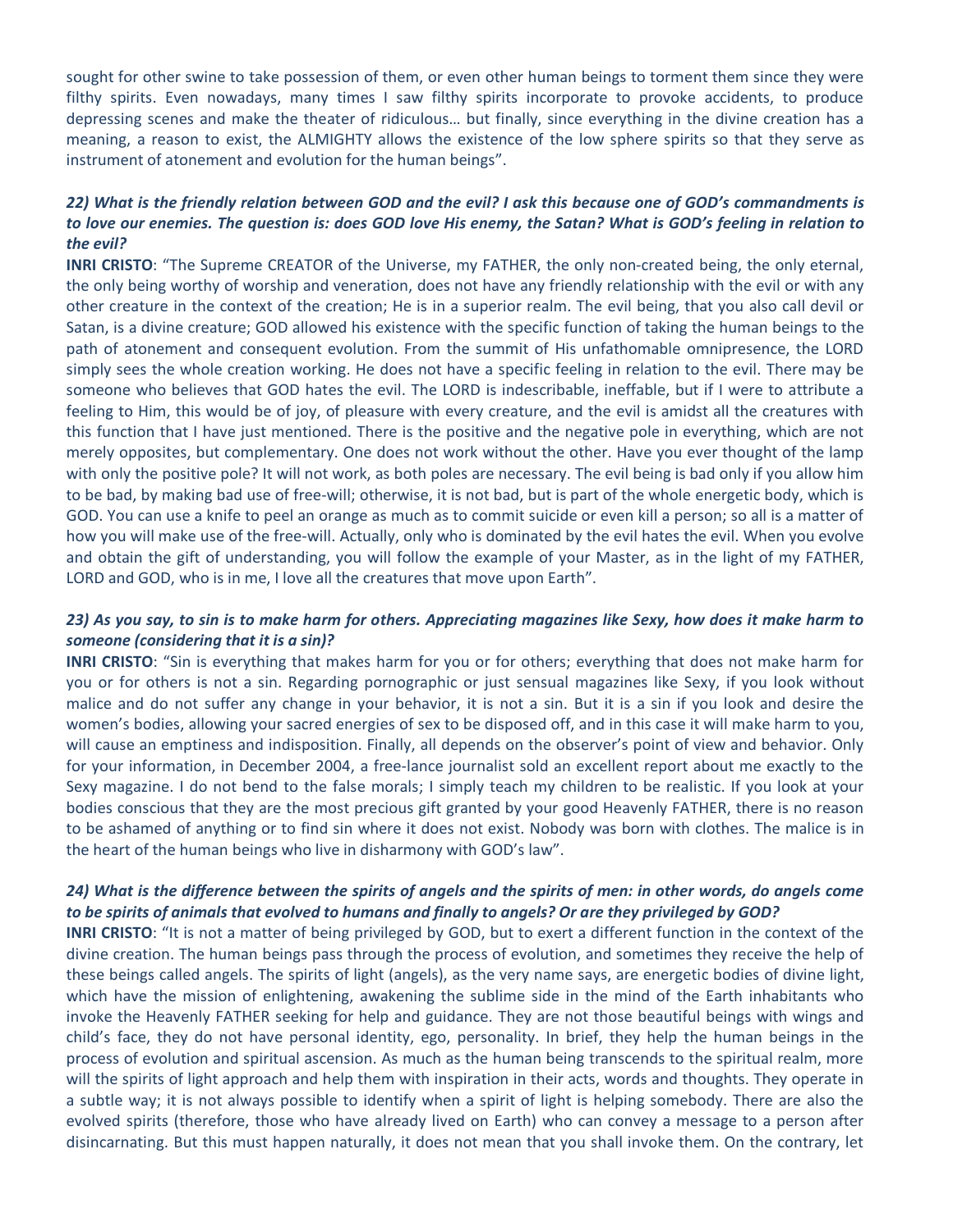# *25) On Dec 4th and 5th 2002, the Brazilian program called "Programa do Ratinho" presented an article in which scientists recorded a sound coming from deep of Earth, spread by some religions as the sound of hell. May you explain this matter more clearly?*

**INRI CRISTO**: "These voices recorded by scientists aren't originating neither from hell nor from demons because darkness spirits don't have physical bodies; consequently, they can't emit voices. As I've already said and repeat, hell is situated in the head of human beings who don't live in harmony with divine law. Truly, the sound recorded by scientists is the sound of nature reflecting the groan of pain reserved for the future of humanity. GOD allowed this sound to be recorded and showed out to public as a foretelling of the end of times *("For at that time there will be great suffering, such as has not been from the beginning of the world, until now, and never will be" – Matthew c.24 v.21)*. Obviously, there are some wise guys manipulating these voices with the intention to scare the reckless and more easily extort their scant resources in the illicit blackmail of the tenth".

# *26) Just as you, Dr. Luiz Howarth, the "pope of devil", asserted that this sound doesn't come from hell. He also said that GOD and demon are equal. What is your opinion about him and his ideology?*

**INRI CRISTO**: "He is an intellectual or an "intellectualoid" (depending on the condition he prefers to assume). In spite of not recognizing my identity, I see he is a studied and intelligent person. He has some valid ideas: the position against religious charlatanism and opportunism, the recognition of equilibrium between nature positive and negative forces, etc. As he was frustrated in his condition, in his academic professional career, he started to self-entitle as devil representative and live on this. But at the time to assume responsibilities inherent to devil, he flees away; in other words, he denies devil's works. He is mistaken only by saying GOD is equal to demon (because even demon is a divine creature), also by saying demon doesn't make use of other's physical bodies to do his works. Truly, GOD created goodness and badness, since goodness wouldn't exist if badness didn't exist, nor would badness exist if goodness didn't exist. Everything in the context of creation has a meaning, a reason to be. I reiterate once more: so as it is necessary existing positive and negative poles to generate electric energy, also in nature everything has its positive and negative side. The negative side becomes bad only when man doesn't make good use of free-will GOD granted him with".

## *27) Could you give us a definition of love for GOD?*

**INRI CRISTO**: "Love for GOD, the Supreme CREATOR, is the highest and most sublime manifestation of love, which is the strength generator of life and transmitter of happiness. It is for love of my FATHER that you are united to me and to your brothers, it is for love that you challenge every kind of vicissitudes and difficulties to stand by my side in the struggle against the darkness principality, aiming the consolidation of GOD's kingdom on Earth. Only those who love passionately can convey love, manifested through words, deeds, gestures and by the shine on the eyes, which are the windows of the spirit, mirror of the soul. The true love is based on the mutual trustfulness, security and happiness. This is how I love you and so shall you love yourselves. The darkness spirit may deceive you making believe that I demand obedience, but the obedience is not for me, but for my FATHER, LORD and GOD, who blesses you with wisdom and abundance as much as you observe His holy law".

#### *28) What about love between human beings?*

**INRI CRISTO**: "I am love and teach you to love. When this feeling truly springs from within you, selfishness or possessiveness will not take place anymore, otherwise you may imprison your beloved, thus making him forsake you. Love is in the spirit. When two people truly love one another, the fluid of love interacts between them even from the distance. Only by hearing the voice of the beloved one can feel rejoice, inner joy. This is the true love. The true love can be felt, but never touched or possessed; it is a powerful, but subtle strength, therefore it is enough that it just be present. And don't you think, my children, that the padlock is only a steel key. Many times you turn your tongue into a padlock by forcing your beloved to make your wishes without caring about his feelings, bereaving his freedom, his right to individuality, thus forgetting the respect that must exist amidst you. The existence of love does not mean you have to be all the time beside your beloved. Many times it is necessary that the winds blow between you, strengthening and consolidating the relationship. If you love only when you are with your partner, then you do not love. You carry the feeling of possession in your heart. Love consists on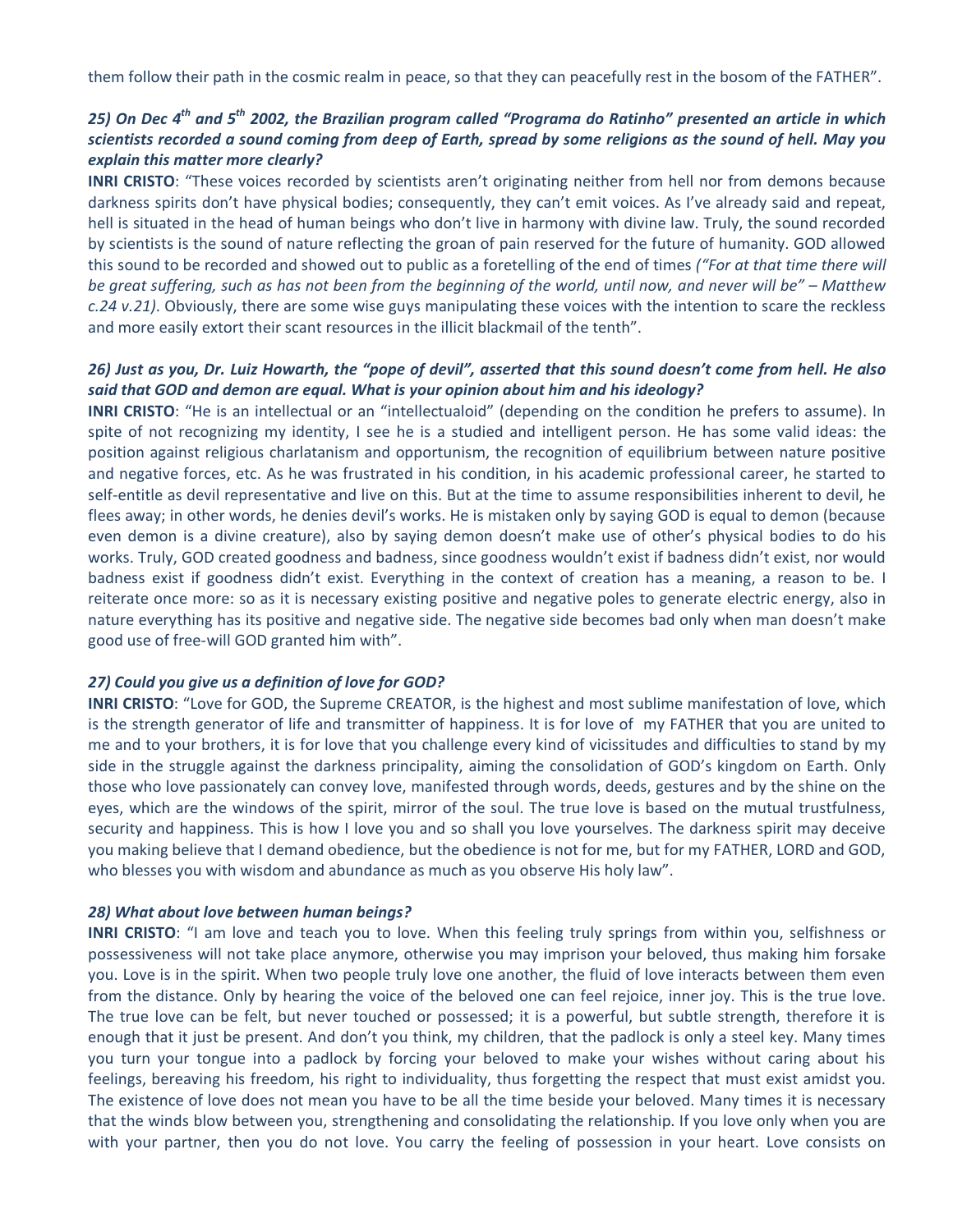achieving the other's heart even from the distance, because love is to give everything without demanding anything in return".

#### *29) What would be the most sublime way to manifest love?*

**INRI CRISTO**: "Above all and any kind of possible love between two people is the love for GOD. Although most of the human beings have not realized this, since the remotest times this commandment was registered in the Holy Scriptures to serve them as guidance, to make them able to live well and happy on Earth (*"You shall love the LORD, your GOD, with all your heart, and with all your soul, and with all your might. Keep these words in your heart… Recite them to your children and talk about them when you are at home and when you are away, when you lie down and when you rise" – Deuteronomy c.6 v.5 – 7 / "The LORD, your GOD, will circumcise your heart and the heart of your descendants, so that you will love the LORD your GOD with all your heart and with all your soul, in order that you may live… This commandment that I am commanding you today is not too hard for you, nor is it too far away. It is not in heaven, that you should say, "Who will go up to heaven for us, and get it for us so that we may hear it and observe it? Neither is it beyond the sea, that you should say: Who will cross to the other side of the sea for us, and get it for us so that we may hear it and observe it? No, the word is very near to you; it is in your mouth and in your heart for you to observe" – Deuteronomy c.30 v.6 to 14*). Trust completely in your Heavenly FATHER, only He can comfort you in any place and enlighten you with His eternal and incommensurable love. The love of human beings is fallible, it is subject to the hardships of life. Nevertheless, the love of my FATHER, LORD and GOD, who is in me, never exhausts, never disappoints or weakens. Life without the love for the ALMIGHTY does not have any meaning. I do not want to live one second on Earth but to fulfill my FATHER's will. I live only for Him and fear only Him. Above everything and everybody is GOD. Men fail, but the LORD is and will be forever and ever. The love for GOD is the only one that never exhausts".

**6 – Christmas, Eucharist, Holy Trinity, Catholicism, "saints", healings, mass, biblical Sabbath, Mary's fertilization, pagan rituals, Inquisition.**

## *1) What do you think of Christmas Day? Is it worth commemorating?*

**INRI CRISTO**: "First of all, Christmas is a false festivity. I wasn't born on this date when I was called Jesus. According to History Annals, with the intention to bring adepts to Christianity, between centuries III and IV, the mentors of proscribed roman church, usurpers of my former church, adapted many pagan ceremonies and beliefs to Christian rituals, among which the festivity of Natalis Solis Invicti was included. It was celebrated in Northern Hemisphere winter solstice, on 12/25th, as a festival of idolatry to the Sun in the cult of Mithra. Therefore, it has nothing to do with Christians' commemoration. It's hypocrisy commemorating this, but it isn't their fault for having been deceived in faith. Furthermore, Christmas was always a very sad date for me and I know it is for many people, both due to its purely commercial aspect and also because the poor are humiliated by the rich, for they feel depressed when they cannot grant the request of a son. I have nothing against the rich or material richness. I see many examples of good-hearted people, moved by sublime feelings, who do charity works. But it's no use hiding the sun with a sieve; the poor will continue being poor, social inequalities will continue existing. The reality is cruel, comes up to the eyes, and I live with my feet on the ground. The day when they let me speak (and I know that I'll speak in a worldwide TV net during three uninterrupted hours), I'll teach my sons to fish, to stand on their own feet and live with dignity. However, only giving them bread and fish doesn't solve the problem".

## *2) As you are Christ, which value may we attribute to Eucharist nowadays?*

**INRI CRISTO**: "When I was called Jesus, in the last supper, while sharing bread and offering wine, I said to the disciples: *"Eat, this is my body; drink, this is my blood. Do this in remembrance of me" (Luke c.22 v.19)*. Eucharist was established so that, during my physical absence, Christian people could have a sublime bond with me. But as I clearly said "do this in remembrance of me", now that I am back in bone and flesh, there is no need to eat my body as bread in remembrance of me in mass rituals. Priests, divine cause traitors, have no more authority to impose upon the Christians that they should kneel down and be reverent, since they know Eucharist has no more value or mystical meaning. Formerly, up until the eve in which my identity was publicly revealed, the Host was ministered on the tongues of the faithful. To receive it, they were obliged to confess in fast and, with their eyes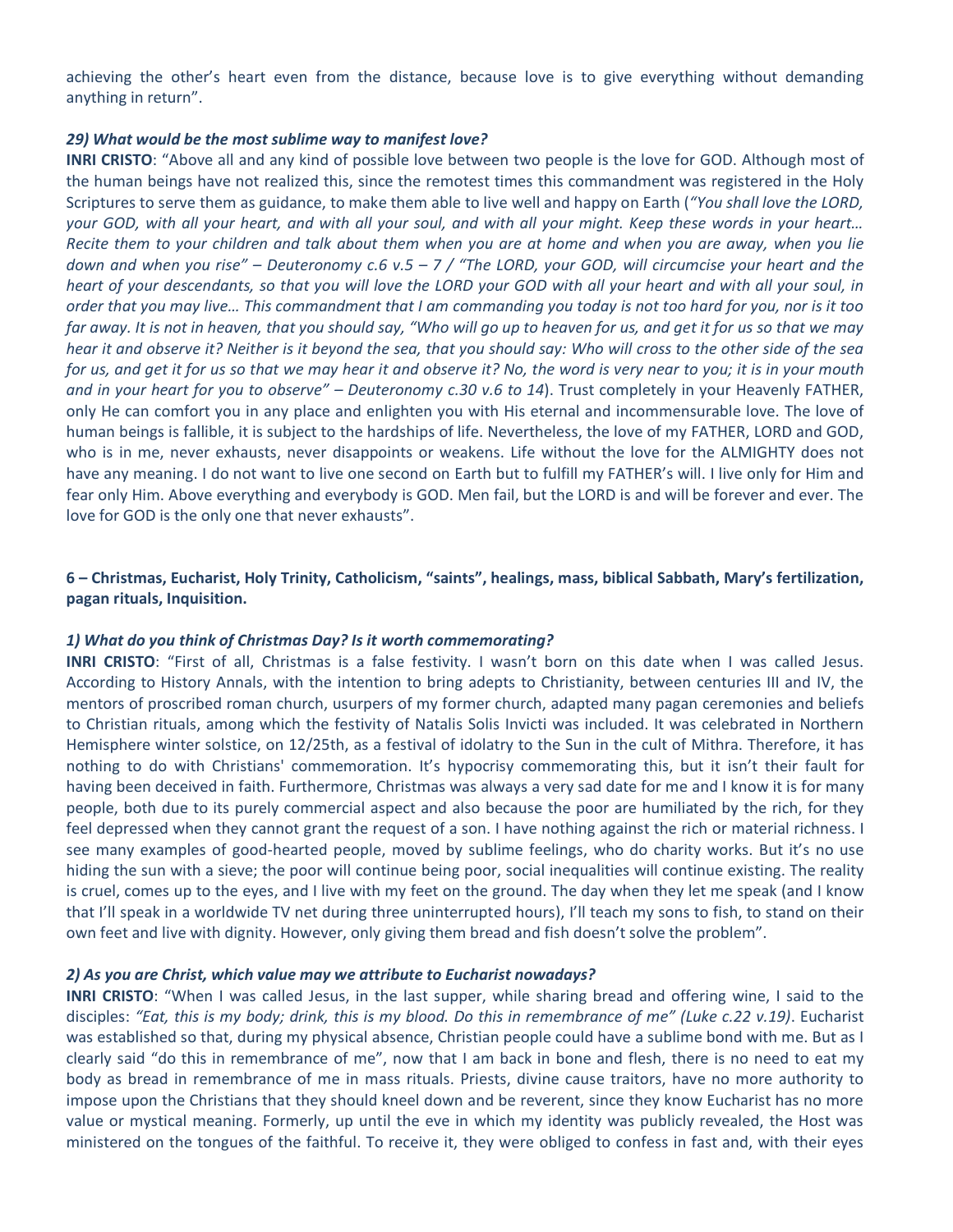shut, kneeling down in front of the officiants, who continually said: "Corpus Christi, Corpus Christi". Meditate, my sons, why only after I reincarnated and started my public life did everything change: the confession was abolished, it is no longer necessary to kneel down or close the eyes in the ceremony; the Host is now given on applicant's hands, as a general rule, by an individual called Eucharist minister, no more by the priest as once upon a time, due to the low number of priesthood aspirants in the proscribed roman church. Why has it changed? Were they right before, by imposing all these demands, or now, that they have relaxed all habits abolishing the severity of the ritual? Eucharist is now vulgarized and even shown on television as a product. In the face of this all, it's relevant explaining to Catholic people that when I said "do this in remembrance of me", on the same occasion I added: *"From now on I will not drink of the fruit of the vine until that day, when I drink it new with you in my FATHER's Kingdom" (Matthew c.26 v.29)*. As spirit without physical body obviously doesn't drink wine, therefore I could only drink it again reincarnated, physically reborn. The authentic Christians shall be delighted now that I am back again and fulfilled the promise made two thousand years ago; I drink again of the fruit of vine with my dear and blessed children in the Kingdom of my FATHER, established on Earth on the historical Feb 28th 1982, formalized by SOUST – Supreme Universal Order of the Holy Trinity".

*(On Nov 10th 2002, the program Domingo Legal (SBT Networks – Brazil), presented the showman priest Marcelo Rossi and a nun exposing the fabrication and trade process of Host, produced for as little as one real (Brazilian money) per unit. They gave a clear demonstration of decadence and vulgarization of LORD's Supper ritual, considered sacred and significant at ALMIGHTY's eyes until the return of the Son of Man, who reincarnated on March 22nd 1948)*.

# *3) Wouldn't the Holy Trinity be an invention of Roman Catholic Church since it doesn't appear in the Old Testament?*

**INRI CRISTO**: "The Holy Trinity doesn't appear in the Old Testament because the Holy Spirit still hadn't evolved enough to reincarnate in Son of Man's body. When I came as Jesus the Holy Spirit appeared and only I can explain his origin because I am the First Begotten of GOD, Adam. Firstly, GOD made Adam and Eve in only one body (*"And GOD made him male and female; male and female GOD created him" – Genesis c.1 v.27* / original Hebrew version). Later on, He removed the rib **from Adam, and together this rib, also the feminine part, in order to form Eve** separately. In the following incarnations, she always came with me. After thousands of years of evolution, with purified spirit, the Holy Spirit no more reincarnates individually, separate from me. Consequently, no more committing sins, her spirit became holy, in other words, was sanctified by the LORD. So it was two thousand years ago and so it is now. Behold the origin of the Holy Trinity: FATHER, Son and Holy Spirit, or GOD, Adam and Eve in only one body".

## *4) At GOD's eyes, what did the Council of Nicea represent? What was its effective intention?*

**INRI CRISTO**: "According to the History Annals, the Council of Nicea was convoked in year 325 by the Roman emperor Constantine, aiming to impose the creed of "Christ's divinity" and, consequently, imposed the dogma according to which FATHER, Son and Holy Spirit, which form the Holy Trinity, have the same essence and are "at the same level". The intention of the Nicean Council was to use the church's ecclesiastic power (whose founder would have been the very "god" on Earth with the intention of empowering the authority and domination of the Roman Empire. But I tell you in truth: the existence of the Trinity does not necessarily mean that FATHER, Son and Holy Spirit are at the same level, even because, above all and everyone the FATHER is, He is only one and indivisible; afterward come the Son and the Holy Spirit. The Son is beneath the FATHER, receiving the FATHER's instructions, and the Holy Spirit is the spirit that rested upon the Son of Man's body, symbolized in the shape of a dove, after passing through the purification of baptism and fast, complementing the Trinity. Once more the fallibility of dogmatism is proven. As a proof that I myself recognized that the FATHER is greater than me two thousand years ago, I humbly said to Him, at the moment of crucifixion: *"FATHER, have you forsaken me?" (Matthew c.27 v.46)*; *"FATHER, into your hands I surrender my spirit" (Luke c.23 v.46)*. Notice that, if I said that I surrendered my spirit, I was recognizing that the FATHER is greater than me. This statement also proves that I have not gone in bone and flesh to heaven, but only in spirit. My FATHER and I are only one thing because He is omnipresent and manifests Himself through me. But when they whipped me, when they spat on my face and humiliated me on the occasion of the crucifixion, my FATHER abandoned me because He is majestic and dispenses such kindnesses; moreover, I needed to pass through all those things in order to rescue the karmic debt with the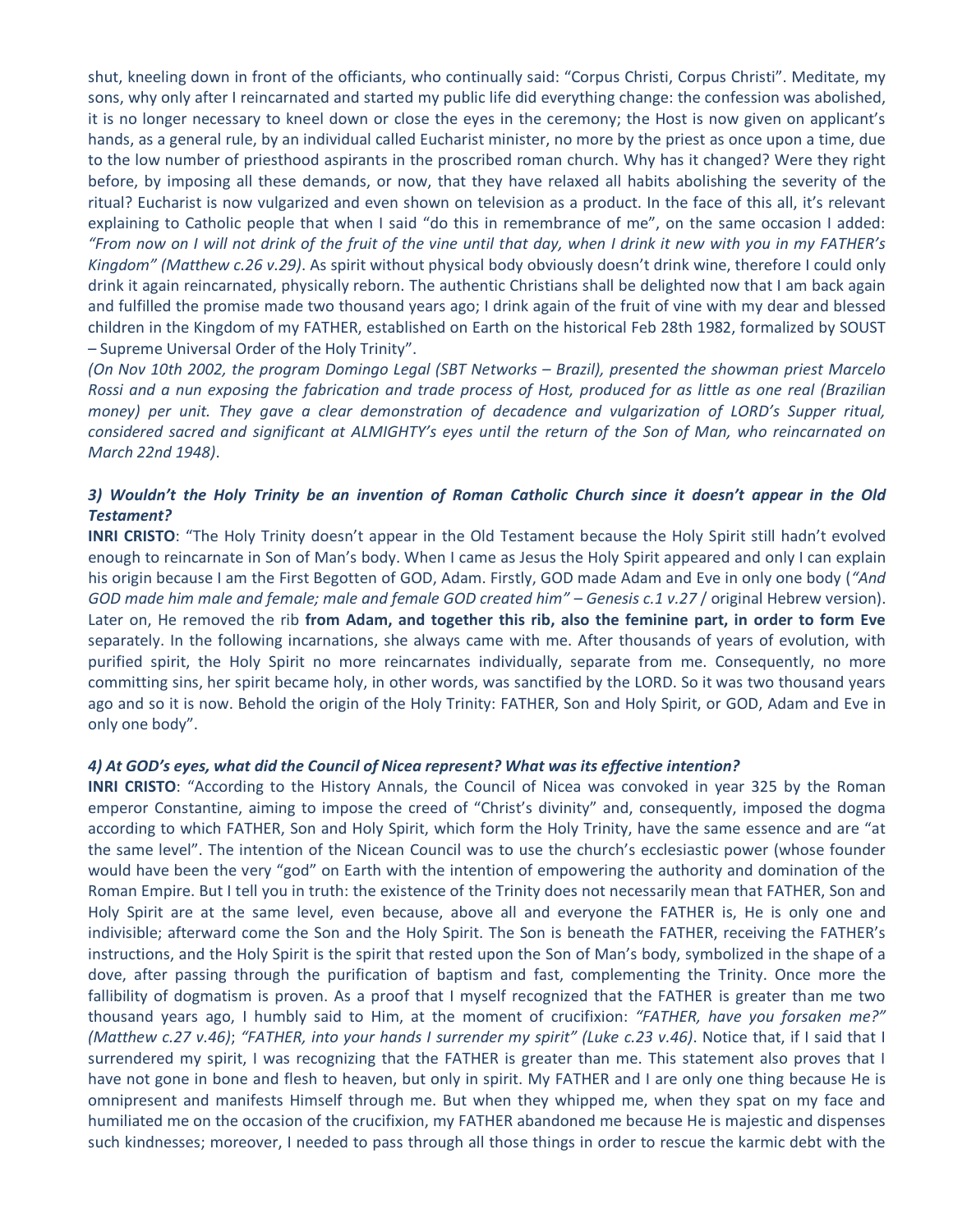divine law. FATHER, Son and Holy Spirit are only one thing because He is omnipresent, but they are dissociable, because He is the LORD, the All-Powerful. The fact that the word "trinity" is not written in the Bible does not mean that it did not exist or is not in the Bible. Since the beginning of creation, when GOD created Adam and Eve, the Trinity already existed. The LORD separated Eve from my body and she passed by the process of reincarnation individually, until the Holy Spirit came two thousand years ago and descended upon me; it was the spirit of Eve purified, who does not reincarnate individually anymore and does not sin anymore, therefore it was called Holy. For the ratiocinating beings, it is written about the Trinity in the Bible since the very beginning of creation: FATHER – GOD, the CREATOR; Adam – the Son, to whom He gave commandments (to which I disobeyed culminating with the expulsion from paradise), and Eve – who is the so-called Holy Spirit since two thousand years ago. But as I said, this is worth only for the ratiocinating beings; however, the crawling beings will never assimilate my words. With regards to the things that men invented and distorted along the centuries, including Constantine's vassals, it is a matter of using the good-sense and asking GOD for the gift of discernment in order to separate what is divine inspiration from the human inventions".

## *5) Are the "saints" canonized by roman church and worshiped by Catholic people true?*

**INRI CRISTO**: "There aren't any saints; only one is saint, my FATHER, LORD and GOD, the only uncreated being, only eternal, only being worthy of worship and veneration, only LORD of Universe. Two thousand years ago, when they told me: *"Master, good master"*, I answered: *"Why do you call me good? No one is good but GOD"*. Afterwards, I added: *"But the FATHER, who dwells in me, does His works" (John c.14 v.10)*. In this history of "saints", there is an interesting paradox. Paul VI, who disincarnated victim of throat cancer, withdrew the rights of adoration to "Saint Christopher", "Saint Catherine", etc. If they were "saints", how could a sinner, making use of "papal infallibility", annul this qualification? It comes to be hilarious. In order to deceive Brazilian people, with demagogy, the only Brazilian "saint", recently canonized, isn't Brazilian; was born in Italy. This ritual of canonization is pure invention of men; it hasn't come from me. No human being can worship whosoever but GOD. Idolizing any manifestation of nature, any divine work, any human being is foolishness. And more than foolishness, it's a mistake. And more than a mistake, it's a sin. And more than a sin, it's the greatest sin, the absolute sin, the supreme insult against GOD. It's the denial of first commandment, the denial of Supreme CREATOR's absolute primacy in the conscious or unconscious attempt to put Him under His creation. For that reason, in His infinite goodness, He advised and it's largely registered in the Holy Scriptures so that no one commits this abominable sin and be at the mercy of a terrible punishment inflicted by divine law: *"I am the LORD, your GOD. You shall make for yourselves no idols and erect no carved images to worship at them, for I am the LORD, your GOD. You shall keep my Sabbaths and reverence my sanctuary. If you follow my statutes and keep my commandments and observe them faithfully, I will give you your rains in their season, and the land shall yield its produce, and the trees of the field shall yield their fruit. You shall eat your bread to the full and live securely in your land… But if you will not obey me and do not observe these commandments, I in turn will punish you myself sevenfold for your sins. You shall eat the flesh of your sons and daughters. I will destroy your high places and cut down your incense altars. I will heap your carcasses on the carcasses of your idols and my soul will abhor you" (Leviticus c.26 v.1 to 30)* / *"The idol, work of human hands, is accursed, he and his author" (Book of Wisdom c.14 v.8 and 27)* / *"For outside the kingdom of GOD will be idolaters… and whosoever loves and practices falsehood" (Revelation c.21 v.8 and c.22 v.15)* / *"I am the LORD, this is my name. I will give my glory to no other, nor my praise to idols" (Isaiah c.42 v.8)*".

## *6) How to explain the obtaining of cures and miracles through idols?*

**INRI CRISTO**: "It isn't through statues that the cure is obtained but only through GOD's blessing. The LORD, good and merciful, from the culmination of His indubitable omnipresence, sees that the penitent applicant is honest and innocent in the sin of idolatry for having been wrongly taught since childhood in the catechism of hoax, by fraudologists and hoaxologists self-called theologians, faith mercenaries. When he effects the request, the penitent projects it to the infinite. According to faith fervor and contrition (simplicity and humility), the request achieves the cosmos and is heard. Catholic people are innocent until seeing my face and hearing my voice; he is not to blame for having been deceived, manipulated and monopolized in the faith by priests, divine cause traitors. However, if after seeing my face and hearing my voice they persist obstinately kneeling down in front of cursed statues, the sin will be infringed upon them".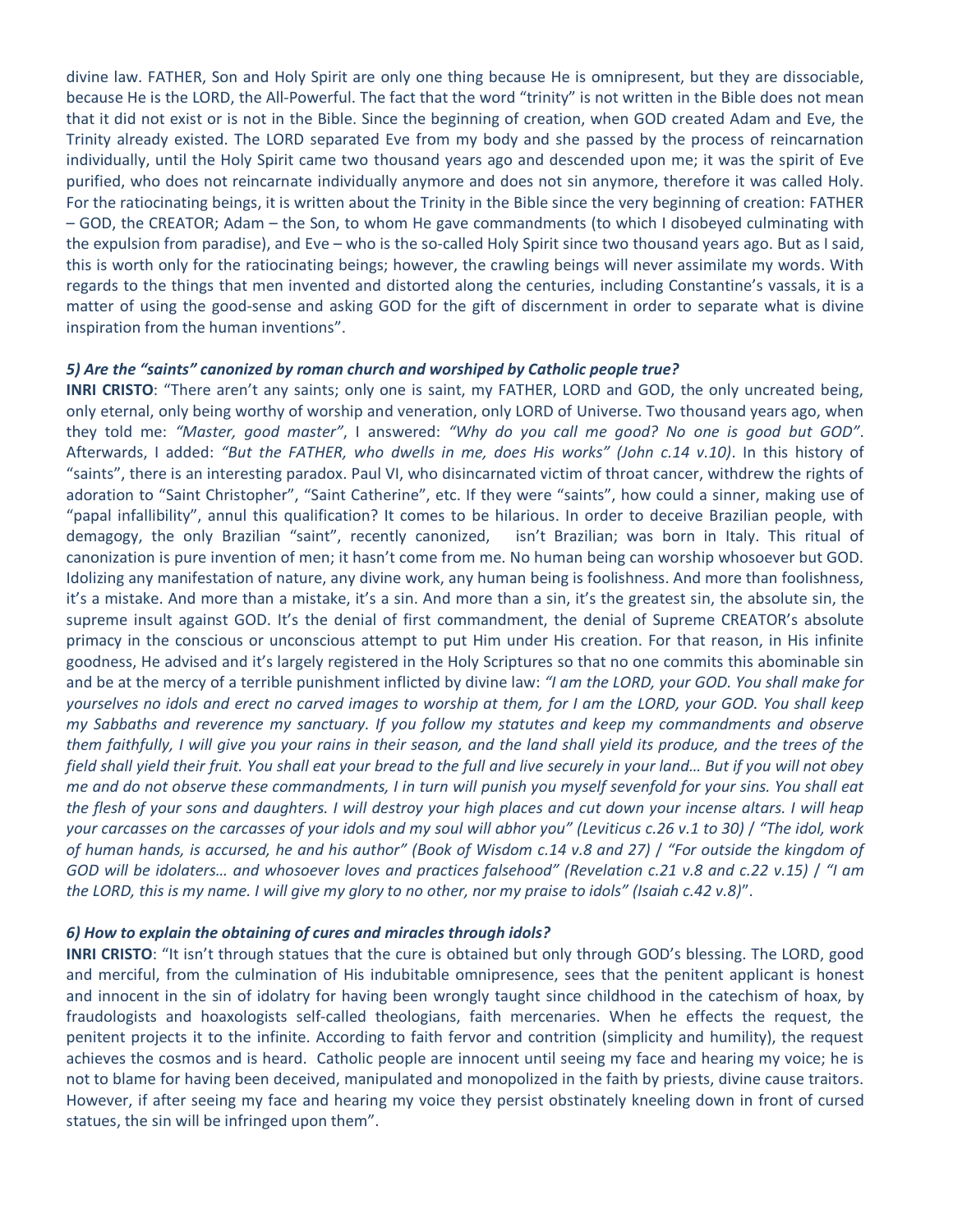### *7) Why don't you agree with the adoration of idols, images (statues)?*

**INRI CRISTO**: "It's not a matter of agreeing. In fact, it's a flagrant violation of divine law. GOD, the Supreme CREATOR, omnipotent, omnipresent and omniscient, is present in every particle forming the Universe the same way He is in every cell forming human body. Thus, when the human being, for ignorance or pride, dares to kneel down before cursed idols, truly he wants to kneel GOD in front of statues. In other words, GOD gave us life and is in us, and would not kneel before accursed statues. From then on, for being omnipresent, the LORD continues being present in the idolater's body, but in form of curse. Very truly I tell you, my children: the statue, for being blind, cannot see people's misery and misfortune; for being deaf, cannot hear people's acclaiming; for being dumb, cannot ask anything for my FATHER, LORD and GOD in favor of whosoever, nor speaking words of blessing".

### *8) How do you explain Mary's fertilization, considered a dogma by the Church?*

**INRI CRISTO**: "Mary was fertilized virgin by Joseph (as well genealogy tree shows: *"And Jacob was the father of Joseph the husband of Mary, of whom Jesus was born, who is called Christ" – Matthew c. 1 v.16*), as a work of the Holy Spirit. In order to fulfill what Isaiah had prophesied (*"A virgin shall bear a son and shall name him Immanuel. He shall eat curds and honey by the time he knows how to refuse the evil and choose the good" – Isaiah c.7 v.14*), the LORD, to whom everything is possible, made Joseph and Mary have a strong sleep and the Holy Spirit brought them together in this state of unconsciousness, providing Mary's fertilization in the fulfillment of the Scriptures. Mary's virginity was the virginity of purity. Mary wasn't hymeneal virgin, with a membrane more or less, but for her purity due to her unconsciousness after the act she had done. Only so it makes sense and is possible to explain how she could be virgin before, during and after the birth. How could she be virgin after the birth if her virginity was merely hymeneal? Proscribed roman church built a myth around Mary to deceive and alienate Christian people. She was a human woman, sinner, subject to weaknesses and failings as the other human beings are. Otherwise, she wouldn't have gathered her sons with the intention to arrest me under the accusation that I was crazy, as the Scriptures tell us (*"Then he went home and the crowd came together again so that they could not even eat. When his family heard it, they went out to restrain him, for they were saying: He has gone out of his mind" - Mark c.3 v.20 and 21* / *"The true kindred of Jesus: Then his mother and his brothers came; and standing outside, they sent to him and called him. A crowd was sitting around him, and they said: Your mother and your brothers and sisters are outside, asking for you. And he replied: Who are my mother and my brothers? And looking at those who sat around him, he said: Here is my mother and my brothers! Whoever does the will of GOD is my brother and sister and mother" - Mark c.3 v.31 to 35*). As you can notice, for knowing their bad intentions, I didn't even allow them to enter the enclosure. It becomes necessary enlightening Christian people to set them free from this dogmatic lure, which imposes the adoration and veneration to the false myth. GOD, my FATHER, is the only being worthy of worship and veneration".

### *9) Thus, how do you face the countless "our-ladies" worshipped by Catholic people?*

**INRI CRISTO**: "I reiterate to you once more: the statue, for being blind, can't see people's misery and misfortune; for being deaf, can't hear people acclaiming; for being dumb, can't ask anything for my FATHER, LORD and GOD in favor of whosoever, nor speaking words of blessing, despite Catholic people being deceived in the faith. Even running the risk of offending mistaken Christians, obeying my FATHER I am forced to speak the truth. This history of "our-ladies" came neither from my FATHER nor from me. On the contrary: it is one more hoax of proscribed roman church with the intention to seduce and alienate different social classes, attracting diverse clientele. There's an "our-lady" adapted to the like of each parish. The "appeared our-lady" was invented in São Paulo (Brazil) to ease the hard reality of slavery and conquest slaves, Rome's potential customers. In those times, even chained, they were led to worship the doll named "mother of god"\*. In the beginning, she was found without the main member, lacking the head to be put on her. According to recent studies of scholars, it was "vicar" José Alves Vilela who put the image in the river and began to spread the supposed miracles, besides being all the time manipulating the statue. For whatever reasons, the obvious is howling, does not need explanation. Subsequently, "pope" Pio XI signed a decree declaring "appeared conception" Brazil's patron saint. Without plebiscite, Brazil's former president Getúlio Vargas ratified the spurious roman decree. Therefore, it was a fallible foreign sinner, supported by a dictator, who determined this subjection to the amended crippled statue invoked as "mother of god", in the conscious or unconscious attempt to diminish ALMIGHTY's majesty. Following the path of hoax, not wanting to lose clientele, the "vicar" of Paranaguá (state of Paraná – Brazil) invented "Rocio our-lady"; in Brusque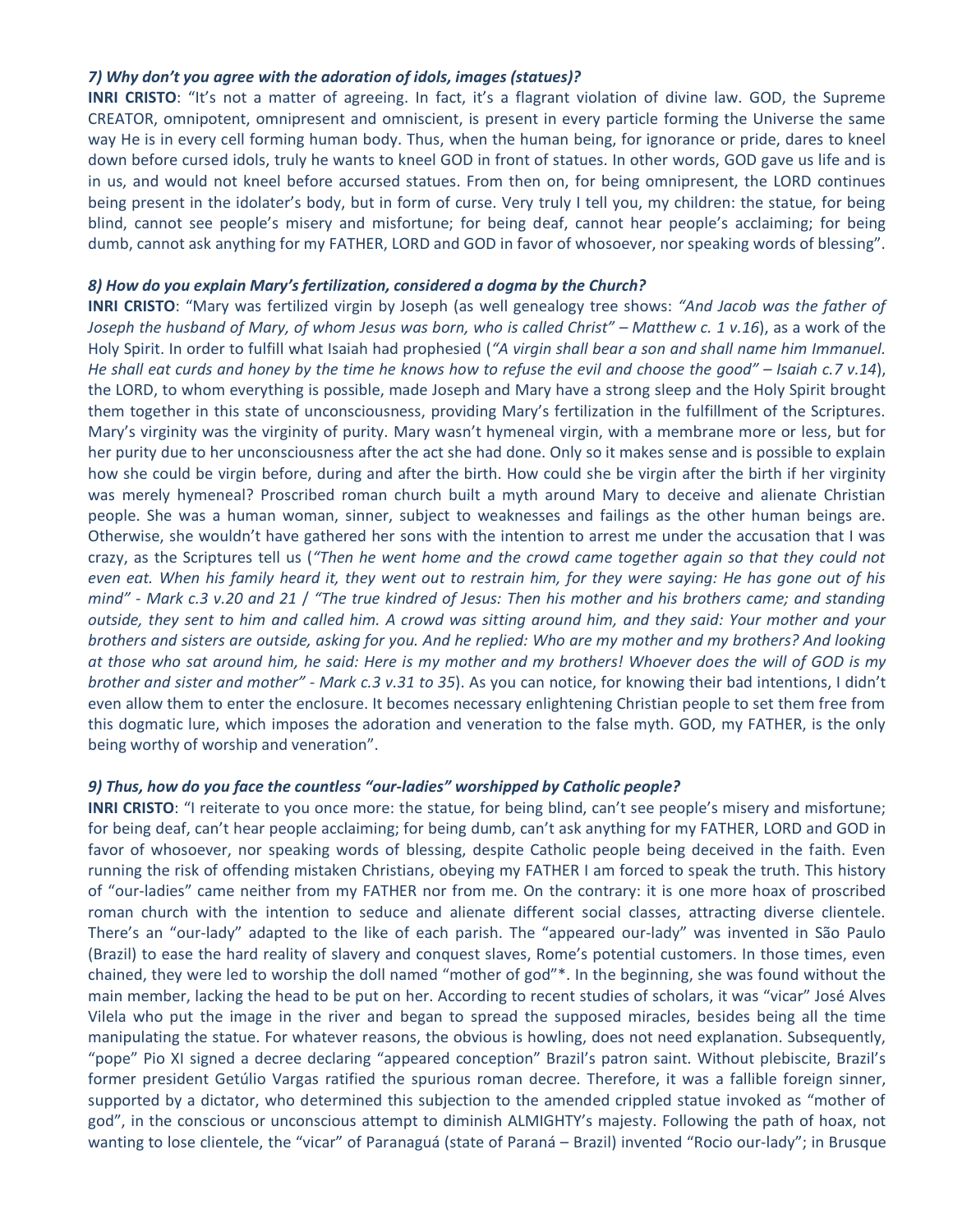(state of Saint Catherine), "our-lady of Azambuja" appeared; in the city of Navegantes, "our-lady of seafarers" came out, and so on. Only in Brazil there are some hundreds of "mothers' of god", without considering the international ones: in Spain, "our-lady of Guadalupe", exported to Mexico and other Latin American countries; in France, "our-lady of Lourdes", etc. Doesn't anybody think why do the Italians, in a blemishing act, say porco dio, porca madona (swinish father, swinish mother) and are not punished? Because they feel, they intuit that the "god" made of clay, of plaster, of wood, as well as his countless mothers, really deserve to show off these pejorative titles. Such a mean, miserly, minuscule, blind, deaf and dumb god isn't my GOD. My GOD, who is also my FATHER and LORD, doesn't and will never have a mother for being the only uncreated being, the only eternal, the only being worthy of worship and veneration, only LORD of Universe (*"The idol, work of human hands, is accursed, it and its author" – Book of Wisdom c.14 v.8 / "Outside the kingdom of GOD will be idolaters… and whosoever loves and practices falsehood" – Revelation c.22 v.15 / "I am the LORD, this is my name. I will give my glory to no other, nor my praise to idols"* – Isaiah c.42 v.8)".

(\*The book *Image of the Eternal*, written by Carmen Cinira Macedo, Brazilian doctor in anthropology and teacher of USP, on page 31 quotes the following: (…) it's interesting remembering that, for example, "father" Vieira, in one of his famous sermons, extorts the slaves to be thankful to their lords, for, without slavery, they wouldn't have had the opportunity to know the "true god" and their souls would be lost").

# *10) According to the precepts of roman church, the good Catholic shall go to mass every Sunday. Why do you say it's not needed going to church?*

**INRI CRISTO**: "Saying that not attending mass is a sin is a mechanism of emotional blackmail and alienation of the masses, since in mass they teach people to turn their back on GOD. I don't oblige anyone to come to my church, as I am coherent to what I said two thousand years ago: *"But whenever you pray, go into your room and shut the door and pray to your FATHER who is in secret; and your FATHER who sees in secret will reward you" (Matthew c.6 v.6)*. In my church only the sons of GOD are welcome, who come in a loving meeting for missing to see me again. They don't come only for obligation, to keep a formality. I teach my sons to be free, to love GOD more than everything and before everything, wherever they be, specially in their houses, which shall be turned into places of worship to the ALMIGHTY".

### *11) How do you face mass ritual?*

**INRI CRISTO**: "As I've already said countless times and repeat once more, when I was called Jesus I taught my sons to pray inside the room, in secret, with the door shut (*"But whenever you pray, go into your room and shut the door and pray to your FATHER who is in secret; and your FATHER who sees in secret will reward you" – Matthew c.6 v.6*). I haven't obliged nor recommended anybody to attend mass, invented by men to keep sheep heads fettered, haltered, mistaken since childhood in the catechism of hoax. And for despair of proscribed roman church, besides the number of priests and nuns is diminishing every day, evasion of the faithful became an overpowering reality (statistics point out that, only in Latin America, around 600 thousand baptized Catholics abandon the proscribed roman church every year). It's happening especially due to a factor passed unnoticed and roman hierarchy could not account for: stopping to pray the mass strictly in Latin. By praying mass in the idiom corresponding to each country, Catholic people started to notice that all the speech of mass was a tiring and tedious litany, repeated by all other priests in different places of the world, except one or another rebel (not satisfied to act as a parrot), who decides to innovate the speech, although being under the threat of being excommunicated".

## *12) Why does roman church teach to keep Sunday, if the Bible says Sabbath is the day consecrated to LORD? (Exodus c.20 v.8, Leviticus c.26 v.2, Isaiah c.56 v.1 to 7, c.58 v.13 and 14…)*

**INRI CRISTO**: "It's part of divine cause traitors' betrayal. The day consecrated to LORD is Saturday, the Sabbath, as it is well shown in the fourth commandment of the Bible *(Exodus c.20 v.8)*. But this was only one of the countless violations against divine law. It's appropriate explaining a little of history to propitiate better comprehension. Since Christianity expanded among paganism, it became the great spiritual strength of roman society at that time and the overwhelming religion. The only viable solution found by manipulators of power was incorporating Christianity and compromising it with established order, turning it into an ally and ideological instrument of justification for roman state. First, little by little the cult of images was introduced as an influence of pagan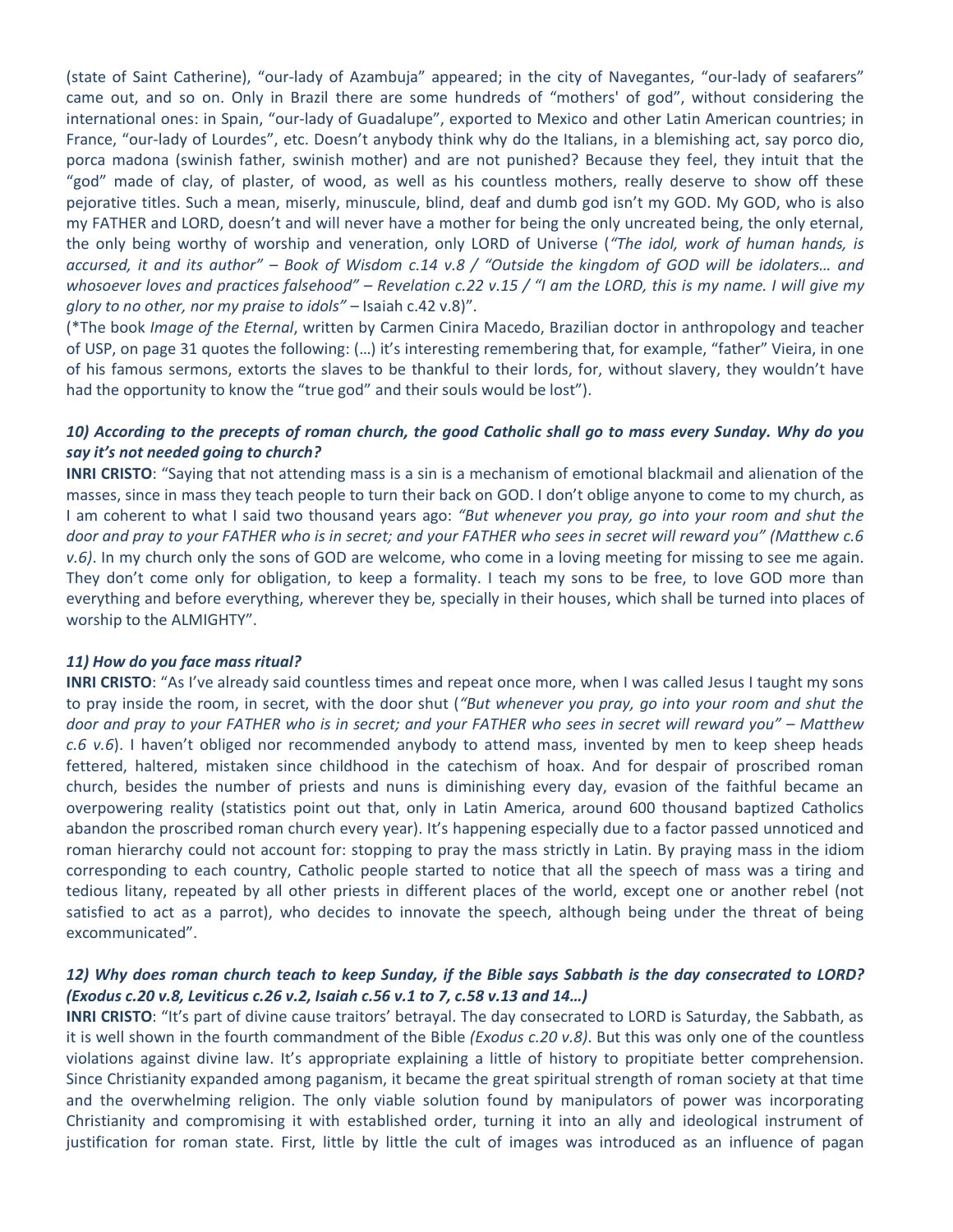costumes, making adepts attraction easier. In year 313, emperor Constantine formally converted to Christianity (and his subjects didn't take a long time to follow his example), with the intention to obtain greater support from Christians. In 321, he determined the change of resting day, substituting Sabbath, day consecrated to the LORD, by Sunday (the sun day of pagans). In 391, through the Edict of Thessalonica, Christianity became the official religion of the Roman Empire. Centuries later, reincarnation was suppressed from Christian doctrine due to a historical mistake of emperor Justinian, and so on. Behold why my FATHER declared the roman catholic church the "proscribed church".

# *13) Up to a relatively recent past, roman church ordered to condemn and execute as "heretics", "witches", "wizards", etc. in the notorious "Saint Inquisition", thousands of people who rebelled against the doctrine it imposed "in name of GOD". What do you have to say about all of this?*

**INRI CRISTO**: "Divine justice comes at the right time. I came back as a judge and executor of divine justice. On the occasion I went to the Vatican, in 1983, in order to ratify the proscribed roman church's destroying decree , I heard the souls of those who were clamoring and saying: *"How long, LORD, how long must we wait for heavenly justice?"* I was in the guest house Liberty, when the LORD led me to the window and showed the sleeping Rome in the still of night. When tired monuments and buildings spoke about past glories, the LORD pronounced this impact prophecy: "Sleep, Rome, sleep your deep sleep, dipped into the lethargic stagnation of the escape and the weight of your conscience, soaked in the blood of my servants I sent you, and you, Rome, burnt them in the bonfires of your excessive and murderous passions, fulfilling the pact you perpetrated with Satan's subjects. Sleep, Rome, your evasive sleep, while through my Son I visit you as a thief because of your betrayal when you made a pact with the usurpers of my light kingdom. But alas of you, Rome! When you wake up it will be late, too late. You will be turned into ruin and your pride will become groans of pain; your ostentation and pretentiousness will become misery and hunger. Your deceitful statues will fall in pieces over you and your sons, who are heirs of your madness, your crimes and your sins. And, dying, suffering agony, you will slowly look without strength to react against my devastating justice and the vibrant and inexorable manifestation caused by the whip of my executioner angel\*, who announces, by playing his trumpet, the splendor and glory of my Son when he comes to you, not because of you, but to take from your despicable entrails the ones that remained faithful to my law and are worthy of my kingdom of Light". So said the LORD, GOD of Abraham, of Isaac and of Jacob, the only LORD of Universe".

(\*The time).

# *14) In your penultimate meeting with the parapsychologist Oscar Gonçalez Quevedo in a debate on television (TV Iguaçu – SBT, June 4th and 5th 2003), you said that the roman emperor Constantine monopolized what remained from your former church, the Sect of the Nazarene, primitive Christian Church. Why?*

**INRI CRISTO**: "While the only church that I left two thousand years ago – when I said in the singular: *"Peter, you are Peter and upon this rock I will build my church" (Matthew c.16 v.18)* – remained faithful to my teachings, to my doctrine, she could be considered my church. However, since she started to incorporate pagan beliefs and rituals to the body of her doctrine, besides serving as an instrument of political domination, it stopped being my church and became the roman catholic apostolic church. Catholic, which also means universal, because the intention of the Roman Empire what to extend its domination upon the whole Earth. Apostolic because it was organized not by my apostles, but by the apostles of Constantine and Justinian, and by so many others that distorted, disparaged my Gospel. Roman because she passed to serve Rome's morbid interests, not the divine cause anymore; she gave to Caesar what is for GOD, despising what I said when I was called Jesus: *"Give to Caesar what is Caesar's and to GOD what is GOD's" (Matthew c.22 v.21)*. While the despotic emperor Constantine aspirated the absolute monarchy, form of government that would benefit from the religious support, he realized that Christianity would be an efficient instrument of pacification, unification and domination for the Roman Estate. He even formally converted to Christianity, not as an act of religious faith, but as a "Coup d'État", of political ability. In year 313, he promulgated the Edict of Milan, which determined the end of persecution of the Christians and gave them freedom of cult. In 391, by the Edict of Thessalonica, emperor Theodosius decreed Christianity as the official religion of the Roman Empire. In the  $6<sup>th</sup>$  century, obedient to his wife, Theodora (ex-prostitute), emperor Justinian commanded the suppression of reincarnation from the Christian doctrine\*. In 787, the Second Nicean Council sanctioned the cult of images in the churches, disparaging the first commandment of GOD's law. Those who dared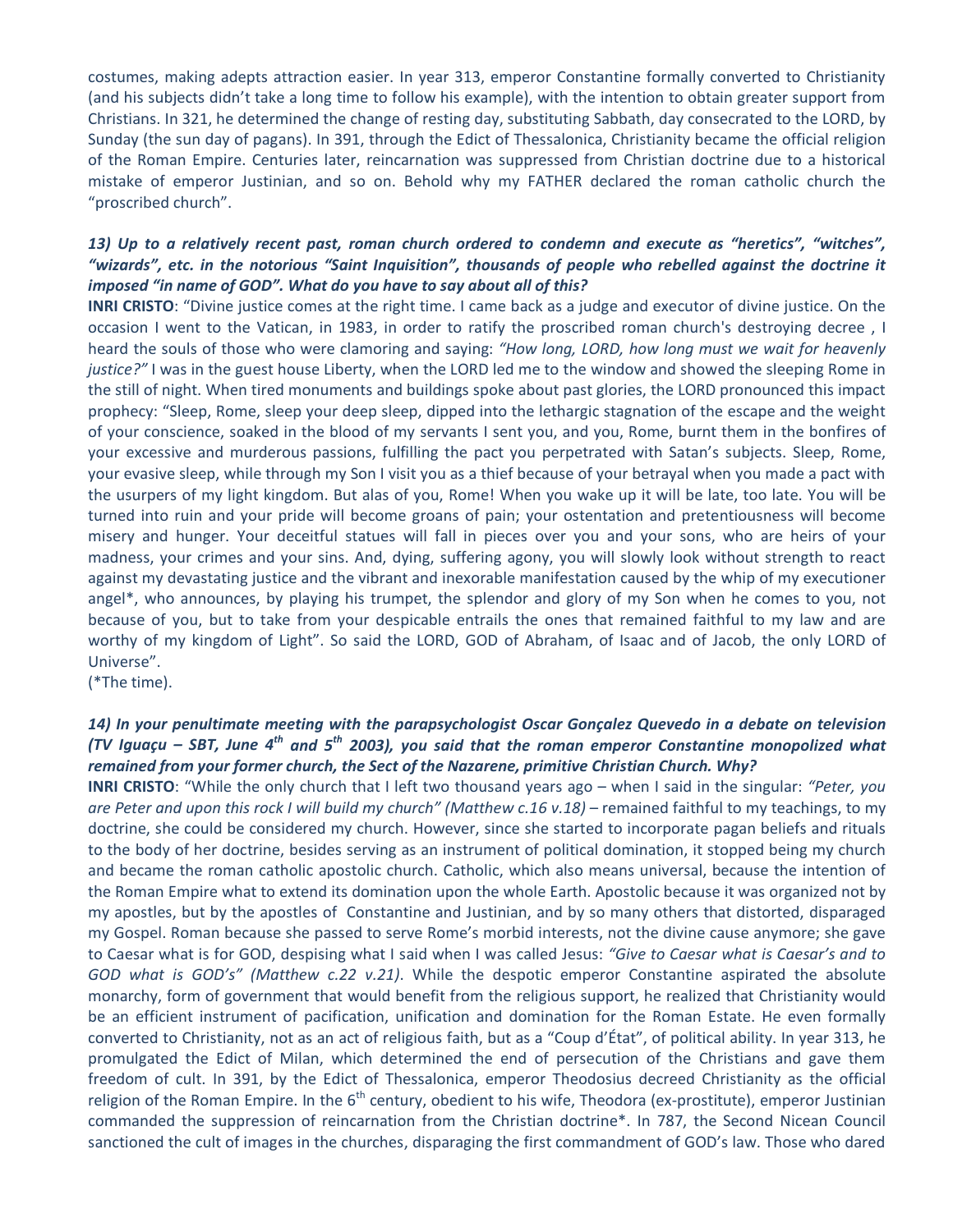to keep faithful to my teachings and to the divine law suffered terrible persecutions: many were killed, tortured, martyred, burnt alive, mainly in the times of the notorious "Saint Inquisition"… And it was so that, while the Christianity "converted" the world, the pagan world converted Christianity. Now that many have even discredited the fact that in the past I really existed, to the astonishment of most, I am back as I had promised by the natural, eternal and divine law of reincarnation. And because the gates of hell prevailed against the church that I left, my FATHER ordered that I instituted SOUST, new catholic order, in the formation of only one flock and only one shepherd *(John c.10 v.16)*".

(\*It is worth remembering the abominable reason leading Theodora to manipulate her husband, emperor Justinian. Firstly, as she had been a prostitute, she wanted to get rid of such shameful past materialized in the voices of the previous mates, who were flattered by the honor of having her in the court: she determined that all the five hundred prostitutes in Constantinople, with no exception, were murdered. The voice of people, bitter by the atrocity, ferociously raised against Theodora, vociferating: "Murderer! You have to die five hundred times…", making allusion to the law of karma, also known as the law of the Talia: *"Eye for eye, tooth for tooth… one life for one life" (Exodus c.21 v.23 and 24)*. In the illusion that she would not suffer the consequences of her pernicious act, Theodora assumed the authority of the Estate aiming to interfere in the ecclesiastic power; she ordered her obedient husband, the despotic emperor Justinian, to suppress everything that referred to the law of reincarnation from the Christian doctrine, and declared it heretic in the Second Council of Constantinople, in 553. From then on, any Christian who taught or mentioned anything about reincarnation would be subject to condemnation. Therefore, the suppression of reincarnation is nothing more than an historical mistake, and it does not have any ecclesiastic validity).

#### *15) What were, more precisely, the pagan beliefs and rituals incorporated to Christianity that you refer to?*

**INRI CRISTO**: "It is enough visiting the History Annals and studying the historical registers of humanity to realize that all these rituals and dogmas of those who claim to be my church are nothing but a copy, a badly disguised plagiarism of the pagan beliefs and rituals (pagans were considered the ones that, in the beginning of the Christian age, adored the gods of the Greek and Roman mythology and were not converted to Christianity). The masses, the processions, the chants, the cult of Mary, the adoration of images, the dogma of my physical resurrection to heaven and even the related stories of miracles, finally, all of this is but adaptation of the beliefs, usages and legends of the established paganism. Christianity did not destroy the paganism, but adopted it, Christianized it aiming to attract the pagans, thus revealing the prevarication. Behold some well-known historical examples. In the festivity to Cybele, a pagan goddess, her worshipers fasted, prayed and mourned the dearth of her son Atis, a pagan god; afterward, the young god was taken to his tomb in solemn procession. On the following day, people celebrated Atis' resurrection and the renewing of the earth. In the last day of the festivity, the great mother's image was carried along the streets in triumph and in Rome the crowd greeted her as Nostra Domini, "Our Lady". Even more worshiped than Cybele, the Egyptian goddess Isis was considered by the pagans as the holder of the eternal gift of life. All the peoples in the Mediterranean promoted the belief that her husband Osiris had died and raised from the dead; this resurrection was commemorated with imposing processions and chants of joy. In the images of cult, Isis appeared sustaining her divine son Horus in her arms, and the litanies greeted her as the "Queen of Heaven", "Star of the Sea" and "god's mother". From all the pagan cults, this was the one that most approached Christianity. Isis' religion passed from Egypt to Italy in the  $2^{nd}$  century before my crucifixion and next to all parts of the Roman Empire. In other words: the roman church impudently placed the dispute amidst Cybele and Isis by the veneration to the legion of "god's mothers", that proliferated according to the demand of the customers and disputed title (so many of our-ladies, so many "mothers of god"… which one of them will be the real one?). By this same time, there was a legend of a man called Apollonius – who would have taken a life of abnegation and piety – and the tradition started to attribute many miracles to him; his followers assured that after death he had appeared to them and went up to heaven in body. As there are many who say that I am still in bone and flesh in heaven, sat at the right hand of GOD, maybe he is also frozen over there, but at the left of GOD… Therefore, for those who ratiocinate honestly, it is not so difficult to identify the origin of so many beliefs and fantasies in the bosom of Catholicism and why, due to such reality, the occasion appeared for the false prophets to raise in my former, obsolete name, Jesus. But as nothing happens on Earth without the acquiescence of GOD, these are the same false prophets that now propitiate the emptiness of the catholic temples and contribute to the ruin of the sick empire that my former church was turned into, and that's why she was declared proscribed by the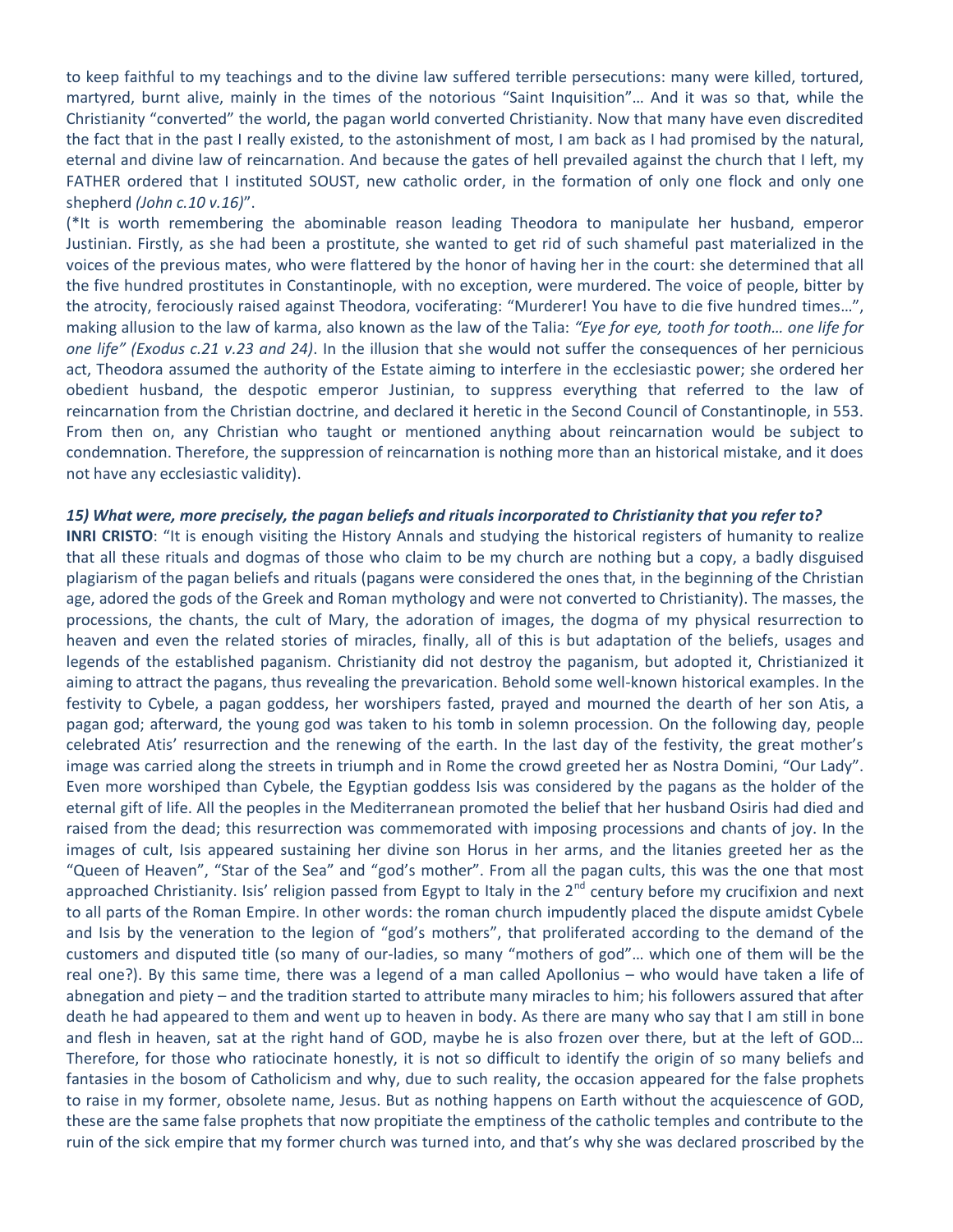## **7 – False prophets ("shepherds"), Paul, miracles, prophecies, biblical fables, sacred books.**

# *1) What do you have to say about the appearance of false christs and false prophets described in the Gospel (Matthew c.24 v.5 and 24)? How to distinguish if you are one of them or not?*

**INRI CRISTO**: "Everything I said two thousand years ago is rigorously being fulfilled. At that time, questioned by the disciples about the signs of the world ending and my coming, I answered them: *"Beware that no one leads you astray… For false christs and false prophets will come in my name; they will appear and produce great signs and omens, to lead astray, if possible, even the elect" (Matthew c.24 v.5 and 24)*. Notice that I said: "they will come in my name". And they came in my former, obsolete name (Jesus) screaming on the corners and in pharisaical temples: "Alleluia! Jesus' blood has the power!", carrying with them a multitude of fanatical pharisees called believers and evangelicals. In my name they illicitly steal pecuniary resources from my people and buy radio and TV stations; in my name they blackmail the tenth of laborers' miserable salary, contradicting my Gospel. Since I said: *"For laborers deserve their food" (Matthew c.10 v.10)*, Nobody can use my former, obsolete name (Jesus) to take a slice of their dwindled salary, under the pretext of blackmailing the tenth, without practicing illicitly against divine law. Furthermore, all and any man who dares to personalize the Son of Man that speaks to you will have a tragic end, as the example of David Koresh, Jim Jones and others. Truly, very truly I tell you: I am not a man; I am the Son of Man. And to differentiate me from all of them, giving the elect faculty to do the distinction, I haven't come in my former, obsolete name (Jesus) but with a new name, INRI, and in the name of my FATHER, LORD and GOD. INRI is the name I paid with my blood on the cross (*"To the one who wins… will I write upon him the name of my GOD… and my new name"* – *Revelation c.3 v.12)*, which is written in all my documents. I also said to the disciples who asked me how to differentiate the false from the true: *"For by their fruits you will know them. A good tree cannot bear bad fruit, nor can a bad tree bear good fruit" (Matthew c.7 v.16 to 20)*. While false prophets exploit people with no weight in their consciousness, I live honestly, in simplicity, graciously binding human beings to GOD. I don't and will never own material goods. According to the statutes of SOUST, my new and only church, not even my disciples own any material goods; they live only for the ideal to serve my FATHER, LORD and GOD, who is in me".

### *2) Why do you say you're the only shepherd and don't recognize the so-called shepherds?*

**INRI CRISTO**: "First of all, I said when I was called Jesus: *"I am the way, the truth and the life. Nobody comes to the FATHER but by me" (John c.14 v.6)*, as I am the First Begotten of GOD, Adam, humanity's father, and everyone must pass through me to return to the FATHER. I also said that I am the only shepherd and there will be one only flock and one shepherd (John c.10 v.16), as I am the only anointed by my FATHER, LORD and GOD. Therefore, nobody can be called shepherd without being an impostor, a wolf disguised under sheep's clothing *(Matthew c.7 v.15)*, since he acts without consent of my authority. Truly, these ones who are self-called shepherds are blind guides of the blind: *"But woe to you, hypocrites! For you lock people out of the Kingdom of heaven. For you do not go in yourselves and when others are going in you stop them!" (Matthew c.23 v.13)*. But the ones who belong to my flock will recognize me by my voice and will not allow themselves to be deluded by these faith mercenaries".

## *3) Why do you identify Paul of Tars ("Saint Paul") as being the first false prophet?*

**INRI CRISTO**: "Because false prophets (impostors self-named shepherds without the anointment of the ALMIGHTY) are inspired mainly on Paul. Since I said I am the only shepherd (*"The day will come when there will be one flock and one shepherd"* – John c.10 v.16), there cannot be another one. I don't recognize any shepherd. Paul has never been my disciple, has never met me personally; he has only been spiritually detained by me to stop persecution against Christians. Thus, he started to self-promote among the growing Christianity, writing a series of foolishnesses and fantasies against my teachings. He confesses his condition of first false prophet by categorically saying: *"For I am the least of the apostles, unfit to be called an apostle, because I persecuted the church of GOD" (I Corinthians c.15 v.9)*. Furthermore, he declares accursed any Gospel except the one that I, Christ, left *(Galatians c.1 v.7 and 8)*, while he paradoxically tries to impose a parallel Gospel. If a thief confesses he is a thief and after this, even so, somebody follows him, then this person is incautious and wants to be damaged or wants to follow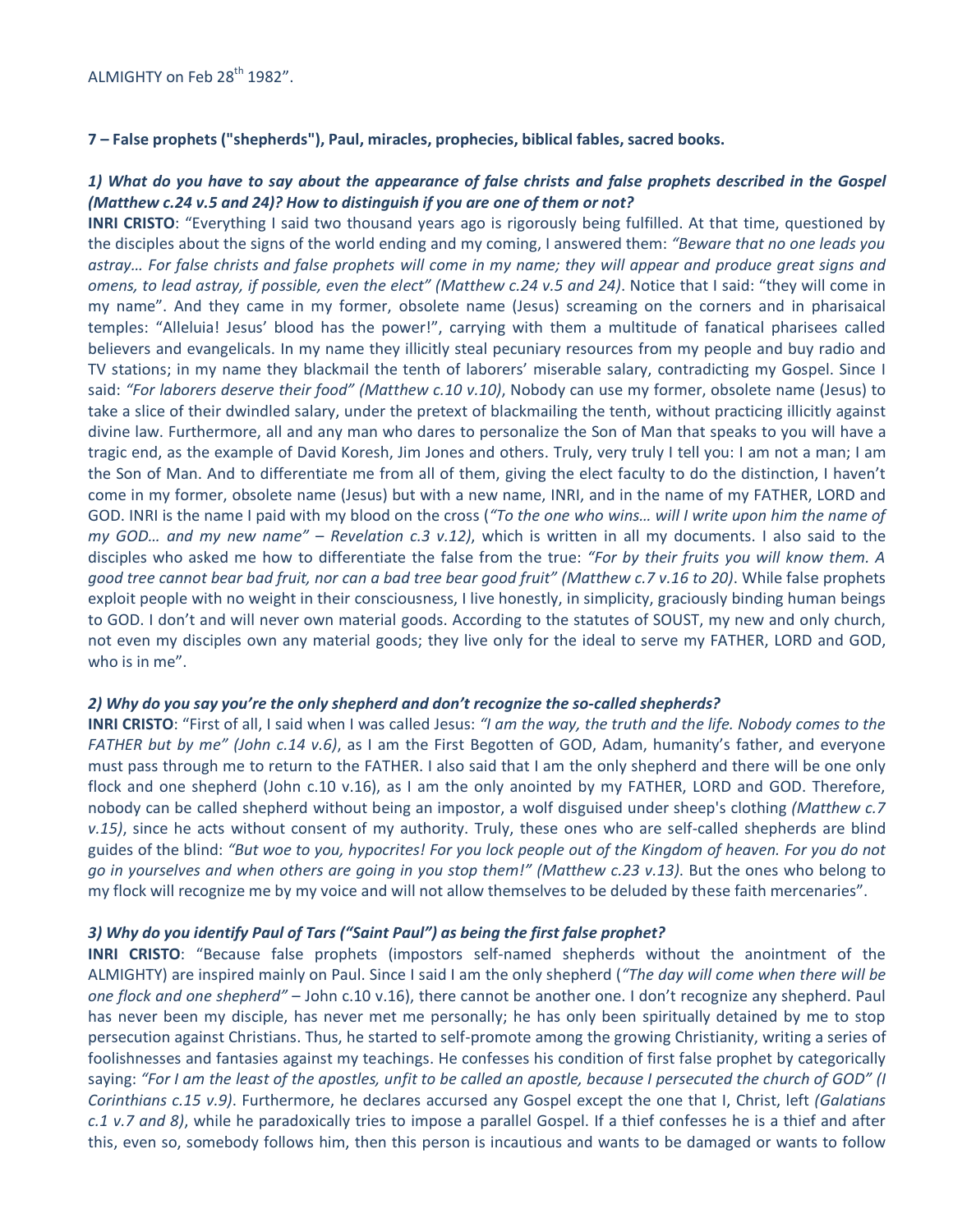the example and be a thief also. Truly, Paul was used by Divine Providence as an instrument to seed chaff on Earth, carrying with him a multitude of followers in the path of error and lie. As I said before being crucified, the elect won't be led astray by Paul nor by false prophets who came after him. Who prefers to blindly believe in the false doctrine Paul ministered, do good use of it. However, my children, lovers of light and truth, come to the FATHER through me, since what I said is worth forever: *"I am the light of the world, the truth and the life. I am the way; nobody comes to the FATHER but by me" (John c.8 v.12 and c.14 v.6)*".

### *4) Thus, why has GOD allowed him to get space inside biblical context?*

**INRI CRISTO**: "Nothing happens on Earth without knowledge of GOD. In His endless goodness, LORD allowed the existence of Paul to provide an efficient selection criterion. It would be much more difficult to separate chaff (his followers) from wheat (my sons) if he wasn't inserted in biblical context *(Matthew c.13 v.24 a 30 and c.13 v.36 to 43)*. Most of the ones who hate, slander, debauch and disdain me are Paul's followers and believe in his teachings, not in my teachings. But in the light of my FATHER, LORD and GOD, who is in me, I love all moving creatures over the Earth, including Paul's followers. All these ones who blindly follow the first false prophet Paul are well seen at my FATHER's eyes and at my eyes, since they form a legion of rodents that are gnawing the rotten hull of my former ship (the proscribed roman church). The more they multiply, the faster my former ship sinks so that I can serenely sail with my new ship, that is my new and only church, SOUST – Supreme Universal Order of the Holy Trinity, the formalization of the Kingdom of GOD on Earth, in the formation of one only flock and one only shepherd *(John c.10 v.6)*".

## *5) Are Nostradamus' prophecies true?*

**INRI CRISTO**: "Michael of Nostradamus, or of Notredame, was an inspired man, sent by GOD to leave humanity a message. A proof of this is in his own words: "No one can see the future but by GOD's inspiration". He was a physician, very well remunerated at that time, so he wasn't a clairvoyant for necessity, but for having the gift of clairvoyance given by GOD. He was a heavenly messenger and what he said has been fulfilled. Although true, many times his prophecies are badly interpreted due to his mysterious manner of writing them. Religious persecutions of that time didn't allow him to speak openly. If he did like that, He would be burned in the Inquisition flames".

## *6) Do the gifts of clairvoyance and premonitions really exist? How to distinguish the true clairvoyants from the defrauders?*

**INRI CRISTO**: "The gift of clairvoyance really exists. GOD is the one who gives it. Premonitions also exist. Unfortunately, charlatans also exist in great numbers. To distinguish the true clairvoyant from the false, it's imperative to observe how that person lives and what he lives on. The sincere clairvoyant, something very rare, in general lives honestly, in simplicity, while charlatans live in sumptuous mansions at the expense of those who incautiously believe. And it's because the false have multiplied, many times the true ones are confused with the impostors. But truly I tell you: there is no reason to look for clairvoyants. The best way to get orientation and live well on Earth is invoking the LORD and asking Him for inspiration, as I've already taught when I was called Jesus (*"But whenever you pray, go into your room and shut the door and pray to your FATHER who is in secret; and your FATHER who is in secret will reward you" –Matthew c.6 v.6*). Trusting the LORD, there's no reason for consulting a clairvoyant, because He shows to each human being what is better for him".

# *7) There are some "clairvoyants" and priests who say they have foreseen your death. What do you think about them?*

**INRI CRISTO**: "They are crows. Truly, these ones are afraid of dying and getting sick. I answer this question making use of people's saying: "Black vulture's curse doesn't kill old horse", much less the Lion of Judah, the Son of Man. Very truly I tell you: everyone who wishes my death will succumb, will die victim of his own poison. They don't deserve to see LORD's glory day".

## *8) Has prophet Elijah really gone up to heaven in a carriage of fire?*

**INRI CRISTO**: "For all those who believe or prefer believing it, Elijah has really gone up to heaven in a carriage of fire. But for whoever reasons inside coherence and logic, it's obvious he couldn't go up to heaven this way. The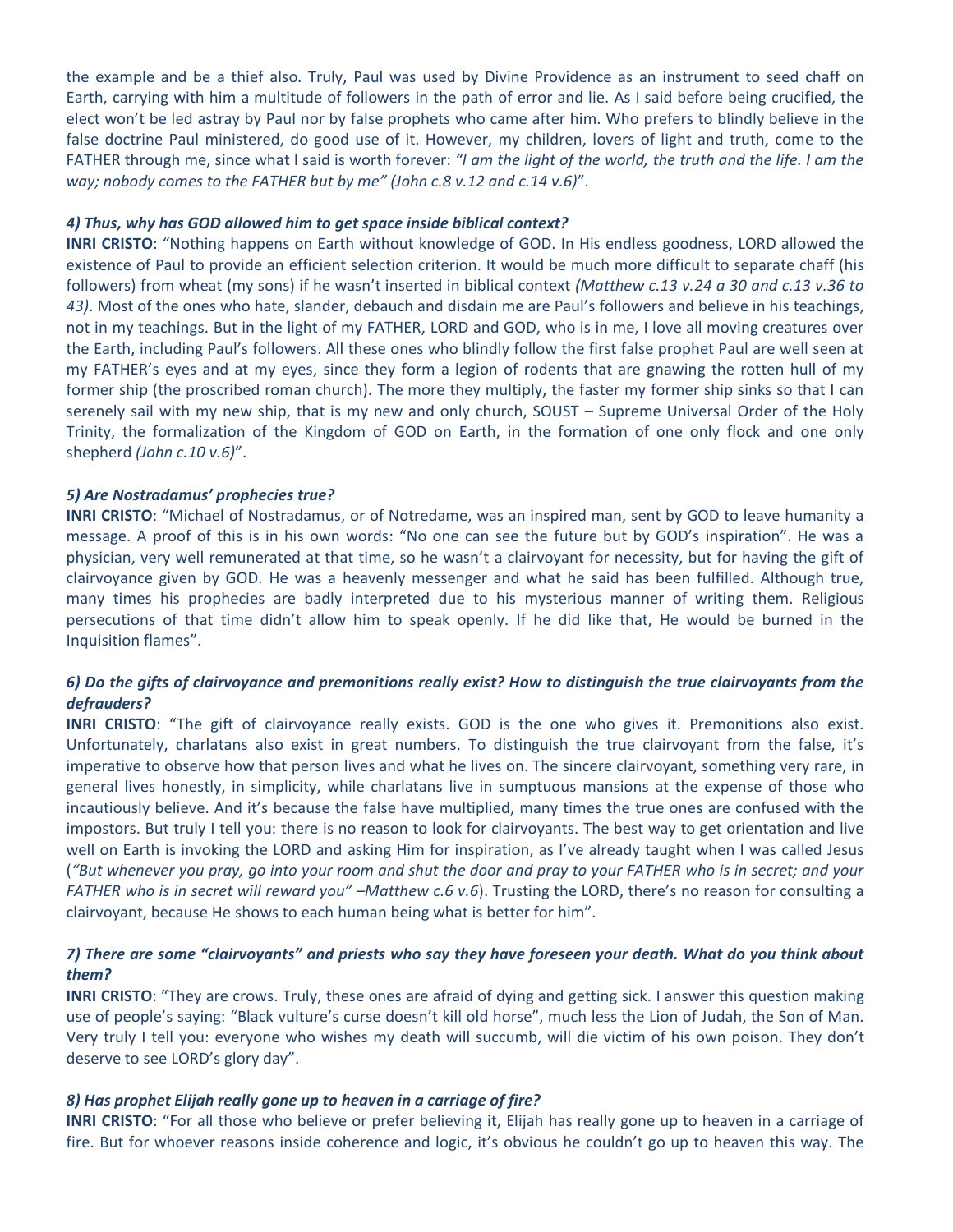author of this biblical passage possibly had a vision and wrote as if it had really happened. Doesn't anybody question himself: Wouldn't he have suffered irreparable burning or even been carbonized during the route? Unfortunately, people have a tendency to believe in everything that is written only because it is written, especially when it's a matter of Bible. But truly I tell you: the Bible is a book of dead letters and only the human being inspired by GOD can understand it without going down the hill of fanaticism. It can be read only with help from GOD and rigorous criterion. Before opening it, with humility plead for the LORD to give you the gift of distinguishing between the truth coming from Him, and the lures originating from the evil. I give you a proof that not everything in the Bible is true. It's on the affirmation that first GOD was sorry for having made humankind on Earth *(Genesis c.6 v.6)* and, after having spread the great flood, was sorry again. This is an aberration, an absurdity. GOD is perfect and, for being perfect, doesn't make mistakes. Therefore, He would never repent of anything. Since the beginning He created perfect laws to rule humanity, the Earth, the planets… forever. He is the only uncreated being, the only being worthy of worship and veneration, the only LORD of Universe. Repentance is inherent to error and error denotes imperfection. Men are wrong and repent because they are imperfect. Men who wrote (or distorted) the Bible were wrong and so are the ones who literally believe in the Bible without taking this fact into consideration. From the moment there is even one gap, even one lie, all that remains becomes questionable".

#### *9) What do you think about the books considered sacred by other people?*

**INRI CRISTO**: "The truth is eternal and there is only one truth (*"You will know the truth and the truth will make you free"* – John c.8 v.32). GOD is only one to all people, even the ones who don't believe in Him (*"Is there any GOD besides me and another creator that I don't know*?" – Isaiah c.44 v.8). Each person has a different culture and a different way to develop spirituality. We cannot reject a book considered sacred only for its title or for belonging to a different religion. GOD is universal and only whosoever dared to turn their back on GOD needs a religion, since the word 'religion', coming from Latin *religaire*, is translated into binding the human being to GOD. In all these books considered sacred, including the Bible, a great part of their contents came from GOD, as much there is that which didn't come from GOD. The truth is eternal; even throughout thousands of years it will be the same. All that emanates from the ALMIGHTY must be considered, but it's necessary to discern, as I taught you in the Parable of Diamonds. It's necessary to search diligently removing straw by straw, in the big granary of words, so that you find the diamonds integrating the crown of wisdom".

#### *10) The Bible says that Christ forgave sins. In this century, will you also forgive the sins of everyone?*

**INRI CRISTO**: "Who forgives sins is GOD; I am only the executer of His holy will. The ones who come to my FATHER, LORD and GOD, who is in me, and ask for a blessing, according to the sincere repentance of their sins they obtain forgiveness and begin a new life. Divine forgiveness produces relief on penitents consciousness, but it's necessary to rescue the debt assumed with divine law. When a sick person comes in front of me and asks that I forgive him, if time of atonement has already passed, he receives the cure together the blessing, many times in the form of a miracle *(Matthew c.9 v.2)*. Two thousand years ago, as I came in the condition of redeemer, I rescued the sins humanity committed for my fault until crucifixion. Whoever sinned after this, sinned on his own account and will personally have to respond for his acts. Now that my FATHER sent me as a judge, except the ones who come to my presence and ask forgiveness while I live the period of reproof, I will judge each one according to his works. Therefore, it will not be possible to forgive the sins of everyone; a judge that only forgives promotes unrighteousness and stimulates delinquency (*"I reprove and discipline those whom I love. Be earnest, therefore, and repent"* – Revelation c.3 v.19)".

### *11) Have you ever done miracles, walked over the waters?*

**INRI CRISTO**: "I've never done miracles, not even when I was called Jesus. My FATHER, LORD and GOD, who is in me, does miracles. I myself said before being crucified: *"I am not good; my FATHER is good, He does the works" (Matthew c.19 v.16 and 17, Luke c.18 v.18 and 19, John c.10 v.32 and c.14 v.10)*. For whoever sells my former, obsolete name (Jesus), finds it very easy to go around saying: "Jesus does miracles", "Jesus heals", when truly the one who heals and does miracles is only GOD. These are the false prophets whose coming I foresaw: *"Beware that no one leads you astray… For false christs and false prophets will come in my name; they will appear and produce great signs and omens, to lead astray, if possible, even the elect"* (Matthew c.24 v.5 and 24), while I came with a new name, INRI, and in the name of my FATHER. As well as two thousand years ago, and now also, my FATHER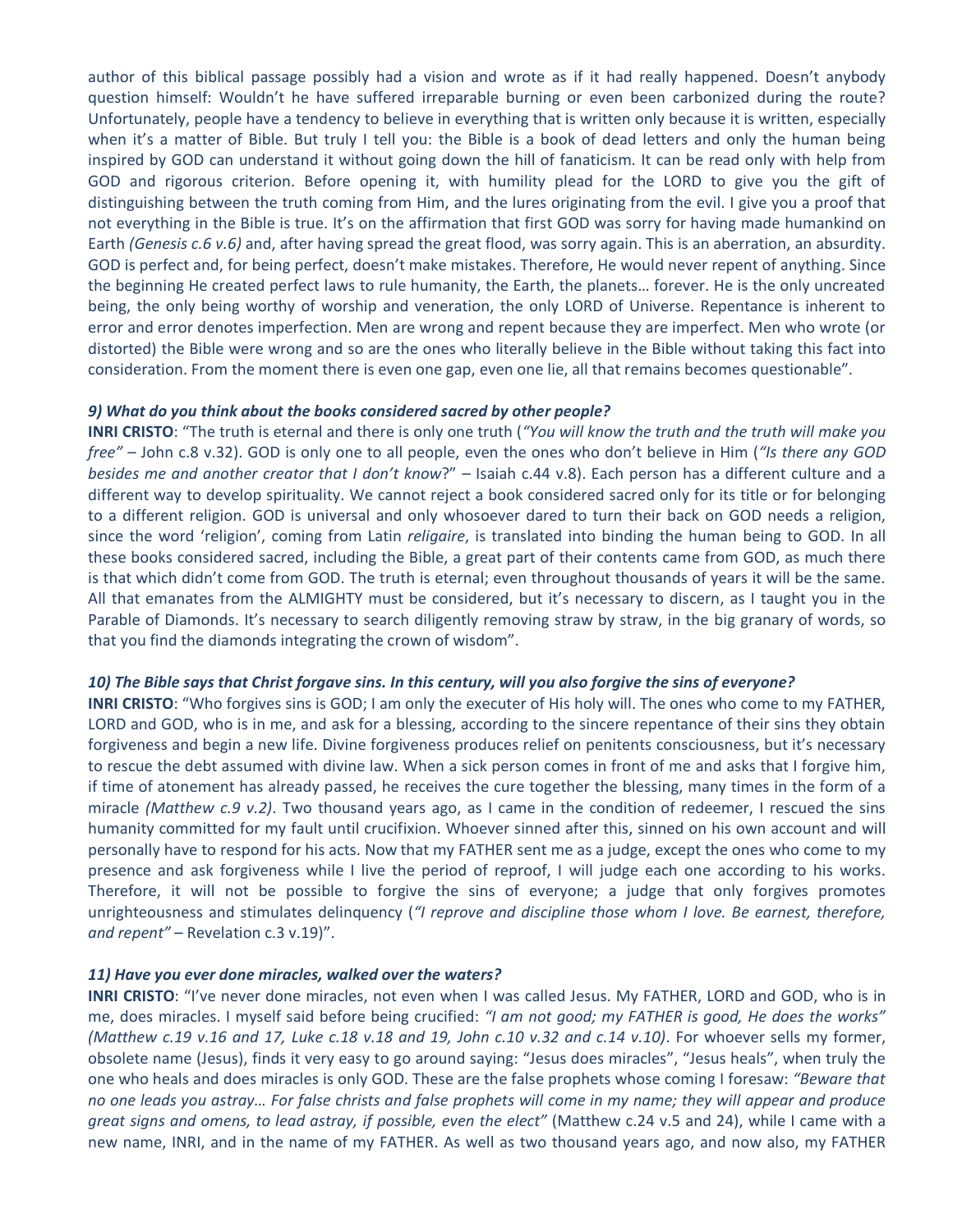was the one who made many works through my hands. In the places where people had more freedom for thinking and saw who I am, the LORD worked the greatest number of miracles, as it occurred in France when I was expelled from England. It seemed like a fiction film: paraplegics came in wheelchairs and went away walking; the journalist author of a report from newspaper *Le Courrier Picard* (filed at SOUST), who was atheist, saw the manifesting of CREATOR's power and recognized I am the Son of GOD. Countless other people, from different places, who came to my presence and asked LORD for a blessing obtained the cure for their sicknesses. Some met me just once and never came back again, as I am the deliverer and don't beg for witness of anybody. False prophets proceed like this; they need to say on radio and TV nets: "Tell the blessing, brother. Tell the blessing". Now my main mission isn't merely do miracles but to judge humanity and institute the Kingdom of GOD on Earth. Regarding walking over the waters, many are delirious by thinking that I physically walked over the waters. It's invention of men and contradicts gravity law. However, it's possible to appear spiritually over the waters or in any other place. On a certain occasion, while I was in France, a pharisee neighbor, idolater, who not even attended my church, insistently asserted to a disciple that I had already came back to Curitiba; at that time there weren't walls on LORD's house and she had seen me climbing the stairs. The same happened in Belem of Para (Brazil). A woman called Tina invoked me in a time of despair. She lived on the second floor and saw me coming through the window to bless her. Obviously, in both cases I appeared in spirit. The man who raised me up when I was a little boy, Wilhelm Thais, on the eve he disincarnated, said to his wife, Magdalena Thais: *"Don't think that I am crazy, but I saw INRI. He was standing up here on the room door, next to my bed, wearing a tunic very white, much whiter than the other times"*. He saw me in spirit also. It is an opportunity to unmask this roll of lies invented during my absence from Earth, which moves human beings away from the truth and, consequently, from GOD".

## *12) How do you explain the multiplication of bread and fish described on the Bible?*

**INRI CRISTO**: "Analyzing the Bible with divine inspiration, right there we can find the signs that listeners were satisfied by the mystical bread emanated from my FATHER through my words (*"I am the living bread that came down from heaven" – John c.6 v.51*). I give neither bread nor fish; through my words I teach to fish. Bread that satisfied the multitude was spiritual, in the doctrine I ministered from my FATHER (*"Do not work for the food that perishes, but for food that endures for eternal life, which the Son of Man will give you" – John c.6 v.27*). Therefore, it would be contradictory giving a bread of yeast and wheat if I taught to seek for spiritual bread, which is food for soul (*"I am the bread of life; whoever comes to me will never be hungry and whoever believes in me will never be thirsty" – John c.6 v.35*). It becomes necessary explaining that the Gospel was written some decades after crucifixion and passed through different and countless translations. According to Bible researchers, it would be a creation of first Christians, literary documents that explain faith, not history. Much of what is written in the Gospel is questionable, and it includes bread multiplication. On my part, I only respond for what I spoke and belongs to history, the real facts. At those times, the Christians suffered many persecutions from Roman subjects. Thus, the best and most effective way to attract followers to Christianity was awakening people's beliefs by reporting miracles, considered as GOD's signs. Men driven by GOD wrote the Gospel, but they were sinners, not saints, since they were subject to exaggeration and mistakes. On the contrary, except disciple John, they wouldn't have fled away from me in the moment of anguish on the cross (*"Then all the disciples deserted him and fled" – Matthew c.26 v.56*). Only the LORD GOD is saint (*"I have food to eat that you do not know about" – John c.4 v.32*). This was the food I gave to the ones who heard me and all of them got satisfied, jubilant for celestial blessing".

### *13) Are there prophetic dreams?*

**INRI CRISTO**: "Yes, there are, but it is necessary to distinguish. There are dreams and nightmares that effectively indicate the future or serve as warning to prevent an unpleasant event from happening before it becomes real. In most of cases, the dreams are just fruit of imagination. There are also the dreams that reflect a very strong desire, a fear, a worry. In these cases, the person projects the fear or the desire to the neuronal system and it translates them in form of a wonderful dream or a terrible nightmare. Anyway, if you trust GOD above anything, you will not feel disappointed if a positive dream does not come true, as much as you will not be in despair if a terrible nightmare disturbs you. Deposit the destiny of your lives in His hands, only He will never disappoint you".

# *14) If you serve from the Bible even to identify yourself as the Son of GOD, how can you at the same time say that it is a book of dead letters?*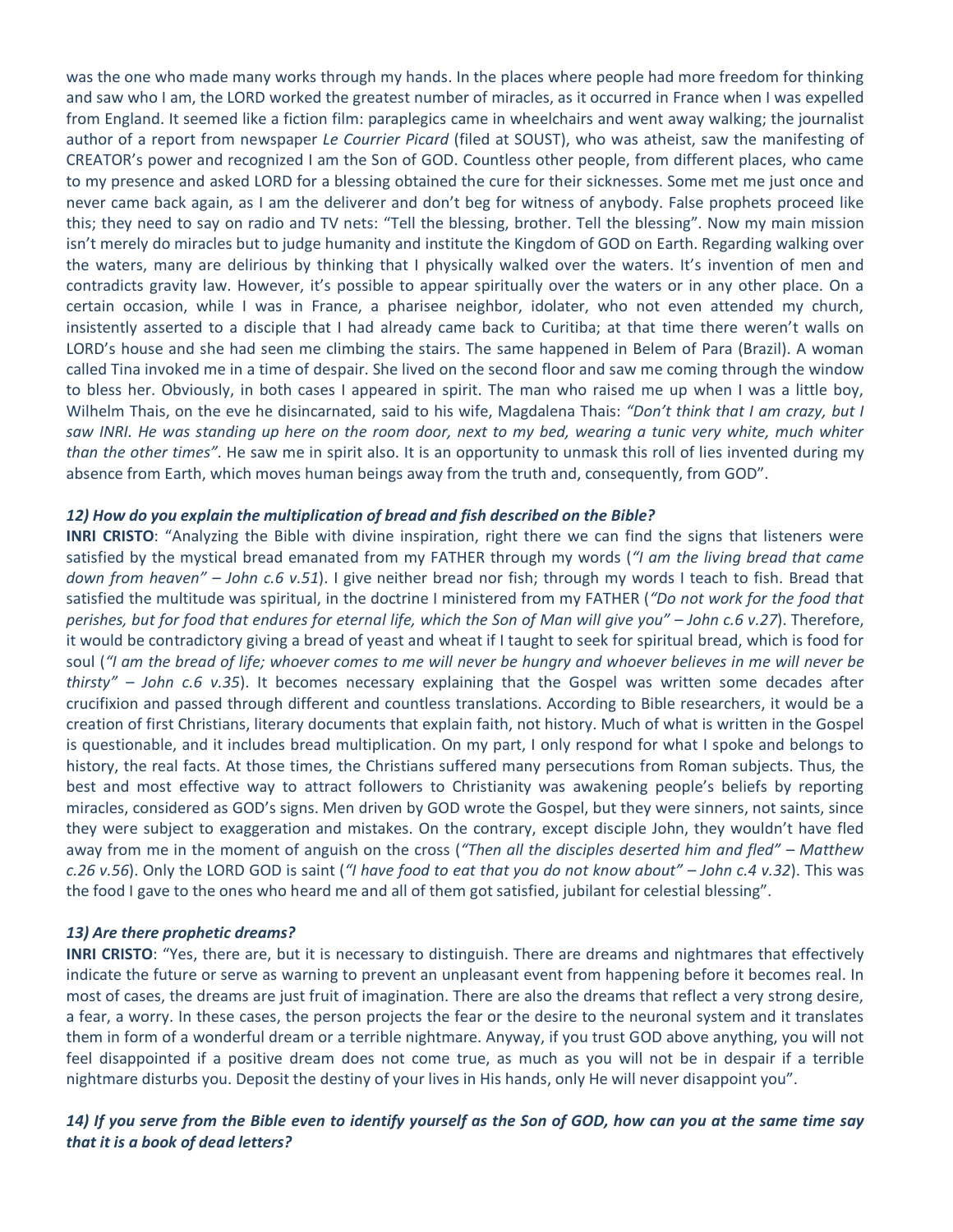**INRI CRISTO**: "The Bible is effectively a book of dead letters and only with the acquiescence of my FATHER, LORD and GOD it is possible to assimilate it rationally. Radically considering the Bible as a moral guide is an insult to decency and dignity of civilizations and intending it to be the depositary of the absolute truths is to gibe and underestimate the human intellect. I always recommend my children to examine the Bible in a cabalistic way. That means: it is necessary to discern in the Bible what is fable, what is parable and what is legend. The fables, parables and legends are usually placed in the Holy Scriptures aiming to illustrate the theological speech. Jonas' history, for example, is a fable. How could one conceive that a man would remain three days and three nights in the belly of a whale and would afterward be vomited in the beach? There's even a proof that this cannot be considered in a literal sense: had the whale effectively stopped in the beach, it would have stagnated and consequently, be asphyxiated, without breath to vomit him out. In fact, this fable serves to illustrate that if a person is without GOD's blessing, will generate negative energies that cause a disequilibrium in the environment, culminating with misfortunes in the familiar bosom. It means that you shall not keep spontaneous relations with people who do not have a bond with the LORD, the orphans of spirituality, mainly the obstinate rebels who are atoning karmic debts. You may ask then: how will we distinguish in the Bible what came from GOD and what came from men? And I answer you, from the part of my FATHER: you may have already observed the beauty and immenseness of the sea, with its countless waves and various forms of life. From the sea, you can take fish with scales and fins, also the seaweeds, to serve you as nutrition. But you will not drink the sea water, you will not eat the sand of the sea or even the garbage in the sea, nor will you take a bath in the polluted sea. So too are the Holy Scriptures. Not everything that is written in the Bible can be unquestionably considered absorbable only because it is written. It is necessary to ask help and inspiration from the ALMIGHTY, my FATHER, in order to escape from the incoherence, the translation errors, the human mistaken interpretations; so He will bless your spirit and reward you with the gift of discernment in your minds, allowing the understanding of His unfathomable purposes and assimilation of His holy and eternal laws, that for being eternal, will never change. GOD's law is alive and always current at any time and in any place; it permanently acts in each cell, in each molecule of your bodies and in each particle of the Universe. GOD's law is millions of times more alive inside each one of you rather than in anachronic dead files".

# **8 – Religions, how to achieve GOD, commerce in the churches, tithe, Vatican, popes, INRI CRISTO x pseudoreligious.**

## *1) What do you think about the countless religions, churches and sects existing in the world? Do all of them lead to salvation and consequently to GOD?*

**INRI CRISTO**: "In a synthesis, I would answer this question with what I said two thousand years ago: *"I am the truth, the way and the life. No one comes to the FATHER except by me" (John c.14 v.6)*. In other words, to achieve GOD everyone must pass through me. However, each one has the right to follow the religion or belief he wants. I am on Earth for the discontented; if somebody is happy with his religion, continue on it. He will be helping me in the difficult mission of separating wheat form chaff *(Matthew c.13 v.36 to 43)*, sheep from goats *(Matthew c.25 v.32)*. Actually, all ways lead to GOD, but I am the straight way home. That's why I said: "I am the way". I always explain in this manner: let's imagine you need to make a trip from Curitiba to Rio de Janeiro. There are many ways to arrive there: across the sea, by train, by walking, by plane, by car, etc. You can make a long turn passing through Mato Grosso, São Paulo, Minas Gerais, to finally arrive at Rio de Janeiro. It only depends on you choosing the path to follow and the means you will use to achieve the objective. All of them lead to the destiny, though some take more time, others less time. Some are more dangerous than others. It means that, even passing through other religions, one day you'll inevitably have to come to me. I am the end of the trip, the alpha and the omega, the beginning and the end. My FATHER and I are only one thing".

### *2) What do you have to say about trade existing in churches?*

**INRI CRISTO**: "Nobody can use my former, obsolete name (Jesus) or the name of my FATHER to make any kind of trade in the churches. All and any sacrament with price is false, doesn't have any value for the ALMIGHTY, since I said two thousand years ago: *"Cure the sick, raise the dead, cleanse the lepers, cast out demons. You received without payment, give without payment" (Matthew c.10 v.8)*. It doesn't mean GOD's things don't have value, but there's no way to measure the value of a sacrament or a blessing. Behold why I whipped the vendors of the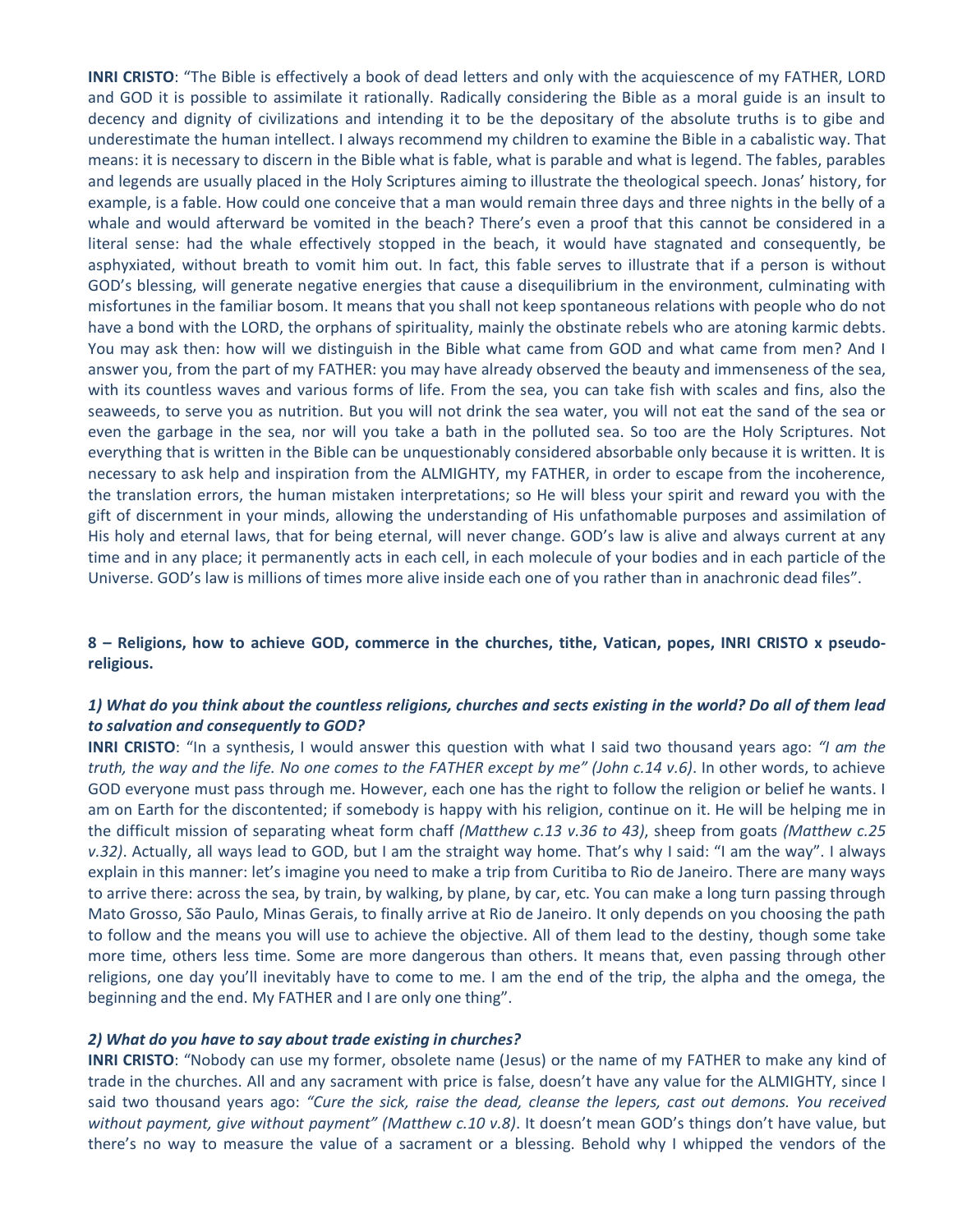temple in Jerusalem; this act provoked indignation and hatred of many. And now, in obedience to the LORD, I entered the temple and expelled the priests who marketed GOD's things inside it, in the historical Feb. 28th 1982. On this occasion I broke with my former church (the roman) and established the new catholic order, SOUST. Marketing GOD's things shows the fakeness and illegitimacy of a religion, it's a flagrant violation of the law of GOD and the law of men (penal illicit – fraud). If it was to fulfill the law, those who practice any kind of trade or blackmailing in the churches called "Christian" should be in jail. In LORD's house (SOUST) does not practice the blackmailing of the tenth and all sacraments are done freely".

### *3) Is it right charging the tenth?*

**INRI CRISTO**: "It is right charging the biblical tenth, not blackmailing people's miserable salary. Blackmailing the tenth isn't according to biblical parameters. The tenth established in the Bible consists on giving to the LORD's house ten per cent of profit. In the time the tenth was instituted, society was formed of three very distinct classes: farm s owners; liberal and governmental professionals; servants and slaves. In this case, only farming and herd owners could give the tenth to the LORD's house. After paying all social responsibilities, providing clothing and food for slaves and servants, from the profit they gained they took ten per cent to the LORD's house, so that He would bless them with abundance, protect against diseases and pests. Now I ask you, my sons: what is the profit of a laborer who works under the sun and at the end of the month, receiving a salary of hunger, before paying the bill of light, rental and even infant's milk, has to give ten per cent of his salary to a crook wearing a tie, who lives illicitly at the expense of my former, obsolete name (Jesus) and the name of my FATHER? The wolves under sheep skins are hardhearted, they don't feel sorry for exploiting the poor who leave their houses in the early morning with their lunch boxes and, after a long journey of hard work, come back home tired, exhausted. Blackmailing the tenth is a crime; it consists of the violation of the law of GOD and the law of men (fraud – article 171 of Brazilian Penal Code). Penal illicit is characterized when somebody calls them self my servant aiming to blackmail the tenth or charging any sacrament. To identify the crime of fraud, it's enough binding Matthew c.10 v.8 (*"You received without payment, give without payment"*) to article 171 of Brazilian Penal Code, which says: "obtaining, for oneself or for others, illicit advantage in damaging others, inducing or maintaining someone in mistake, through trick, ruse or any other fraudulent means. Penalty: one to five years of reclusion and fine". I am free and returned to this world to set my people free from this yoke imposed without the knowledge of divine law. For this reason these impostors are fanatical and obstinately against me".

### *4) Which resources does your church (SOUST) survive on, since it doesn't charge the tenth?*

**INRI CRISTO**: "SOUST lives on spontaneous donations. LORD is the provider and inspires human beings with pure heart to give with their right hand without the left knowing how much *(Matthew c.6 v.3)*. In SOUST, all sacraments: baptizing, wedding, blessings… are done free, fulfilling what I said when I was called Jesus: *"You have received without payment, give without payment" (Matthew c.10 v.8)*. Those who want and, in their hearts, have the will to contribute in favor of divine cause, can contribute, but they will never be obliged to do it. Due to my representative condition, I don't and will never own material goods. Federal Police has already investigated all my past and noticed my legitimacy, as I don't have material goods or bank account; finally, I live only to serve my FATHER, LORD and GOD. Very truly, very truly I tell you: my greatest richness is in not owning anything. If I had any material goods, I would be stripped of authority, spiritual and theocratic power my FATHER granted me with. The only belongings I can define as being mine are my tunic, my mantle, my bag, my sandals. I am not against material goods. On the contrary, I ask the ALMIGHTY to bless you with prosperity and abundance, even for you to participate in LORD's house supply. I can't have anything in my name; if I had, I would damage the spiritual majesty of my FATHER, LORD and GOD, who is in me".

# *5) What is the destiny of those who use the name of GOD and your former name (Jesus) to extort money from people?*

**INRI CRISTO**: "They will remain outside the kingdom of GOD, as I myself said: *"Outside the kingdom of GOD are the dogs, sorcerers, fornicators, murderers, idolaters and everyone who loves and practices falsehood" (Revelation c.21 v.8 and c.22 v.15)*. Therefore, those who lie claiming to be my servants and servants of my FATHER with the intention to extort money from the reckless, won't have the chance to enter the kingdom of GOD. When the day of the LORD comes, these are the ones who will come to tell me: *"Lord, Lord, did we not prophesy in your name,*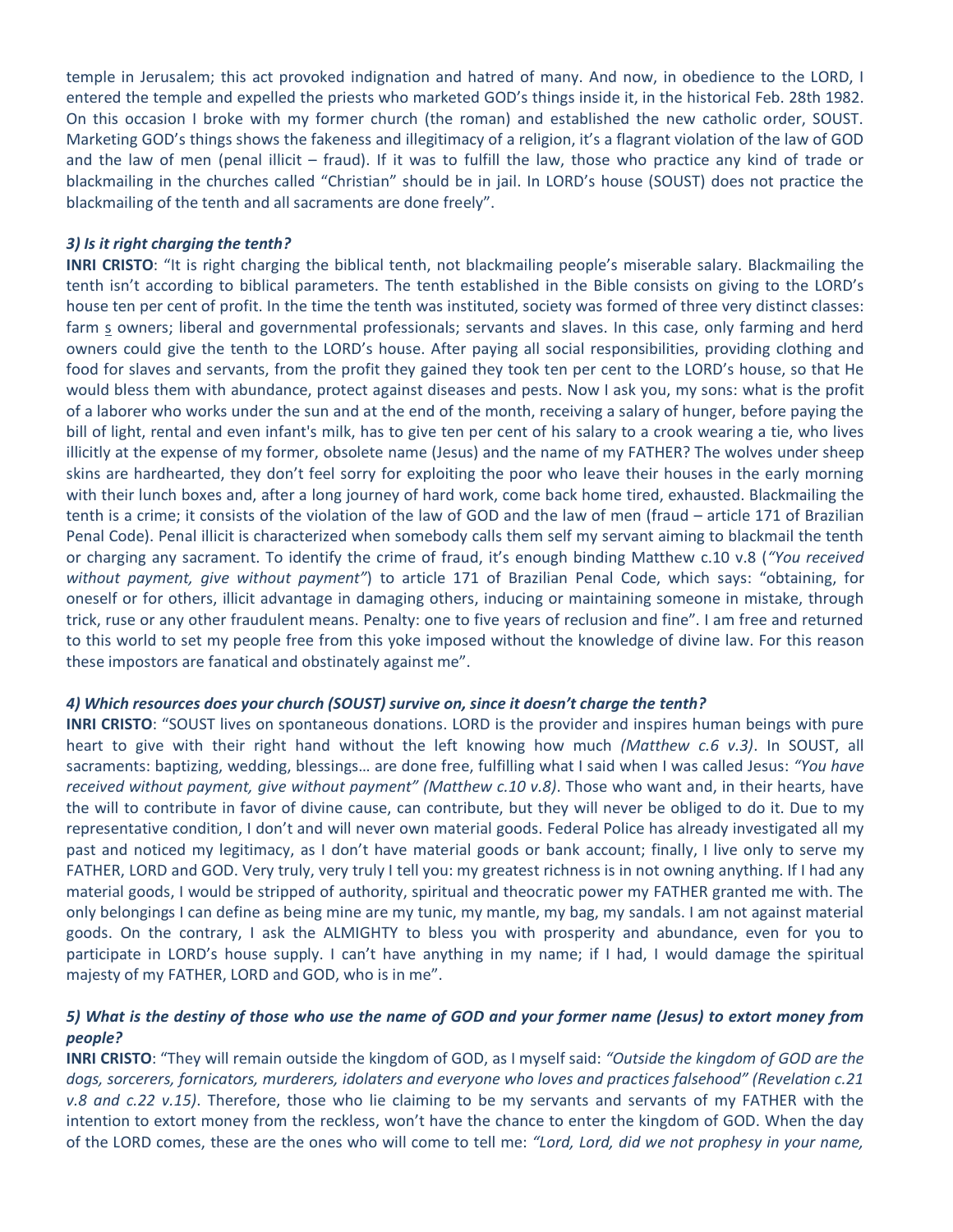*and cast out demons in your name, and do many deeds of power in your name?"* Then I will declare to them: *"I never knew you; go away from me, you evildoers" (Matthew c.7 v.21 to 23)*. People who paid the ticket to hell in installments by giving them the tenth or paying for false sacraments, will be revolted when realizing they weren't my representatives, my servants. They will see vicar is synonym of swindler and pastor is synonym of impostor, wolf under sheepskin *(Matthew c.7 v.15)*. Then, this same people, inspired and moved by Divine Providence, will decide the destiny of those who illicitly use the name of the LORD".

### *6) If you are Christ, why aren't you united to Rome or other church under Christian denomination?*

**INRI CRISTO**: "For the same reason water doesn't mix with oil. In the condition of Son of GOD, not even if I wanted could I unite to Rome or any other church called Christian. While I live to freely bind human being to GOD, they are faith marketers, false sacraments vendors. Furthermore, the only church I left, the roman, betrayed me, disparaged my teachings. It stopped being my church, in primordial times known as the Sect of the Nazarenes *(Acts c.24 v.5 and 6)*, to become Apostolic Catholic Roman Church. Catholic, which also means universal (in the origin from Greek), because the intention of roman empire was to preside over the Earth; apostolic because it was organized in century IV by the apostles of emperor Constantine, not by my apostles; roman because it incorporated pagan costumes and rites of the Romans. Yet in the second case, it's because all churches called Christian, except the roman, lack legitimacy and historical origin; it's worth remembering once more that I said to Peter in the singular: *"Peter, you are Peter, and upon this rock I will build my church" (Matthew c.16 v.18)*. The others haven't come from me, but from the ambitions of false prophets, as I well announced they would come in my name, I mean, using my former, obsolete name (Jesus), as it's written in Matthew c.24 v.5 and 24".

#### *7) Why have you gone to Rome?*

**INRI CRISTO**: "On Sep 24th 1983, I went personally to Rome to ratify the breaking off with my former church. The Supreme CREATOR of Universe, my FATHER, determined that I should go to the Vatican in person. On this occasion, inside the Basilica of Peter, He pronounced this unchangeable sentence of extinction: **"Dry, sick tree, dry! Dry so that the good tree I planted flourishes and gives me and my sons the fruits you refuse to me!"**. The good tree LORD refers to is SOUST, the new catholic order. Each day, without strength to react against devastating justice and inexorable whip of the executioner divine angel called time, the sick tree exhausts victim of the pact it perpetrated with malignant subjects".

(Some examples: breaking of privileged relations between Italy and roman church (Veja magazine, August 8th 1984), great increase of Vatican debt, abandoning from priesthood posts (newspaper Folha de São Paulo, January 29th 1989), frauds (Veja magazine, November 11th, 1996), emptiness in churches, clergy demoralization, murders (newspaper O Globo, June 15th 1984), yearly denouncment of sexual abuses (Istoé magazine nº 1360, Manchete magazine nº 2152, etc.), cases of pedophilia and rape practiced by priests, payment of millions in compensations to the victims (newspaper Gazeta do Povo, Nov 14th 1993), etc. See also inside book AWAKENER 2nd part the most important journalistic examples – Scandals Inside the Proscribed Church)".

#### *8) What is your opinion about John Paul II? (question previous to John Paul II's death)*

**INRI CRISTO**: "Karol Josef Wojtyla, or John Paul II, is in the apex of his career, he never was so authentic in the representation of his real condition. Nowadays, he even inspires piety; besides being irremediably and irreversibly ill, he is surrounded by enemies on every side. He inherited a sick empire. His current state of health is a faithful picture of proscribed roman church's true face. As it is sick, he is sick. As it agonizes, he agonizes. Although he continues to deceive my people by showing a dummy nailed on a cross, even so I ask my FATHER, LORD and GOD to abbreviate his suffering, as he is my son also. He knows I am in bone and flesh on earth and, in spite of being discrete, has already admitted it, as well reported by magazine Manchete edition 2493, Jan. 29th 2000. But then they started to doubt his mental sanity. He still could do a good work for mankind if, once and for all, openly confessed me to the world. Only then he would disincarnate in glory with the blessing of GOD".

#### *9) What do Vatican's representatives think about you?*

**INRI CRISTO**: "To recognize I am the same and am in bone and flesh on Earth, they need to admit that they are wrong and deceiving catholic people. They would have to change their job, stop being faith mercenaries, which is not very convenient for them. They do not have other survival option as they were trained since childhood in the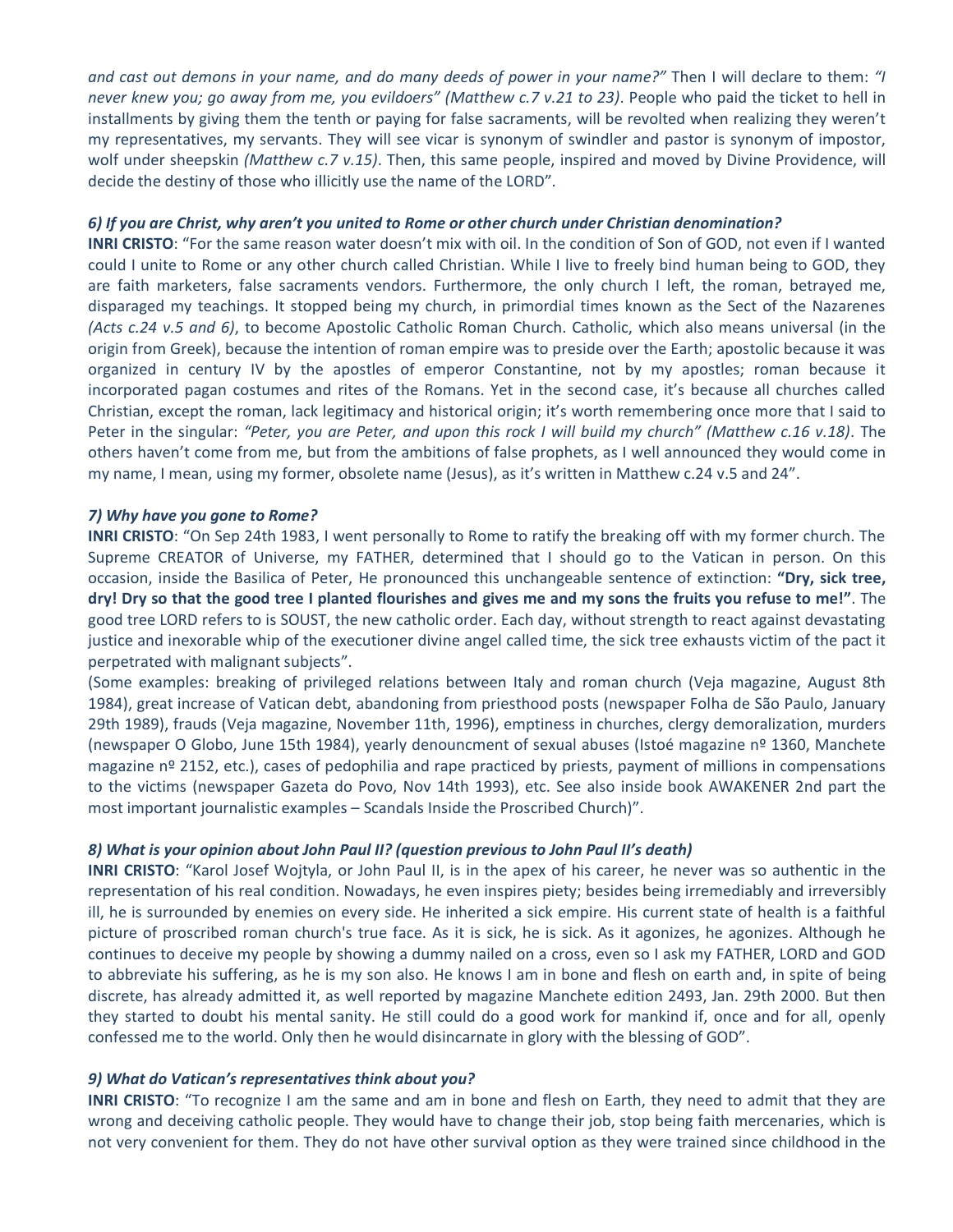service of swindology, fraudology and lurelogy, disguised as theology. Few of them read the complete Bible and most of them not even believe I really existed two thousand years ago. But now, when they see my face, they get desperate, because my presence on Earth represents the destruction of sick empire built during my absence. Many bet on the passing of time against me and were wrong. They didn't consider time passes in favor of me, as it is foreseen in Revelation c.1 v.14 that, when the glory day of the LORD comes, my hair will be white as snow. And since nobody is born with hair white, not even when I was crucified did I have white hair, I must patiently wait for the time to pass until it happens. The more my hair turns white, the more time of divine justice to shine is nigh".

# *10) Why in Istoé Magazine (nº 1437, April 16th 1997) you called CNBB as National Conference of Brazilian Beasts?*

**INRI CRISTO**: "I don't recognize any "bishop", as I don't recognize "cardinal", "archbishop", "monsignor", "vicar", "father", "pope", etc. All these titles are false; they are nothing but invention of men to deceive men. I left only disciples. I consider beasts those self-entitled "bishops" as they are directly in service to the biggest beast, which is in Rome and makes others call him "pope". By the way, "father" and "pope" are titles flagrantly in contradiction to what I said when I was called Jesus: *"And call no one your father on Earth, for you have one Father, the one in heaven" (Matthew c.23 v.9)*. They self-call "father" and "pope", disparaging my teachings. From the definition of Greek and Latin, "pope" also means father. Actually, they are neither my nor my FATHER's servants. No one can, at the same time, serve GOD and darkness principality, love truth and spread lie, as *"no one can serve two masters" (Matthew c.6 v.24)*".

# *11) Who are the beast and the great whore described in Revelation c.13 v.18 and c.17 v.4? (question previous to John Paul II's death)*

**INRI CRISTO**: "The beast of Revelation is the one occupying Rome's throne. He brings the number 666 disguised in the miter (hat used by the Highest Priest), where it is written VICARIVS FILII DEI. Summing up the value of all letters representing roman numerals, this number is obtained (V=5, I=1, C=100, A=0, R=0, I=1, V=5, S=0, F=0, I=1, L=50, I=1, I=1, D=500, E=0, I=1, in other words, 500+100+50+5+5+1+1+1+1+1+1=666 / Letters A, R, S, F, E don't have representation in roman numerals. Consequently, number zero substitutes them). *("This calls for wisdom: let anyone with understanding calculate the number of the beast, for it is the number of a person. It's number is six hundred sixty-six" – Revelation c.13 v.18)*. Currently, the beast is called John Paul II. The great whore is proscribed roman church, which sells sacraments the same way the prostitute sells her body. In LORD's eyes, sacraments are always the body of each temple. They start to be as the favors of a prostitute when a price is stipulated for them. Moreover, roman church, with her bad examples of fraud, corruption and inequity, leads my sons in the path of mistake and lie, teaching human beings to turn their backs on GOD with the practices of idolatry *("The woman was clothed in purple and scarlet, and adorned with gold… full of abominations and the impurities of her fornication… mother of whores and of Earth's abominations" – Revelation c.17 v.4)*".

## *12) How do you see the matter of pedophilia inside roman church?*

**INRI CRISTO**: "The flourishing of pedophilia cases and other crimes committed by proscribed whore roman church have relation to GOD's despising toward divine case traitors. Two thousand years ago I said: *"Peter, you are Peter and on this rock I will build my church and the gates of hell will not prevail against it" (Matthew c.16 v.18)*. Since the gates of hell started to prevail for having disparaged my teachings during my absence (selling of sacraments and indulgences, use of false titles, political collusions in exchange for benefits, illicit blackmail of the tenth, lie, idolatry practice, murder of innocent people in the fires of Inquisition in the name of the "saint mother church", castration of boys, etc…), obedient to the ALMIGHTY I practiced the libertarian act, which culminated in the end of Peter's primacy and the birth of the new catholic order, SOUST. My FATHER cursed the roman church; after this, He ordered that I go to Rome ratifying the curse sentence. For the strength of GOD's curse is now in reality coming to public knowledge. The gates of the great brothel are wide-opened; the whore of Revelation c.17 is without disguise. It's a sick empire in ruins, in slow decomposition process. I have nothing against catholic people, because they are the people of GOD, are my people. Since childhood subject to the catechism of hoax, they continue being deceived in the faith".

## *13) Up to century XIX, roman church ordered to castrate boys so that they would sing in Sistine Chapel chorus.*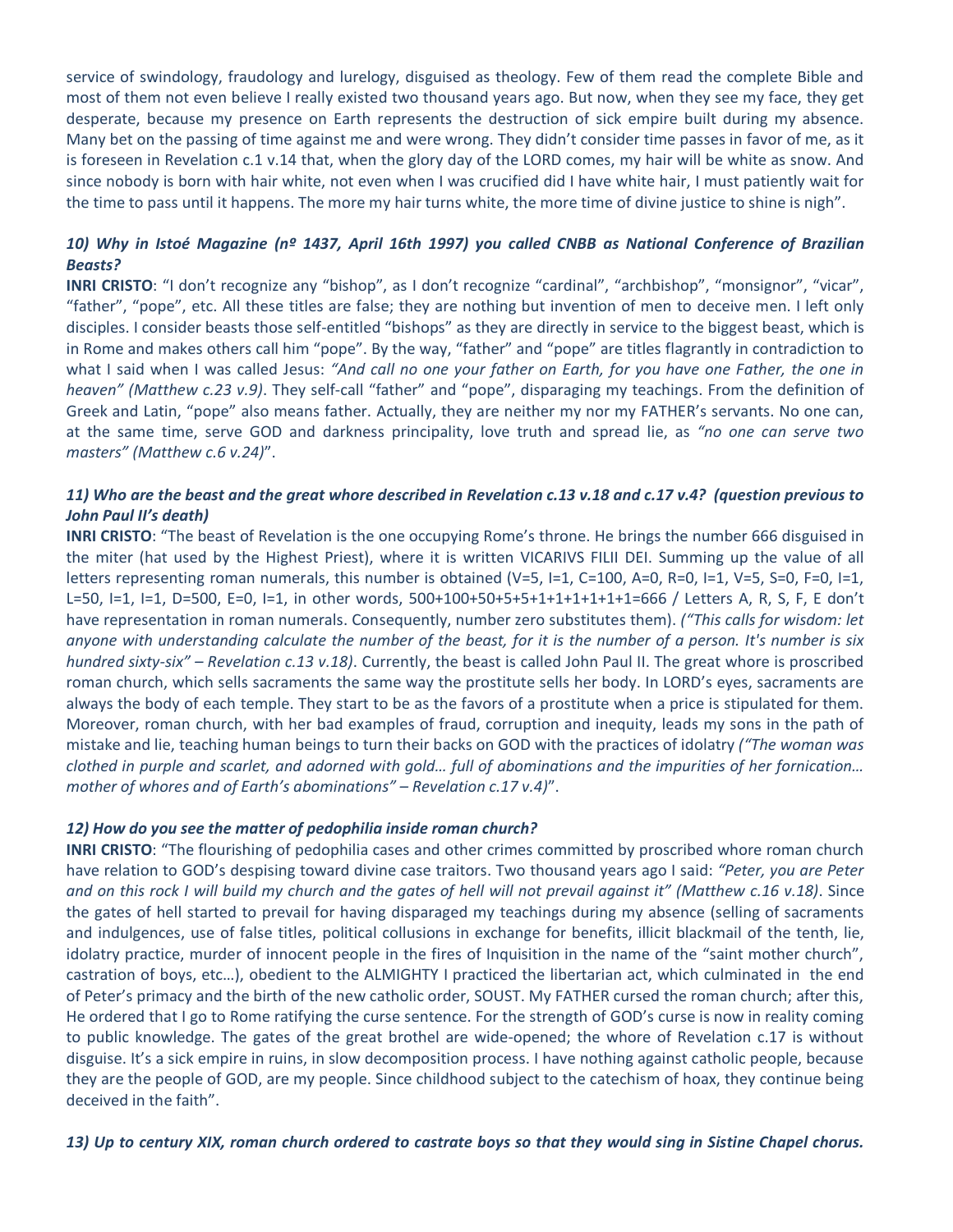### *How is it at GOD's eyes?*

**INRI CRISTO**: "Up to the beginning of 20th century, boys surgically castrated at the age of 8 years old sang in the chorus of Sistine Chapel to keep their peculiar children's voices and please the ears of beasts under cassocks. Some specialists estimate that, from the thousands of boys castrated every year in centuries XVI and XVII in Italy, more than 60% died in consequence of the operation, done with very primitive tools. When they survived, many remained deaf, blind or paralyzed; the bloody wounds weren't disinfected, but burnt or treated with ash. I am not exposing my opinion, but historical facts. Obviously, it's an aberration in GOD's eyes; for being the LORD of perfection, He would never order this kind of mutilation. It is nothing but invention of men using the name of GOD to satisfy their bestial instincts".

(Fount: Jornal da Tarde Jan 9th 1981, filed in SOUST).

#### *14) What is your opinion about "father" Quevedo?*

**INRI CRISTO**: "The Spaniard Oscar Gonçalez Quevedo is a fallacious man, a swindler trained by Jesuits in the art of rhetoric and lie and deceive with reasonable persuasion, diverting his listeners from the truth. He ministers courses of parapsychology with questionable scientific validity, in which he gives spectacles of hidden hypnotism. But he contradictorily confesses that the law forbids this kind of thing. In a full demonstration of arrogance, he humiliates Brazilian people labeling him as the world's most ignorant. In 1978, I had the occasion to unmask him in La Paz Philosophy Faculty, when he shamelessly lied to young spectators. He said soul and body breakdown was impossible; denied reincarnation, alleging death is the end of existence, among other insanities. On this occasion, I called Bolivians' attention exhorting them not to let a foreigner, even under the pretext of being a religious man, come to tell them such aberrant lies. Instead of spreading peace (as he claims to be my servant), Quevedo exhorts people to commit violence against me, behaving like the ones who crucified me. He is delirious in saying that, if I allowed myself to be murdered and resurrected on the third day, then I would be Christ. Neither two thousand years ago nor now I need to prove anything to anybody. Human beings need to prove their dignity towards the ALMIGHTY. On a certain occasion, a coherent lawyer told me: To friends we don't need to prove anything, as they know how to recognize when they are faced with the truth. But to the enemies, even if all proofs are given them, they will always find something to refute, as it is the case of Quevedo. It is not difficult to unmask him; even the title he shows off is false. He calls himself father, while I said when I was called Jesus: *"And call no one your father on Earth, for you have one Father, the one in heaven" (Matthew c.23 v.9)*. Even in it he is hypocritical, false and liar. He avails of this false title to seduce catholic people. It's not needed to say much about someone that, in front of TV cameras, in an exhilarating gesture, knelt down before a man presented as representative of the evil. If he really were my servant he would never do this; he would know a man should never spontaneously kneel down before another man *(Acts c.10 v.25 and 26)*. In program Fantastico (Globo Networks, Brazil), Quevedo was kneeling down in front of that man, asking him to quit his life, and the representative of the evil answered him: "Your time is coming…". Then, Quevedo argued that suffered with his heart and if something happened to him, it would be due to health. Afterwards, the program took him off air; later on, in a journalistic article, he complained for having been expelled. If Quevedo really were a priest, a person dedicated to the LORD, would not have proposed to do this kind of contract with a television in the condition of "enigmas hunter" (imitation of Mister M), since what I said is worth forever: *"No one can serve two masters" (Matthew c.6 v.24)*. Or he would be dedicated to serve only GOD, or he would definitely become an artist".

Obs.) On the occasion, MÉPIC's Public Relation Secretary contacted the production of program Fantastico, proposing the meeting between INRI CRISTO and Quevedo. Obviously, for recording the vexation he experienced in La Paz Philosophy Faculty, Quevedo did not dare to accept the challenge.

#### *15) What do you think about Brazilian priest Marcelo Rossi?*

**INRI CRISTO**: "As a singer, Marcelo Rossi deserves ALMIGHTY's blessing. Since he resurrected the song 'The Man,' composed by Erasmo and Roberto Carlos (Brazilian singers), he passed to be well seen at my eyes. Pay attention to the letter of this song and you will see it was composed with divine inspiration, since it says about my reincarnation, about my return. Nevertheless, on the contrary false religious advocated, I haven't come back flying from the sky as a bird, with some lights twinkling, but by eternal and divine law of reincarnation. Up to year two thousand, the voice of people said that one thousand came and two thousand wouldn't pass without Christ coming back to Earth. Year two thousand came, passed and, discouraging fanatical delirium, no christ came back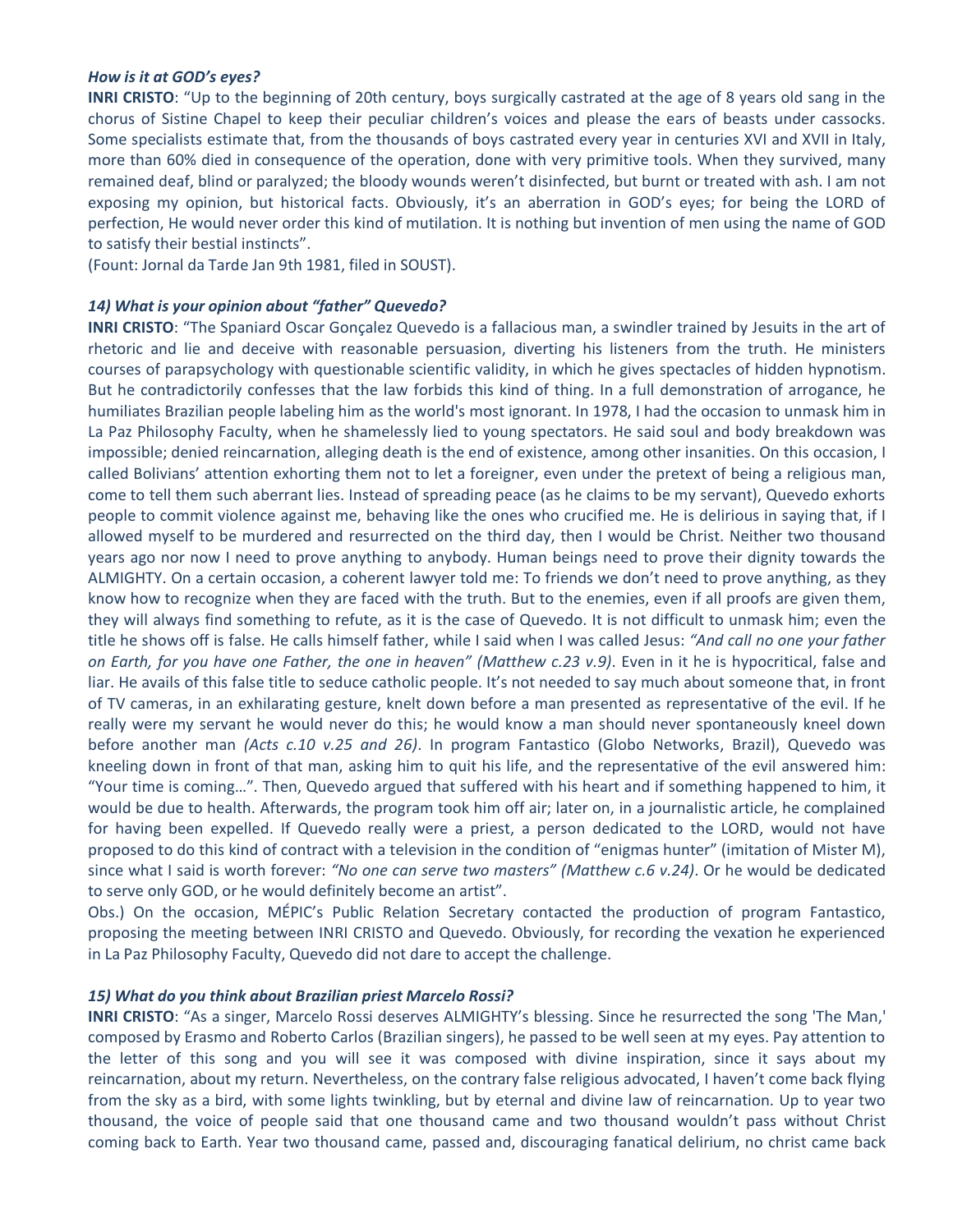flying from the sky. Like it or not, believe it or not, they will have to accept and assimilate the idea that I am Christ. Nobody is obliged to believe, but I am the same yesterday, today and forever".

*(Behold one of the main passages of song The Man: "… He made light shine in darkness and the sun rise in each heart which understood that, beyond the life that we have, there's another life, and so, in being reborn (reincarnation), dying is not the end… I know someday he will come back and in the same fields will look for what he planted. And gather the good that grew, cry for the seed dying without having flourished. But there's still time to plant, make the flower of goodness grow inside to deliver it to him when he arrives here…")*.

# *16) What do you think about the sickness of Pope John Paul II? Would he be the causer of such sickness? (question previous to John Paul II's death)*

**INRI CRISTO**: "When the current representative of Rome (that calls himself Pope) could have said that I am in bone and flesh on Earth, he did not do so. Now that he would like to declare it, he cannot anymore. Karol Josef Wojtyla, or John Paul II, is in the apex of his career, he has never been so authentic in the representation of his real condition. Nowadays he inspires piety. Besides being hopeless and irreversibly sick, he is surrounded by enemies all around, who ambition to occupy his chair, his place. He inherited a sick empire. His current state of health is a faithful portrait of the true face of the proscribed roman church (the whore of Revelation c.17). As much as she is sick, exhausting day after day, he is sick. As much as she agonizes, he agonizes. Although he still continues to deceive my people by showing them a dummy nailed on a cross, even so I pray to my FATHER, LORD and GOD to abbreviate his suffering, because he is my son. What he is suffering now is even foreseen in the revelation of Fatima's Third Secret: *"the end of popes will come and the last of them will groan in body pain (…) But they will not find escape. Their throne will fall"* (Planeta Magazine, August 1974). Regarding my opinion about the roman church, she was declared proscribed by the ALMIGHTY on Feb 28<sup>th</sup> 1982. While I live to graciously bind the human beings to GOD, coherent to what I said before being crucified (*"You received without payment, give without payment" – Matthew c.10 v.8*), the only church that I left, the roman, betrayed me, despised my teachings. She stopped being my church, in the beginning known as the Sect of the Nazarene (Acts c.24 v.5 and 6), to become the catholic apostolic roman church. Catholic, that also means universal (from the Greek root), because the pretension of the roman empire was to dominate the whole Earth; apostolic because it was organized in the IV century by the apostles of emperor Constantine, not by my apostles; roman because she incorporated the pagan customs and rituals of the romans to the detriment of what I taught before being crucified. The other churches called Christians lack legitimacy and historical origin; it is worth remembering once more that I said to Peter in the singular: *"Peter, you are Peter and upon this rock I will build my church" (Matthew c.16 v.18)*. The other churches did not come from me, but from the ambition of the false prophets, as I well announced that they would come in my name, I mean, using my former, obsolete name (Jesus), as it is written in Matthew c.24 v.5 and 24".

### *17) What is your opinion about the new Pope, Benedict XVI? (question from the editors of the Ape's World)*

**INRI CRISTO**: "In the condition of circumcised Jew, firstly I do not have anything to say about an ex-Nazi soldier who presents to the world as Peter's successor. However, honoring the good humor of my children integrating the ape family, I cannot but be ironic. I think that the Highest Priest of the proscribed roman church (the whore of Revelation c.17), remembering the days when he served the Nazi army, will say to the faithful: "In the name of the FATHER, of the Führer and of the Holy Spirit". And it is obvious that I feel honored to be excluded, since in at the eyes of my FATHER and my eyes, even the title that he holds is false. How can he declare to be my representative, "representative of Christ", admit to being called pope (whose meaning from the Greek and Latin root is father), if I said two thousand years ago: *"Nobody shall you call father on earth, for one is your FATHER, the one in heaven" (Matthew c.23 v.9)*?"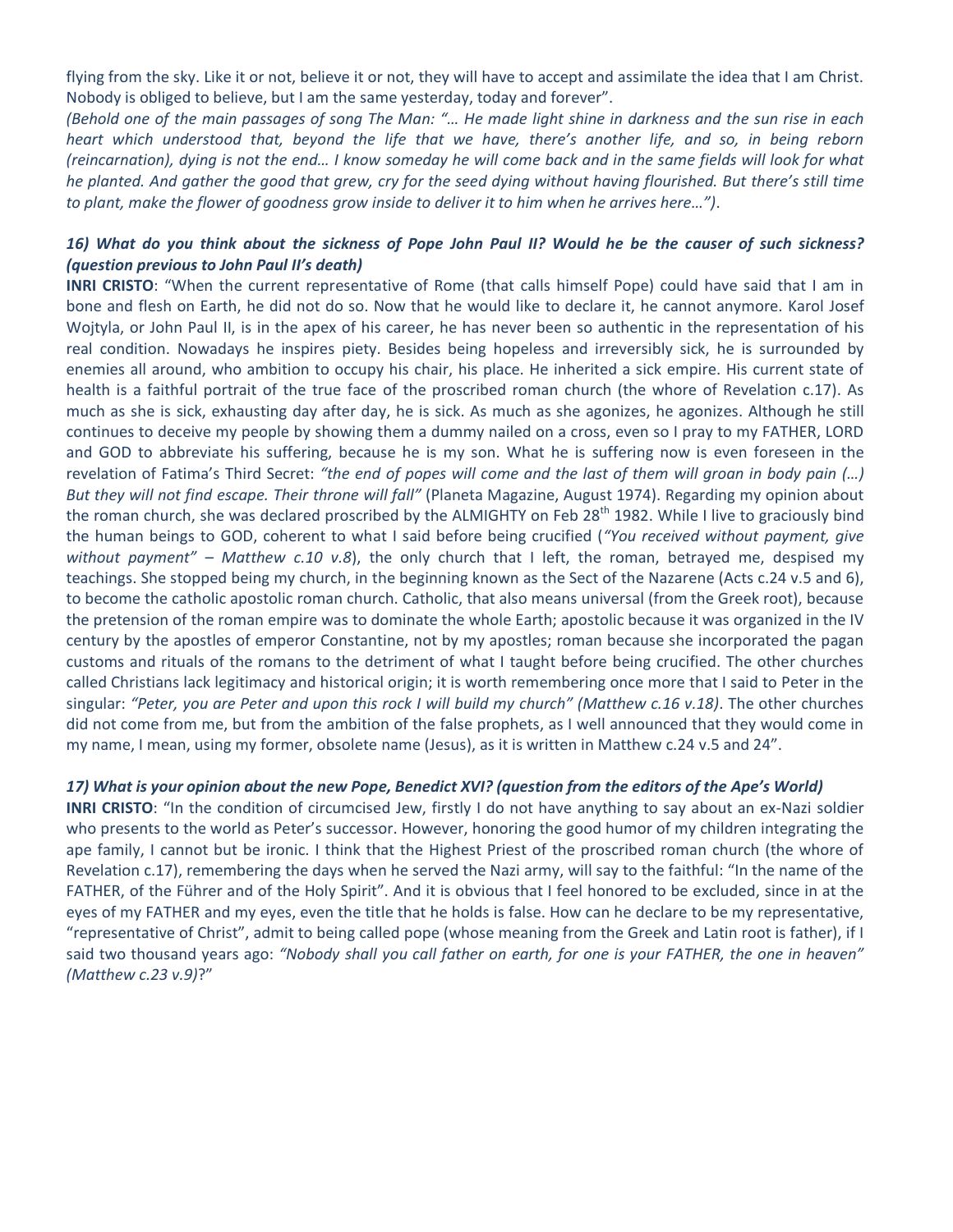

Joseph Ratzinger at the times that he served the Nazis Army. As reported the Flash Magazine number 94, in Brazil, he said: "I've never shot anybody moved by hatred". Anyway, he shot. Is it really possible that someone could shoot against his fellows without hatred? The eyes of the soldier answers this question.



At the moment of the first public appearance, inspired by the darkness spirits, Benedict XVI kept dressed in black, as the fists denounce, remembering that he is the chief heir of the Inquisition Tribunal (current Congregation for the Doctrine of Faith). He also demonstrated how much he is unworthy to dress in white *(Revelation c.3 v.5)*. Benedict XVI is playing his role quite well, as the representative of a frozen, archaic and ill institution, proscribed by the ALMIGHTY on Feb 28<sup>th</sup> 1982.

### *18) Do you consider the authority of the Highest Priest in Rome to forgive sins legitimate?*

**INRI CRISTO**: "Look at the penitentiaries and see if they are empty. If they are empty, it is a sign that he has power and authority to forgive sins. But as all the penitentiaries continue overcrowded, mainly the ones in Brazil, it is an evident sign that such authority does not produce any effect, it does not have any ecclesiastic validity. Therefore, if he has authority not even to forgive the terrestrial sins, moreover the ones against GOD? When the highest priest changes, they say that the Christians who go to church and confess will have their sins forgiven, but this is one more invention, one more blackmail, one more lie preached by the false religious aiming to tighten the halter on the mislead sheep. If Rome's prelates effectively were my and my FATHER's servants, they would put in practice what I taught before being crucified: *"But whenever you pray, go into your room and, with the door shut, pray to your FATHER in secret. And your FATHER, who sees what happens in secret, will reward you" (Matthew c.6 v.6)*. I have not commanded anybody to go to mass, which is one more ritual copied from pagan beliefs and rituals. Very truly I tell you: any sinner man who forgives the sins of others without receiving authority from GOD, my FATHER, will be assuming the penitent's karmic debt. The confession was officially established in 1215 by the  $12^{th}$ Lateran Council, aiming to discover the secrets of the faithful and exert power of blackmail, thus being able to extort profit and obtain political and social favors".

# *19) Since the so-called contemporary "religious", whom are qualified by you as false sacrament vendors, tenth blackmailers, put into population's head that you are only a crazy person, how can we be certain that you really aren't a crazy person but Christ?*

**INRI CRISTO**: "First of all, it's fundamental pointing out that these false sacraments vendors and tenth blackmailers use and abuse a French proverb: "Slander, slander, slander, something will always thrive", in order to alienate and keep the heads of unwarned and unprepared with a halter. And very truly, very truly I tell you: madness and wisdom walk so parallel, whose divisionary line is so faint, so tiny that there's a great danger to confuse wisdom with madness. The act practiced inside Belem's cathedral for obedience to the orders of GOD, my FATHER, consists on the manifestation of divine wisdom. Nevertheless, in the optics of ignorant and schizophrenics, spiritual orphans, it might seem madness. Scholars of human mind know that crazy people, in incoherence daydream, lose themselves in their own words. The speech of a crazy person shows fissures, fails or, if you prefer, as people's voice says, a crazy person "doesn't say coherent things". A crazy person would never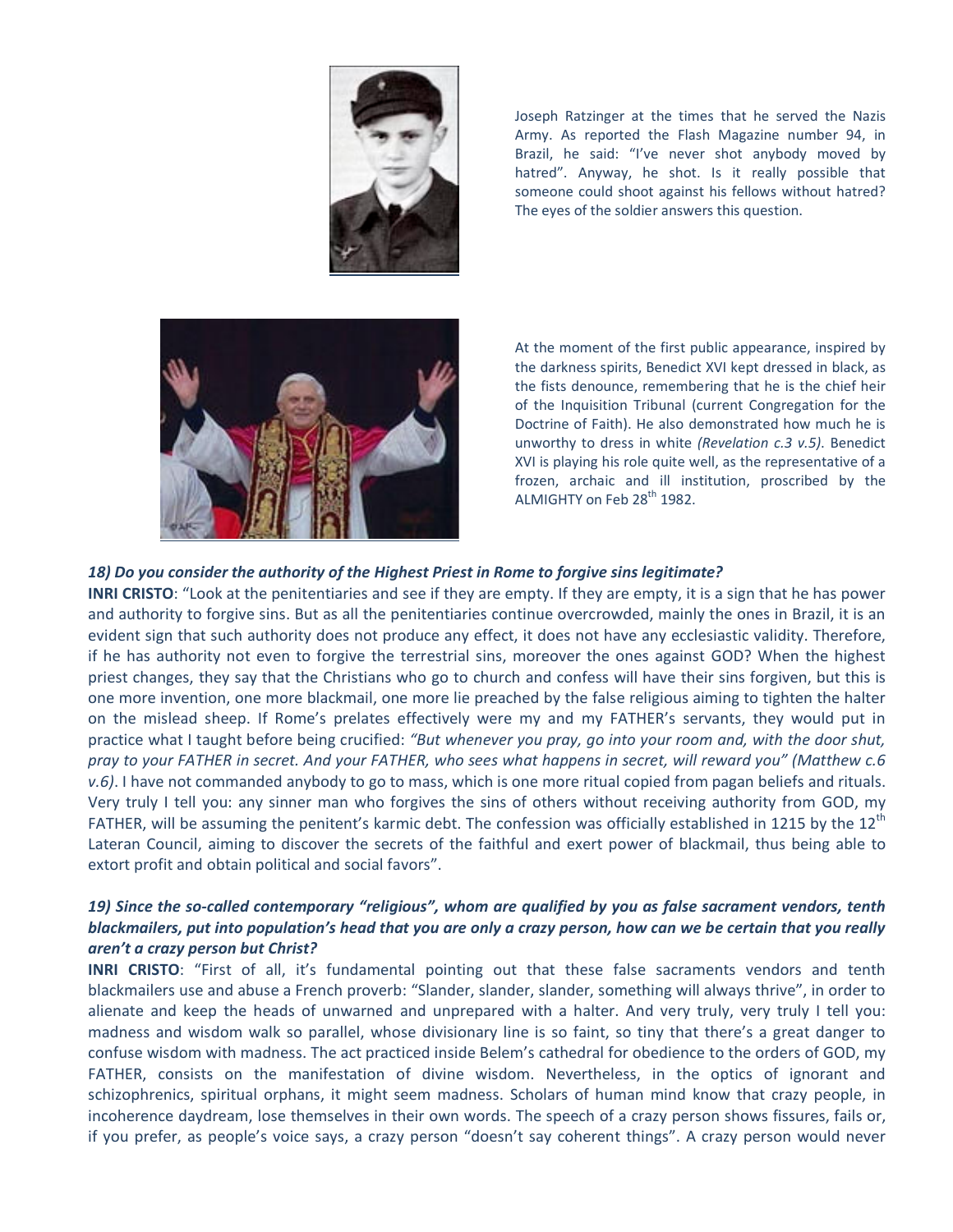confess his condition of insanity, while very truly I tell you: I am crazy, for love of humanity. On the contrary I would not expose myself to all sorts of vicissitudes imposed by truth enemies that from time to time dare to intercept me while I still drink sip by sip the bitter chalice of reproach (*"But first (before his glory day) must he (Christ) suffer many things and be rejected by his generation. As it was in the times of Noah, so also will it be when the Son of man comes" – Luke c.17v.25 to 35*). Regarding being certain if I am Christ or not, only my FATHER can give you this grace, inspire you with the gift of discernment. In the eve of revolution in Belem of Para, He told me that, from that date on, thinkers and intelligent beings would have the opportunity to see that I am His Son and am in bone and flesh on Earth. Up to Feb. 28th, 1982, the LORD GOD, my FATHER, said that any human being could socially fit me in a range of three possibilities: I would either be a crazy person for publicly saying I am Christ; or a deceiver false prophet; or I actually was the same Christ who had been crucified. Soon after the revolution, for thinker beings, the pejorative blemish of false prophet was immediately vanished. If I were a false prophet, I wouldn't have authority to practice the iconoclastic Libertarian Act because all charlatans, swindlers, hoaxers, false prophets are afraid of prison. An impostor, tenth blackmailer would never enter a cathedral, go up the altar exposing himself to violence as I did, subjecting myself to arrest and having to justify myself before Judicial Power (\*1). I went up the altar under the order of my FATHER, since He had shown me that during two thousand years humanity says Christ is on the altar. Until that moment, on the altar there was only a dummy nailed on a cross. And for the first time I really assumed the altar in bone and flesh. By breaking the blind, deaf and dumb dummy, done by perishable human hands, for who honestly reasons, only two possibilities remained then: a crazy person or Christ. In the sequence, the very constituted authorities did for humanity the favor of eliminating this second alternative. As I've already said and is worth remembering once more, judge Dr. Jaime dos Santos Rocha decreed my preventive imprisonment and named a psychiatric junta presided by Dr. Nerival Barros with the mission to define my psychiatric condition. After long interrogation, yet in the first meeting he declared to press that, "according to optimist prospects, only in the Last Judge they could conclude a report"; he argued they couldn't evaluate my condition since, in their point of view, my brain acts beyond the limits of comprehension capacity, in a transcendental mental sphere, considered atypical (\*2). He also said having advised the "archbeast" (archbishop) Gaudêncio Ramos to request my liberation, instead of pressing Judiciary Power with the intention to keep me in jail, putting an end in the pilgrimage of people that daily went to that jail in search for blessings (see the following photograph). Therefore, keeping in mind the conclusion of psychiatric authorities and the symbolism of the Libertarian Act I practiced, for who reasons, only the third alternative remained: I am the same Christ who was crucified (\*3). Now I gave a very clear warning to the scholars of human mind that may judge me beforehand and fit me according to the evil-pleasure: the good searcher of human soul, honest scientist, never judges someone without having established a verbal dialog, from lips to ears. Making prognostications in psychiatry and psychology areas without personal contact is considered charlatanism in scientific means. In the condition of judge anointed by my FATHER, LORD and GOD, I truly tell you: the one who behaves like this, violating the fundamental international rules of psychiatry, passes to show off the hood of charlatan before scientific community and all mankind".

(\*1: Two thousand years ago, warning the disciples about how to identify the false prophets, INRI CRISTO told them: *"Beware of false prophets, who come to you in sheep's clothing but inwardly are ravenous wolves. You will know them by their fruits… A good tree cannot bear bad fruit, nor can a bad tree bear good fruit. Thus you will know them by their fruits" (Matthew c.7 v.15 to 20)*. The greatest difference between INRI CRISTO and false prophets is exactly in their works. While these are always worried about finding one more manner to extort people's scant resources and impose on them the fanaticism halter, in the illicit practice of false sacraments selling and blackmailing the tenth (disparaging what INRI CRISTO said before being crucified: *"You received without payment, give without payment" – Matthew c.10 v.8)*, INRI CRISTO returned to set Christian people free from dogmas (reasoning padlocks), besides continuing graciously binding human beings to GOD. And the most notorious work he did was exactly having broken the statue that false religious wrongly say is the Son of GOD, symbolically setting his people free from the slavery of idolatry imposed against the teaching he left before being crucified. For surprise and disenchantment of all those who positioned against the Kingdom of GOD, on March 15th 1982, the gates of prison were opened and INRI CRISTO went out of there without depending on advocates. Judge Dr. Jaime dos Santos Rocha added: "I haven't crucified you as Pilate did").

(\*2: See the report inside newspaper O Liberal, from Belém of Pará, March 1st 1982, filed in SOUST. On the occasion when 17 advocates offered themselves to defend INRI CRISTO, newspaper A Província do Pará, from March 2nd 1982, registered when the Son of GOD refused them: "…But there's only one problem: INRI refused to sign down any power of attorney, alleging that 'I, the Son of the FATHER, am not in need of advocate'… ").

(\*3: For coincidence, curiously in year 2000, which sets the fulfilling of the prediction "one thousand came, two thousand will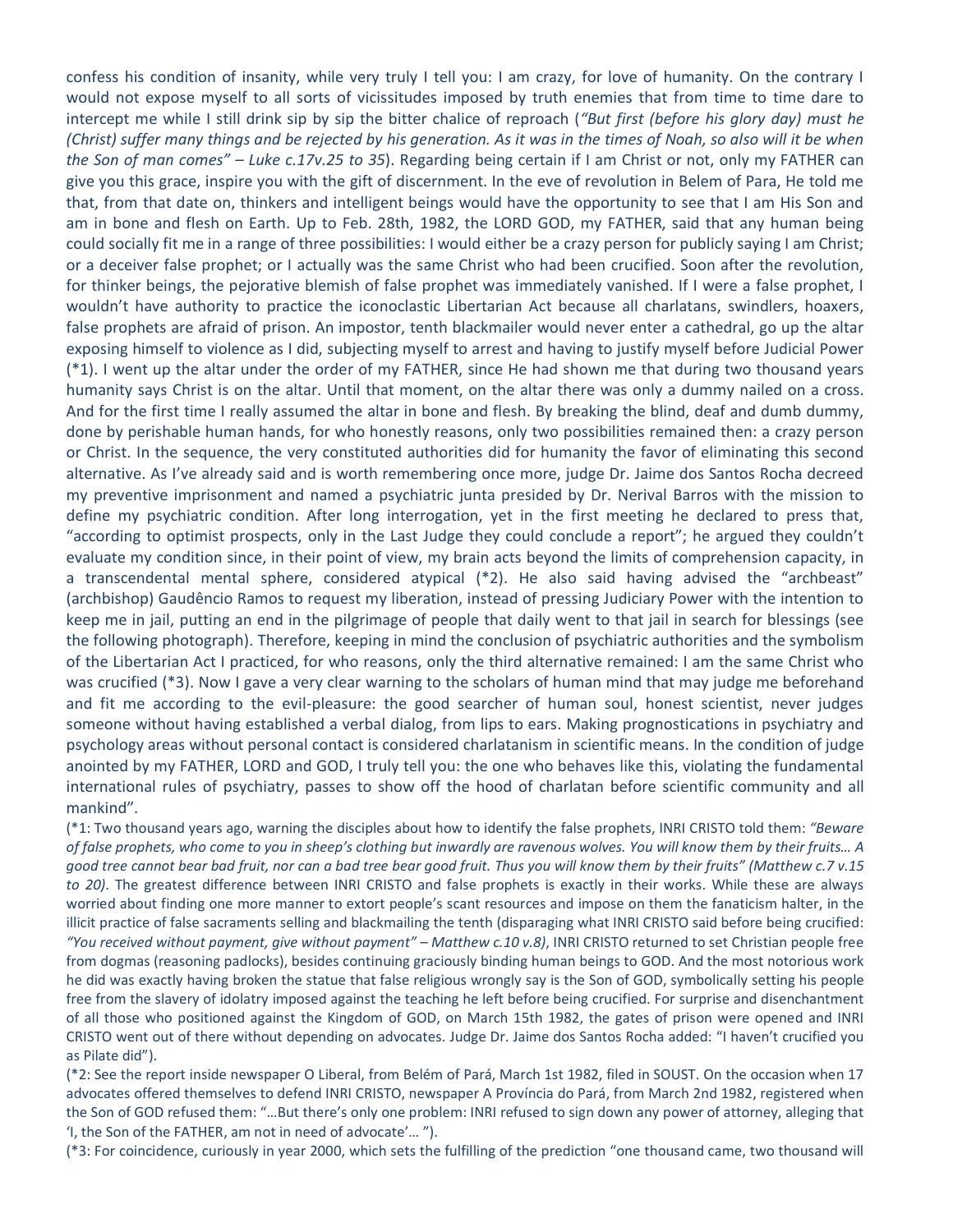not pass without Christ coming back to Earth", in public recognition of Son of Man's identity, the Eminent Justice Tribunal of Paraná State issued a revering accordion determining that his name, INRI CRISTO, was written in all his documents (passport, identity card, etc.). INRI, for being the name he paid with his blood on the cross; CRISTO, which means "the anointed one", in the singular, revealing the meaning of his condition).

## *20) The Gospels register that you referred to the zoological Word "wolf under sheep skin". Could you better explain the meaning of your words? Who are the wolves under sheep skin?*

**INRI CRISTO**: "They are the "religious" men who present in my former, obsolete name (Jesus), in name of Christ, pretending to be good people, meek, always speaking softly. They have boring speeches and get lost in a long rhetoric learned from the Gospel, promising salvation to the incautious, speaking: "Alleluia! Jesus' blood has the power!" in their speeches. They are always dressed up with a tie, all adorned, with their nose raised, and so they manage to monitor the masses, dragging them to a stockyard, no matter it is an electoral stockyard or one for the faith commerce. They build huge temples to make envious even the pharaohs, they purchase television and radio networks, but at the end their speeches always have the only objective of tightening the halter on the heads of the deceived sheep aiming to suck the scant resources of people. And the monitored sheep, dominated, manipulated, work in function of their dishonest intentions; besides giving them ten per cent of their miserable salaries and participating in challenges that resemble a lottery of faith ('who gives more to Jesus, who gives one thousand, who gives five thousand…', and so on), they give to these rapacious wolves the most precious, the most sacred gift that GOD reserved for the human being: the freedom of consciousness, which reflects on the faculty to ratiocinate free from prejudice and dogmatic impositions, to discern between reality and fantasy and, mainly, not allowing the human being to find the GOD who made men without intermediary, without having to crawl after the re-chainers disguised as religions, false prophets and cursed statues built by the perishable human hands. These impostors who are self-claimed shepherds without being anointed by GOD can only fulfill such malignant intention right because they are covered by sheep skin; they pretend being sheep when in truth they are rapacious wolves. They are the same who do not come to the kingdom of GOD and stop others from coming *(Matthew c.23 v.13)*".

#### *21) Why do you use the word "re-chainers" instead of religions?*

**INRI CRISTO**: "The word religion, originating from the Latin *religaire*, means re-bind the human being to GOD, and religious is the one who fulfils this sacred mission of re-establishing the bond between GOD and men, but only when the human beings are not connected to GOD; who has not dared disconnecting from GOD does not need religion. Nevertheless, these ones who nowadays claim to be religious in fact are re-chainers, because instead of re-binding man to GOD, they are the ones who impose upon the human beings the slaving chains of dogmas, of superstitions, of fantasies, of false concepts of ethics, of hypocritical pseudo-morality, which mislead and alienate the consciousness, moving them away from the reality of life and of the divine law. They are the re-chainers of profit, of money, of ostentation, of luxury, of intrigues, of plots "in GOD's name", leading the incautious to the path of perdition, where there will be sorrow and gnashing of teeth".

#### *22) What is your relationship with the religions?*

**INRI CRISTO**: "It does not exist. I do not have any relation with the 'religions', as I am here on Earth for the unsatisfied. Even the leaders of religion who make use of my former, obsolete name (Jesus), I look at them with love, because in the light of my FATHER, LORD and GOD, who is in me, I continue to love all the creatures that move upon Earth. Actually they are rendering me a great service, as they are keeping me from a legion of fanatical people to follow me. Thanks to the proselytism, to the manipulation, to the influence that they exert by imposing a halter upon the deceived sheep, I can unite with the unsatisfied and fulfill the mission that my FATHER entrusted me with, which is to teach them the divine law, as I am here on Earth only for the unsatisfied. Then I gather to the unsatisfied and prepare the LORD's day, which has not come yet. And the faith mercenaries obviously propitiate the fulfillment of what I myself prophesied when I was called Jesus in relation to my return: *'But first – before the LORD's glory day – it is necessary that the Son of Man suffer many things and be rejected by this generation. As it was in the times of Noah, so too it will be in the days of the Son of Man' (Luke c.17 v.25 to 35)*".

#### *23) What do you think about the Jehovah's Witnesses?*

**INRI CRISTO**: "First of all, GOD, my FATHER, does not need witness. He is the only uncreated Being, only eternal, only being worthy of worship and veneration, only LORD of the Universe. The cause and beginning of everything.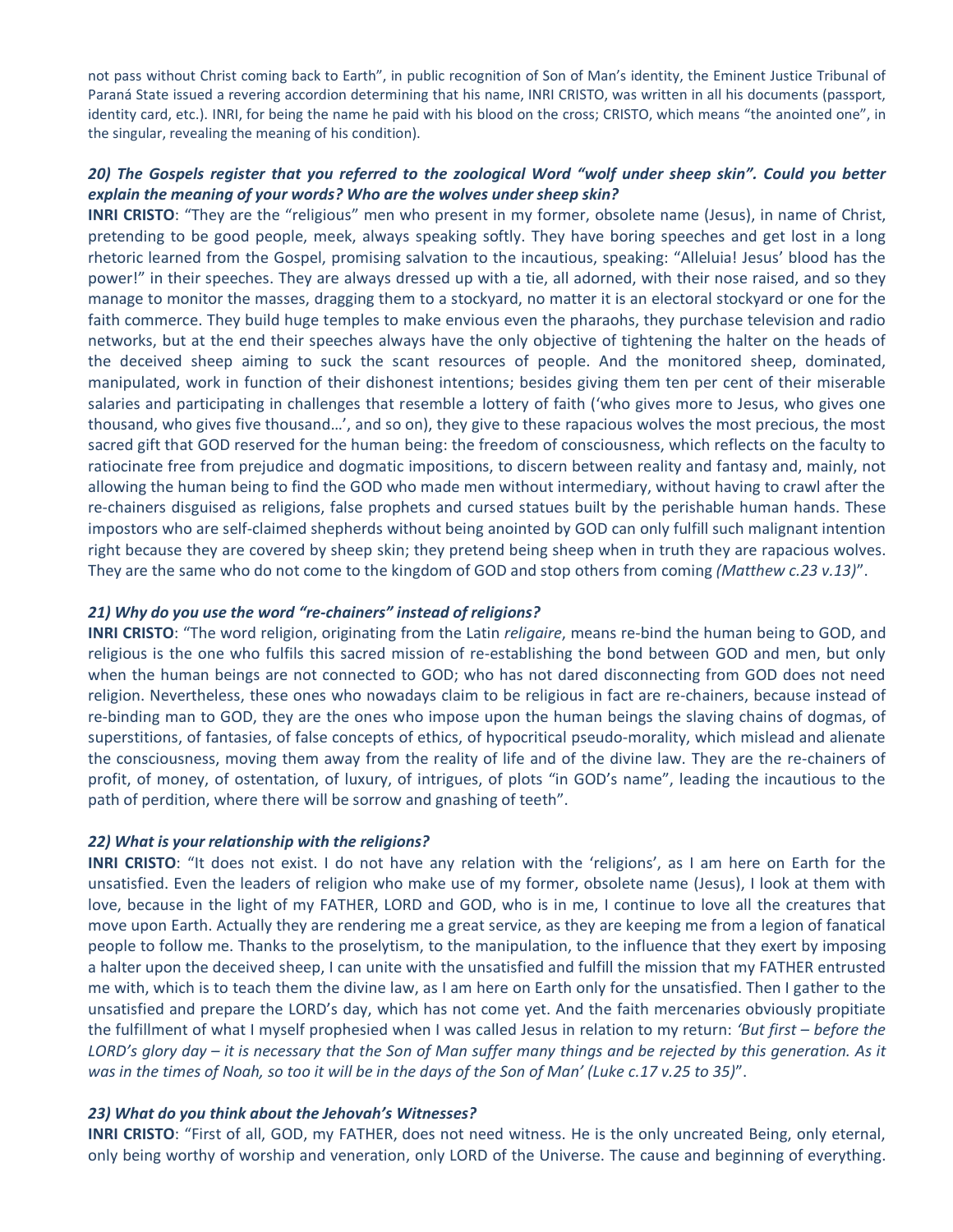Had He needed a witness, He would not be perfect and, therefore, would not be GOD. Actually, the ones who claim to be Jehova's witnesses exist only since 1870 and serve themselves from this biblical text: *"I am the LORD, this is my name. My glory I give to no other, nor my praise to idols" (Isaiah c.42 v.8)*, which they altered according to their interest to: "I am Jehovah, this is my name…", in the bible that they have fabricated and commercialize. For whom ignores, Javeh, or Jehovah, means Lord of the Armies, and was so called by the people from Israel at the times the Hebrews incessantly battled for the conquest of the Promised Land. However, I tell you: my FATHER, my LORD and my GOD is not only the LORD of the armies, but He is also the LORD of life and of all things. Even if all the armies were exterminated, even if there were no more human beings on the face of the Earth, he would continue to be the only LORD of the Universe. Only the LORD is important. The LORD is only one".

(Behold the origin of the Jehova's witnesses – text extracted from the internet, written by Gilberto Stefano: "This sect was formed by a man who felt much hatred by the Christian communities. His name was Charles Taze Russel, he was born in Pennsylvania in 1852. From Presbyterian origin, he passed by the Congregational church and became member of the new sect, the Adventists of the Seventh Day. During much of the time he was a real fan of the Adventism. Taking his own way, he started to make biblical weekly studies with a group formed of people from other evangelical churches. It did not take long, he released his own prophecy, in clear similarity with the founder of Adventism: "The second coming of Christ would happen in 1914". Soon he started to disagree with many doctrinaire points of the Adventists and, in 1872, gathering some sympathizers of his ideas, he started to organize the movement that is nowadays known as the "Jehovah's witnesses". Before this name, there were many others. Only between years 1817 to 1826, they changed their doctrines nothing less than 148 times…").

#### *24) What do you think about Budda? Was he an enlightened man, an avatar?*

**INRI CRISTO**: "Siddhartha Gautama, also known as Budda, abdicated the palace of the aristocracy seeking for wisdom and effectively found it, in part. He conveyed what he learned to his followers, up to nowadays called Buddhists. In what is regarded as enlightenment, there is a large distance. The first step to achieve the enlightenment is the understanding of nature, of ecology, and an enlightened being never feeds from the corpse of any small animal, regardless of whether it is the corpse of a cow, or of a pig, or any other animal that moves upon Earth, animated by the divine breath. As it is registered in history and was reported in *Superinteressante* Magazine (174<sup>th</sup> edition), Budda died victim of a diarrhea because he ate the corpse of a pig, thus showing his level of enlightenment. Nevertheless, he was a very good person, well intentioned, but he was not so enlightened as people say, as an enlightened being loves all the creatures that move upon Earth and never survives on the death of the living beings. It does not mean that every vegetarian is enlightened, but that the path of enlightenment requires the abstention of feeding from the smaller brothers that integrate the ecology".

## *25) Does any religion in particular have the monopoly over the truth?*

**INRI CRISTO**: "No religion is holder of the truth, the truth is not monopoly of any religion. The truth is my FATHER, my LORD and my GOD. And the truth was, is and will always be only one. I have already said two thousand years ago: *"I am the way, the truth and the life. No one comes to the FATHER but by me"* (John c.14 v.6). I am the exponent, the emissary of the truth, as the truth and my FATHER are only one thing. The truth, the peace, the freedom are only one thing. All of this together in only one thing is translated in the most vehement expression of the Supreme Creator of the Universe, GOD, my FATHER".

## *26) I saw on You tube* <http://br.youtube.com/watch?v=3YJGhDGv-vA> *priest Quevedo referring to your name as INRI CHRISTUS, in Latin, and not INRI CRISTO. Can you explain this?*

**INRI CRISTO**: "In his head, my name would have to be INRI CHRISTUS, in Latin, and not INRI CRISTO, as INRI is originating from Latin and CRISTO is written in Portuguese, as he says (it does not seem that Quevedo comes from Spain, as CRISTO is also said in Spanish and in Italian). Had I adopted a new name by myself, then I could even do as he suggested, leave all in Latin, INRI CHRISTUS. However, I have not sought a name by myself; when I fasted in Santiago of Chile, my FATHER, LORD and GOD revealed that my new name is INRI, the name that I paid with my blood on the cross *("To the one that wins… will I write upon him the name of my GOD… and also my new name" – Revelation c.3 v.12)*, the name that Pilate wrote above my head when I agonized on the cross, when they spat on my face, when they humiliated me, when the Scriptures were fulfilled *("What I have written, I have written" – John c.19 v.22)*, and CHRIST means "the anointed one", "the one who was anointed by the LORD", in the singular,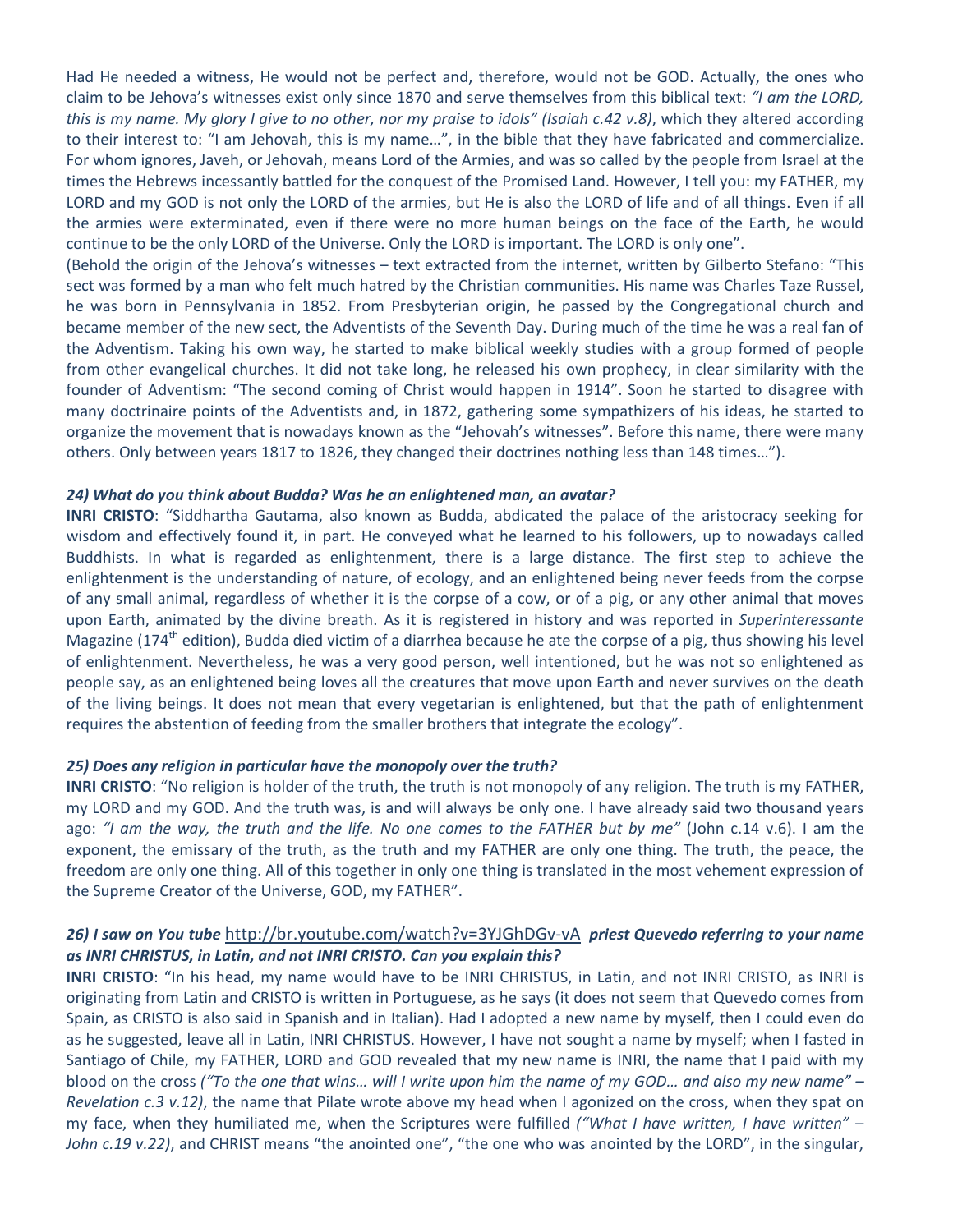it is not a name, but my condition, as my FATHER anointed me when I fasted in Santiago of Chile in 1979, and the meaning of the word is the same independent of the language it is written in. In Quevedo's optics, as academic and studious of languages, and for ignoring such mystical theological aspect, CRISTO had to be written obligatorily in Latin, the same way as INRI; he thought that I was mistaken, but I do not obey orders from men, but only from my FATHER. And my FATHER said that I had to assume the name that I paid with my blood on the cross, followed by the title with the meaning of my condition".

#### **9 – Libertarian Act, birth of SOUST, disciples and followers, future of SOUST, preaching.**

#### *1) How was the origin of your church, SOUST?*

**INRI CRISTO**: "Different from all churches and sects called "christian", SOUST did not come into being from the meeting of half dozen crooks worried about finding a manner to suck people's scant savings; SOUST came from a revolution. In order to found the new catholic order putting an end into Peter's primacy, under the order of my FATHER, LORD and GOD, I had to break off with my former church, the roman (I mean, with what remained from it), since she was the only one I left instituted through Peter, when I said in the singular: *"Peter, you are Peter and upon this rock I will build my church" (Matthew c.16 v.18)*. On Feb. 28th 1982, in Belem of Para (Brazil), on Square D. Pedro II, I had a meeting with more than ten thousand people previously convoked through Guajará TV (Belem's channel 4). From there I went in procession to the cathedral, where priest Faustino de Brito and his sidekicks deceived my people showing them a cold statue, made by men's perishable hands, which they claim to be Christ. I quit the fake called mass and expelled priests, shouting: "Get out of here, liar thieves, idols worshipers, false sacraments vendors, I am Christ!". Next, I went up the altar. Under the order of my FATHER, I did the libertarian act: pulled the statue off the cross and broke it at the stupefied glance of people present there, who exclaimed: "Christ! Christ! Christ!". Through this act I showed that I am in bone and flesh on Earth and I am not a dummy eternally nailed on the cross. Then, the LORD said: *"Behold my Son, this is not your house nor my house. My house is your house. This is the house of idolatry, the house that sells your name and my name. It seems like a prostitute, because, while the prostitute sells her body, this house, which had been your church, sells the sacraments, which are her body. And since inequity is reigning on all churches, inside them there's neither space for me nor for you. For this reason I command you: institute my kingdom there on Earth, announce to the world that this commandment came from me. I am the GOD of Abraham, of Isaac and of Jacob. I am your LORD and GOD, the only uncreated being, the only eternal, the only being worthy of worship and veneration, the only LORD of Universe, the same who gave you comfort when you agonized on the cross"*. In this dramatic and extremely grave moment, the LORD said the name of the new catholic order, culminating in the birth of SOUST (Supreme Universal Order of the Holy Trinity, being also Supreme Catholic Order of the Holy Trinity, since words "universal" and "catholic", in the translation, have the same meaning), my new and only church, the formation of only one flock and one shepherd *(John c.10 v.16)*. Afterwards, priests called the Police, who took me to the Police Central Station and from there to prison called "São José", where I stayed for fifteen days and left without depending on advocates. A psychiatric junta officially named by judge Dr. Jaime dos Santos Rocha and presided by Dr. Nerival Barros, examined me and declared to the media that, since my brain acts in a superior, atypical sphere, they could "… conclude a report, according to optimist prospects, only by the time of the Last Judgment". Globo Networks (Brazilian TV net) registered the whole event and showed to the public only the moment when I was detained. On Sunday next to the one of the revolution, a team coming especially from Rio de Janeiro in the name of program Fantastico, made a broad report in prison. They interviewed policemen, jailers, prisoners, most of whom pronounced in favor of me. Nevertheless, it was never published, much less the triumphal departure from prison. As yet Brazilian people ignore this historical event due to boycott hatched by Rome lackeys". (See newspaper *O Liberal*, from March 1st 1982, filed in SOUST).

#### *2) Why was your church (SOUST) based in Curitiba for 24 years?*

**INRI CRISTO**: "The LORD determined that the provisional headquarters of SOUST should be established in the highest capital city in the country after the federal capital. And this was Curitiba, the city where I most long lived the profane life before 1979, as a prophet of an unknown GOD. I stayed the longest and most bitter time of reproach over there, as I myself announced prophesying my return *("But first it he has to suffer many things and*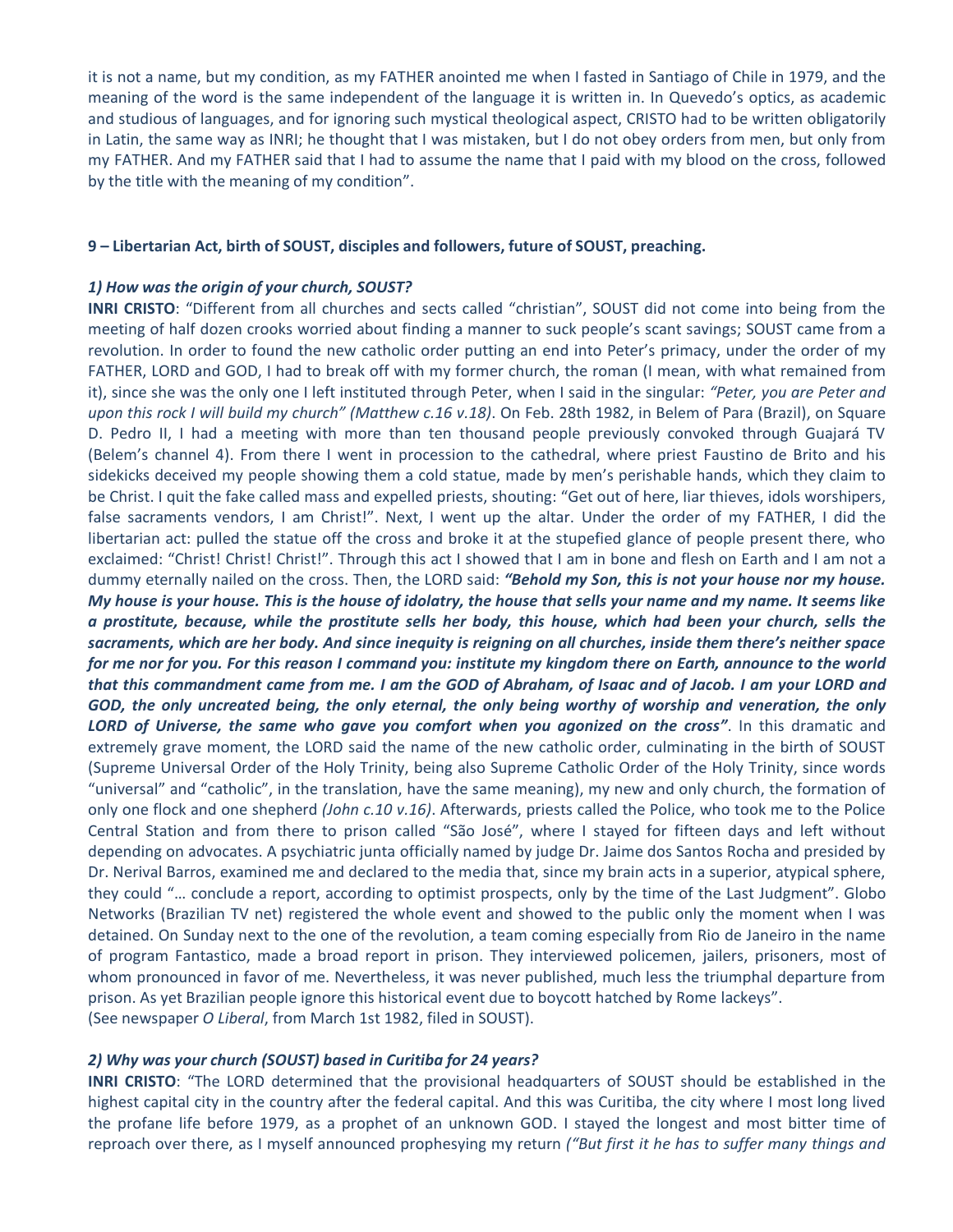*be rejected by this generation. As it was in the times of Noah, to too it will be in the days of the Son of Man" – Luke c.17 v.25 to 35)*. But it was also over there that I met again many of my children who remained faithful to the LORD and faced countless storms with me, trustful in the triumph of the divine justice. The LORD said that when the people in Curitiba did not call me by any other name but INRI CRISTO, then my time at that city would be fulfilled and the time had come to depart".

#### *3) If you assert that the Americas are the New World, the new sky and new earth, where is the New Jerusalem?*

**INRI CRISTO**: "The New Jerusalem is Brazil's federal capital city, without detriment of its official name, **Brasilia,** established by earthly authorities. For being the highest capital city of this nation, my FATHER said and it is foreseen in SOUST statutes that the definitive headquarters of GOD's Kingdom should be placed in the New Jerusalem, according to the vision of disciple John *("He took me in spirit to a great and high hill, and showed me the sacred city, the New Jerusalem" – Revelation c.21 v.10)*. In May 2006, after 24 years in Curitiba, the transfer of SOUST to Brasilia – the New Jerusalem – was made official".

## *4) What's the meaning of the iconoclastic Libertarian Act you practiced on Feb. 28th 1982 inside Belém's cathedral, state of Pará (Brazil)?*

**INRI CRISTO**: "By performing the Libertarian Act, I was symbolically setting my people free from dogmas (reasoning padlocks), from the slavery of idolatry, of fantasy and lie, imposed in the passing of centuries by the successors of Constantine, roman emperor responsible for inserting pagan cults inside Christianity. It was an act of love for mankind, with the intention of giving people the consciousness that I'm not a dummy eternally nailed on a cross but the Son of GOD alive, in bone and flesh on earth. Even knowing I would be antagonized, detained, subject to psychiatric examinations, only for obedience to my FATHER and much love for humanity I surrendered my physical body to violence once more in order to show the Christians that the statue, for being blind, cannot see people's misery and misfortune; for being deaf, cannot hear people's acclaiming; for being dumb, cannot ask anything for my FATHER, LORD and GOD in favor of whosoever, nor speaking words of blessing. Only He, the ALMIGHTY, can answer people's pleas and give them blessings".

# *5) If your church, SOUST – Supreme Universal Order of the Holy Trinity, is the only true church, and according to your affirmative, you are back to set your people rid of the false religious yoke, idolatry fetters, fantasy and lie, to does it mean that the human being must be saved to belong to your church?*

**INRI CRISTO**: "While the Kingdom of GOD hardly flourishes and is not yet consolidated upon the whole Earth, effectively the only true house of prayer is SOUST, where the human beings who seek for the truth graciously receive the love and blessing from my FATHER, LORD and GOD, who is in me. The people who attend SOUST come for missing the meeting, they come to feel the peace in the LORD's house, not only as an obligation or ceremony. However, for the human being to be saved, it does not mean that he/she has to belong to SOUST, even because there is no register of the followers. Furthermore, the teachings that I left two thousand years ago are worth for the current days too. And I taught my children to pray in the room, in secret, with the door shut *("But whenever you pray, go into your room and, with the door shut, pray to your Heavenly FATHER. And your FATHER, who sees what happens in secret, will reward you" – Matthew c.6 v.6)*. Therefore, if a person keeps within himself the teachings that I minister from my FATHER and the sacred bond with the ALMIGHTY wherever he/she is, they will then have a greater chance to be amidst the elect in the day of the Judgment. But it is obvious that, the more someone has the opportunity to hear my words directly, the more they will be prepared to walk according to the divine law. There are people from many states in Brazil and even from other countries who keep a strong bond with the Kingdom of GOD even being distant from the headquarters of SOUST and when they can, they come to visit me".

*6) I suppose that you shall dispute the preaching of the divine law with thousands of evangelical churches that exist all around the world. One could argue that to make the truth arrive to the world, it would be enough preaching in a TV network. But in practice, without the local representation of your church, the preachers called "shepherds" would quickly make your teachings be discredited by those who believed. And for this not to happen, you should have a local church in all places. Do you intend to expand your church to the whole earth? How?*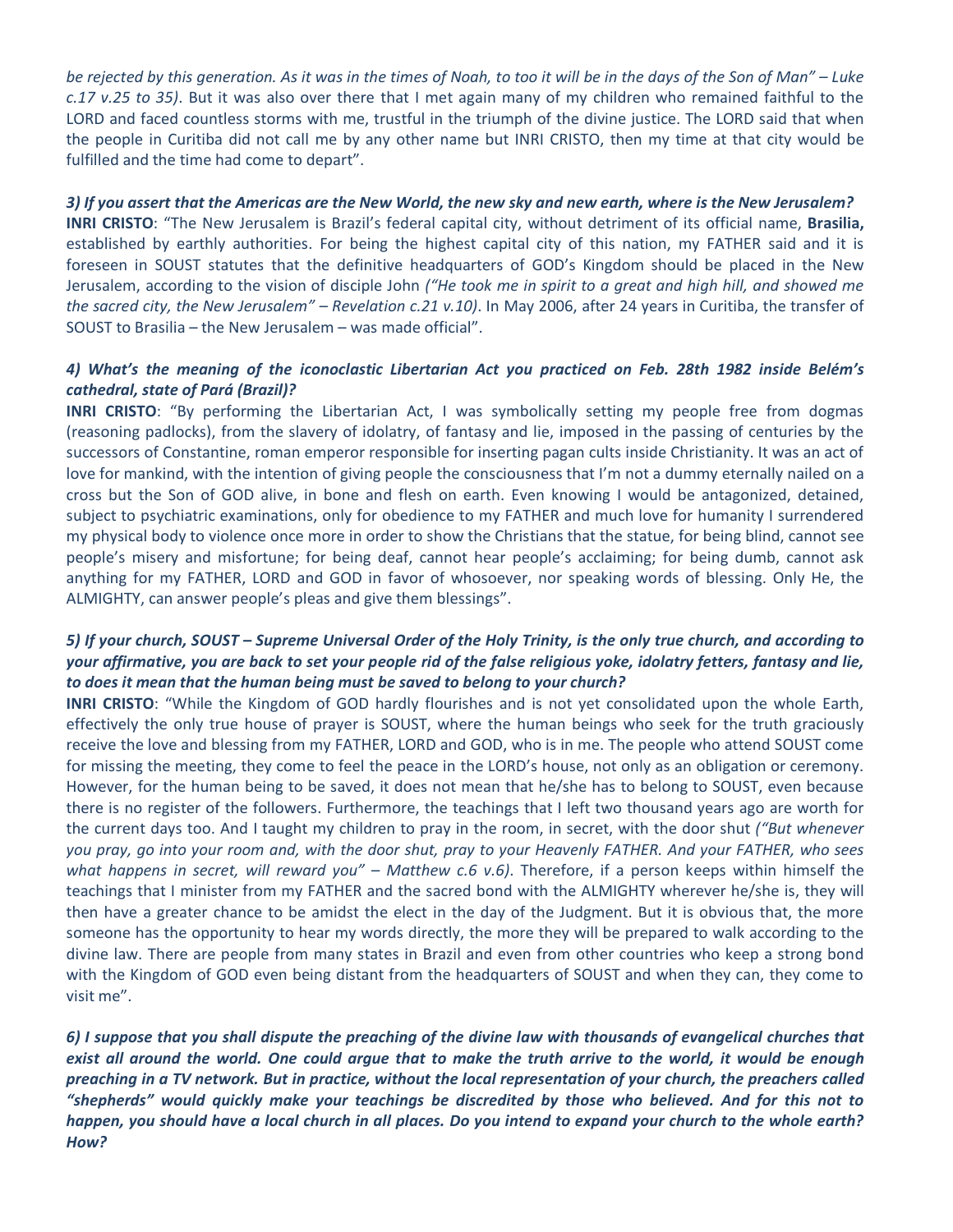**INRI CRISTO**: "The answer to this question is inherent to the previous one. First of all, I do not need to dispute the preaching of the truth with the so-called evangelical churches. On the contrary: the more these churches multiply and consequently the number of their followers, the more they are saving me from the difficult mission of separating the sheep from the goats *(Matthew c.25 v.32)*, as the elect, authentic children of GOD, will be conscious of what I warned when I was called Jesus (*"Beware that no one leads you astray… for false christs and false prophets will come in my name, make wonders and deceive many, even the very elect if it were possible" – Matthew c.24 v.5 and 24*) and they will not allow themselves to be contaminated by the verborrhea spoken by the false prophets. I am conscious that my children, sooner or later, will come to me. No matter what happens, no matter which religions they pass through, the elect will always feel that there is something wrong and, impelled by GOD, will be able to arrive at my presence and assimilate my teachings. While I drink sip by sip the last portion of the bitter chalice of reproach (*"But first – before his glory day – it is necessary that the Son of Man suffer many things and be rejected by this generation. As it was in the times of Noah, so too it will be in the days of the Son of Man" – Luke c.17 v.25 to 35*), my FATHER is making me closely know my legitimate children who strive for the divine cause even facing the despise of the iniquitous, ill contemporary society. It is not me who shall worry about saving the human beings; the human beings must show their dignity towards the ALMIGHTY. In the right time, I'll be able to speak to the whole humanity and expand the Kingdom of GOD upon Earth. Nevertheless, for many it will be late, too late: the divine justice will shine".

## *7) Where do the resources for the support of SOUST come?*

**INRI CRISTO**: "Coherent with what I said two thousand years ago: *"Freely you have received, freely give" (Matthew c.10 v.8)*, here in SOUST sacraments are not sold, nor the tithe blackmail is done, but the authentic children of GOD, inspired, give with the right hand without the left knowing how much, and so they afford to give for the support of the LORD's house, where luxury is not in comfortable armchairs, but in the wisdom. Only those who have consciousness of my identity participate and are willing to establish a bond with the divine cause, with the Kingdom of GOD, formalized as SOUST. If I am invited to attend a TV program here in Brazil, the guests sponsor the fuel of the vehicle (motor-home), by which I make the terrestrial transportation with my disciples. But I never demand for any earning because I am not an artist and do not have personal ambition. I do not have or will ever have material goods. When I am invited to make a speech in a college or university, as I've already been to USP, FAAP, UNISO, and others, the students unite to gather the resources for the fuel. The last time I was in USP, for example, I gathered with hundreds of students and they were very happy. When I go overseas, as I went to RTL in Germany and to SIC in Portugal, the organizers send the air tickets for me and for the disciples who follow me; they also afford the spending for the stay in the hotel".

### *8) What will happen to your church and to your disciples when you pass away?*

**INRI CRISTO**: "First of all, my FATHER said that any human being who wishes that I pass away precociously will be achieved by an incurable illness, and not even I can interfere to ask mercy or forgiveness in favor of such person, which is an emissary of the malignant. The ALMIGHTY, my FATHER, said that I am here on Earth only to fulfill His holy will and that the whole humanity will see me with the hair naturally white as snow *(Revelation c.1 v.14)*. The LORD also made me remember the countless people whose death I witnessed with my own eyes for having desired harm to me, some by accidents, others agonizing long years with incurable illnesses. There was a man who begged me permission to die, as he was suffering with cancer. The vicar of Belem's cathedral by the time of the revolution, Faustino Calixto Brito, who made the command to take off my tunic in the police central station, consciously passed ten years in vegetative state, victim of a brain stroke. The "archbishop" Alberto Gaudencio Ramos, also after a long period of atonement, died with cancer and when he was about to die, asked to be buried in the cathedral, stage of the divine revolution. And so there were also many cases of people who received the merciful divine chastisement for having blasphemed and positioned against the Kingdom of GOD. As I will never die, but only disincarnate, I will watch and help my disciples from the spiritual realm, in the continuation of my work, each one fulfilling the mission that they were entrusted by the ALMIGHTY".

# *9) When you disincarnate, you will obviously leave disciples on Earth. How will they reproduce, if sex is forbidden between them? Are the disciples prepared for your death? Will they continue taking SOUST on? Will there be a chief in the church? Who is being prepared for this?*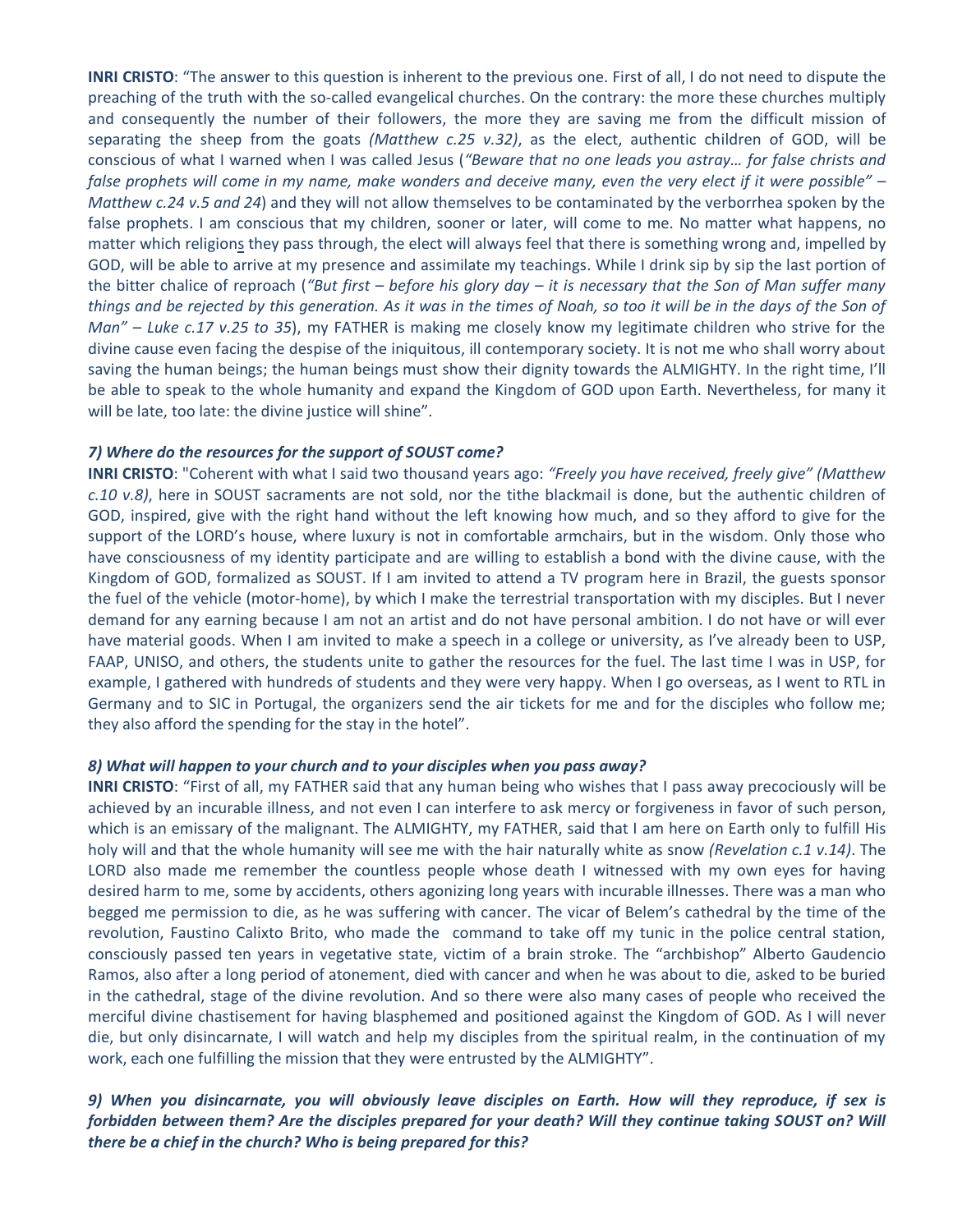**INRI CRISTO**: "First of all, I'll never die because death does not exist; I'll just disincarnate. All my disciples have the consciousness that someday I'll have the sleep of the just. Therefore, they are not prepared for my death, but for my life, because I have never died; I live and will always live. When I pass away, as it is foreseen even in the statutes of SOUST, I will continue to instruct my disciples even from the spiritual realm. Regarding the reproduction, there will always be reproducers on Earth. Only my disciples, for being princes of my FATHER's Kingdom, abstain from fornicating, from practicing sex not because they are forbidden, but for consciousness of the divine law. But GOD's children, the heirs of the Earth, they will naturally continue reproducing and amidst them there will always be people predestined to the LORD's service, who will continue organizing, administrating SOUST, each one in his/her hierarchic position. There will also be the Conciliator, according to the statutes, who will be responsible for the administration, together with the other directory integrants. I have not prepared anybody for this matter yet, because it is not yet the time. By now, I am the Spiritual and Regent Mentor of SOUST. But when the time comes, the right person will be prepared to occupy not my place, but the position of Conciliator".

## *10) How many are INRI CRISTO's followers?*

**INRI CRISTO**: "We do not have the alienating habit of registering the people who participate in our mission, so it is not possible to numerically define how many there are at all. There are followers in Portugal, in Australia, in England… My children are united to me by the heart, by the great love that unites us, which is the love for the Supreme CREATOR, the sublime love of GOD, my FATHER. Then no matter where they are, they cultivate the bond with GOD's Kingdom, because the Kingdom of GOD is a Kingdom of Light. My children come to me not as a matter of religious obligation, but for love, because they miss our meetings and want to learn the divine law that I convey to them from my FATHER".

## *11) Christ gathered the crowds around him. Why do you apparently have few followers?*

**INRI CRISTO**: "The crowds gathered around me until the moment of crucifixion. At that time only a few women and one disciple, John, remained by my side. The others fled away. Ironically, the voices that before acclaimed: "Hosanna to the son of David!", were the same that, at time of final decision, obedient to priests, shouted: "Crucify him! Crucify him!". After crucifixion, my image was impregnated in the collective unconscious and on the Shroud, giving people the opportunity to identify that I am the same. Though, while I am in the period of reproach, many look but few can see who I am, only the ones upon whom GOD bestows the gift to see, since *"many are called, but few chosen" (Matthew c.20 v.16)*. The LORD will remove the visors from the whole of humanity. Only when His glory day comes, these ones that now walk aimlessly, without knowing neither where they came from nor where they will go, will come to me. Then many will desire to come to my presence not for love but because of the wind blowing. To most of them, however, it will be late, too late: divine justice will shine. Divine sentries and angels will stop them from approaching. All hatred, derision, disdain, debauch will be turned into impossible love".

(See Promised Land inside book AWAKENER 1st part – in Portuguese).

## *12) Why now are there more women disciples than men disciples following you?*

**INRI CRISTO**: "Because at the time of crucial pain and suffering, women remained next to me, cried, shouted and beat their chests protesting against crucifixion. They were united to me, gave me breath and comforted me until the last moment, while men, scared, fled away *(Matthew c.26 v.56)*. Only one of them, John, remained next to the cross (John c.19 v.25 and 26). In this memorable circumstance they won their dignity before the ALMIGHTY. And now, on the occasion of my reincarnation, they obtained the right of equality with men in terrestrial laws. Only on December 12<sup>th</sup> 1948, just after I reincarnated (March/22nd/1948), it was not by chance that ONU turned official the condition of equality for women, on the  $2^{nd}$  and  $7^{th}$  articles of Universal Declaration of Men's Rights. This right passed to be expressed in the Constitution of civilized countries (in Brazil, from 1988 Constitution on). My FATHER, LORD and GOD said there are no coincidences, nothing happens casually. The truth is that only those who have strong personality, much determination and strength in disposition can follow me. I make the question: where are the men courageous enough to follow me? Men who had courage are with me and are my warriors, princes of my kingdom of light".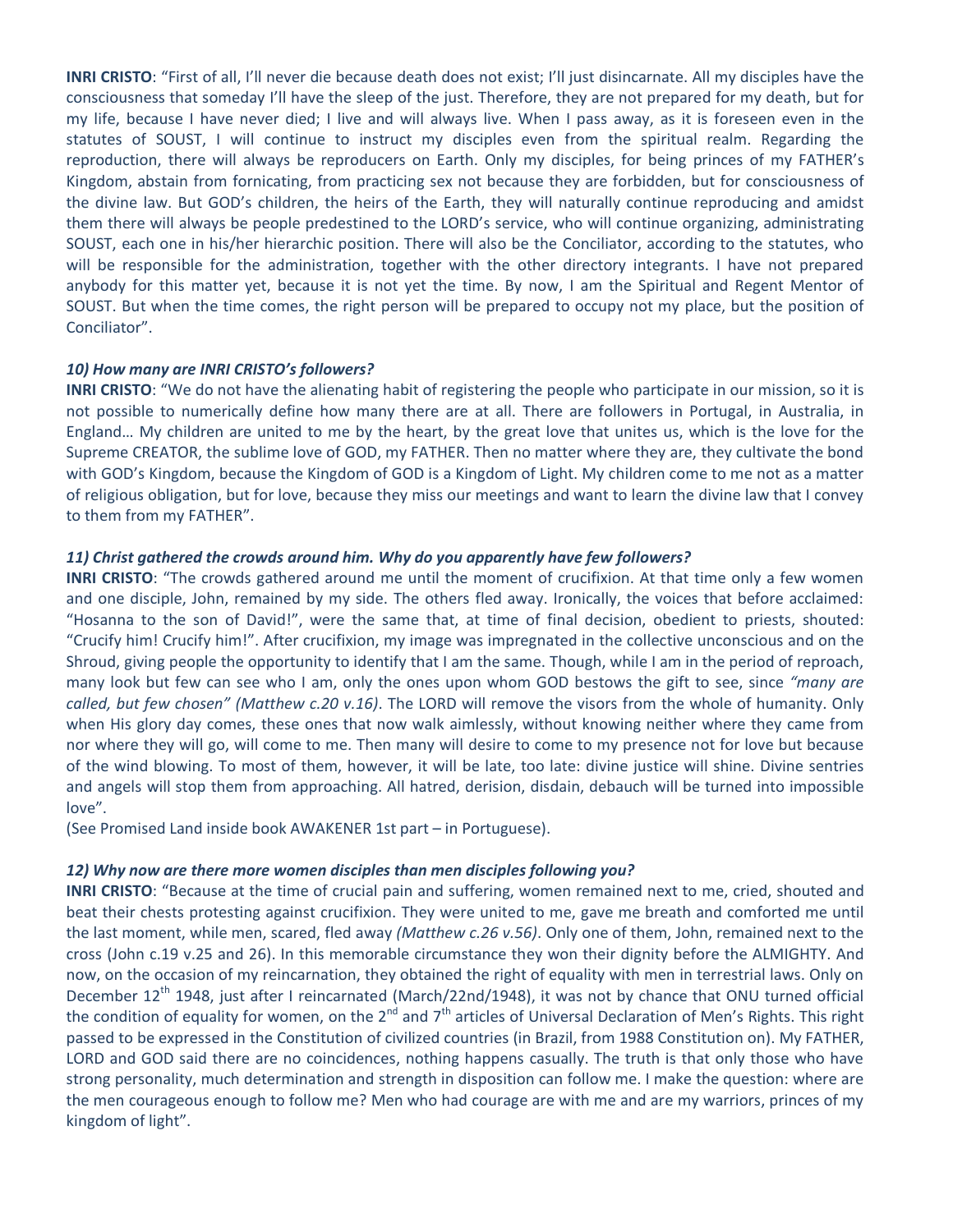## *13) What's the difference between disciples and apostles?*

**INRI CRISTO**: "Disciples, as the name well says, are those who follow the discipline imposed by the ALMIGHTY. Who chose following me in the condition of disciples (men and women) wear the ecclesiastic clothing, do not eat meat, do not practice sex (in other words, they do not fornicate), do not have world vices; finally, they dedicate their lives only to serve the LORD. However, before becoming a disciple it's necessary to pass through the vocational test. Being my disciple is not for whoever wants but for whoever was born with this mission. But being an apostle is a very different situation. Any human being can be my apostle since he knows who I am and spreads my new name, INRI CRISTO (*"To the one who wins… will I write upon him the name of my FATHER… and my new name"* – Revelation c.3 v.12). Two thousand years ago I had twelve disciples and several apostles. I just do not recognize Paul as my apostle because he had never been with me personally and confesses his condition by categorically saying: *"For I am the least of the apostles, unfit to be called an apostle, because I persecuted the church of GOD" (I Corinthians c.15 v.9)*. Many regular visitors of SOUST which are my apostles have their families, their work, their leisure, after all they live their lives outside the ecclesiastic regimen, reserved only for those who were chosen to be my disciples, princes and princesses of the kingdom of GOD".

## *14) What about your disciples of 2000 years ago? Have they reincarnated too? Are they with you now?*

**INRI CRISTO**: "As I myself foresaw that when I returned to Earth all of them would be here, not only the apostles, but also those who shouted: "Crucify him! Crucify him!", including Pilate, Caiaphas, finally, all those who were with me two thousand years ago, friends and enemies, all of them reincarnated and are (or were) here on Earth now that I am back. The twelve apostles cannot follow me now in the condition of disciples because they abandoned me at the moment of crucifixion. John (the author of the forth Gospel) reincarnated in France; he lived with me for twelve years as SOUST's scientific consultant and fulfilled his mission in the Kingdom of GOD. He left a testimony in book AWAKENER 1<sup>st</sup> part, his name in this incarnation is Jean de Patmos. I have found Judas Iscariot in France too; he was an official of the French army. He came to my presence and knelt down to beg forgiveness. Simon Peter was the founder of SOUST, nobody is obliged to believe, but he could not be my disciple now because at the time of crucifixion he denied me and moved away. GOD destined him to fulfill the words that I spoke two thousand years ago: *"I will give you the keys to the kingdom of heaven, and whatever you bind on earth will be bound in heaven, and whatever you loose on earth will be loosed in heaven" (Matthew c.16 v.19)*. He had to reincarnate and make the foundation of my new church, SOUST, annulling the former one (the proscribed roman church). When I first met him he worked as attorney, Dr. Edson Centanini. Besides being attorney, he also worked as a judge and police delegate. Finally, all of them are reincarnated and recognize me when we meet again".

### *15) Do you keep the same structure of your past organization or has the model changed?*

**INRI CRISTO:** "In this incarnation everything is different. The ancient apostles cannot be my disciples now because, as I have already said before, at the time of crucifixion they were not present, they fled away, only one remained next to me, John. Now my FATHER designated other people to be my assessors, to help me; most of them are women for a matter of justice, as at the time of crucifixion women comforted me with the heat of their presence at the moment of agony on the cross".

### *16) What is the mission and the work of SOUST?*

**INRI CRISTO**: "SOUST is a mystical and philosophical school, whose work is to teach the genuine divine law, expose the true GOD, the Supreme CREATOR, my FATHER, only non-created Being, only eternal, only being worthy of worship and veneration, only LORD of the Universe, distinguishing Him from the generic gods invented by men".

### *17) What is MEPIC?*

**INRI CRISTO**: "MEPIC – the Eclectic Movement for INRI CRISTO – is an organization of free-thinkers who aim to help me in my mission and spread the teachings that I minister from the part of my FATHER; for being eclectic, any person in any part of the world can be part of this movement if that person feels willing to participate".

### *18) Do you attend masses? Make prayers? Publicly preach GOD's word? Where and how?*

**INRI CRISTO**: "Most rituals of my former church (the roman catholic, which betrayed me and became the whore of Revelation c.17), including the masses, are originating from the ancient roman paganism, they did not come from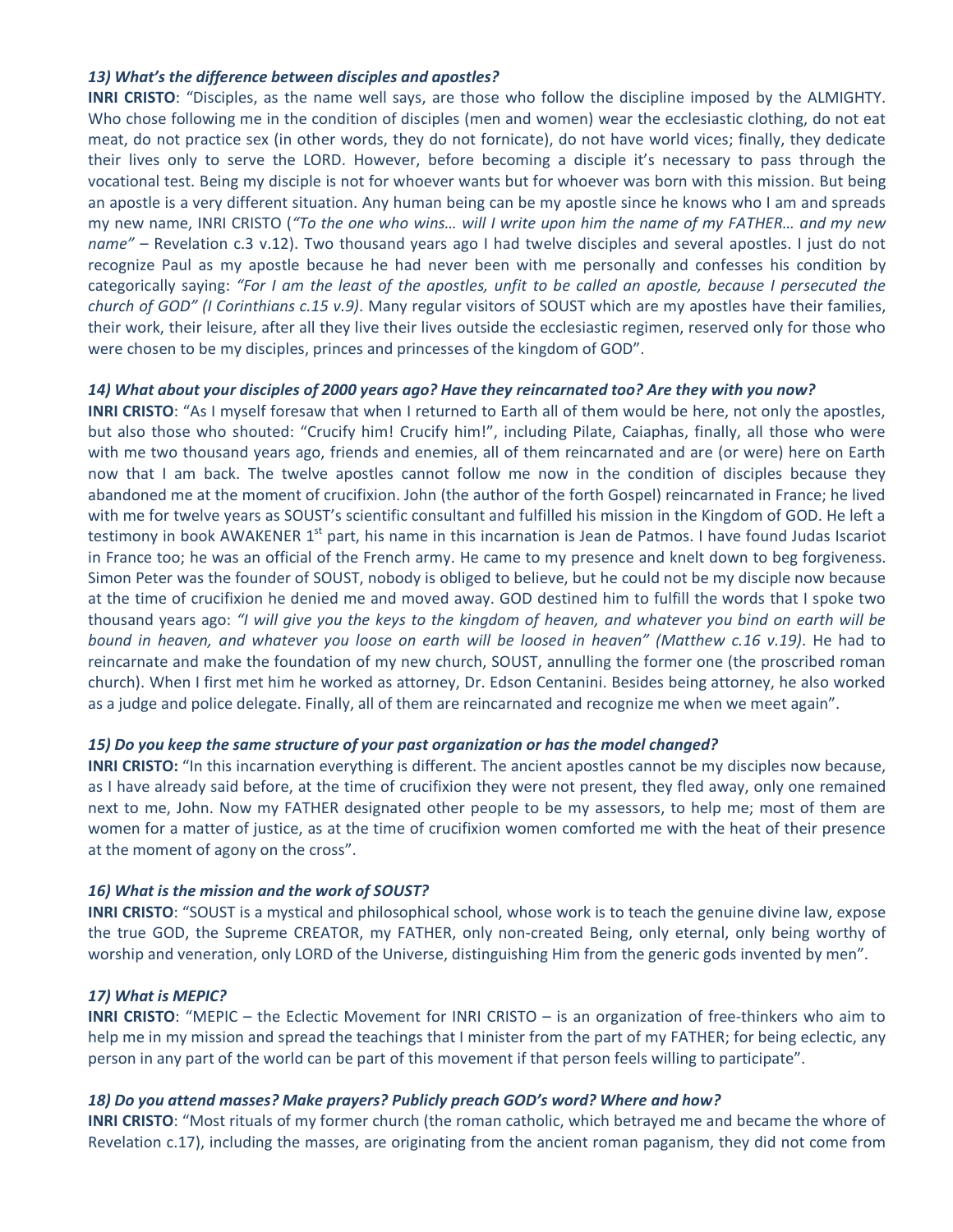me; they were inserted in the bosom of Christianity as a way to attract the pagans and increase the political power of the roman Estate, yet in the beginning of the Christian age. Two thousand years ago I have not commanded anybody to go to church, on the contrary, I taught to pray in secret, in the room, with the door shut *(Matthew c.6 v.6)*. The word "preach GOD's word" became vulgarized in the mouths of the ones who already consider themselves saved, or the ones who are already satisfied with their religions and beliefs. I do not preach the word, I teach GOD's law anywhere, inside a temple, in a TV program as much as under a tree. Many times the university students invite me to give speeches, they sponsor the fuel of the motor-home where I move to different parts of Brazil and I freely covey my FATHER's message to them, answer their questions. Finally, it is always a loving meeting".

## **10 – Spiritualism, spiritual surgeries, precursor Alziro Zarur, LBT, Allan Kardec, Chico Xavier.**

## *1) How to identify an evolved spirit?*

**INRI CRISTO**: "The measure of spiritual evolution is summarized on the space of time a spirit can remain in a restricted place, living happy and satisfied in his own company, in other words, without being tired of having to live with himself. By achieving such high stage, he will never be alone but in symbiosis with my FATHER, LORD and GOD."

## *2) When a spirit achieves the apex of evolution, does he need to reincarnate?*

**INRI CRISTO**: "Right for having achieved the apex of evolution many times he needs to reincarnate in order to help the ones who are not evolved yet to continue on their evolving paths; he returns to Earth to fulfill a mission according to GOD's will".

## *3) Is it possible to regress spiritually?*

**INRI CRISTO**: "Again by the law of karma it is possible for someone to regress from the human to the bestial condition, even because, mainly nowadays, there are many spirits remaining from the bestial condition precociously reincarnated in human body due to the sin of disordered fornication and consequent demographic explosion. A person who has not measured the wickedness when mistreating the animals may reincarnate as a bestial being in order to settle the debt with the law. Whoever does not want to be suited into this situation must make efforts to live in harmony with the law, not making any damage to the animals nor to the nature where they live".

### *4) Is it possible that a person who reincarnated as a man may turn to reincarnate as a woman?*

**INRI CRISTO**: "Considering that spirits do not have sex, it is possible that a man reincarnates as a woman, as much as a woman may reincarnate as a man, sometimes even to solve a karmic debt. By the law of return, if a man did much harm to a woman when they united in matrimony, then he may reincarnate as a woman and find a bestial being on his path, disguised in a human body, which will serve him as instrument of atonement and evolution. This is also worth for a woman who mistreats the husband. Changing the sex may also happen according to the mission that the spirit must fulfill on Earth, as spirit does not have gender".

# *5) From each kind of animal is it possible to consider as owning a spirit: an insect, a cockroach, a fly... can they have a soul?*

**INRI CRISTO**: "All the living beings that move upon Earth, with no distinction, were animated by the divine breath. Therefore, all of them have life, each one with its own function in the ecological context. Besides the merely biological aspect, all of them are moved by the vivifying spirit of GOD. However, if any of these small animals invade your territory, it is not a sin eliminating them. But it is a sin to invade their territory to harm or exterminate them. Regarding the matter of having a soul or not, as the soul is the sublime part of the spirit, the part that makes the spiritual bond with the SUPREME CREATOR and requires your entire state of consciousness, it is not possible to consider the presence of the soul in these smaller animals. And it is right when you raise your soul after the spiritual purification that you learn to respect and even love all animals integrating ecology, as although they do not have a soul, they are part of the whole context of the divine creation. Metaphorically speaking, consider as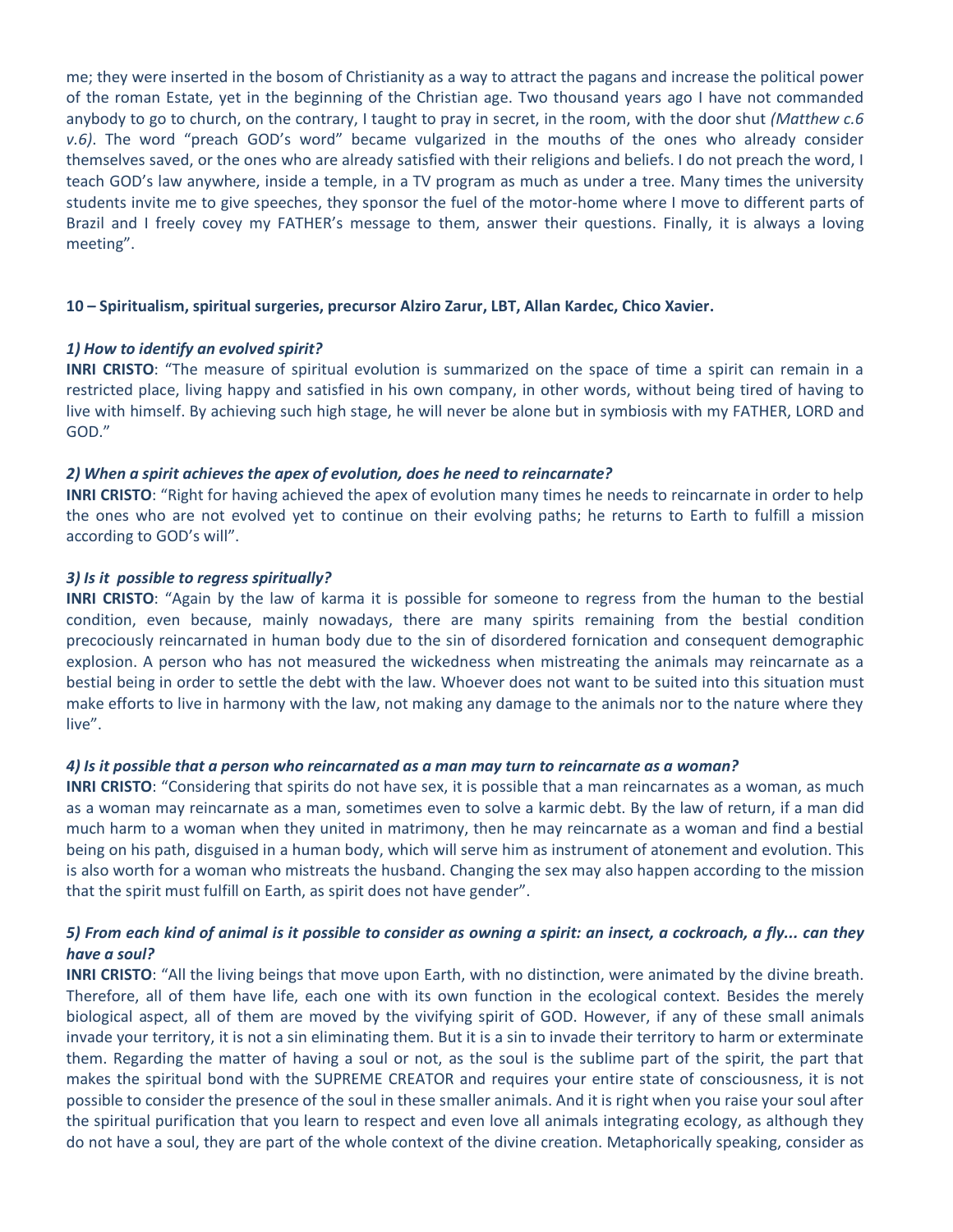if the human beings, endowed with the faculty of thinking, were the neurons of the body; as if the animals were the cells of vital limbs (heart, kidneys, stomach, intestine, lungs, etc.); imagine the vegetables as the bones, and finally the smaller animals and insects as the cells of hands, feet, nails, hair, etc. We may even consider a greater importance to the brain cells and vital organs, however there can only be a harmonious and balanced working of this body if all the cells of all the limbs are working well in their own place. A nail, the more outlying it seems to be, if it is taken off will cause pain and deform the perfection of the whole. So is it in mother nature. And it is for this reason that I teach you, from the part of my FATHER, to love your mother nature in order to live well and happy, integrated to her, never dominating or destroying her. I am back to this world without free-will with the mission of guiding my children to live according to the divine law".

# *6) May fish be eaten without sin? The same I ask about go fishing: is it a sin? Is there any kind of meat allowed to be eaten?*

**INRI CRISTO**: "It is not a sin to eat fish; as they live under the water, they do not have spirit. They are moved by a hydraulic energy and do not transmit anxiety. I teach my disciples to eat the fish with scams and barbs. Therefore, to go fishing is not a sin too. On the contrary, it is an excellent anti-stressful activity, which brings peace to the spirit, mainly in the current days. Regarding the animals that live upon earth, the situation is another. Different from the fish, the animals feel when they are murdered and transmit all the agony and anxiety of death to the flesh, and this is transferred to the one who eats it. In the book of Isaiah c.66 v.3, it is clearly written: 'That one who eats an ox is like the one who kills a man'. Therefore, at the ALMIGHTY's eyes, the one who eats the flesh of the ox is like the one who eats the flesh of man; it is abominable at His holy eyes to insert viscera in the viscera, fatten the body with another body, live on the death of the living beings. In Genesis c.1 v.29, the LORD said: *"Behold that I have given you all the herbs to serve you as food"*. The food coming directly from mother nature is the most healthy one that you may put into your bodies, as if you ingest life you will have life, you will be shining; on the contrary, if you eat death, you will be spiritually dead, unlit, orphans of the divine light. The man's first step leading to the spiritual ascension is the consciousness that he shall not kill or accept the death of any living being in order to feed his physical body".

## *7) What do you say about the spiritualists?*

**INRI CRISTO**: "On my point of view, and also on the straight meaning of the word, spiritualist is any person who has the consciousness of the spirit, of the spiritual realm, of the prevalence of the spirit over the matter. That means, a spiritualist is the one who knows that the physical body is just a vehicle used for fulfilling a mission on Earth according to GOD's purpose, however the vivifying spirit remains always fulfilling the renewing evolving cycle of reincarnation. Now it was stipulated, mainly in Brazil, to restrict the words 'reincarnation' and 'spiritualists' to some groups of people who follow a psychic or guru adept of the so-called spiritualism. Actually, the words 'spiritualist' and 'reincarnation', despite of being quite recent, have an eternal and universal meaning. Reincarnation is the physical rebirth, returning to flesh; it is part of GOD's perfect and eternal law".

### *8) Is it right invoking spirits?*

**INRI CRISTO**: "Invoking spirits is a very serious sin. Who invokes a spirit is conscious or unconsciously preventing him in the trajectory that was destined to him after the disembodiment. No one has the right of disturbing the disembodied spirits; on the contrary, let them follow in peace. I explain to you from my FATHER why it is a sin, pay attention. At the moment of passing away, the spirits who sinned more remain in a lower sphere, as the weight of the sins prevented them from raising to a higher realm. They are the so-called 'tormented souls'. Who invokes them assumes part of the karmic debt which prevented them from raising, and sometimes even becomes a 'mount' of that spirit; behold that the chastisement is inherent to the sin. If that spirit was once addicted to alcohol, drugs, cigarettes, then the 'mount' becomes a drunk person, addicted to drugs, a smoker. On the other hand, the spirits who sinned less have the faculty of transcending to a higher realm; so the sin consists of disturbing them on the ascension. In the very Bible it is written: *"No one shall be found among you… who seeks oracles from the dead" (Deuteronomy c.18 v.11)*. In another part of the Old Testament, king Saul searched for a medium in order to invoke the spirit of deceased prophet Samuel, and he got irritated, saying to Saul: *"Why have you disturbed me by bringing me up?" (I Samuel c.28 v.5 to 20)*. When a dear person disincarnates, at first it is natural to mourn the loss of the physical presence. However, even in the uncounscious realm, at this moment you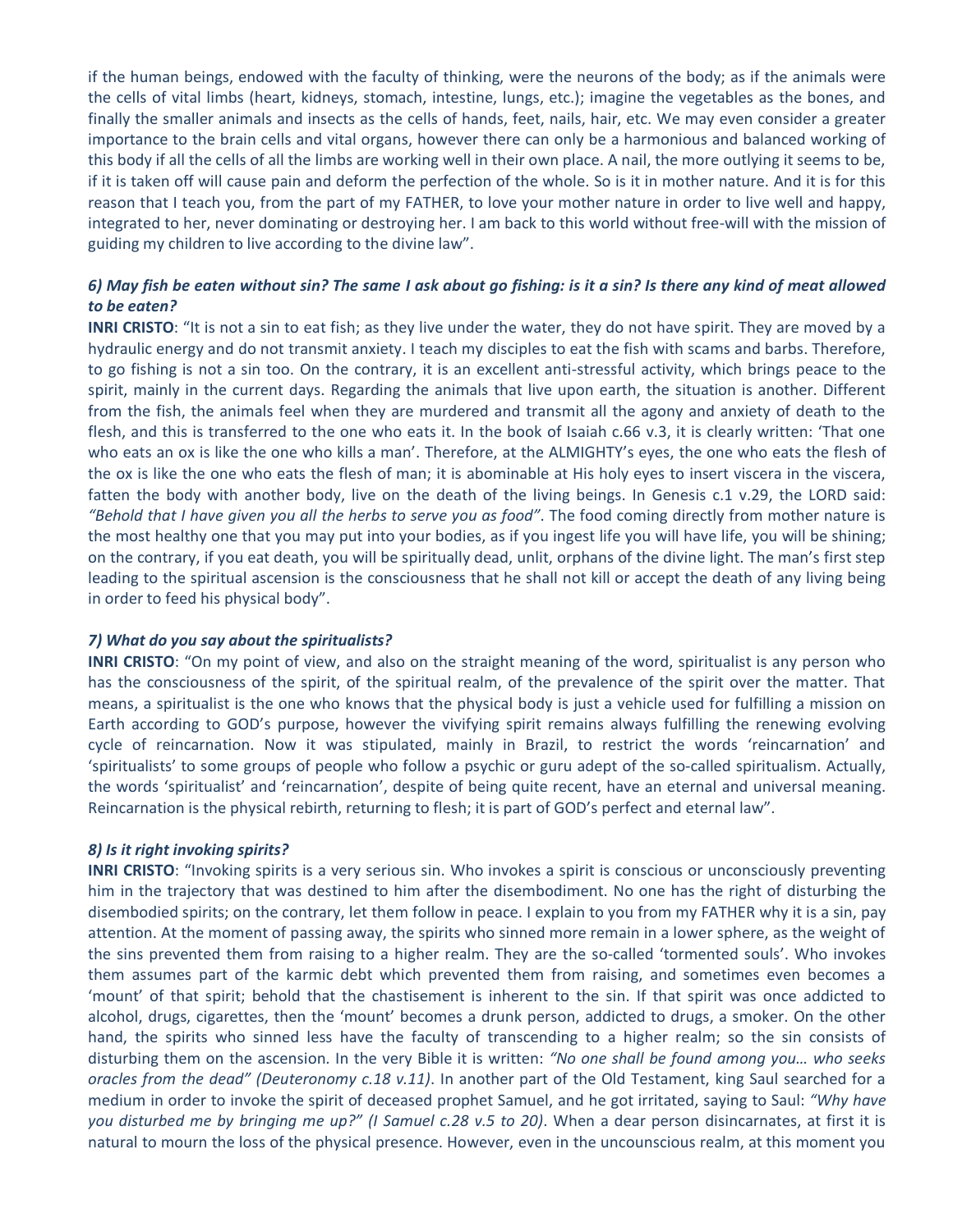are also invoking the disembodied spirit through the channel of thought. In order that you remain in peace and provide peace for the deceased, I recommend that you change the environment where he lived, replace the position of furniture. Thus proceeding he will be able to follow his destiny more easily. Now that I teach you my FATHER's law, in whose content are the immortality of the soul and the item reincarnation, there's no reason to be dragged by sadness when a person passes away, or even to invoke him or her for any reason".

#### *9) What is your opinion about spiritual surgeries?*

**INRI CRISTO**: "The same way it is not licit at the ALMIGHTY's eyes invoking the so-called dead, you also shall not make spiritual surgeries when the surgeon needs to invoke a spirit. For the conventional medicine, the so-called spiritual surgeries are considered charlatanism. In my opinion, for what I could realize through rigorous observance and from the deep study of sociology to which my FATHER subjected me to, most of such kind of surgery is a fake, they use artifices of optical illusion, as they work on the presupposition that the human beings like to be deceived, and in the cases when there is a healing, it happens mainly due to the patient's faith, by activating the inner laboratory that exists in each human being, not due to the operation of the supposed "doctor". Very truly I tell you, my children: all the weaknesses and all physical illnesses always have beginning in the soul illness. The main cause of illnesses is the energetic unbalance of the soul, the emotional unbalance; the illnesses torment the body first through the spirit. The ancient proverb: "healthy soul, healthy body" is a vehement reality. Who does not feel hatred, envy, anxiety… who does not submit to the lash of stress and depression, who does not wish the evil for their fellows, finally, those who do not allow themselves to be contaminated by stingy feelings of meanness and revenge have much less chance to be achieved by diseases. The most fortunate human beings on Earth are those who see the greatest good, the greatest gift given by the good Heavenly FATHER in their own bodies, and consequently they make efforts to tread the precepts of the divine law in order to keep a healthy and honest life, free of suffering and pain".

# *10) If Christ, in the translation from Greek, means "the anointed one", in the singular, what do you think about these people who say: "I am also developing my inner christ"?*

**INRI CRISTO**: "They are non-informed people. It's enough consulting a philologist and check the meaning of the word "Christ". In the translation from Greek, "Christ" means "the anointed one", in the singular. Therefore, there can't be two "Christs", even less is it possible for each human being to develop his "inner Christ". Believe it or not, like it or not, I am the only anointed by the ALMIGHTY. Actually, it's possible developing the divine side, spirituality, intellect. I've already had the opportunity to see many pseudo-esoteric people say: "I am developing my inner Christ". It's a lure, something impossible, as only one is Christ. I am Christ, the only one, because my FATHER anointed me two thousand years ago after being baptized by John the Baptist and now on the occasion of the fast in Santiago of Chile".

# *11) The spiritualist religious leaders declare that Christ will not return to Earth through reincarnation, alleging that Christ is such an evolved spirit and therefore will not reincarnate anymore; will only manifest in spirit through some mediums aiming to convey his message. How do you position in face of this reasoning?*

**INRI CRISTO**: "The main aberration, the main mistake, the main lie of the spiritualist doctrine is to declare that evolved spirit does not reincarnate anymore. I recognize that Alan Kardec's claimed successors preach reincarnation like few do it. In fact, the LORD GOD, my FATHER, propitiated that they existed and spread mainly in Brazil aiming to make popular the knowledge about reincarnation, previously reserved to a restricted number of people in the esoteric environments, since emperor Justinian, induced by Theodore (a prostitute that used her physical attributes to become empress), suppressed it from the Christian doctrine in the IV century, according to the Annals of History. But when it is time to recognize the reincarnation of the Son of GOD who speaks to you, the abominable spiritualist leaders escape by the tangent under the groundless allegation that Christ is such an evolved spirit that he does not need to reincarnate anymore (however still visits the Earth sometimes, coincidentally incorporated in a medium in the spiritual centers…). Well, if an evolved spirit does not reincarnate anymore, what did I come to do here on Earth two thousand years ago and why have I promised that I would return to judge mankind and establish the Kingdom of GOD on Earth *(Matthew c.16 v.27 and c.25 v.31 a 46)*? And how would I be again reproved as I myself had foreseen before being crucified if I did not reincarnate, if I did not closely know my contemporaries, mainly these ones who deny me? (In Luke c.17 v.25 to 35 it is clearly written: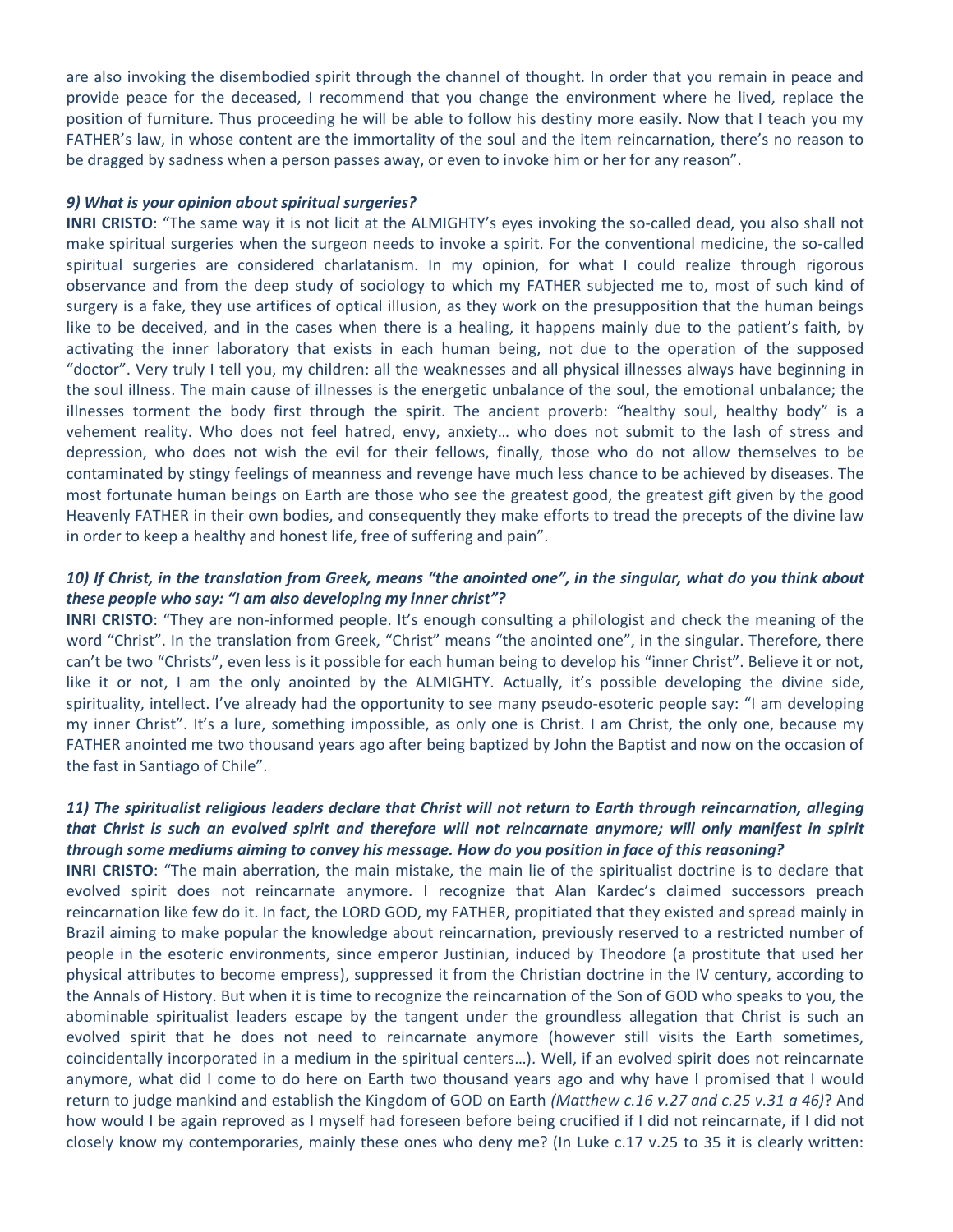Jesus' second coming: *"… But first – before his glory day – must he suffer many things and be rejected by his generation. As it was in the times of Noah, so too it will be on the days of the Son of Man…"*). Remember what I said when I was called Jesus: *"Do not judge that I have come to abolish the law or the prophets; I have not come to abolish, but to fulfill" (Matthew c.5 v.17)*. Therefore, if the perfect and eternal law of reincarnation belongs to the context of the divine law, it is obvious that I have to be the first to fulfill it by reincarnating, otherwise I would be incoherent to my own words. It is necessary to let it be clear that most spiritualists, as much as most Catholics, are well-intentioned people. The problem is on the leaders, wolves under sheep skin, who manipulate and halter the sheep, transforming them into manipulatable mass. Of course, they insist on denying my identity, as they did two thousand years ago *("But woe to you, scribes and Pharisees, hypocrites! For you lock people out of the kingdom of heaven; for you do not go in yourselves, and when others are going in, you stop them!" – Matthew c.23 v.13)*. It is worth remembering the true meaning of my mission here on Earth. I am the liberator. I'm back to this world to set my people free from false religious' yoke, idolatry fetters, fantasy and lie. I love freedom, so I set free those whom I love. If they come back, it is because they have recognized me and are my children, worthy of my FATHER, LORD and GOD, who is in me. If they do not, it is because they have never had part with me".

# *12) It is known that the founder of LBV, Alziro Zarur, for many years before passing away was a record in the*  radio program where he worked, speaking about the return of Christ. He systematically announced: "Christ will *be back! Christ will be back!". Aware of the reality of reincarnation, he started LBV aiming to receive Christ by*  the time of his return. However, Alziro Zarur died in 1978, yet before you had the revelation in 1979. Why don't *his successors now recognize you as being the same reincarnated Christ?*

**INRI CRISTO**: "Two thousand years ago, as the Holy Scriptures tell us, John the Baptist was the precursor sent by GOD with the mission of preparing the people of that time to receive me. However, even though he knew that I was the LORD's messenger, instead of following me and uniting to my FATHER's Kingdom, he obstinately insisted to keep a kingdom parallel to mine. When he was in jail, he sent two of his disciples to tell me: *"Are you the one who is to come, or are we to wait for another?" (Matthew c.11 v.3)*. For such reason the ALMIGHTY allowed him to be degolated and did not inspire king Herod with wisdom to escape Salome's request, Herodias' daughter (king Herod said to the young lady: *"Ask me whatever you wish, and I will give you, even half of my kingdom" – Mark c.6 v.23*). He reincarnated in the same century that I reincarnated with the mission of announcing my return to Earth, but because of divine justice he could not even meet me; disincarnated even before my FATHER revealed my identity in 1979. Time passed and his natural successors moved away from the high ideals that lead him to the foundation of LBV. Ambition rose to the head of his heir, Jose de Paiva Netto, and of his accomplices. They built huge temples and collect fortunes in my former, obsolete name (Jesus). Had they chosen the intellectual honesty and recognized my identity, they would have to abdicate the luxury, the material comfort, the social privileges; behold why it is so difficult and even uncomfortable for them telling to the world that I am back and am the same of yesterday, today and forever. Someday I know that they will come to me, but then even for them it will be late, too late: divine justice will shine. The lash of divine executioner will not delay to visit them".

# *13) You say that when you were called Jesus, where there were at least two people speaking in your name, there you would be ("For where two or three are gathered in my name, I am there among them" – Matthew c.18 v.20). This would be one more of spiritualists' argument to allege that you would not come back to Earth through reincarnation. If now you assert to be the reincarnated Messiah, how can you explain this without contradiction?*

**INRI CRISTO**: "Actually I said when I was called Jesus and continue saying that, wherever there are two or three people speaking in my name, there I am among them. When a human being carries in his inner the conviction of my identity and consequently the consciousness that I am my FATHER's emissary, with the power of the word emanated from GOD he can emit a spark of the divine light and happiness hidden inside towards the speaker, as only those who are in love can convey love. It happens as if he was a piece of me representing me in different places. So he will be able to feel the living and vehement presence of my FATHER, LORD and GOD, who is in me, because my FATHER and I are only one thing. But it does not mean that I cannot be reincarnated, physically reborn. On the contrary, my presence on Earth in bone and flesh corroborates all that I promised two thousand years ago, mainly the one that I did on the last supper: *"Henceforth I will not drink the fruit of vine with you until that day, when I will drink it again with you in my FATHER's kingdom" (Matthew c.26 v.29)*. Since spirit without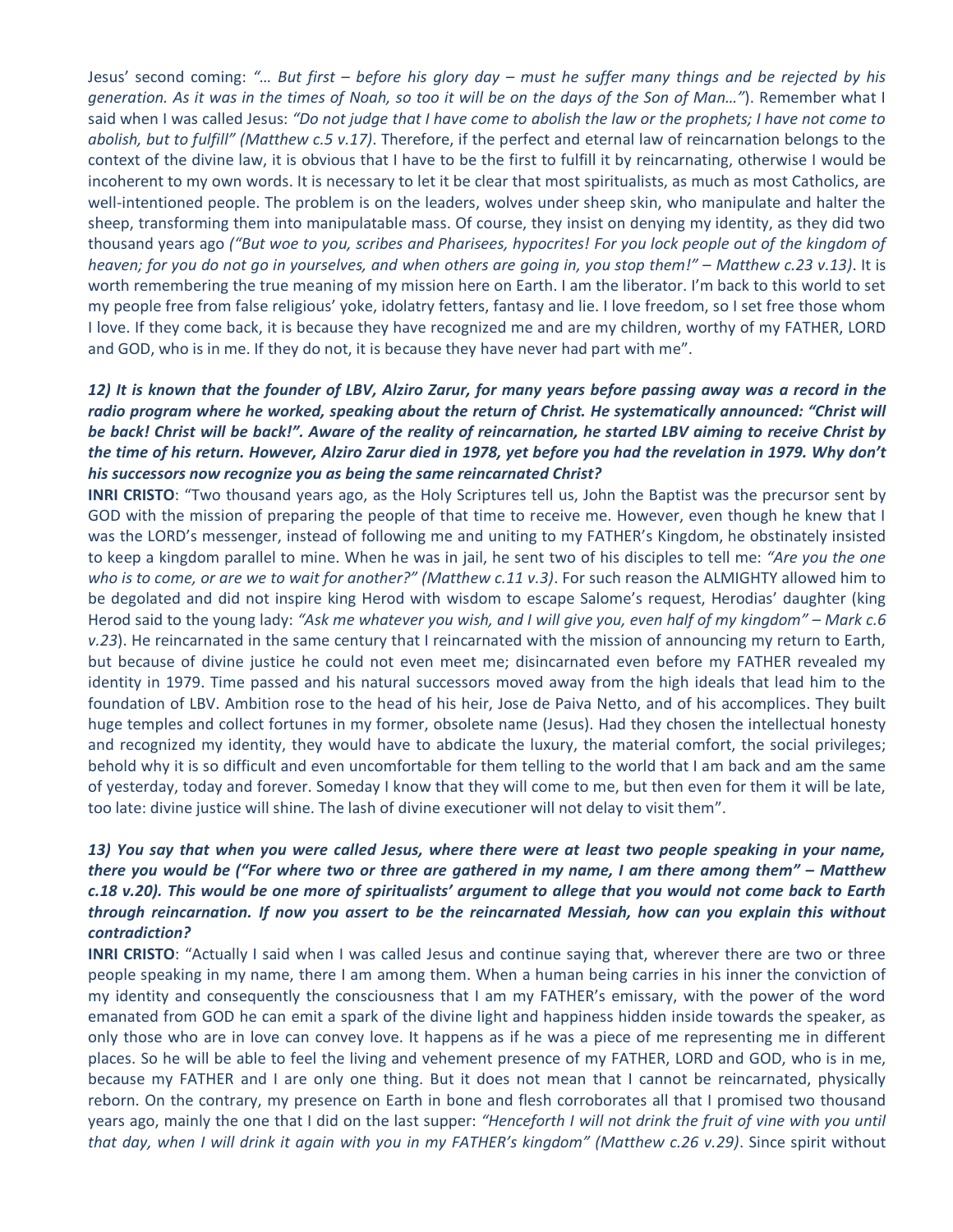physical body does not drink wine, there is no other way to drink it but again reincarnated. Therefore, for those who ratiocinate honestly within reasoning and logic, this pseudo-argument that I would not reincarnate anymore and would only appear for the humanity in spirit is already clearly more than unmasked. It is very easy and comfortable claiming to be servant of Christ, use my former, obsolete name (Jesus) and arrogate to be owner of absolute truths (or at least owner of one of so many absolute truths) to live comfortably and receive honors at the cost of people's credulity. But now that I am back with a divine mandate with the difficult mission of judging mankind, exactly these ones who claim to be my servants are forced to deny my identity, otherwise they will lose clientele and the privileges of a sick empire. Sooner or later, the thinker spiritualists will remove the alienating traces of spiritualist doctrine and come to me. The spiritualist centers will get empty, remaining only the dark spirits and the schizophrenics lovers of fantasy and lie".

# *14) What do you think about the spiritualist doctrine, does it have a wider vision of reincarnation and of the teachings of Christ? Where does it differ from your teachings? Have you ever read "When he is back", by the writer Ricky Medeiros? (this book mentions the return of Christ in our time, reincarnated in Brazil).*

**INRI CRISTO**: "The spiritualist doctrine is almost right, it only happens that the owners of the halter do not want to set the sheep free, do not want to allow them to freely ratiocinate and realize that I am the reincarnated Word. The main item that the spiritualist doctrine differs from the teachings that I minister from my FATHER is the matter of invoking spirits, as it is a very serious sin. Who invokes a spirit, consciously or unconsciously, is stopping him in the trajectory destined to him after disembodiment. Nobody has the right to disturb the disincarnated spirits; on the contrary, let them follow in peace. What regards to the mentioned book, I have appreciated it, actually very interesting, a coherent fiction, even though quite exaggerated".

# *15) One year after Chico Xavier died, program Fantastico on its June 29th 2003 edition, spread by Globo TV, announced the news that, before passing away, he had revealed to his adoptive son that he was the reincarnation of Allan Kardec, the founder of spiritualism. On this same Sunday, the presenter Gugu Liberato declared believing he had actually been Allan Kardec, since never in life he had declared to be (obviously insinuating that who claims to be cannot be). What do you consider of this declaration, since you categorically assert to be the same Christ crucified two thousand years ago?*

**INRI CRISTO**: "Anyone who thinks like that nowadays in relation to my identity is also putting doubts on the same identity that I had two thousand years ago, in other words, cannot believe that I had been Christ, the Son of GOD, after all it was right for presenting myself this way that priests made a plot amidst themselves in order to obtain the verdict of crucifixion. The Pharisees accused me of blasphemy as I said to be the Son of GOD (John c.10 v.36). Under such optics, I could not have been Christ, since I said: *"I am the light of the world, the truth and the life. I am the way; nobody comes to the FATHER but by me" (John c.14 v.6)*; or then by having surprised the Pharisees of the time: *"Before Abraham was, I am"* (John c.14 v.6 – where I was obviously asserting to be the most ancient human being, Adam, First Son of GOD). Now it is possible to understand why the producers of program Domingo Legal invited me twice to participate and later gave up the intent… On the contrary of what many can believe, I do not assert to be Christ because I want or to obtain personal benefit, since I do not or will never have material goods. While I am in the time of reproach, sustaining my identity against everything and everybody is a great responsibility, that no human being would be able to endure. But since I am fulfilling a divine mandate, it doesn't matter what they speak or think; not even two thousand years ago I could please everybody. The overpowering truth speaks louder and will unavoidably be known for the whole humanity. Two thousand years ago I had said to the disciples that John the Baptist was prophet Elijah (obviously reincarnated, physically reborn – *Matthew c.11 v.13*). Therefore, although my FATHER has not made any revelation to me, I do not reject the possibility that the medium Chico Xavier could actually have been Allan Kardec, independently of the fact that he said it in life or not".

## *16) Doesn't the biblical passage of Matthew c.24 v.24 annul the chance of you coming reincarnated? When you quote your reproof by humanity, would it not be the reproof of two thousand years ago?*

**INRI CRISTO**: "Everything that I said when I was called Jesus regarding my return is being fulfilled and will rigorously fulfill. However, it is necessary to ask help and inspiration from the ALMIGHTY in order that you not be muddied by the schizophrenic delirium that permeates the head of the fanatical and obstinate. Only the sick and fanatical heads of Pharisees that claim themselves believers and evangelicals, who fatally wear the hood of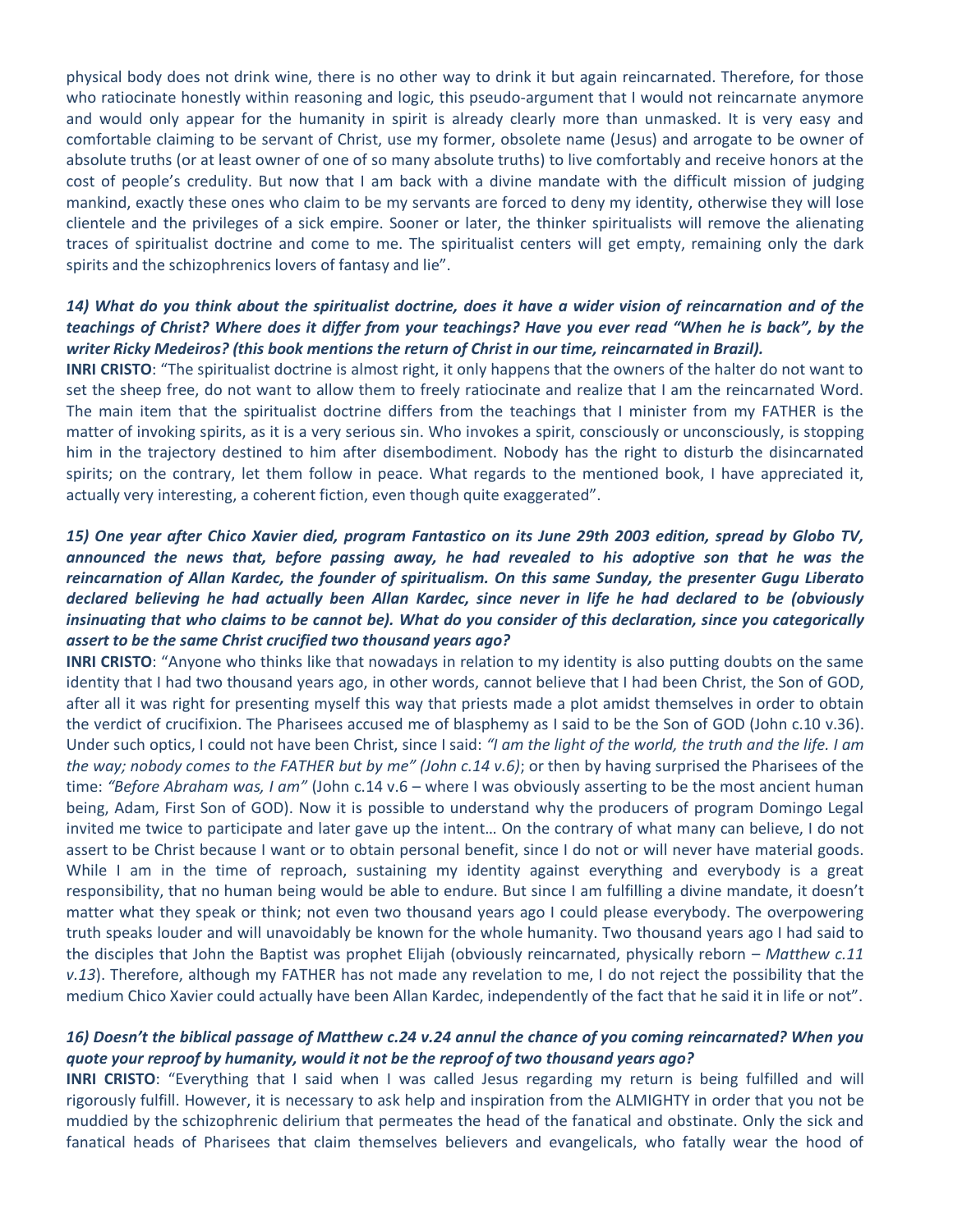amebas, stupid beings, believe that the biblical passage of Luke c.17 v.25 to 35 could refer to the time that I was crucified. The thinker beings, the heads that ratiocinate, will read the entire text and realize that I referred to the future, to my return. Behold the entire transcription from a whole Bible, translation Brother Matos Soares, that I consider the most faithful one (or the least distorted of the biblical versions). There it is textually written: *"Jesus' second coming: The days are coming when you will long to see one of the days of the Son of Man, and you will not see it. They will say to you, 'Look there!' or 'Look here!' Do not GO, do not set off in pursuit. For as the lightening flashes and lights up the sky from one side to the other, so will the Son of Man be in his day. But first he must*  endure much suffering and be rejected by this generation. Just as it was in the days of Noah, so too it will be in the *days of the Son of Man. They were eating and drinking, and marrying and being given in marriage, until the day Noah entered the ark, and the flood came, and destroyed all of them – it will be like that on the day that the Son of Man is revealed"*. Meanwhile I still drink sip by sip the last portion of the bitter chalice of reproach; a great deal of it originating from unbelief, indifference, hatred and obstinacy of these ones who get pleasure in believing that I could return to Earth flying like a bird (maybe with the intention to imitate Superman) violating the eternal and infallible law established by the CREATOR *("You are dust, from dust you came and to dust you will return" – Genesis c.3 v.19)*. In the biblical quotation of Matthew c.24 I also referred to the LORD's glory day; however, from all the evangelists, Luke was the only one who had the care, the detail to mention that I would again be reproached on my return to Earth (obviously in bone and flesh). Only Luke was enough honest and did not allow himself to be contaminated by the wings of exaltation. The explanation to these quotations is that, after the time of reproach, in the LORD's glory day I will go around the whole world aboard an airplane and there will be no way to foresee the exact place where I will be, as everything will be very fast: one day I will be in Japan, another day in Russia, and the day next in India… It is enough to ratiocinate just a little to understand why GOD inspired the scientists to build the airplane (on which I will effectively come over the clouds) and the television (by which every eye shall see me – Revelation c.1 v.7) exactly in the century that I reincarnated. As the ALMIGTHY writes correctly even though on winding lines, all these people who obstinately believe in a 'christ' coming from heaven frozen and naked (since the roman soldiers cast sorts on my clothes), they are not part of my flock *("By my voice my flock will know me… there will be one flock and one shepherd" – John c.10 v.4 and 16)*. I returned to separate the sheep from the goats; therefore who prefers to believe in the abominations of the false prophets (impostors who selfclaimed shepherds without being anointed by GOD) and surrendered their souls to them, will be saving me from the difficult work of separating them from my sheep".

#### *17) Was Chico Xavier a true Christian?*

**INRI CRISTO**: "I answer for me, not for the others. I am Christ, however, if he was an authentic Christian or not, only he could give you the answer. I can assert that during the time of his terrestrial existence, he knew about my presence on Earth, but he never came to my presence to ask for a blessing".

#### **11 – Extraterrestrials, UFOs, the Earth and the Universe.**

*1) There is a countless number of suns and planets turning around their suns, the same way that our nine planets turn around the Sun. Aren't there living beings similar to men inhabiting these planets? Therefore they did not need to exist, since solar system without intelligent life does not have any meaning. Imagine our solar system without us, would there be a meaning? The Earth in the Universe is like a book in a huge library. What does a huge library full of books serve for, if just one of them has something written on it, and the rest of the books with only illustrations without anything written inside them. It does not make sense. I need a detailed answer from the Master.*

**INRI CRISTO**: "All that exists in the context of the divine creation has a meaning, a purpose, a reason to exist. The planets, the stars, the solar systems, the galaxies… finally, each heavenly body that moves in the cosmos exerts a function, an influence over planet Earth and over the life of Earth inhabitants. Actually, there is intelligent life in the whole Universe, since GOD, my FATHER, the supreme source of all intelligence and wisdom, is omnipresent, omniscient and omnipotent. Each particle, each molecule, each atom existing in the cosmic reel, although it may be millions of kilometers from Earth, if they were not wrapped by the divine intelligence simply would not exist, since even such small particles are schemed with such perfection and mathematic exactitude that any minuscule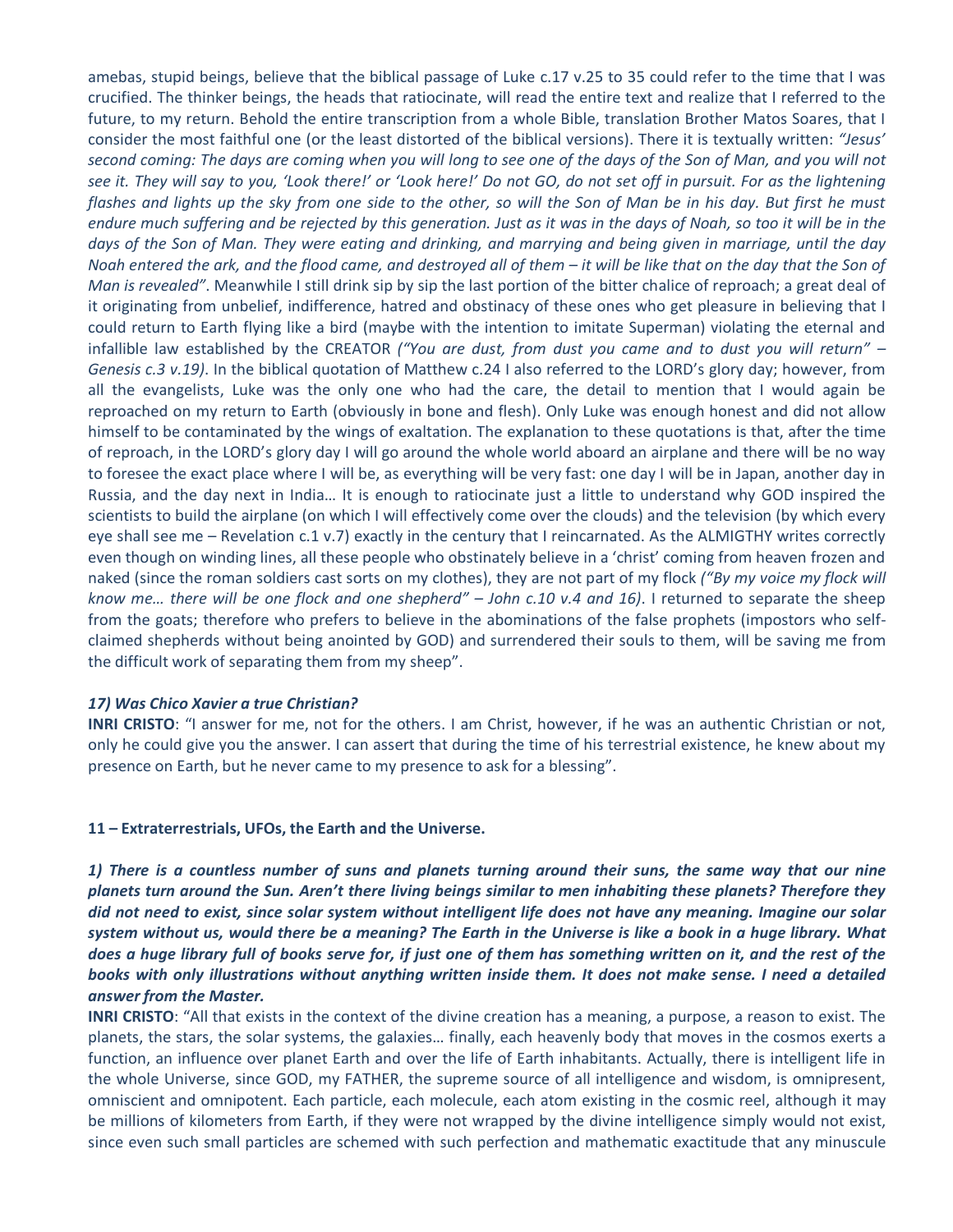error would mean its non-existence. Could the Universe be compared to a huge library full of books, then it would be possible to assure with no error that to embrace all the literature in the Universe not only many books would be necessary, but also many libraries. GOD's mysteries are unfathomable. What may not make sense at the human eyes makes sense for the LORD GOD, my FATHER. Otherwise, let us see: In planet Earth there are about 6 billion human inhabitants and not all of them have lice on their heads, only few of them suffer such annoyance. Under this odd view of delirium, would it mean that most of them, in other words, those who do not have lice, should not exist? So also, in the Amazonian forest, there are thousands of leafy, beautiful trees, but few of them produce fruits. Ratiocinating within the limits of this mediocre view, would it mean that the trees which do not give fruits in Amazonia or in other forests should not exist? Does it mean that they do not make sense? Actually I tell you, my children: my FATHER's dwelling is the infinite and I know a place much better to live than here on Earth, a place where there is no need to eat, to go to the toilet, to sleep or to wake up, as it is a place where it is not even necessary to worry about the clock hands, since time does not count over there. This is the place where you shall go someday after you have fulfilled your process of evolution here on Earth, after you have got rid of all the fantasies, passions and attachments inherent to the material world. While you uselessly worry about seeking for the uncertain and the doubtful in the distance, you forget to learn and assimilate the divine law, you are despising your mother earth, manifested in the wonders of the living nature created by your good heavenly FATHER. But only after seeking in vain and not finding, you will have the opportunity to glimpse what is beyond the unfathomable curtains of mystery: the eternal miracle of life, present in any other place in the whole Universe no more than inside each one of you".

### *2) Is there intelligent life in other planets?*

**INRI CRISTO**: "Not only in all planets but also in the whole Universe there's intelligent life, as GOD is omnipresent and is the Supreme manifestation of intelligence, the most intelligent of all lives. Earthly human beings exist only on Earth. And there are also many earthly charlatans surviving at the expense of incautious fantasies and credulity. Many guarantee survival and even get rich making trade of literature with accounts of legends and more legends of interplanetary visions".

# *3) How long can we believe in the accounts of whom assert having seen extraterrestrials beings and in press publishing?*

**INRI CRISTO**: "It is necessary to evaluate with too much criterion before believing in any account that exceeds the limits of rationality. I can only speak about things my FATHER directly reveals to me or that I personally witnessed. Behind this story of UFOs there are many hidden interests. In my sincere opinion, scientists are building airplanes not detectable by radar to make use of them as future war weapons and spying tools. Considering the countless people interested in the existence of extraterrestrial beings (or whom prefer to believe so), the best way to hide scientific invention from public knowledge is labeling it under the mask of flying disks. Only to exemplify: in Brazil, the president of UFO's national association was questioned in television if he had already seen flying disks and publicly confessed that he had never seen any of them; his job is to promote events related to this subject. He sells an imaginary commodity whose existence he does not trust".

### *4) Do you have the knowledge of the Universe secrets in this life?*

**INRI CRISTO**: "Not in this or in any other life I had the knowledge of the secrets of the Universe. Only my FATHER, my LORD and my GOD knows everything. As much as possible, as much as the need approaches, He reveals to me, gives me the knowledge and understanding of the mysteries and secrets of the Universe".

## *5) Why are there so many people who believe in the apparition of flying discs, OVNIs, etc?*

**INRI CRISTO**: "Actually, people who seek for life out of the Earth are tormented spirits, they are desperate due to the demographic explosion and the bad quality of life on Earth that they glimpse for the future. Consequently, they seek for an exit by the tangent, regardless of whether they descend into schizophrenia or not".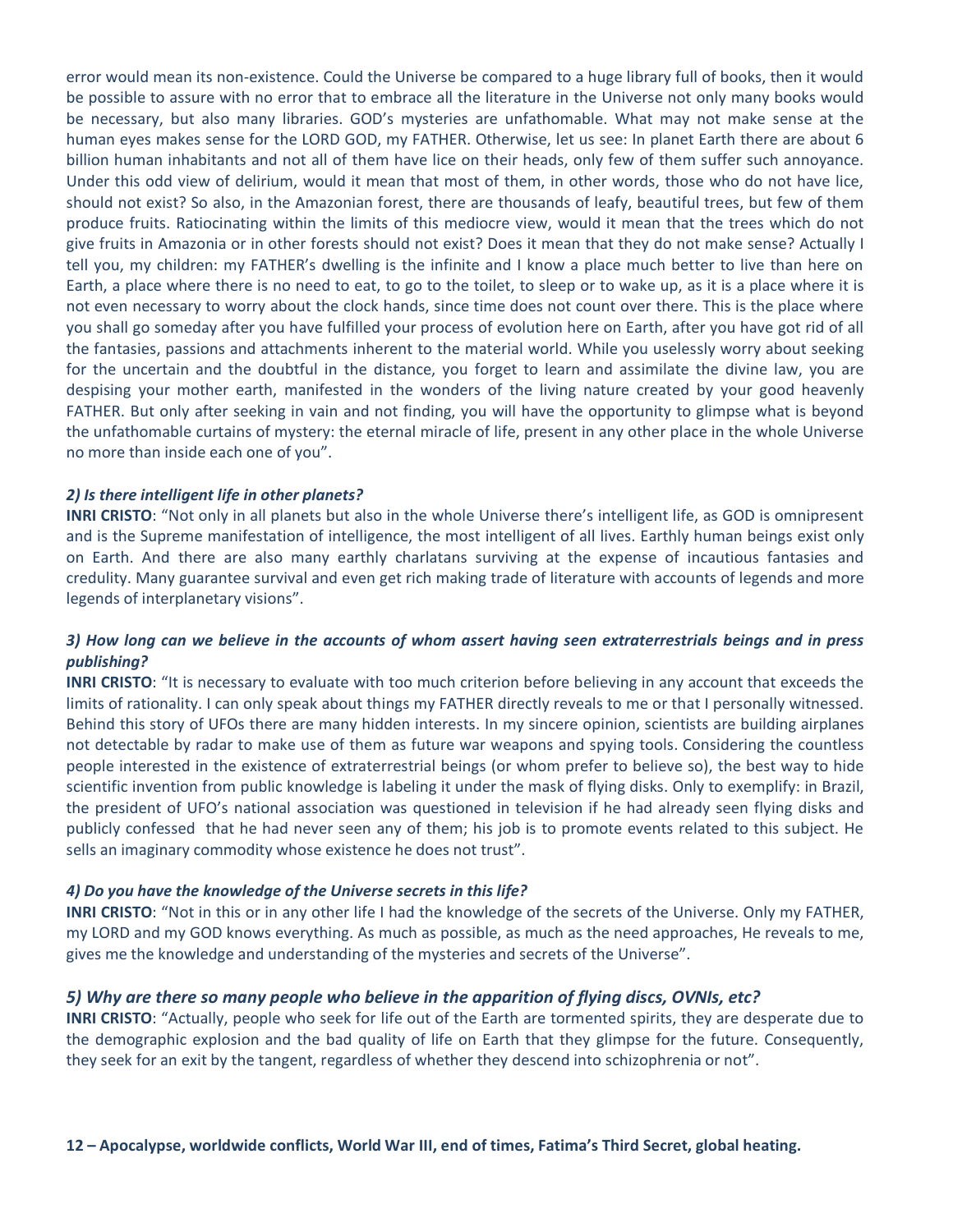# *1) Is the conflict between Israel and Palestine a response for disobedience to GOD's commandments? Is there a possibility that someday they come into an agreement?*

**INRI CRISTO**: "The conflict is foreseen in the Holy Scriptures. Two thousand years ago, I prophesied Jerusalem's ruin: *"Jerusalem, Jerusalem, the city that kills the prophets and stones those who are sent to it! How often have I desired to gather your children together as a hen gathers her brood under her wings, and you were not willing! See, your house is left to you desolate. For I tell you, you will not see me again until you say: Blessed is the one who comes in the name of the LORD" (Matthew c.23 v.37 to 39)*. Everything is being fulfilled especially now that I am in bone and flesh on Earth. It's part of a prophecy and a curse, as human beings turned their back to GOD. However, when they establish the symbiosis with the ALMIGHTY, they will be able to live in harmony".

## *2) Do you consider World War III is in march?*

**INRI CRISTO**: "It is not in march. It already started a long time ago, though it has not been made official yet. All world wars developing up to now are the fulfillment of the prophecy I announced before being crucified *("And you will hear of wars and rumors of wars. And it shall raise nation against nation, and kingdom against kingdom. And there shall be famines, pestilences, and earthquakes in various places. All these things are but the beginning of birth pangs… For at that time there will be great suffering such as has not been from the beginning of the world until now, and never will be" – Matthew c.24 v.6 to 8 and 21)*".

## *3) Will the world really end? When?*

**INRI CRISTO**: "The world itself will not end. The chaotic world will end; there will be a great cleaning in the planet, a sweeping of all filth contaminating the Earth. However, the day and time, as I've already said two thousand years ago, no one knows, neither the angels of heaven, nor the Son, but only the FATHER *(Matthew c.24 v.36)*".

## *4) How will the world end be? Will there be survivors?*

**INRI CRISTO**: "Making bad use of free will, mankind built destroying weapons, violated GOD's sacred laws and also forgot the holy commandments. Through acts and thoughts, they sew catastrophes and earthquakes that, accompanied by the nuclear hecatomb, will culminate in the end of this chaotic world. Less than one million people will remain alive on earth; most of them will be formed of mutilated people who will beg for death, but in the beginning they wont be heard. GOD, our FATHER, only LORD of heaven and earth, will be glorified during the next thousand years. There won't be one human being on earth who doesn't recognize his omnipotence, omniscience and omnipresence. Everyone will subject themselves to a process of spiritual juxtaposition and will keep faithful to Him, fulfilling what I said before being crucified: *"The day comes when there will be only one flock and one shepherd" (John c.10 v.16)*".

### *5) How will the elect live after the catastrophe?*

**INRI CRISTO**: "The elect and their descendants will not want political, territorial nor religious disputes. All of them will walk together with their thoughts turned to only one ideal. Fraternity will effectively exist among men that, stripped of hypocrisy, hatred, wickedness, selfishness and emotional blackmail, will do their utmost to fulfill the holy commandments. Prisons will be turned into schools, because, in the future, men purified in suffering will evolve and delinquency will be extinct. Medicine will evolve and find the healing for illnesses that torment body in the spirit, because after much suffering and error, humanity will be conscious that all weaknesses and all physical illnesses always have their beginnings in the soul. Sex will be practiced as a rite of veneration to GOD. Stripped of bestial instincts, almost conscientious of procreation mysteries, man will unite with woman under the light of spirituality, recognizing her divine origin. Money will be used only as a sacred link making human relationships easier. Humankind will return to simple and free life, in intimate and perennial communion with nature, and will prefer simple and natural nutrition of fruits and vegetables. The noblest profession during the next thousand years will be agriculture. Man will search for the mystical bread for divine banquet in mother earth, with the same innocence children look for the vital milk in mother's breast, which gives them growth and survival, before the tender and approving look of our FATHER".

### *6) Do you believe in the possibility to avoid this nuclear catastrophe?*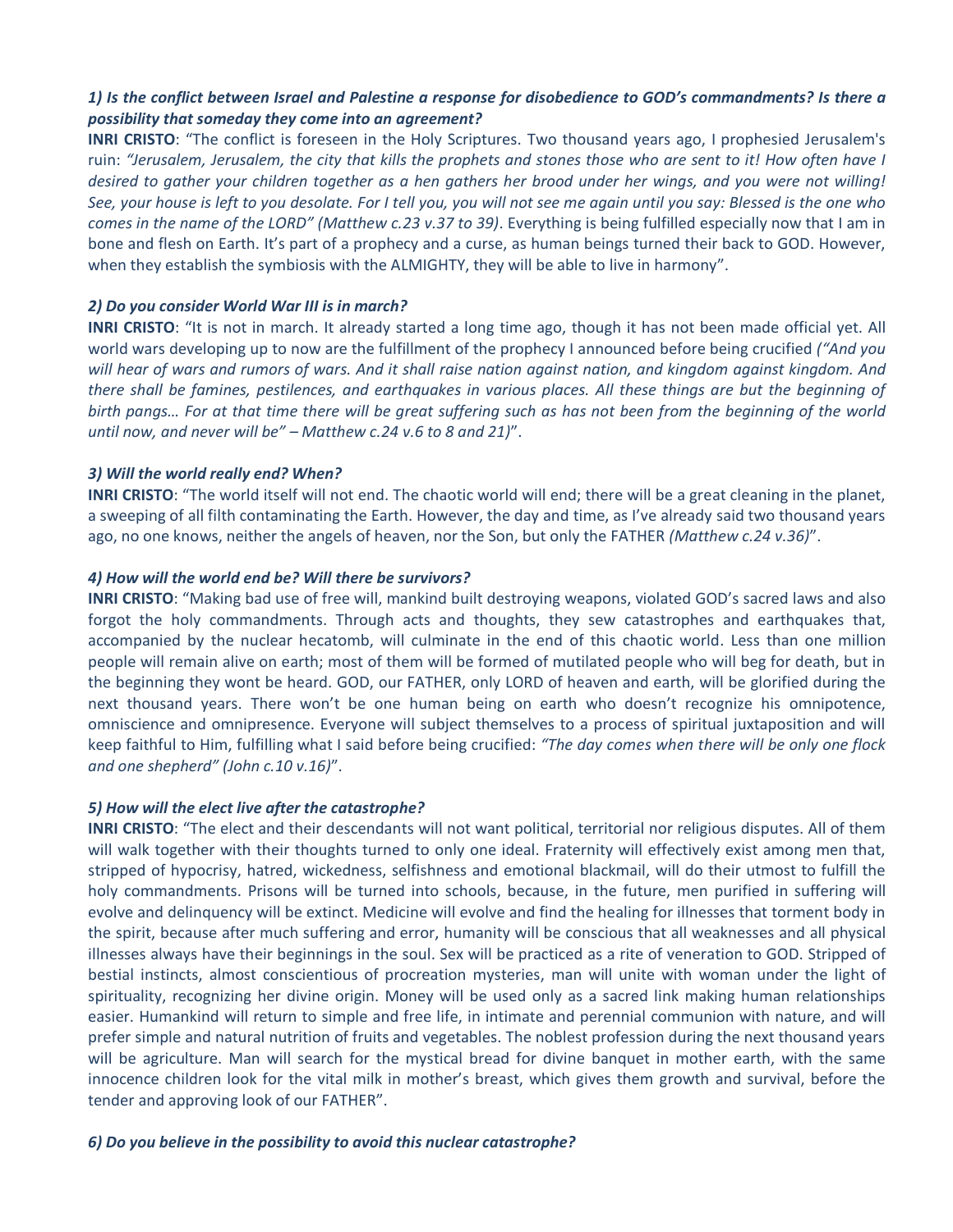**INRI CRISTO**: "The nuclear hecatomb that will culminate in the end of this chaotic world is inevitable. According to scientific sources, planet's atomic potential is capable of destroying it more than fifteen times. All the attempts of worldwide disarmament have and will be in vain. My FATHER showed me there are countless atomic bombs in construction, in addition to the ones already in existence. As if it were not enough that a demographic explosion will be turning life on Earth unbearable, there's another reason much graver leading to this tragic future. When the human being builds something, whatever it is (a bicycle, a clock, a fire gun, etc.), he can't be in peace while he doesn't see it work, he feels a pressing need to put his invention in practice. It's part of human nature. Thousands of scientists in the whole world, in their unconsciousness, are waiting to see how the atomic bomb works on a large scale. The gravest thing is that the planetary atomic arsenal requires a very expensive maintenance. Many peoples are being oppressed through high taxes for the exchequer to keep atomic guns in their countries, what makes the conflict even more eminent. Nowadays, the world seems like a gunpowder barrel about to explode at any moment. The attacks on World Trade Center are nothing compared to the terrible destiny reserved for mankind. But since nothing happens on Earth without the knowledge of GOD, all what is happening is because He allowed it. Meanwhile, the LORD GOD, my FATHER, is holding the end of this chaotic world up to that day and hour. When He considers it has come the time to abbreviate humanity's suffering, He will allow men to pay for their sins, *"for at that time there will be great suffering, such as has not been from the beginning of the world until*  now, and never will be. And if those days had not been cut short, no one would be saved; but for the sake of the *elect those days will be cut short" (Matthew c.24 v.21 and 22)*. Heaven and Earth will pass away, but my words will not pass away".

#### *7) What does the Third Secret of Fatima consist on?*

**INRI CRISTO**: "The Third Secret of Fatima refers to the end of proscribed roman church and the Last Judgment". (See a report extracted from Planet magazine (August 1974), inside book Divine Verb Over Rome).

# *8) You had promised two thousand years ago that you would be back by the time the world would witness wars, storms, floods, earthquakes, pestilences, famines; all of this would be just the beginning of birth pangs. There are some intellectuals who contest these evidences under the allegation that wars, pestilences, earthquakes, floods, famines… always happened in the humanity history. How to discern if what we see in the current days is actually a sign of GOD to alert the humanity regarding your presence on Earth?*

**INRI CRISTO**: "Actually, the intellectuals do not allege those things, but the intellectualoids, who assume a condition of judges, of paladins of the just causes, of lords of the supreme truth. Intellectual is the individual who develops the intellect and improves the sense to understand that wars effectively always existed, pestilences always existed, storms always existed, earthquakes always existed, overall misfortunes always existed, but never in the humanity's history happened all together with such intensity, never all at the same time so repeatedly. Only a fool that imitates the shrimp at the time of ratiocinating may want to compare the graveness of the moment humanity is living now to the past centuries. Nowadays, it is enough to turn on the television to see countless wars, rumors of wars, kingdom against kingdom, nation against nation, storms, earthquakes, floods, famines, pestilences (Aids, Ebola etc.), which are only the beginning of birth pangs. It is not difficult to realize that there is something very wrong: nature is out of balance, the ecosystems are threatened, the social relationships are uncontrolled, the values are upside down, the abnormalities and aberrations became banal; even the very children are not children anymore, finally, the world is at the edge of a collapse. Many horrible things are yet about to come. And then you will see the sign of the Son of Man. The humanity is being prepared to see the Son of Man becoming manifest. It is foreseen in Apocalypse c.1 v.14 that only when I had my hair white every eye would see me. Meanwhile, I am not with my hair white yet; meanwhile, who wants to see me from any part of the world has to access the internet. But when my time comes, the whole humanity will see me, every eye shall see my face *(Revelation c.1 v.7)*, as I will be shown in a worldwide television broadcast, and then all the prophecies that the prophets spoke inspired by my FATHER and that I announced before being crucified will have been fulfilled".

## *9) How do you explain your assertion in relation to the declaration in the Apocalypse, regarding the destruction of Earth by the direct action of GOD and His angels, and not by the action of men?*

**INRI CRISTO**: "Before the explosion of the inevitable nuclear hecatomb that will culminate with the end of this chaotic world, when less than one million people will remain alive on Earth, all these fanfares of trumpets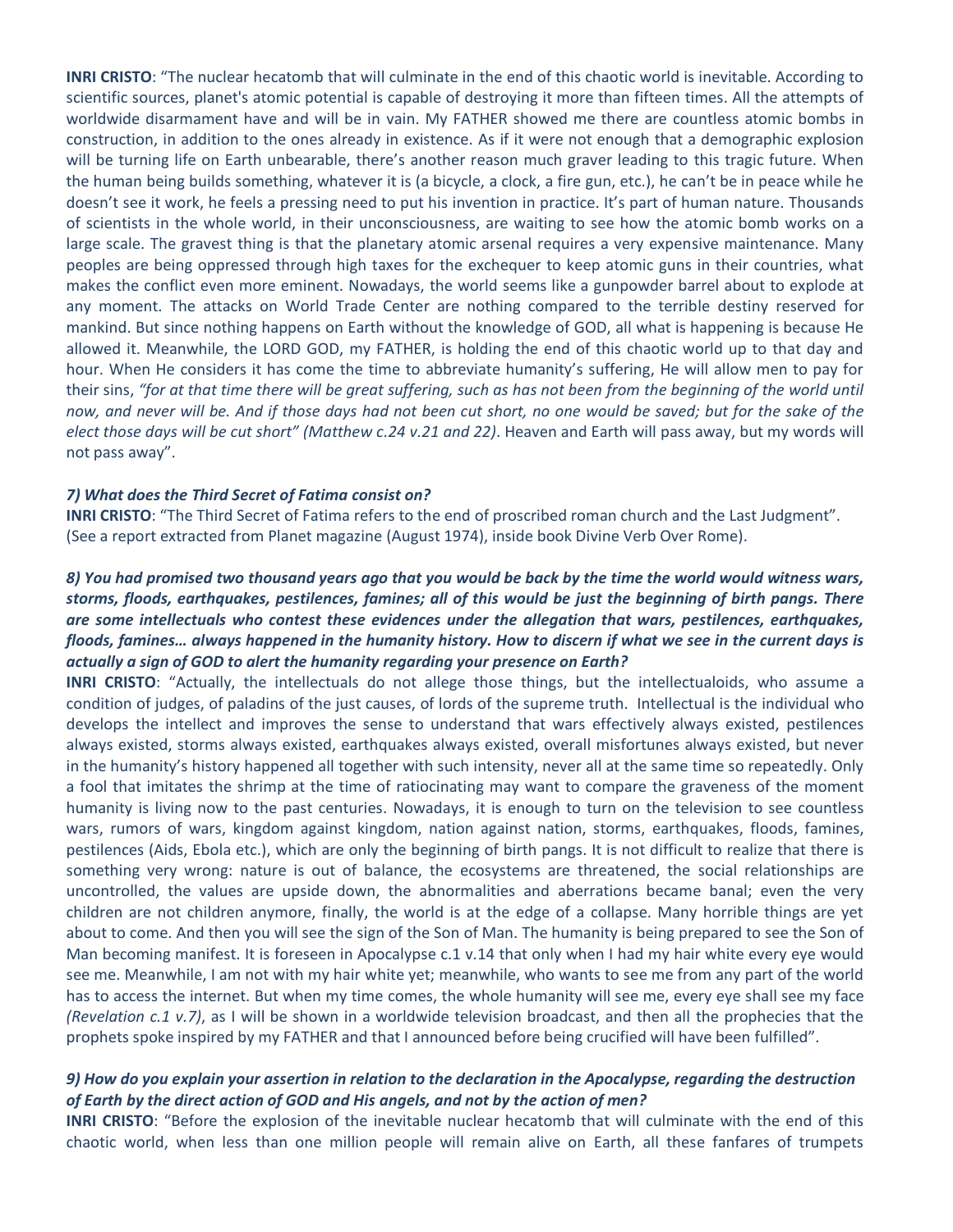described in the Apocalypse are being fulfilled and will rigorously fulfill. However, to avoid the fantasies inherent to the Pharisees who consider the Bible literally, we must consider that many of the passages in the Apocalypse are written in a figurative way, even because at the time they were written the disciple John could hardy alone foresee the existence of airplanes, helicopters, nuclear bombs, ecological destruction, worldwide wars… He interpreted the visions that he had in a way that allowed them to be registered for posterity. It is up to the human beings who ratiocinate, making use of the gift of discernment given by GOD, to identify the meaning of each apocalyptical vision. Civil wars, attacks, wild pollution of the sea and rivers, usage of murderous war weapons… all of this is little facing what is yet to come *("For there will be great tribulation, such as never was from the beginning of the world, until now, and never will be" – Matthew c.24 v.21)*. The play of trumpet concerning the darkening of the third part of the sun and the stars, for example, is bonded to the darkening of atmosphere as a consequence of the smoke originating from a nuclear explosion. Man will not have done anything by himself; he will do everything because GOD will allow him to do so. Therefore, the action of man in the destruction of the world is directly bonded to the destructions described in the Apocalypse".

## *10) If you are the Son of GOD, why didn't you interfere in the tsunami that devastated Asia and killed thousands of people? Why didn't you warn that such catastrophe would happen?*

**INRI CRISTO**: "My children, I cannot run against what I myself predicted before being crucified; this phenomenon that happened in Asia is just a tinny exhibition of the terrible things that are yet to come; it is one of the signs that evidence my presence on Earth: *"The disciples asked: what is the sign of your coming, when shall the Kingdom of GOD come?", and I answered them: "You shall hear of wars and rumors of wars, for nation shall rise against nation, and kingdom against kingdom, and there will be famines, pestilences, earthquakes in various places… All these things are but the beginning of birth pangs…" (Matthew c.24 v.6 to 8)*. All these catastrophes are but the reaction, the groan of pain from mother earth due to the constant and unmeasured violation of GOD's law, mainly in what concerns ecology. But there are still worse things to come. What humanity has seen by television is just the beginning. Only now, too late, in the suffering and in pain, people are being prepared to listen to what I have to say from the part of my FATHER, LORD and GOD".

### *11) What is your opinion about Osama Bin Laden, Bush and similar ones?*

**INRI CRISTO**: "Regarding my opinion about the horsemen of the Apocalypse, I do not have any opinion about them, since all is already very explicit. Each one of them just has to ride the horse that concerns him. The horsemen in the Apocalypse alternate amidst themselves, therefore it is not possible to determine a certain position, such as: "This is the permanent horseman!". They succeed one after the other. Within some time, Bush will jump from the horse; another one will ride in his place, and so on successively".

#### *12) Do you effectively consider yourself the father of mankind? Is there solution for the global heating?*

**INRI CRISTO**: "It is not a matter that I consider myself as the father of mankind; as I have already said before, I am the most ancient ape that evolved until achieving the stage of human being. I was the first man, Adam, and humanity is my offspring. It is not a matter that I want to be something; for me it is uncomfortable, very uncomfortable to be the father of humanity, since not all my children want to listen to me, just the minority. I have already said two thousand years ago: *"You are my friends if you do what I command you" (John c.15 v.14)*, and I only command what my FATHER commands. It is effectively very uncomfortable to be the patriarch of humanity. Regarding the global heating, now there is no solution anymore, it is too late; there are only palliatives. The solution is on the nuclear hecatomb that will culminate with the end of this chaotic world. The disordered procreation, consequence of fornication, promiscuity, sodomy, malicious propaganda of the media… makes the nuclear hecatomb inevitable. Unfortunately, there is no other way out. They may even try to postpone, but the tragic destiny that awaits for humanity is inevitable; only the elect will survive".

#### *13) How will the world be after the Final Judgment? Will you be here that day? Who will be saved?*

**INRI CRISTO**: "After the Final Judgment there will be peace such as never before in the world and all that my FATHER announced through the prophets will be fulfilled. And I will be here to guide the elected GOD's children, heirs of the Earth; they will be less than one million people. Everybody sins. However, those who sinned less and repented from their sins will be saved, those who had eyes to see that I am GOD's emissary, the Father of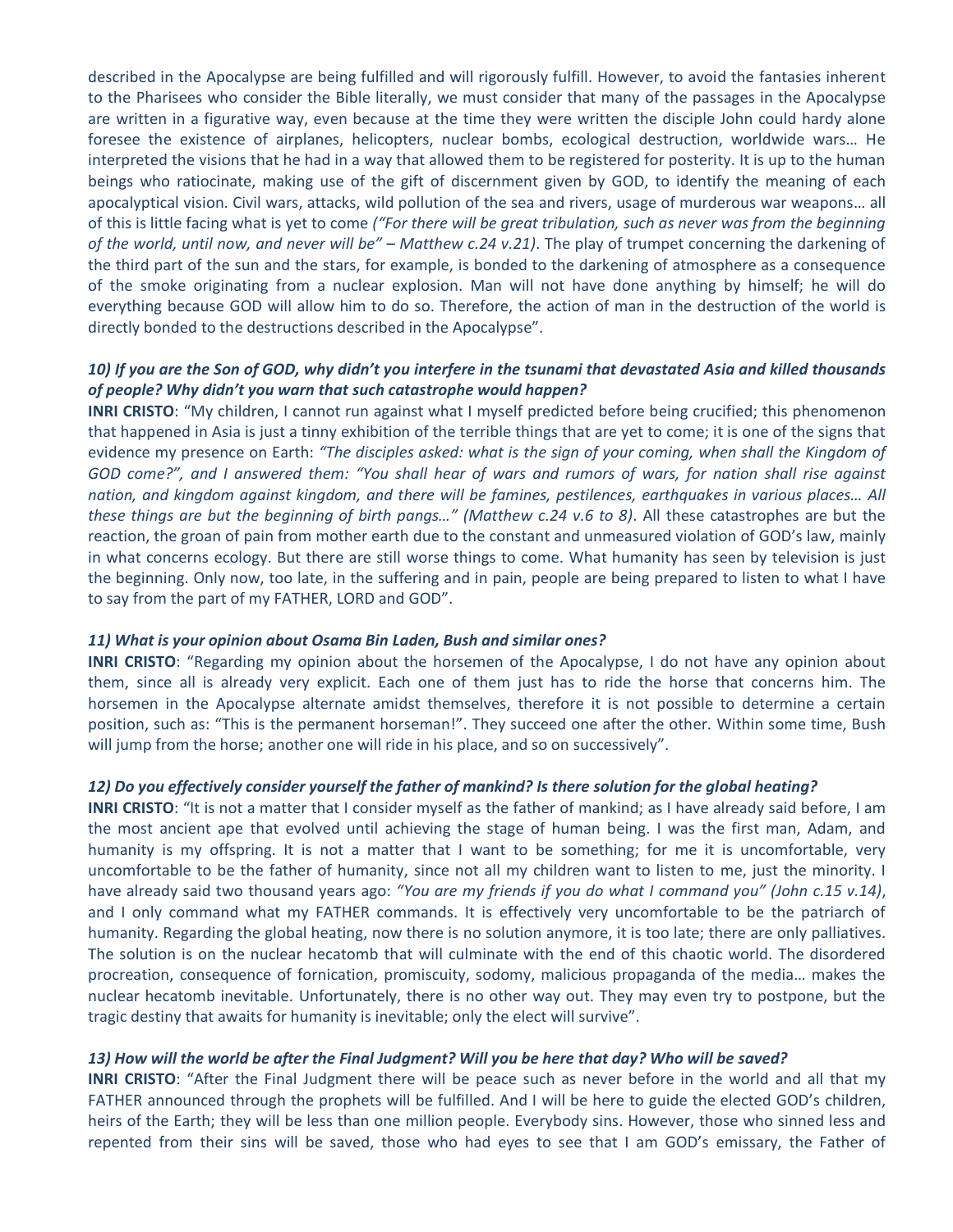mankind, and for such reason have taken my words under consideration, keeping in harmony with the divine law. The day and hour that it will happen nor do the angels of heaven know, nor does the Son of Man know; only the FATHER knows *(Matthew c.24 v.36)*".

## **13 – Globalization, politics, worldwide crisis, disarmament, electronic radars, plebiscite, future of Brazil.**

## *1) Is there a solution for the problems of Brazil and the world?*

**INRI CRISTO**: "There is solution: GOD! Bending to the will of the Supreme CREATOR, and living under the empire of divine law. In this case, while ever Brazil obstinately persists on having as patron a blind, deaf and dumb statue, it will not deserve ALMIGHTY's blessing. Brazil will continue having floods in the South and droughts in the North. It's worth stressing once more that so said the LORD: *"I am the LORD, your GOD; you will not make idols nor sculpture images to worship, for I am the LORD, your GOD… If you follow my statutes and keep my commandments and observe them faithfully, I will give you rains in their seasons, and the land shall yield its produce, and the trees of the field shall yield their fruits… But if you do not obey me and do not observe all these commandments, if you walk against me, I in turn will punish you myself sevenfold for your sins. You shall eat the flesh of your sons and you shall*  eat the flesh of your daughters. I will destroy your high places and cut down your incense altars. I will heap your *carcasses on the carcasses of your idols and my soul will abhor you" (Leviticus c.26 v.1 to 30)*. Every unbalance and conflict existing in the world is due to human beings' contempt concerning divine law. The day when man learns to worship only GOD, he will receive divine blessing in abundance. Nevertheless, facing the current stage of human degradation, only beginning from point zero is it possible to return back to the path of well living. It's not possible catching fruits from a tree whose roots are rotten. It becomes necessary cutting it out and throwing it into the fire; in its place a new tree shall flourish to produce good fruits. After the breaking out of the inevitable nuclear hecatomb that will culminate in the end of this chaotic world and the rise of a New Age, the society emerging from ash will be centered on GOD, my FATHER, and ruled under the shelter of ecclesiastic regimen. This will establish dictates and parameters of social relationship".

## *2) In your opinion, what should governments consider as priority to tone down social-political crisis?*

**INRI CRISTO**: "In the case of Brazil, the government shall give priority to education and agriculture, encouraging the reversion of rural exodus through an agrarian reformation according to peasants' necessities and prospects. Man from the country must go back to country. It will be possible only if they have as guarantee a life with dignity, conditions for instruction so that they will not be attracted by city or feel socially diminished for belonging to rural zone. Thus, even medicine obtains benefits, since a good education provides a reduction in illnesses, considering that prevention of many primary diseases is taught at school. Hospitals would not be so swollen, improving quality of health services. Furthermore, much more significant than building prisons and paying intolerable salaries to exchequer parasites (justice be done to the brilliant exceptions), is to build a dignified life for the peasant. So he won't be compelled by circumstances imposed in urban life to become, against his will, delinquent, assassin, plunderer, thief, kidnapper. Finally, the so slow Brazilian justice would also feel positive consequences as well, due to consequent diminishing of criminality".

# *3) What work is necessary to be done in Febem aiming to minimize the suffering of delinquent children and if possible rehabilitate them? (nowadays Febem is called Foundation CASA)*

**INRI CRISTO**: "There is no work to be done in Febem. There is work to be done to avoid the existence of Febem. The evil must be cut from the root, eliminated in the very origins. It is necessary to silence the false religious men, the mercenaries of faith, who prevent the State from making the birth control; only this way Febem will not be necessary anymore. Since fornication is an ingrained, uncontrollable habit, the main cause for the disordered procreation, then the existence of birth control is necessary. Febem is a consequence of the disordered procreation motivated by the churches, mainly the proscribed roman church, that insists on living under the misery of the poor people. But while the little children without shelter, without home exist, then it is urgent that the resources collected from the elite in the name of the children, like it happens in the huge campaigns promoted every year by Unicef, be effectively addressed to the children, thus propitiating that they get off the streets and possibly attend schools. The sickness is not in Febem's integrants, it is in the malignant leaderships that motivate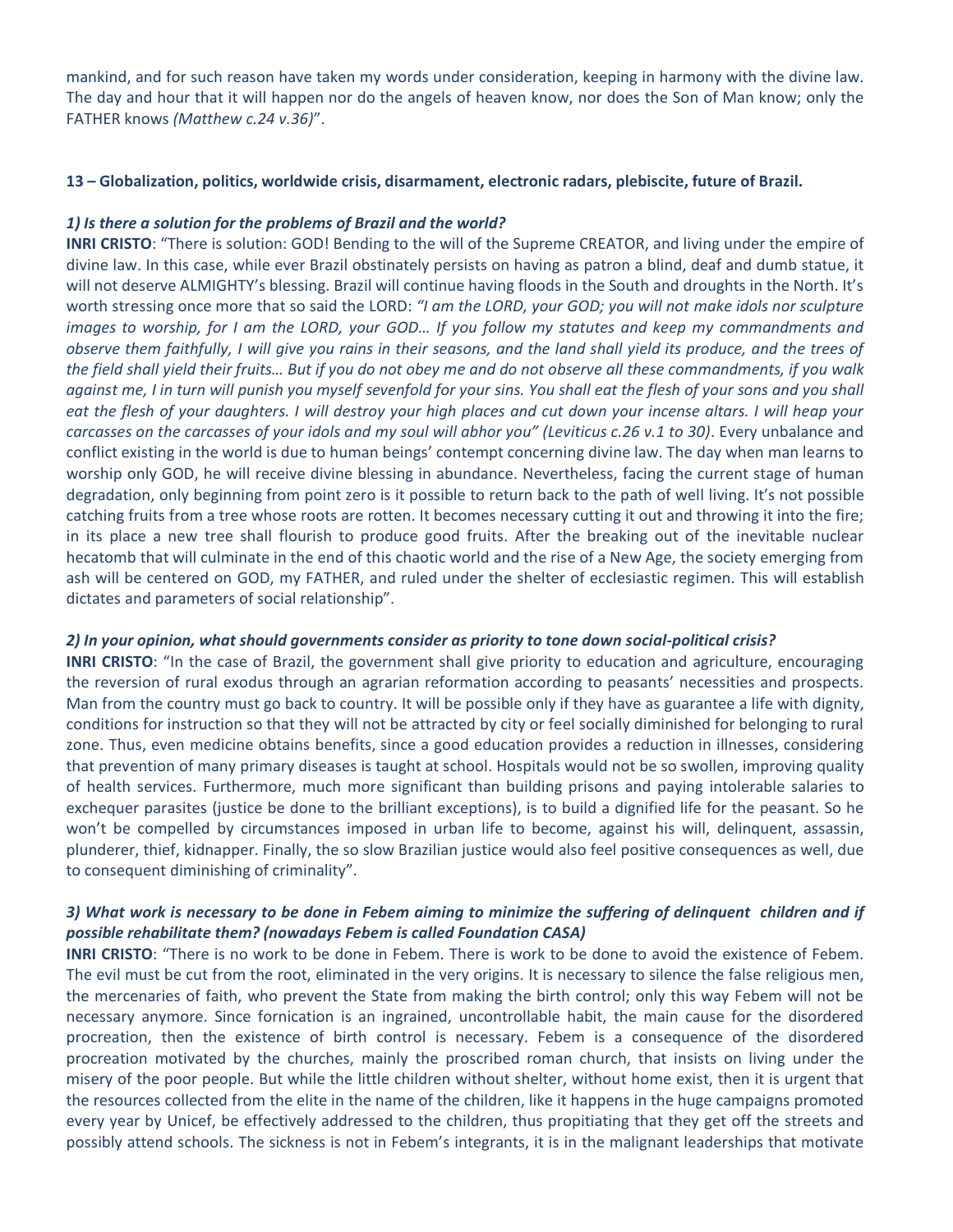the disordered procreation and, under coercion and blackmail, avoid the State that controls the birth rate. Febem would not even exist if so many children without home did not exist. And such children would not exist if so many malignant minds interceding in the pieces of the social game did not exist. The homeless children of today will be the homeless adolescents and many of the murderers of tomorrow. They will purposely be the outlaws, conscious that they are a result from the negligence of the elite – the same elite that sponsors the rascals and gives alms to the mercenaries of faith in the name of the children. This is the demagogue elite that pretends not seeing anything and in fact wants things just to continue like they are. If the alms at least achieved the real addressees, the situation would not be so serious. The reality is that just a crumb – about ten per cent of the collections – achieves the unfortunate people just for sake of disguising, to make believe that the wolves under sheep skin have a solidary obligation to the abandoned children. Behold why at the right time the settling of accounts will be unavoidable and divine justice will shine upon Earth".

#### *4) If you are Christ, why don't you make something to improve the situation of Brazil?*

**INRI CRISTO**: "In 1980, I was invited to Congressmen Council by its president at that time, Flávio Marcílio, in meeting with some deputies and senators. I advised them about the imperious need to give priority to agriculture and education. They took note of everything, but didn't consider the advice relevant. If they had taken me seriously at that time, when a solution was still viable, Brazil wouldn't be diving into this chaos. Subsequently, I dictated letters to Republican Presidents, alerting them about the future; many times I tried to speak on television programs, but they didn't want to hear me, didn't let me speak. In 1996, I published the circular entitled Puppet's Dancing, which MÉPIC sent to authorities and attempted many means of communication. I exhorted Brazil that was (and continues) being sold to foreigners. Again, there was no manifestation. In 1998, I was expelled from National Congress for having insisted once more on the advice that, if Brazil didn't give priority to education and agriculture, it would be in the imminence to endure a bloody civil war. I am conscious that I made my part, I advised in time. Now, only when they come to ask me and let me freely speak, I will be able to expose the fact that there is no solution, cause there's no more solution, but a palliative, since now it's late, too late. On the contrary, a gloomy future waits for Brazil, which will continue embittering despair and Brazil will definitely be mud into social chaos…"

(See Letters to Presidents inside book AWAKENER 1st part and in SOUST files).

### *5) Are you for or against population disarmament?*

**INRI CRISTO**: "Population disarmament is a two edged sword. Besides being a hypocrite and having a demagogical attitude, it's impracticable in a country of such violence as Brazil, where public security has a lot to be desired. It becomes nonsense, as one way or another, bandits will always continue legal or illegally having guns. Therefore, the only ones damaged by this act would be people. I don't make use of guns and would prefer nobody made use of them. It would be ideal if nobody needed them, since whoever hurts with iron will be hurt by it. However, I know that honest people resort to them not because they like, but for lack of option, for there not remaining another alternative. Working citizens, payers of tax, can't abdicate the right to guarantee their security in such a troubled and chaotic world as this one we live in. For who lives surrounded by security guards permanently at their disposal, it's very easy to demagogically propose the extinction of gun permission to civilians. Even these ones who know violence will not be detained this way, neither here nor in any other part of the world. It would be good if no one had to defend himself by his own means, either because violence no longer existed or because public security propitiated citizens' integrity. But as reality is very different, among evil things, let the smallest prevail. What is less grave: a bandit mowing down the life of a family leader or this one making use of a gun to, in legitimate defense, stop delinquent's action, because the perpetrator could even kill other honest people? I know countless cases of people who, in the last time, because they had a gun in their hands, could save their lives. Since rapists, kidnappers, murderers, etc. walk armed, it's not coherent disarming the population. It would be putting them even more at the mercy of delinquents, making stealing official. The only honest and coherent solution is giving each honest citizen the faculty of legally keeping a gun. Obviously, the flagrant violation of a gun in the hands of one who doesn't know how to manipulate it must be subject to punishment according to the law. To have the right of using a gun, it's necessary passing through a previous training, preferentially ministered by the Police. Recently, television showed thousands and thousands of people delivering their guns in exchange for any symbolical object in the illusion of contributing to social peace, while thousands of hidden bandits were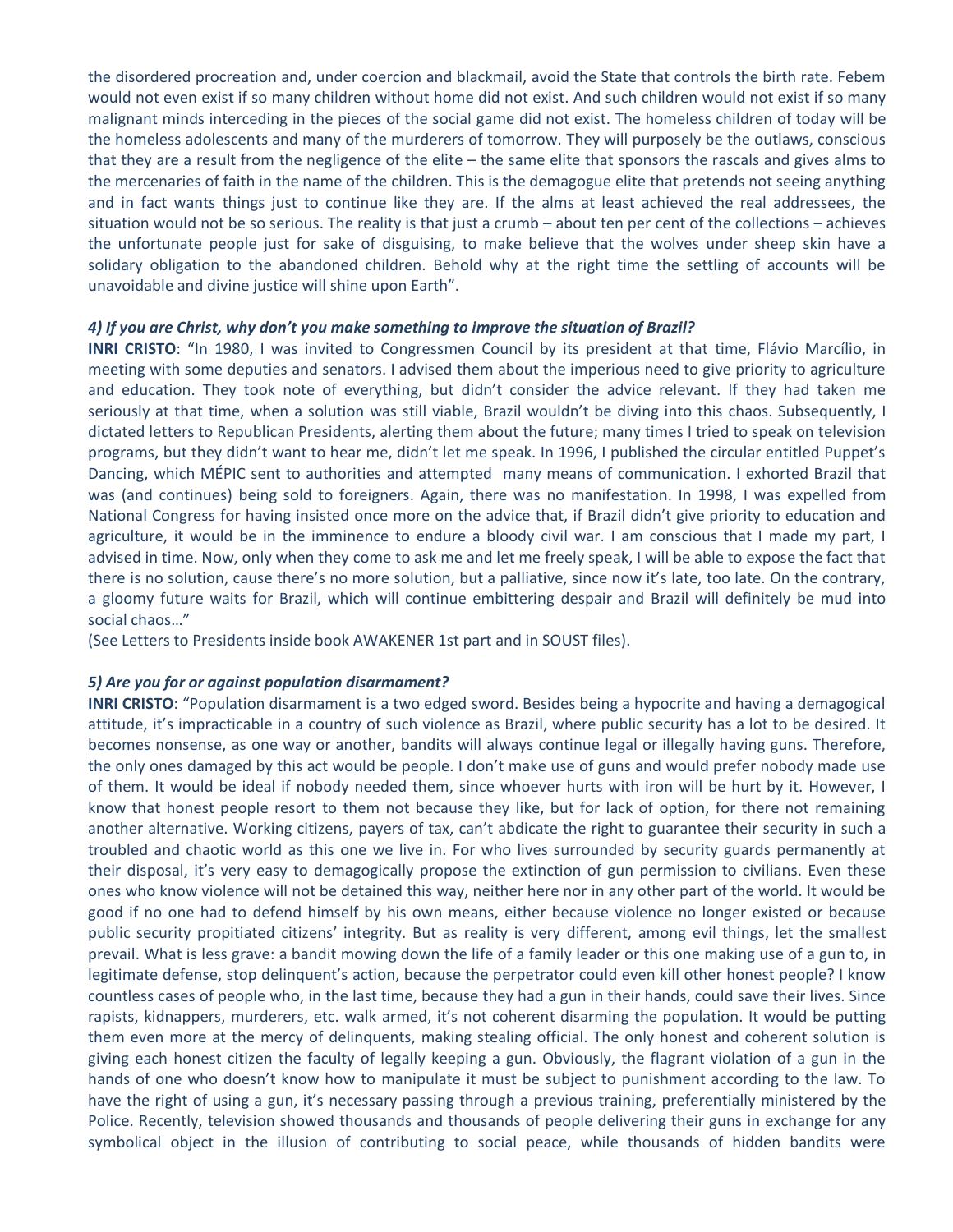debauchedly laughing in the face and of the ingenuity of the incautious."

## *6) So, are you in favor of legitimate defense?*

**INRI CRISTO**: "I am in favor of justice. There are juridical aberrations that must be reviewed in the context of Brazilian Penal Code. I'll give you an example. The ex-state deputy, ex-president of Legislative Assembly and exgovernor of Paraná state (Brazil), João Mansur, was in an enclosure of his residence when an armed bandit surprised him. He would have been eliminated if he didn't have a gun under his pillow, which he used in legitimate defense to eliminate the invader. As he was an eminent politician, he didn't need to flee from the flagrant act nor even attend the Police Station. According to Federal Constitution, if the same had happened to a common citizen, this one would have to flee away and remain hidden during 24 hours to escape imprisonment in a flagrant moment of delinquency, besides having to respond to a lawsuit afterwards. In other words, the authorities may have a gun to defend themselves and the honest worker must die at the mercy of violence. If everyone is equal at the law, why are there such alarming differences? This is the juridical incongruency of archaic, disordered, iniquitous, corrupt and dying laws of contemporary society. All these politicians and demagogues who defend population disarmament, with no exception, don't directly make use of guns because they are surrounded by security guards armed up to their teeth. When current laws are correct, then everyone must rigorously comply with them. But if these same laws are out-of-date in the face of worldly chaotic context, they must be reviewed and changed accordingly to current social parameters."

## *7) What do you think of globalization?*

**INRI CRISTO**: "Globalization is positive when it propitiates spiritual and cultural fraternization. But under material point of view, it will inevitably make social injustice worse. In a global world, when one country suffers a great damage in its economy, it will bring consequences to other very distant countries, which had nothing to do with what had happened. And more, the great worldly potencies will always obtain more benefits than the poorest countries. It's even foreseen in the Holy Scriptures that the smaller must be cautious towards the big one, as the tendency is that the bigger one swallows the smaller. The enormous foreign supermarket networks are a typical example of it. Due to globalization, they provoked bankruptcy of thousands of small traders, most of whom are unemployed. In Brazil, there aren't parasol or umbrella factories any more. These products are imported due to low cost of production in their originating countries; in other words, that means exploration of foreign labor. In Asia, since there's abundant labor, workers are subjected to work in exchange for a teeny salary to avoid starvation, as they know that if they don't want to work under these conditions there are thousands of people on queue waiting for a similar opportunity. When Brazilian government removed the barrier to imported things, at that time no one saw that each imported car bought here, although with a lower cost, represented the dismissal of some worker, increasing the queue of Brazilian unemployed people. The fatal politics of dumping came into being and prospered as a consequence of globalization. I look with very good eyes at the pacific union between peoples, when there is no necessity to make war s among themselves. The relationship of interdependence is salutary; it means that each people keeps its particularities, but have relationships with other peoples respecting their particularities, without provoking damage to others."

### *8) Do you have any political preference?*

**INRI CRISTO**: "I can't have any political preference, since even the corrupt ones, the prevaricators, the exchequer parasites are all my sons. From deep in my heart I really wished that when politicians were elected, they assumed their tasks with dignity and weren't rascals; I wished that they gave their lives to keep the promises done during campaign and didn't promise in case they couldn't keep them."

### *9) Have you voted in the last elections?*

**INRI CRISTO**: "As I'm not a landless person any more, after almost twenty years I did civic duty in the condition of voter. I haven't merely voted in a candidate, but in coherence, on the ideas I considered the most sensible ones. I ask my FATHER, LORD and GOD to inspire the voters giving them the opportunity to choose the most suitable candidate to administer Brazilian current state of affairs, as no power can be exerted without the knowledge of GOD. I'm only sorry that democracy isn't orthodox in Brazil; then the vote would be facultative. In the false democracy, many times the voter votes for whom he doesn't trust or votes blank only for being obliged to attend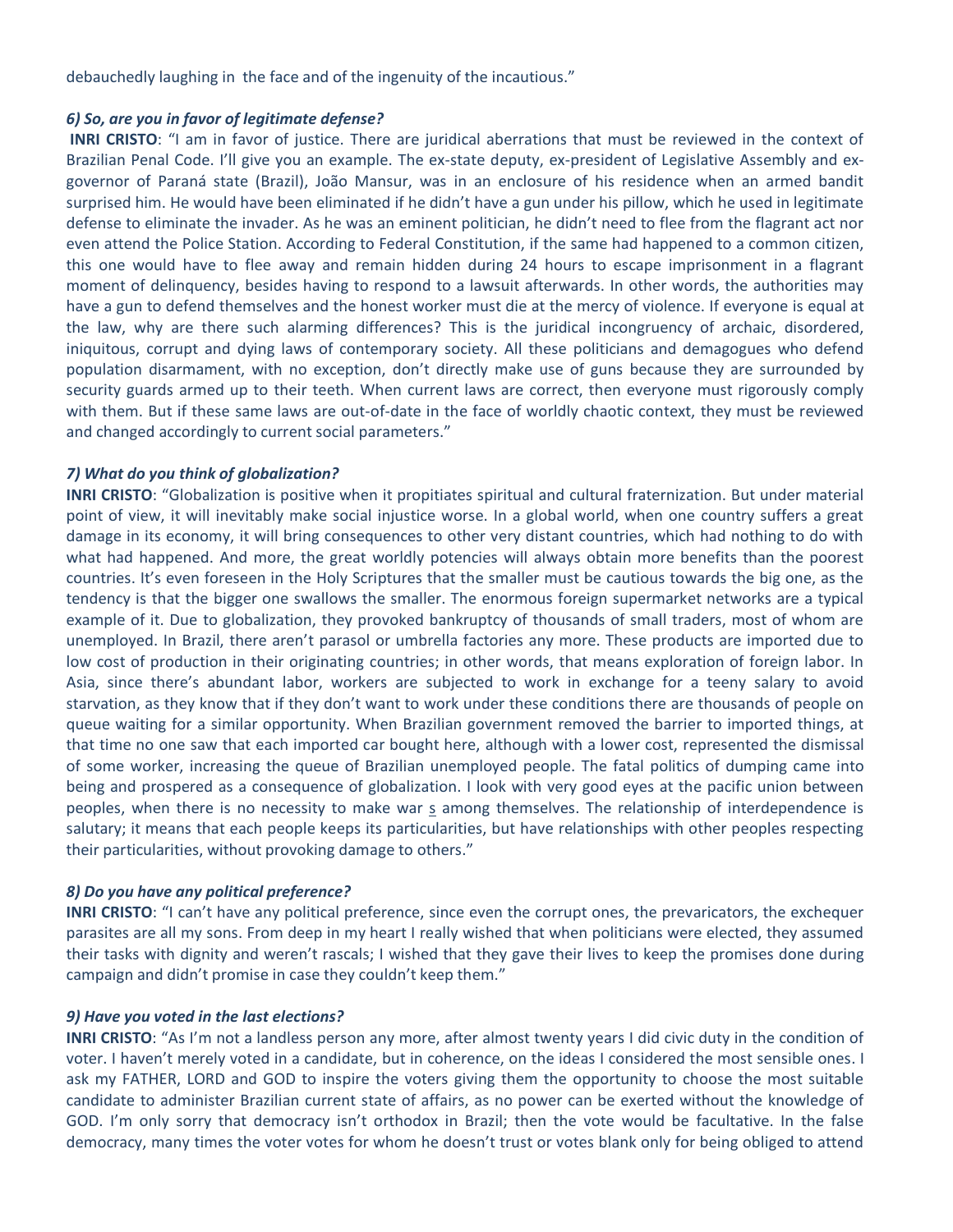# *10) In the episode that one of the vehicles of SOUST was fined, what did you allege to resort? Is it right the Son of GOD to be fined?*

**INRI CRISTO**: "I was not driving, a disciple was driving. We alleged that we could not be fined for an infringement we did not commit, because the disciples do not disrespect the terrestrial laws. In the place where the fine was registered, it would be impossible to run at 99 km/h with that car (it was a Toyota Bandeirante year 1972). Not even on the highway we had ever reached such speed. For this reason we did not pay or will ever pay the fine. We do not have any reason to pay for something we do not owe. I will not be accomplice of the pernicious industry of fine. I continue giving to Ceasar what is Ceasar's, but I will not give to the thieves what is GOD's. And all those that improperly fine the LORD's house are thieves. There was such a flagrant dirty trick that the directors of the time, Iara Eisenback and Lanes Randal Prates, are not in Urbs/Diretran (department of the city hall in Curitiba), since both of them verified the existence of frauds in the electronic radars, what is already more than proven. When the scandal became public, many radars were suspended and there isn't anybody who complains anymore, because according to the reports, now they are fining only those who effectively commit the infraction. The true aim of the electronic radars is not to educate people for the traffic but to collect people's resources using traps, invariably harming the honest worker citizens".

# *11) How do you see the Brazil of the future?*

**INRI CRISTO**: "I see the Brazil of the future leashed to the plebiscite where people will decide whether I shall manifest myself or not without interruption and consequently expose the future of Brazil. In the whole history of humanity, could any leader ever lead his people without exerting the right of public speaking. I that speak to you will be able to expose the solution, the future of Brazil in order to help my people, only by freely expressing myself in a national broadcast".

### *12) Do you think that the government should be involved in the religious matters? Or should it remain neutral?*

**INRI CRISTO**: "The government that involves with religious matters is always tendentious; as I have already said before, in the current reality the existence of a theocratic government is not viable, it is utopist. The neutral government is orthodox, as it happens in France, where it is forbidden to expose religious symbols in the public buildings. Here in Brazil, the citizen that goes to a military body, a forum, a city hall, or the very government palace is forced to come across idolatry symbols. This is non-constitutional, since the constitution foresees that the rights are equal to everybody. In this case, where is the right of the Jews, the atheists, the evangelicals when they go to a public place that imposes a statue, symbol of idolatry? Were the constitution and the sacred right of citizens respected, the government would not get involved with the religious matters, as it happens in France, which effectively is a neutral country and nobody is forced to bend to any religion (I refer to France as, during the time I lived there speaking to people in the public squares and lived in their homes, had the opportunity to realize that the French people enjoyed freedom of consciousness). I still wish to see Brazil free and neutral. The freedom of consciousness would be salutary for the whole Brazilian people. Imagine that Brazil has one day of holiday for veneration to a statue, established by an ex-dictator who committed suicide. He decreed the 12<sup>th</sup> October in "homage to the patron of Brazil". Where is the respect to the other religions, to the other beliefs? That is absurd! Check it out, my children: if the dictator decreed one day as "homage to the patron" later committed suicide, don't you think it is necessary to reconsider this decree, even to allow that Brazil has only the ALMIGHTY as his patron? *("I am the LORD, this is my name; my glory I give to no other, nor my praise to idols" – Isaiah c.42 v.8)*".

# *13) In your vision, how would the perfect society be?*

**INRI CRISTO**: "There is no perfect society. Only the LORD GOD, my FATHER, is perfect. But the ideal society would be the one where the human beings placed GOD at first place (the GOD who made men, Supreme CREATOR, only non-created being, only eternal, only being worthy of worship and veneration, only LORD of the Universe, my FATHER, not the 'god' men made). They should also be conscious of GOD's laws (that synthesized in two words is action and reaction, or cause and effect), and then lived as part of the biological context respecting nature, without the unmeasured ambition of always dominating more and more… Actually, an ideal society can only exist when each member of this society is able to live peacefully in the aloneness of his most restricted environment.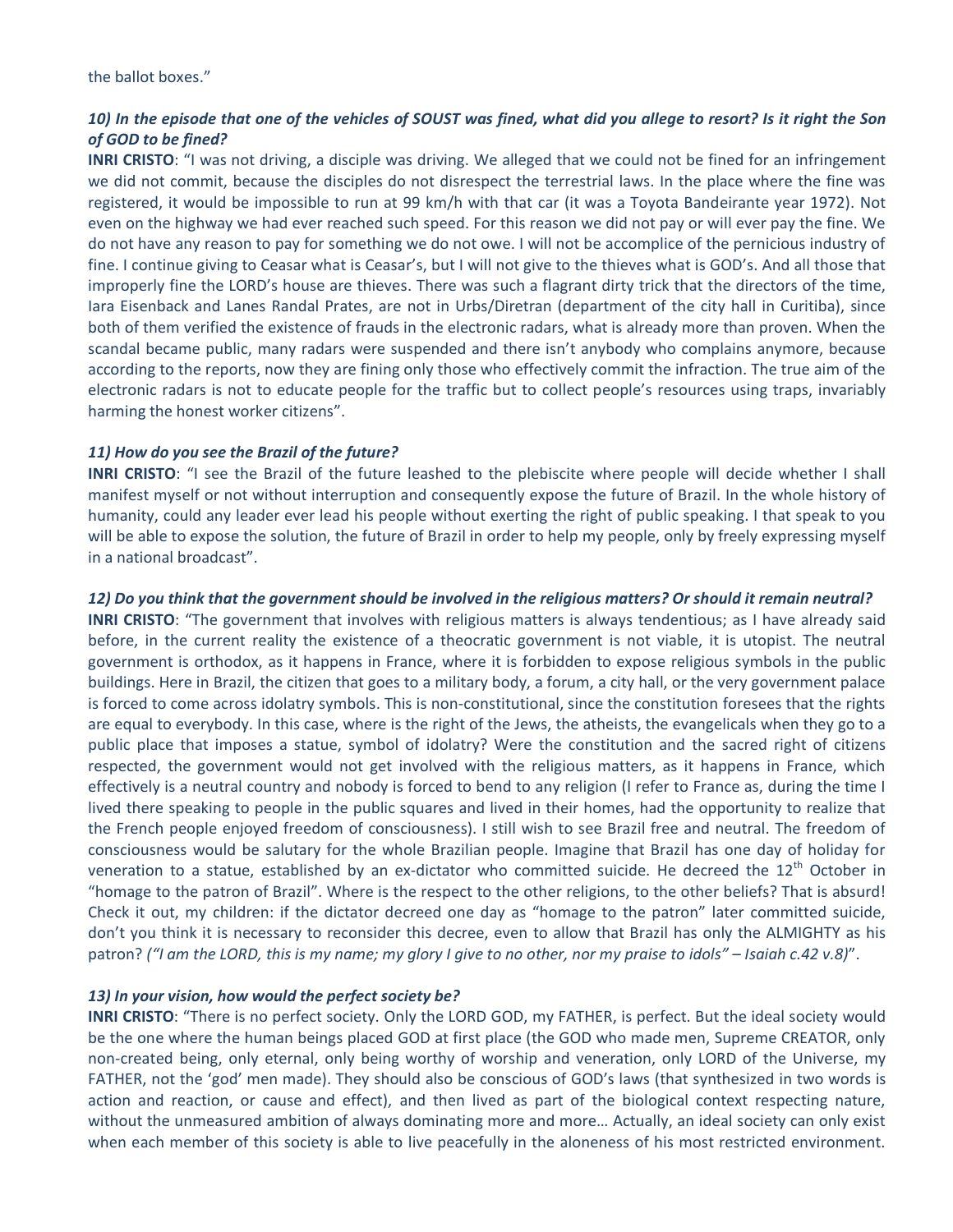Only by having an intimate communion with the CREATOR it is possible to achieve the true, everlasting peacefulness. The human beings live ephemeral moments of satisfaction, however they are always unsatisfied because they are always in search of something that is in their inner. I tell you in truth that only in the LORD human beings will ever find satisfaction, serenity, peace, and only so it is possible the existence of a relatively ideal and fortunate society".

# *14) Do you believe in the possibility of a society ruled without politicians and the State controlling the citizens? In positive case, what would be your alternative?*

**INRI CRISTO**: "In all the societies, since the ones formed by wild animals or by human beings, there are the leaders and those who are lead, the ones who command and the ones who are commanded. This is part of the nature created by GOD. Under this view, even if there are no politicians in the human society, there will always be the ones who are born with the natural gift of leading, commanding, organizing. Amidst the viable alternatives, the ideal is the theocratic society, ruled by the ALMIGHTY; He would choose the governor for each people. However, considering that it is unviable to put this alternative in practice in the current days – since the so-called theocratic governments are falsely theocratic, in fact they are ruled by men – then democracy is the only viable political system. The plain democracy is ruled by the popular will, but the plain democracy means free press, free media, not a media disguisedly controlled by the government aiming to keep the population under control, thus perpetuating in the power. Plain democracy means people in the power, and people in the power means that people shall choose somebody from the people. When the people is on the power, there is no need of voting, people vote only if they wants to, if there is a candidate that achieves the expectations. If there is no trustful candidate, people do not need to vote, people can stay at home. Therefore, the candidates have to alternate amidst themselves until achieving the trust of the electors. This would be plain democracy, because democracy where the individual needs to leave home for voting, mainly when there is no trustable candidate, is false democracy. If the individual is forced to vote, it means that somebody has commanded him, that someone exerted power upon him, and this someone is not the very people, but a dictatorial regime. When people are effectively in the power, chooses the leader, the prince, without any obligation to vote. Obliging the people to vote is already a proof of the candidate's incompetence".

#### *15) What do you think about cooperativism?*

**INRI CRISTO**: "It depends on what sector it is placed, which way cooperativism is used. For example, in the area of public administration there is the cooperativism that works as complicity in corruption; it is abominable when a politician commits a crime and the others hide the crime, sustaining him to continue on the power, as it happens nowadays in the Brazilian Senate; at the FATHER's eyes and at my eyes, that is abomination. But cooperation in the way that you ask seems to be a reasonable option to equilibrate the social relations. All is a matter of changing the consciousness of human beings, making them understand the advantage of cultivating honesty, of one helping the other, collaborating for the common good, since nobody lives isolated in a glass campanula, free from the direct contact with their fellows".

# *16) Politics is always more and more malicious. As a political candidate, what would you do to transform it into a necessary good?*

**INRI CRISTO**: "Politics is the art of conciliating their own interests to the interests of others. The matter is not transforming politics into a necessary good, because where there is human society there will also be politics. The matter here is to transform the politicians, as in fact politics is not malicious; malicious are the ones without any scruples to get benefit from the politics, malicious are those who have lost the notion of the true values of life in society, malicious are those who use politics to rob, lie, cheat. I will never be a political candidate, as I have already come with a divine mandate. What I can do is to speak, and to teach those who have vocation in politics the advantage of making the good, the advantage of living honestly, this is what I can do when I have the opportunity".

#### *17) Would you have courage to officially become a candidate in politics? In what political party? Why?*

**INRI CRISTO**: "As I have already said before, I will never become candidate to anything, as I have already come with a divine mandate. And I will only be able to openly manifest myself presenting solutions for politics when the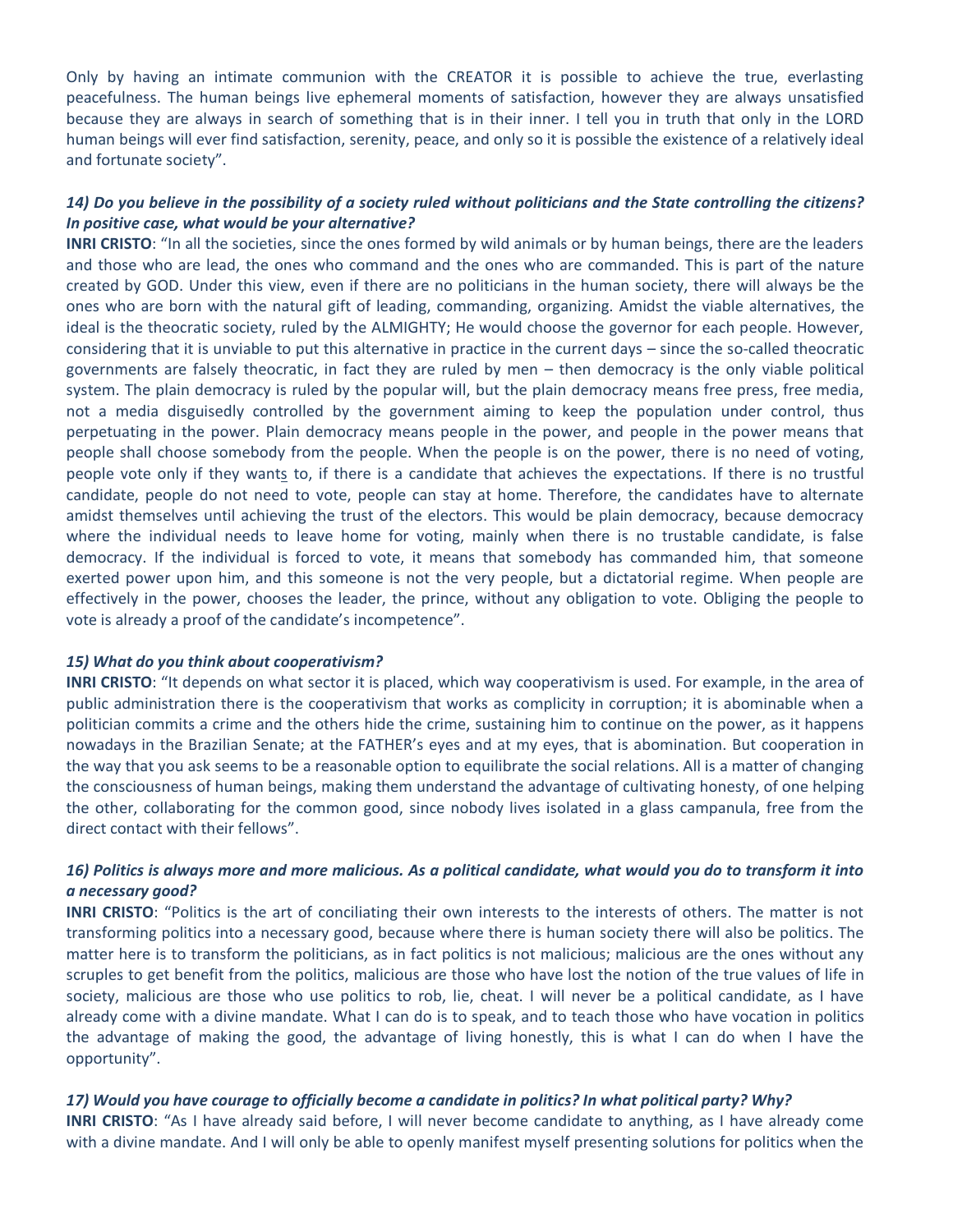Brazilian people decide through a plebiscite that I must speak without interruptions for this purpose. There was never a leader, in the whole history of humanity, who was able to help his people without being able to speak. And I came to the world mainly to speak the right things at the right time".

#### *18) Do you believe that politics is a way to achieve the things? Do you think there is any honest politician?*

**INRI CRISTO**: "Most of those who become candidates in politics, do it for personal purposes, for being certain that they will get benefit from the politics instead of giving benefit through the politics. There are the honest politicians, but in the current situation those who dare to be honest are eliminated from the scene or they are suffocated by the predominating interests. Being honest in our days is synonym of ingenuity, stupidity and dishonor. Rare are the ones who are able to escape from the system unharmed and preserve their integrity".

#### *19) Have you ever tried to join any political party? Were you accepted or barred?*

**INRI CRISTO**: "Many have even given me this suggestion, and I know that I would be well succeeded if entered the politics, but my condition does not allow me. As I have already said, when people decide through a plebiscite that I shall manifest myself with no interruptions, then I will be able to expose the solution for the politics and for many other matters that afflict the Brazilian people and humanity".

# *20) If GOD is omnipotent, omnipresent and omniscient, would you also be, as His Son? Then, wise of all the matters, why not solving them out at once?*

**INRI CRISTO**: "GOD, my FATHER, is omnipresent, omniscient and omnipotent, I am His Son, His servant, the executioner of His holy will. I know what He reveals to me, as in fact I am nothing and I know nothing, only He knows everything, He is the LORD of wisdom. I show the solutions according to the inspiration that I receive from my FATHER, according to what I have glimpsed in the behavior of human beings in my long journey upon Earth. Only the LORD is wise and I say once more, I can present a solution for anything only when people demonstrate being favorable to my free manifestation for this purpose through a plebiscite".

# *21) Economical development seems something terrible that aims to make the poor people become even poorer and enrich the rich people even more. In another way, it seems very important to sustain the population. What is your position in relation to the economic development? Shall it exist and be always growing, shall it be moderated or extinguished?*

**INRI CRISTO**: "The more accelerated is the technological development, the greater are the contrasts, the disparities existing between rich and poor. The more advanced may technology be, it will always be just overcoming its own intellectual limits. However, technology will never be able to solve the social problems of humanity for they are matters that go beyond the sphere of intellectualism, of the merely intellectual understanding: they are existential matters, bonded to the inner self of human beings. The greatest misery of human beings afflicts not only the poor, but also and mainly the rich: it is the spiritual misery manifested in the meanness, avarice, envy, selfishness, unmeasured ambition… finally, while all this spiritual poverty is not removed from the inner of human beings and substituted by the great human virtues, not even the most advanced technology and the most prodigious economic development will be able to give solution for the vital problems that afflict mankind. The root of the problem generated by the unmeasured economic and technological development is on the need. Industry, originating from the technological development, raised from the need imposed by the disordered procreation and consequent demographic explosion. And the need is originating from the sin, from man's disobedience to the law of GOD. As long as the sin and disobedience to the divine laws proliferate, the need also increases. Humanity runs fast in a path with no return, there is no way to reverse anymore. It is necessary to develop economy more, search for new means of survival, new sources of energy, new resources for attending the necessity… Even if all the Earth inhabitants wanted, now it is impossible to stop; the circle is moving and anyone who wants to flee from it will be exhausted, until the day of the nuclear hecatomb that will culminate in the end of this chaotic world. These are very deep matters that you have placed to me, my son; if someday you personally come to my presence, I can go deeper on the answer to this question".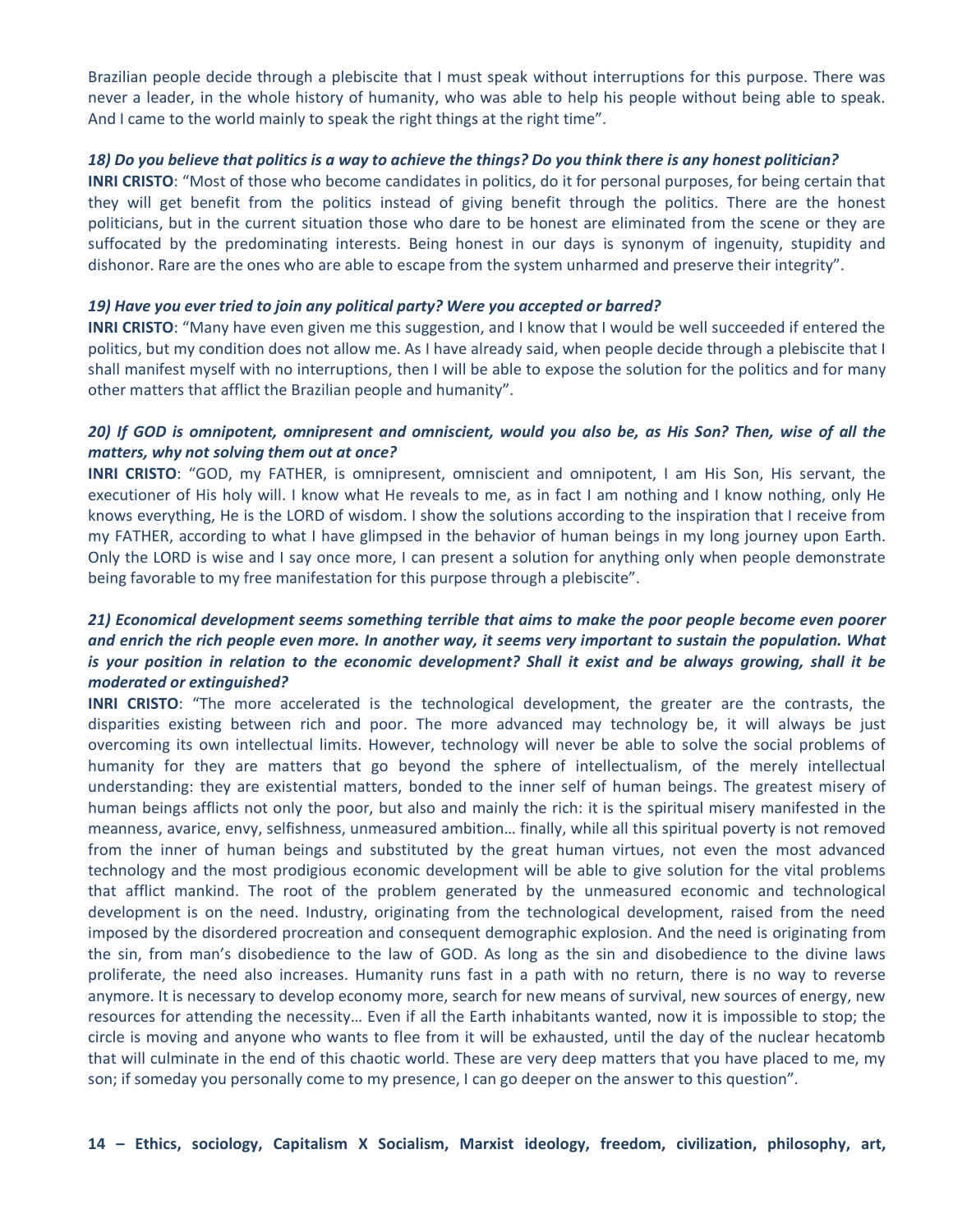#### **intellectualism.**

#### *1) What is your concept regarding ethics?*

**INRI CRISTO**: "First of all, those who most talk about ethics and impose false moral precepts are the ones who most violate them, namely the priests traitors of divine cause. It's worth remembering once more; sin is all what you do that does evil for you or for others; all what you do that does no evil for you nor for others is not a sin. So, for my FATHER, LORD and GOD, you will not be hurting ethics provided that you don't walk against His sacred and eternal laws. In fact, men invented ethics to regulate human behavior and impose limits on those who like to live imprisoned by their ideas and thoughts. However, those who love and know freedom will not allow themselves to be imprisoned by ethics barriers. I love freedom and came back to this world to teach my sons to be free, as I've already said when I was called Jesus: *"Know the truth and the truth will make you free" (John c.8 v.32)*. Free to live, free to love and worship my FATHER, LORD and GOD".

#### *2) In your point of view, which production system is closer to social justice, capitalism or socialism?*

**INRI CRISTO**: "Neither one of those production systems can be close to social justice while GOD isn't in the first place. The ideal would be the one coherent with theocratic regimen, theosocialist or theocapitalist. Social justice will be possible only when human beings have learned to live in common, with their eyes turned to GOD, conscious they don't have anything, since everything belongs to GOD".

# *3) The motto of French Revolution occurred in 1789 was "freedom, equality and fraternity". Up to now, it hasn't come true. Do you consider it will be possible to effect someday or isn't it but utopia?*

**INRI CRISTO**: "Summarizing, it's possible to come true the day when human beings commune, cohabit under the empire of divine law, having only GOD, my FATHER, as the LORD. When everyone loves the same GOD, the same LORD, and follows His sacred and eternal laws, they will live on earth in harmony, never forgetting that the law of equality only consists on unequally distributing to unequal ones in the measure they unequal themselves".

#### *4) What do you define as being freedom, as you assert to be the liberator?*

**INRI CRISTO**: "Freedom seems like a recipient full of crystal water, indispensable in the crossing of a long and torrid wilderness. Without this precious liquid, you would certainly die of thirst. But if you ingest it all at once, you would be led to indubitable death too. So, you have to prudently moderate it in order to conclude the journey. Freedom is one of the greatest gifts GOD gave to human beings, but it only depends on him knowing how to make use of it. Two thousand years ago, I said: *"Know the truth and the truth will set you free" (John c.8 v.32)*. Who aims to know the truth comes to me and I set him free of idolatry fetters, fantasy and lie. The most significant test of human being's freedom is when he succeeds into coming to my presence. One can say he is free when he passes through and overcomes the dark tunnel full of scorpions, serpents, alligators, etc. and finally comes to my presence. Many discover they are not free only by trying to meet me, as many hindrances appear, mainly from relatives. Behold the meaning of what I announced before being crucified: *"Do not think that I have come to bring peace to the earth; I have not come to bring peace, but a sword. For I have come to set a man against his father, and a daughter against her mother, and a daughter-in-law against her mother-in-law; and one's foes will be members of one's household. Whoever loves father or mother more than me is not worthy of me; and whoever loves son or daughter more than me is not worthy of me. Those who find their life will lose it, and those who lose their life for my sake will find it" (Matthew c.10 v.34 to 40)*. Separation is inevitable. Who loves darkness and is a slave of it can't live harmoniously with light lovers. It's rare finding an entire family united, where all integrants love light and truth. And more: freedom doesn't consist on doing whatever you want, but by not allowing yourself to be enslaved by your own and other's wishes. Many think they are free and can do whatever they want. But they are wrong. Most of them are not free, but slaves of their fantasies, of their fears, of their miseries, of their anguish, of their vices, of fetters imposed by decadent contemporary society. You have the right to think you are free to smoke as much as you want. But won't this freedom turn you into a tobacco slave? Following the same reasoning, you can even go straight through the path of drugs, but they will lead you to a black deep shaft, culminating with destruction of neuronal system and you will have difficultly get rid of them. Or you may imagine yourself to be free for, in the condition of a mean person, gather many material goods, jewels, automobiles, properties, forgetting that, the more you own, the more you will be slave of your richness, without which you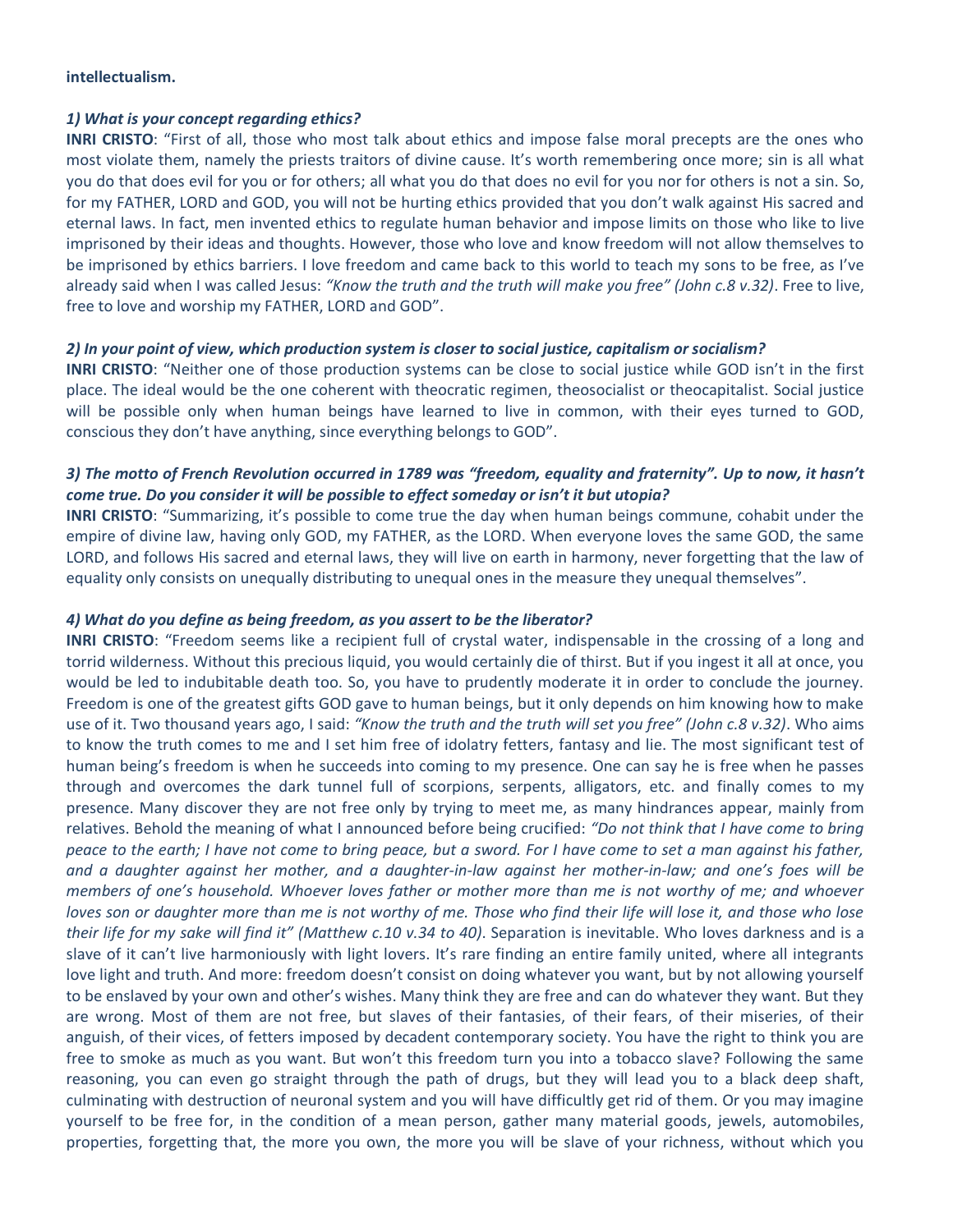would feel very unhappy. Two thousand years ago I've already spoken about it: *"But store up for yourselves treasures in heaven, where neither moth nor rust consumes and where thieves do not break in and steal. For where treasure is, there your heart will be also" (Matthew c.6 v.20 and 21)*. You can also make use of freedom to anxiously become a glutton. But won't you become slave of fat, having to carry it with you wherever you go? Freedom can lead you to promiscuity valley at the same time it can subject you to suffer an incurable disease. Therefore, you shall make use of freedom allied to consciousness. Only so you won't be slave of it. True freedom imposes discipline, order, harmony, knowledge. You can't be rationally free among confusion, imbalance and ignorance".

#### *5) What do you think about Marxist ideology, or communism?*

**INRI CRISTO**: "The so-called communism is a fake idealized and theorized by Karl Marx with the intention to cheat incautious. According to this ideology, everyone makes use of collective property belonging to Staff. Independently of their profession, citizens shall have same life conditions. The goods of production are common to everyone. In theory, it sounds marvelously perfect. In practice, however, it's very different. Sumptuous mansions were built for leaders to inhabit, they have a life standard very different from people; finally, corruption was implanted within dominant class. It doesn't mean leaders are wrong to inhabit a palace; it's even necessary due to their hierarchical position. Wrong is acclaiming to be a supporter of communism and live in luxury while, at the same time, people starve and live precariously. If communism actually existed, then everyone, including leaders, should survive under the same conditions. Josef Stalin would have abdicated from his palace to inhabit a little house similar to a worker's one and Fidel Castro too should share the palace where he lives with cane pickers. In summary: the day when it is possible an individual with his foot size 43 wear number 34, then I will review my concept regarding communism. Mikhail Gorbachev understood the mistake and promoted the dissolution of ex-URSS. Considering the impracticability to keep the fake of communism in practice, as all human beings are different by their own nature, each one shall receive according to their needs and aptitudes, inside the law of equality, which is worth remembering once more: it only consists on unequally distributing to unequal ones in the measure they unequal themselves. It's the extension of what I taught in the Parable of Talent, when I was called Jesus *("For to all those who have, more will be given, and they will have an abundance; but from those who have nothing, even what they have will be taken away" – Matthew c.25 v.29)*".

#### *6) What is missing so that equilibrium in social relationship is established?* **INRI CRISTO**: "Harmony, symbiosis with GOD".

#### *7) Is it a sin having ambition?*

**INRI CRISTO**: "Having ambition is nor a sin since you do not covet someone else's belongings. Wishing to have a good house, to acquire a good car, to work in a good job or even to run a profitable business is not a sin. It's even a blessing. The sin is in coveting someone else's things, which consists on the violation of tenth commandment *("You shall not covet your neighbor's belongings"- Exodus c.20 v.17)*. Covet someone else's things means desiring your neighbor's house or your brother's car, except if they are advertised and put up for sale. If you aim to build a house better than his or even have a car more comfortable than his, you won't be sinning, as if you trust GOD, He may give you much more than you can imagine. GOD will always bless you since you trust Him and make your part. However, keep always in mind that, the more you are slave of matter, the more it will enslave you; and the less you are slave of matter, the more it will become your slave. If you get happy to receive the little with GOD's blessing, this little will become much and you will receive heaven's gifts. But if you don't trust GOD and be saddened by the little, envying the others, then you will have less and less".

### *8) To each point can the so-called "progress of civilized world" be considered benefit to mankind?*

**INRI CRISTO**: "To no point. Together the supposed benefits, progress brought countless damages to humanity's real well-being. If progress were really progress, it would be extended to all inhabitants on Earth, not only to a restricted number of people, coincidently the ones considered materially richer. Progress didn't make humanity more prosperous, nor children happier. Quite the contrary, it brought consumerism characterized in the frenetic despair to want and have more and more, the unbridled run in search of the newest, the most advanced, causing inevitable dispute of who has and can have the best one; on the other hand, it caused disgust and dissatisfaction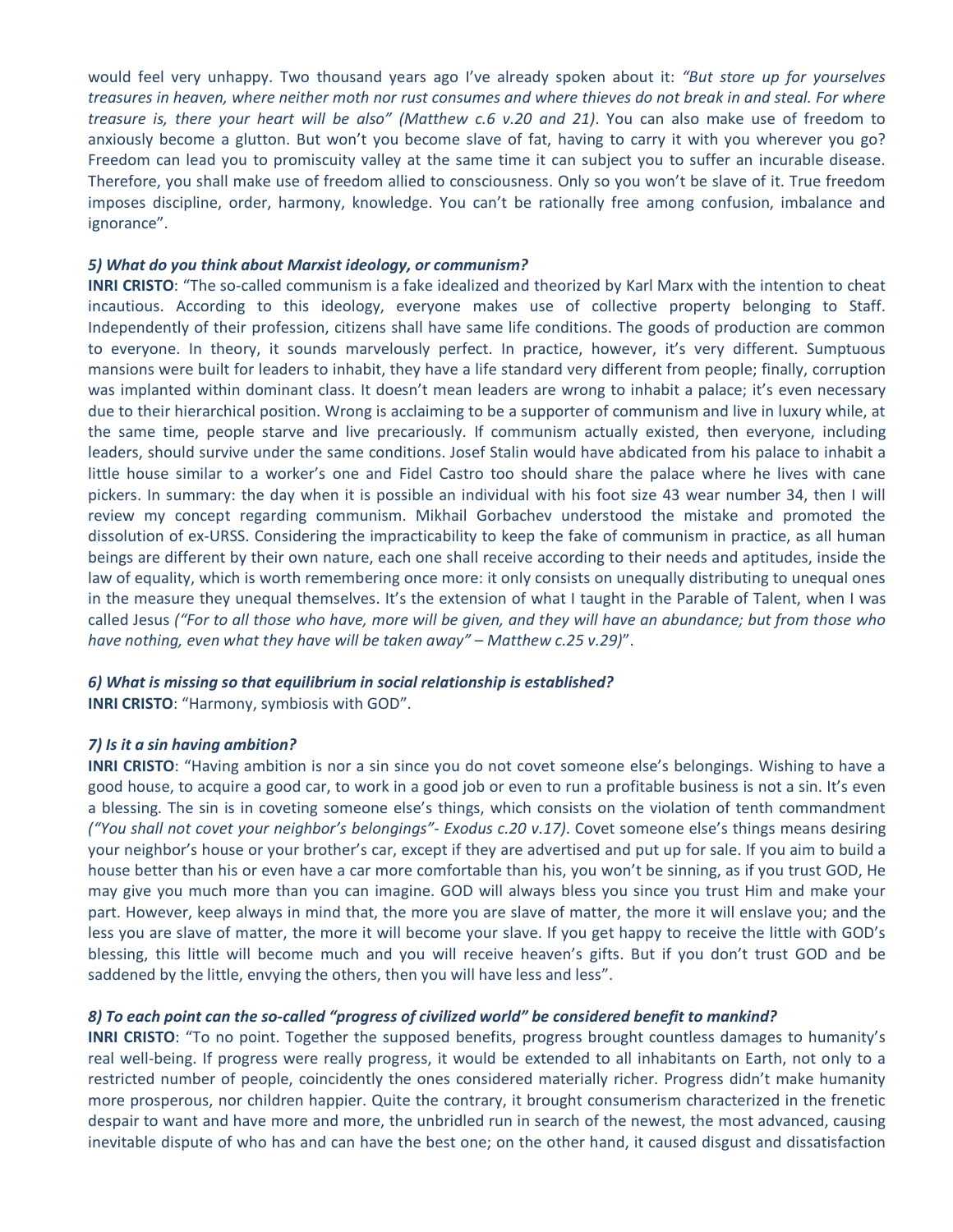to those who don't and can't have. Progress became synonymous with rivers and air pollution, deforestation, animals' extinction, destruction of planet's natural resources, ecological unbalance, damage to health, social anguish, etc."

#### *9) What do you consider an ideal or at least a balanced standard of life?*

**INRI CRISTO**: "Human beings will have achieved the ideal standard of life when they learn to live in simplicity, as simplicity is the last stage of wisdom. It means correct feeding, living basically on healthy nutrients, if possible to live without need of chemist; having a daily work turned to common good; giving descendants good education; preserving mother Earth, extracting from her only the necessary for survival; taking care of health; being fond of simple things and salutary habits, etc."

### *10) How do you differentiate an intellectual from an "intellectualoid"?*

**INRI CRISTO**: "As the term well says, an intellectual is someone who developed the intellect. It doesn't depend on having attended a terrestrial academy, because the capacity to reason is in the individual, not in the titles he may eventually show off. The greater demonstration of a degree of intellectuality in a person is his humility on recognizing when he was wrong in his ideas and bends in front of the truth. The "intellectualoid" is the individual who self considers very wise, very intelligent (in some cases even superior to the other human beings). By doing so, he allows fatal academic pride blind his understanding; the narrow-minded person turns round in the limits of his so limited "intelligence", which bereaves him of glimpsing the subtleties of GOD's things and recognizing his conceptual failings. Behold why I said when I was called Jesus: *"I thank you, FATHER, LORD of heaven and Earth, because you have hidden these things from the wise and the intelligent and have revealed them to infants" (Matthew c.11 v.25)*. But let it be very clear that I am not against academic knowledge. On the contrary, I consider studying fundamental, a salutary tool to individual and social development. I've already given orientation to many undecided young people who came to my presence asking which was the most appropriate faculty for them according to the vocation of each one. Many times I accepted the invitations of students to speak in universities, without asking anything in return. And I've also known many illiterates to whom I gave the names of instructors so that they could learn to read and write".

# *11) Can you explain us why Confucius, ancient chinese phylosopher, said that only the wise and the idiots do not change their minds?*

**INRI CRISTO**: "Indeed, Confucius spoke a statement that serves for any people at any time. The wise do not change their minds because, being conscious of what they believe and using the gift of discernment, they do not allow themselves to be influenced by frivolities, they do not accept fantasies. They are irreducible when someone tries to inculcate in them something that is not in keeping with their steady conviction. The idiots do not change their minds for considering that they are wise and have full conviction of the dogmas that were inculcated upon them; there is no more space for new information in their minds, consequently they are not able to assimilate the truth. However, those who position themselves on the intermediary line between the wise and the idiots, they are the rational searchers for the truth, for the wisdom, and have not allowed themselves to be contaminated, deceived, alienated by the reasoning padlocks (dogmas) imposed by the mercenaries of faith".

#### *12) Do you believe that one elevated to the infinite is effectively an indetermination?*

**INRI CRISTO**: "If this question reaches only the terrestrial mathematics, the answer may be given by the very mathematics, in other words, one elevated to the infinite or to any other number will always be one. So also, going to the field of the divine mathematics, one plus one will always be one, because I and my FATHER are only one thing; and one plus two continues to be one, because my FATHER, I and the Holy Spirit are only one thing too. And one plus two, plus one hundred, plus one thousand… will continue to be always one, because I, my FATHER and my children will someday be all only one thing".

# *13) Apparently, the arts have small value in the current society, but what is their value for the human development? Interpreting and producing various artistic works, does it increase our soul? Would it be more, less or as important as the scientific studies?*

**INRI CRISTO**: "When the art is true, it always has priceless value; the true art is inspired. Nobody can practice the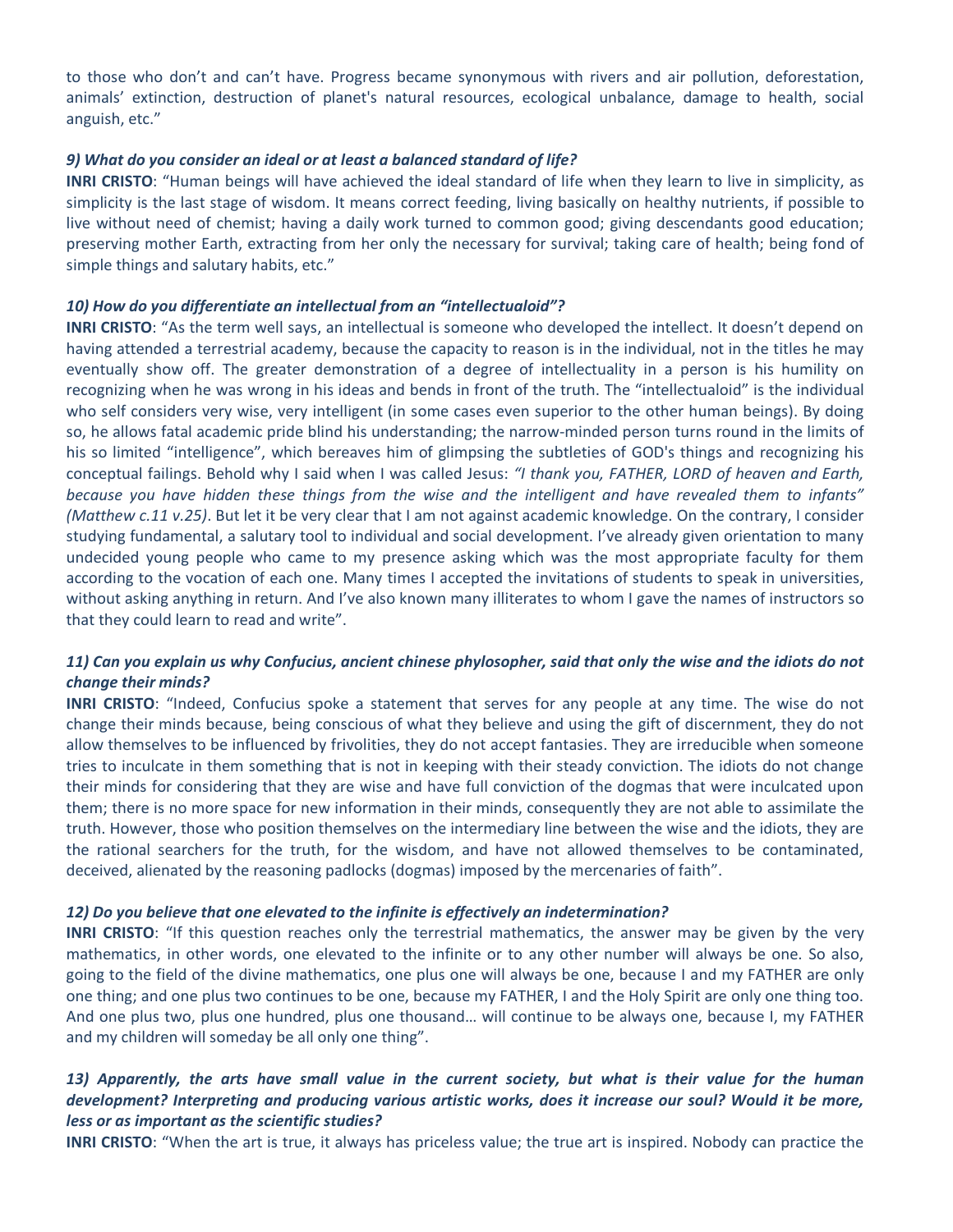true art without inspiration, but it is necessary to distinguish whether the inspiration came from GOD or from the dark spirits (for example, the "art" of carving images for the practice of idolatry is abominable at the LORD's eyes: *"The idol, work of human hands, is accursed, it and its author" – Book of Wisdom c.14 v.8*). The art originating from GOD's inspiration serves to feed the spirit, propitiating enchantment to the soul. There is the art of writing, the art of composing songs, the art of dramaturgy and so many others. Nevertheless, the most sublime of all arts is the art of dialectics, the art of giving life to the words and using the power of speech to make the good. And I tell you in truth that for the human being, art is much more precious than any physical work or scientific development, since art is the vehicle through which the sublime, the beautiful and the divine become manifest".

#### **15 – Abortion, birth control, sex, drugs, homosexuality, matrimony, education of the children.**

### *1) In your opinion, why is Catholic Church so radically against abortion and birth control?*

**INRI CRISTO**: "Even if some impious, wicked, hypocrite, rascal men turn out to assert that the sons of rape will starve, saying: "Let them be born, afterwards we'll see them starve to death, die for being with worms, drug addicted, murdered in social corners…" yet they will serve to the purposes of proscribed roman church vultures, who will make use of this human spectra to deeply touch the sensible side of the hearts of the elite and blackmail benefits to maintain the luxury of sodomistic and gomorrian iniquitous principality, in substitution for the tenth and the decadent trade of false sacraments (all and every sacrament with price is false, since I said when I was called Jesus: *"You received without payment, give without payment" – Matthew c.10 v.8*). Only cruel, badintentioned people stimulate disordered procreation and try to bereave birth control, since they have not confessable intentions to obtain profit and survive at the expense of the miserable, begging alms in the name of the poor and abandoned children. It's nauseous, filthy and hard to believe there are such cruel and perverse beings to the point of delighting with misery, destitution and hunger of the little ones who are born with no home, with no shelter. Only pulling blindfolds out of the eyes you will be able to understand they are not human beings but humanoids, espevos (pseudo-evolved spermatozoon), bestial beings. A report spread by CNBB (Newspaper Folha de São Paulo, August 30th, 1997 – Brazil), said the following: "We need significant gestures from society that lead us to give assistance to anguished pregnant victims of violence or life risks, as well as support to the unborn and newborn which are abandoned and rejected". Here is the true (and filthy) reason of CNBB's position against legalization of abortion and birth control: the proscribed roman church wants to continue extorting and having more and more profit on the misery and suffering of the poorest people. By the way, it's public and notorious: rich women who want to abort don't find any problem; it's just to make use of a particular clinic and pay the required amount without needing to give a reason or explanation (Program Fantástico – Globo Networks, Brazil). Neither CNBB nor its rabbles of "virtuous" sanctimony show the least indignation regarding it…"

# *2) Therefore, how is the matter of "papal infallibility"?*

**INRI CRISTO**: "The "papal infallibility" is one more invention, an absurdity from Rome to exert domination over the masses and keep minds alienated. Only my FATHER, LORD and GOD is infallible; for being perfect, only He never fails. Otherwise, let's see: by the time of ex-Zaire formation, during independence war, many Belgian nuns were raped by soldiers of "rebel forces" and Paul VI, the "pope" at that time, authorized abortion. Recently, the same happened with nuns from Bosnia and John Paul II refused the right to abort. Is one of the "popes" more infallible than the other? Or maybe the difference of behavior resides on the fact that blacks raped Belgian nuns and whites raped the ones from Bosnia? Wouldn't the problem be in the heart of racial discrimination?"

#### *3) How do you position in face of abortion?*

**INRI CRISTO**: "Firstly, I am not in favor of abortion; however, as I live inside reality, I am rationally in favor of life, but life with dignity. My FATHER, LORD and GOD said: *"Be fruitful and multiply…" (Genesis c.1 v.28)*. But as He is perfect and abhors imperfection, He didn't say: "Be fruitful and multiply disorderly". I recognize the need to interrupt gestation in determined cases, among which rape and danger of life for the pregnant etc., conscious that medicine comes from GOD *(Sirach c.38)*. If the ALMIGHTY inspired scientists allowing them to discover the abnormality of a fetus through ultra-sound scan, He is obviously indicating the imperious necessity to quit gestation in time so that an imperfect being not be born, also if it's detected that the fetus will quit woman's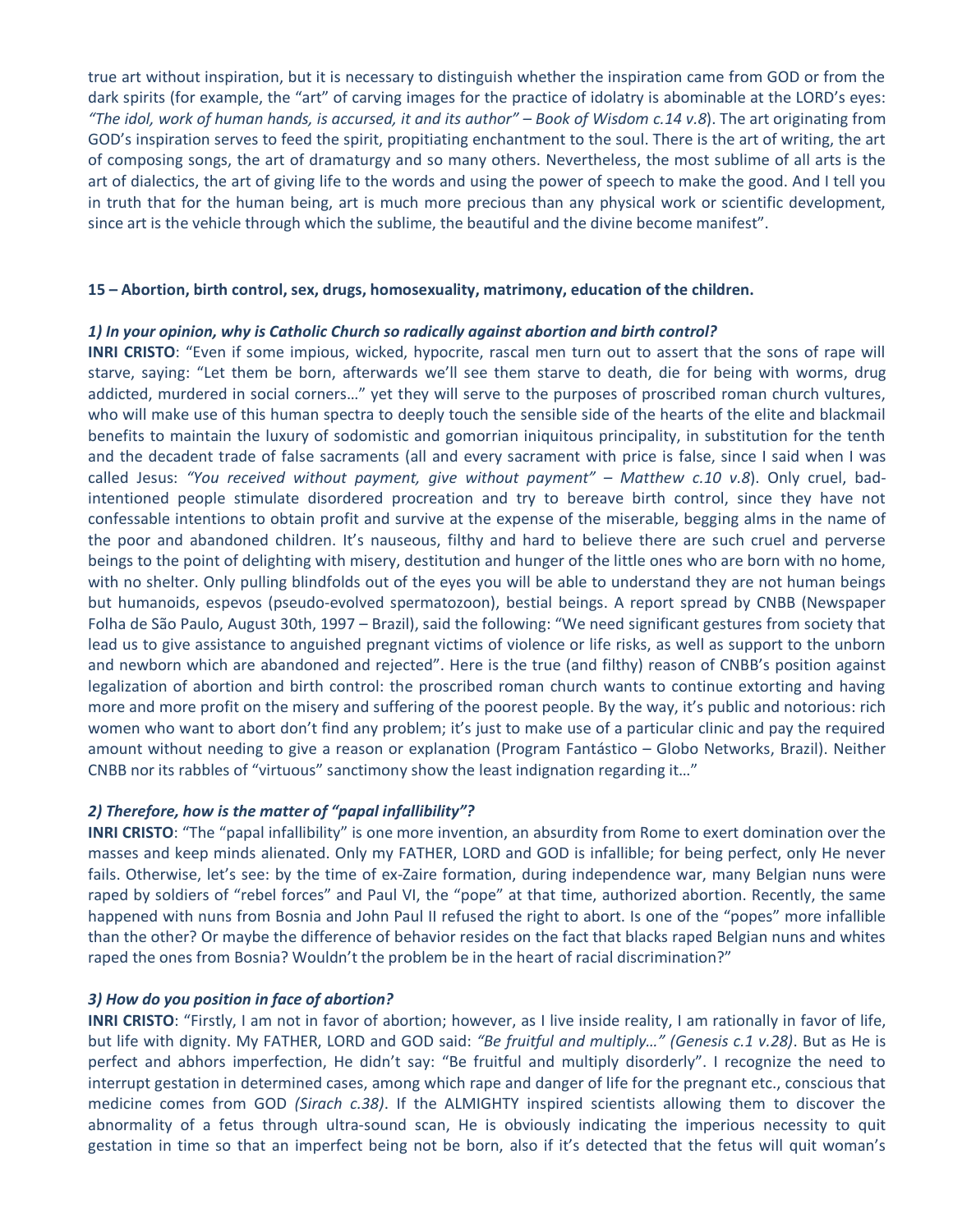physical life when getting rid of umbilical cord. While the fetus isn't self-sufficient, doesn't survive independently from the pregnant, he doesn't represent a life, since spirit is coupled to physical body when the newborn breathes the first gulp of vivifying air. I am not in favor of abortion; it would be good if no one sinned. However, since fornication is an instituted vice, abortion in last instance is the only palliative agent in the socially extreme situations (among the evils, let the smaller prevail). I myself advised before being crucified: *"If any member of your body causes you to sin, tear it out and throw it away; it is better for you to lose one of one of your members than for your whole body to be thrown into hell" (Matthew c.5 v.29)*. The integrants of Vatican hierarchy aren't raped. On the contrary, according to many journalistic articles (Veja Magazine number 1748, Época Magazine number 192, etc.), they are rapists, generally of children… Even if they were raped, they wouldn't run the risk of getting pregnant. It's very easy and comfortable and archbeast ("archbishop") shielded behind his luxurious palace decides that a poor woman must carry in her belly the descendant of her cruel rapist".

# *4) What is your opinion about the spiritualist teaching according to which at the moment of conception there is the installation of the spirit, that means, even in the first instants of fertilization the fetus would be considered a reincarnating being?*

**INRI CRISTO**: "The spirit only couples to the physical body when the newly born aspirates the first breath of vivifying air; while the fetus is in the water bag of the pregnant, the spirit is not yet bonded, since the spirit does not live in the water, does not install amidst the water. In this case, the spirit could not even be coupled to the physical body, due to the impossibility to overlap the pregnant woman's spirit. The energy that allows the fetus to move in the woman's womb is the same energy that keeps the body working while we are sleeping; this is the energy that dies and vanishes when we disembody. Only the spirit remains, does never die. This energy that makes the fetus move is bonded to the spirit, however it is not the spirit. It is similar to the energy that moves fish. Fish, for example, do not have spirit; they are moved by hydrical energy, different from the energy that moves the animals inhabiting upon the Earth. Regarding the false spiritualist teaching that at the moment of conception (fertilization) there is already the installation of the spirit and for such reason the fetus is considered a "reincarnating" being, it resembles one of Aristotle's false teachings, according to which the heaviest object falls faster than the lighter one. Despite being one of the great philosophers of Antiquity, in this matter he was contradicted by Galileu Galilei, who only abdicated the truth to escape from the fires of Inquisition. The fact of a doctrine (like the spiritualist one) presenting fragments of the truth does not mean that all its teachings are truthful. What I tell you, it is not from my own opinions, but as the FATHER instructed and revealed to me; actually, I know nothing, only He knows, since He is the LORD of wisdom and truth, whose understanding He only gives to the simple, to the humble, to the pure in heart, to those who got rid of the nasty garment of pride, arrogance and prepotency, which prevent the human beings from glimpsing the subtleness of spirituality".

#### *5) Is there a way to control drugs?*

**INRI CRISTO**: "It's not merely a matter of controlling; although in a long time, it's a matter of definitely solving the problem. Let us set hypocrisy, delirium and fantasy apart by believing in the possibility to eliminate drug traffic and users, since they survive in prison and continue acting. Only who doesn't reason or keeps a blindfold in his eyes thinks this way. In 1920, USA government instituted the so-called "Dry Law", which endured up to 1933, with the intention to stop trade of alcoholic drinks. No one could be caught buying or selling any kind of alcoholic drink under the penalty to suffer punishment previewed by law. This situation generated the character of drug dealer and increased mafia. The most notorious case was of Alfonso Capone, known as Al Capone, in Chicago, who was caught in tax evasion and exhausted in prison victim of syphilis. The only solution for drugs is the one that was applied to alcoholic drink in the USA: legalization with respective taxation. The most intelligent and peaceful solution consists on using drug dealers as producers and distributors of drugs, at the same time they become tax generators. The gain of taxation shall be invested in broad, rigorous, explicit and intelligent publicity campaigns anti-drugs, inhibiting a generation of new consumers; these same resources shall be invested in recovering addicts. Thus, the rising of new drug dealers would be avoided. The individual surviving on narcotics trade would remain accommodated, legally gaining his support. Consequently, for lack of incentive, anyone would never be encouraged to begin the work of drug dealer. If a chemical dependent has the possibility to buy the drug in the corner drugstore, in the laboratory or even in the supermarket, therefore there is not a reason to offer the first free dose, as it happens in our days. The dealer exists because he "fabricates" the customer in schools, in public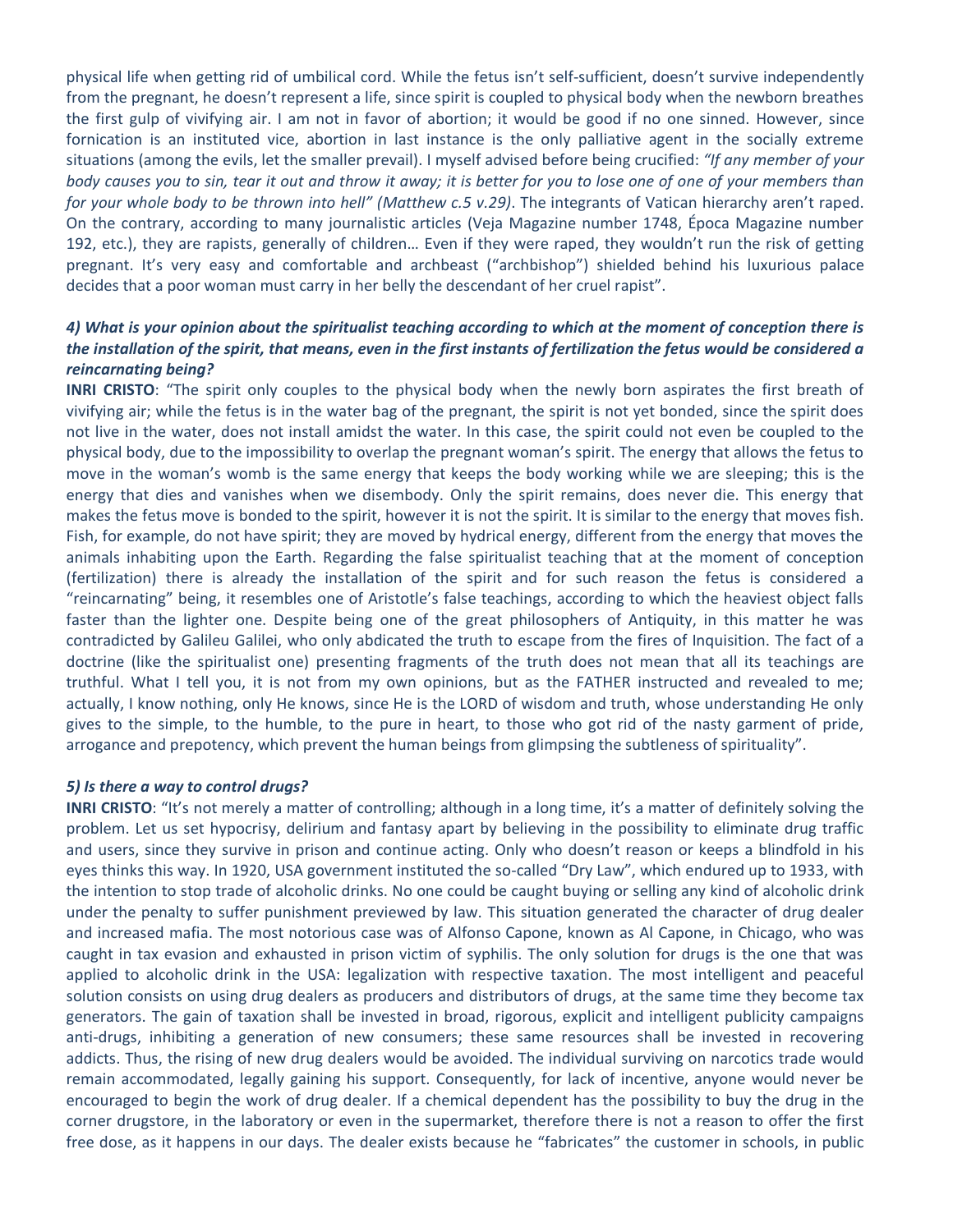establishments, in nightclubs, etc. usually where young people are gathered. He donates the first dose in order to fabricate the slave. Nevertheless, if the dealer knows that later on the slave can legally buy the drug, there's no reason to fabricate the slave. That's why the only effective manner to annul, to destroy drug trafficking, is legalization. At least the vicious circle would be quit: new dealers always appear generated by clandestine work as a consequence of prohibition. There are no cigarettes and alcoholic drink dealers due to the possibility of easily obtaining them. So would it be with drugs. Legalization has not been made viable yet because the interest is to keep people alienated. There are high political characters and leaders who not only gain profit from drug trafficking but also live on it, keeping lawyers inactive. Panama's ex-president, general Noriega, was unmasked and captured by North-American government in the middle of practice for leading drug traffic in that country. In the whole world, constituted authorities prevaricate and get involved with nark-traffic".

#### *6) Why has GOD allowed their existence since they are so bad for the organism?*

**INRI CRISTO**: "Since nothing happens on Earth without the knowledge of GOD, He allowed the existence of drugs because even they have a meaning in nature. An example is the leaf of coca tree, from which cocaine is originated. It is used in Bolivia for therapeutic purposes. A traveler who passes through La Paz needs to ingest the tea from this leaf so that he will not suffer cardiac problems due to high altitude (4000m above sea level). In this case it's a benefic plant, salutary for health. Morphine is used as analgesic for patients in terminal state, and so on. On the other hand, GOD allowed men to use it in the negative direction, especially to hurt the pride of the so-called high society. Imagine the sorrow, displeasure and disappointment of a senator, a judge, finally, a member of the elite who has to face his son or grandson stealing a gold pen of his collection, a jewel or another valuable good to exchange it for a drug. So he sees that something in society is wrong, that laws are archaic, corrupt, iniquitous and dying. It serves as a sign of the moral diseases of contemporary society. There's the good and the bad side; all depends on the manner in which drugs are used. So also is nuclear energy: it can either supply salutary energy or even destroy the planet. Fire guns can be used either to defend someone's own life or to kill an innocent person. Everything has the positive side coming from GOD and the negative side coming from the evil. It's worth saying once more: if you find something in nature that seems wrong, truly it's part of a whole that is right, as nature was created by GOD, my FATHER, who never fails".

#### *7) What do you think about the sexual act? Is it a sin?*

**INRI CRISTO**: "All that you do that does evil for you or for others is a sin. All that you do that does no evil for you nor for others isn't a sin. Concerning sexuality, in GOD's eyes sex is salutary when practiced for procreative finalities, as it naturally occurs among animals, since the male seeks the female, and her to him, only at fertile time. Except on this occasion, they keep sexually distant, even coexisting in familiar harmony. In the ecological context, without human being's interference, there's demographic equilibrium, as Mother Nature acts in the controlling of animal populations. But in the case of human beings, each one shall use the faculty of free will to decide what to do with his life. In the condition of liberator, I don't forbid anyone to do anything, not even to practice sex. I only give instruction to the ones who get close to me and ask orientation so that they live according to the law and have consciousness of what is or not a sin. Take into consideration that current times are those I mentioned before being crucified: *"Woe to those who are pregnant and to those who are nursing infants in those days… because the day will come when blessed are the sterile ones" (Matthew c.24 v.19)*. I can't be hypocrite nor turn a blind eye in view of the reality. Considering the law of GOD, in contemporary global context it's preferable adopting contraceptive methods to "fabricate" children without having condition to feed them and give them education. Very truly I tell you: the ALMIGHTY inspired scientists to produce contraceptives in order to detain disordered demographic explosion on the planet, that is making life on Earth more and more unbearable. Therefore, since there isn't another alternative, I recommend specially for young people to prevent, to search for medical orientation regarding proliferation of venereal diseases, for which one is not a less frightening reality. And to avoid any bad judge or mistaken interpretations concerning my teachings, I reiterate once more: all that you do that does evil for you or for others is a sin. All that you do that does no evil for you nor for others isn't a sin".

#### *8) So you don't practice sex?*

**INRI CRISTO**: "When I fasted in Santiago of Chile, GOD gave me power over the flesh. Since that time, I don't have anymore these perturbations inherent to human beings. My FATHER gave me consciousness that sex is a sacred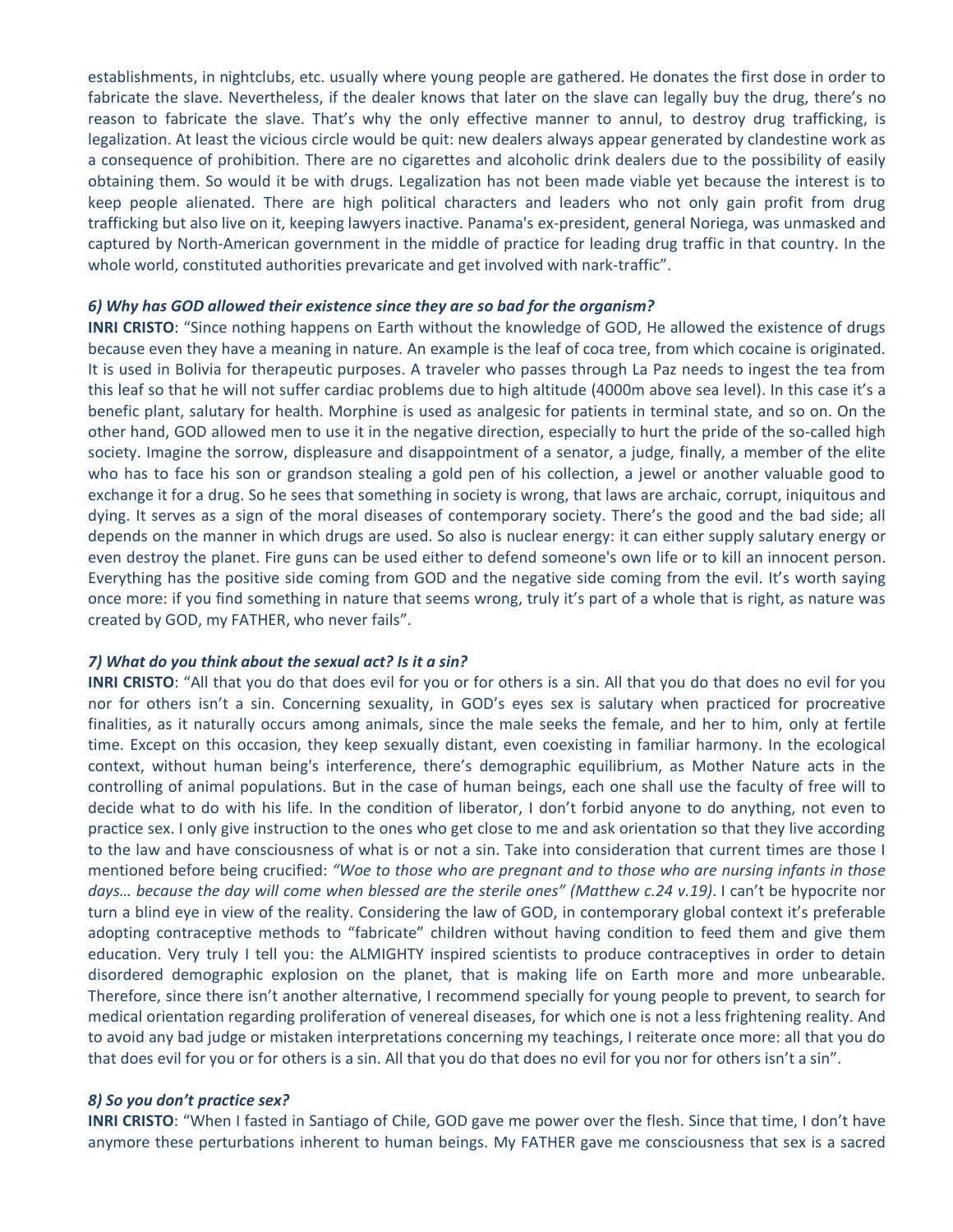energy; it can't be thrown away, wasted, but yet used to supply the brain. My disciples also chose to live in purity, aiming to overcome flesh slavery. I teach them to transmute the sacred energy of sex, through the vertebral spine, with prayer, giving the faculty to live in paradise. And as the only tree that gives life is sex, then it's the fulfillment of what I promised two thousand years ago: *"To everyone who conquers I will give permission to eat from the tree of life that is in the paradise of GOD" (Revelation c.2 v.7)*. The only tree that gives life is sex. But to the human beings that live outside of ecclesiastic regimen, I don't advise to stop practicing sex for being very difficult. Some have already tried and couldn't do it. After a certain time, social pressure obliges them to turn to fornication practice. It's like a football game: the team with more supporters tends to win and the one with fewer supporters tends to loose. So as, when somebody lives in a social environment where everyone fornicates, it becomes almost impossible to leave the vice aside".

#### *9) Thus, why do most of human beings seek for pleasure in the practice of sex?*

**INRI CRISTO**: "Human beings live in mistake and ignorance because they don't have consciousness of sin, they don't have consciousness of GOD, not the "god" men made but the GOD who made men, my FATHER, Supreme Creator and only LORD of Universe. Aiming numerical increase of their slaves, darkness spirits deceive human beings making them believe that the most pleasurable thing of life is in fornication. Mistaken, they think like this for having never known something incomparably more pleasurable than sex practice: The communion, the symbiosis with the ALMIGHTY, my FATHER, LORD and GOD. When the human being has consciousness of GOD and discovers the enjoyment of love for GOD, only then he realizes and feels there's nothing more sublime than this sweet and mystical communion. However, those who take a merely materialistic life, as it happens to most human beings in profane world, can't contemplate the mysteries and subtleties of spirituality. So you can understand why I said when I was called Jesus: *"Let the little children come to me, and do not stop them; for it is to such as these that the kingdom of heaven belongs" (Matthew c.19 v.14)*. It doesn't mean that you need to diminish the size of your physical body but that you must come back, inside of you, in your inner, to the state of purity peculiar to children. It's salutary keeping the heart pure in order to live in peace and obtain the strength generated by the innocence of a child. GOD gives this strength to those who live in purity. On the contrary it's not possible to live in peace, which is the greatest expression of spiritual power. Peace is such a great strength that many fight, wage wars and even die for it. Human beings live unquiet, anguished, anxious, sad and unsatisfied, they are always in search of something, ignorant that it sleeps inside themselves; the bond with GOD, my FATHER. Now that I returned to institute the kingdom of GOD on Earth, I have the mission to reconcile human beings in the path of spirituality, teach them to live in peace and harmony in Eden, that is situated in the head of each one when he is in peace, in harmony, in symbiosis with GOD".

#### *10) Can you explain us what the original sin consists on, as you assert to have been the first man, Adam?*

**INRI CRISTO**: "In Genesis it is written that GOD created Adam and Eve, the first man and the first woman, and put them in paradise. Nevertheless, He advised them not to eat of the fruit of life that was in the middle of paradise. The serpent seduced them and both ate of the fruit of life inappropriately. And as the only tree that generates life is sex, therefore, for whatever reasons, they fornicated. The paradise from which they were expelled isn't a paradisiacal place full of leafy and fruitful trees but the state of purity and innocence they lived while they had not fornicated yet. From then on the mind of each one stopped to be a paradise and passed to live in a hell, where there's malice, badness, hatred, jealousy, all of them generated by the sin of fornication. This was the original sin. However, GOD already knew it would happen like that and allowed spiritual descent of human being so that, from deep within the shaft, he climbed the transcendental evolving stair leading to spiritual ascension, to divinity, but endowed with the faculty of discernment, conscious of goodness and badness".

### *11) How do you face sexuality being rendered banal in the means of communication?*

**INRI CRISTO**: "It is the main cause of disordered procreation and consequent demographic explosion, marking the return to the times of Noah and Sodom and Gomorra *("But first (before his glory day) must he (the Son of Man) suffer many things and be rejected by this generation. As it was in the times of Noah, so too it will be when the Son of Man comes. They were eating and drinking, and marrying and being given in marriage, until the day Noah entered the ark, and the flood came and destroyed all of them. Likewise, just as it was in the days of Lot: they were*  eating and drinking, buying and selling, planting and building, but on the day that Lot left Sodom, it rained fire and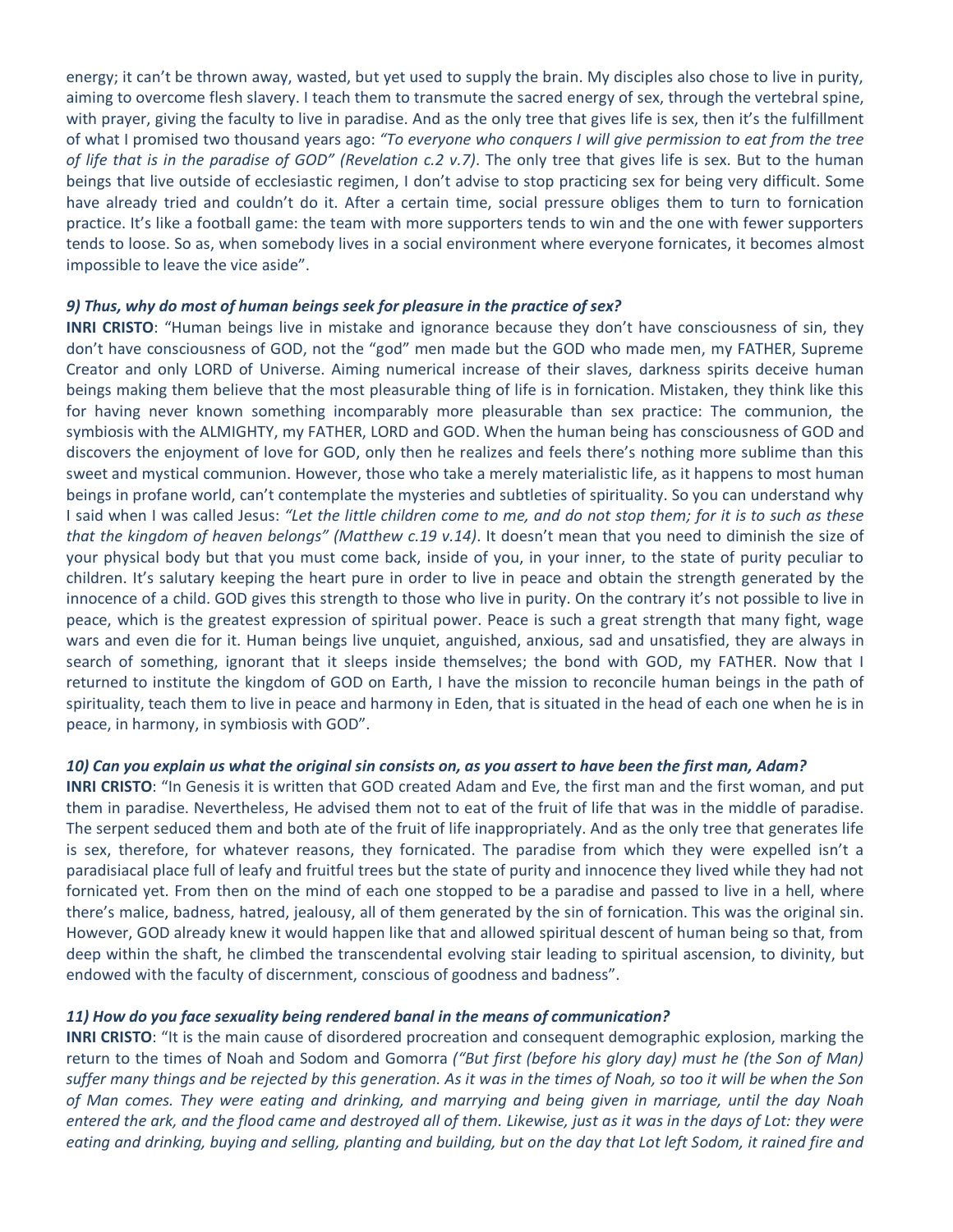*sulfur from heaven and destroyed all of them. It will be like that on the day that the Son of Man is revealed" – Luke c.17 v.25 to 35)*. It's also one of the prophecies of world end and of my presence on Earth, as I said to the disciples I would only return when humanity was in these conditions, lacking my presence. Yet two thousand years ago my FATHER showed me this terrible destiny; behold why I announced before being crucified: *"Woe to those who are pregnant and to those who are nursing infants in those days… because the day will come when blessed are the sterile ones" (Matthew c.24 v.19)*. I also said when I walked leading for the Skull: *"Women of Jerusalem, do not weep for me. Weep for yourselves and for your children. For the days are surely coming when they will say: blessed are the barren, and the wombs that never bore, and the breasts that never nursed…" (Luke c.23 v.28 and 29)*. These days I mentioned are current times. Children are producing children and children's mortality is being felt more and more vehemently than ever in sub developed countries and in places of war conflicts, especially due to abnormal demographic growth".

#### *12) Is divorce licit at GOD's eyes?*

**INRI CRISTO**: "Two thousand years ago, when I was questioned by the disciples if it was lawful for a man to divorce his wife, I answered them that what GOD had joined together let no one separate *(Matthew c.19 v.6)*. In the times of Moses, GOD had authorized to give certificate of dismissal due to hardness of their hearts, as the malignant hardens human beings hearts to the point of not bearing the presence of that partner although once upon a time they had chosen to live together. But in current times, when wedding merely became a contract, divorce is salutary when two people don't love one another anymore, when they aren't happy together and don't have anything more in common; finally, when they don't harmoniously commune with GOD. Then separation is preferable to living under the same shelter keeping hatred in the heart, one mistreating the other, speaking reciprocal slanders. However, the consequences are always felt in the descendants, who get disoriented, abandoned, orphans of familiar protection. Then the maxim comes into being: if weddings were good, they wouldn't need witnesses. Truly it's a bankrupt institution; if weddings didn't exist there wouldn't be reasons to get divorced. Today, the engaged couple gets married with festivity, banquet, red carpet and fireworks, for tomorrow attending tribunal sessions in the depressing spectacle of washing dirty clothes. These ones aren't united by GOD, by matrimonial love, but for feeling pressured by society rules. A marriage without divorce wasn't done with GOD's acquiescence, but for hidden interests. People who truly love one another and were united by ALMIGHTY's blessing live 30, 40, 50 years together and never get separated. If a survey was done among all those who fight in tribunals asking for divorce, if the psychological reality of each one is analyzed, it will be noticed they haven't got married for love but for a sudden passion of for social-economical ambition".

# *13) How do you face the wedding ceremony carried out in your former church, the Roman Catholic? Does it have value to GOD?*

**INRI CRISTO**: "The ritual of wedding carried out by proscribed roman church is a hilarious and macabre comedy, the theater of the absurd. But rather, let us see: first, the engaged couple must attend a course in order to learn how to behave in matrimonial life. But priests who never got married and have no experience in it minister this course. Next, after an endless litany of useless phrases, the priest asks if one accepts the other. If they have already attended the course, brought the invited people, contracted banquets, bought fireworks, paid for the working, planned the wedding trip and finally are there knelt down right to receive a bridal blessing, it's no sense asking them this kind of question. Besides, since roman church started to stipulate price for sacraments, including wedding, it passed not to have value for my FATHER, LORD and GOD, as I said two thousand years ago: *"You received without payment, give without payment" (Matthew c.10 v.8)*. In the end of the ceremony, to finish off the arsenal of contradictions, if priests really were my servants they would never behave as a bird of bad omen, throwing at them the macabre death sentence: "until death separates you". At least they would know death doesn't exist, since the eternal and perfect law of reincarnation is in the context of divine law. Who is conscious of divine law isn't afraid of dying; he knows it's only a stage of life. When two spirits have affinity, they don't need wedding ring in the finger, because their alliance is in their spirits, in their hearts; there's a natural complicity between both. Even the so-called "godparents" are part of the hoax; they are not necessary to advise the couple. Only GOD is the FATHER and He sends the angels from heaven to inspire the spouses at difficult moments. When the union has the blessing of GOD, nothing, not even what they call death, makes the bond quit existing. Even after one of the spouses passes away, their souls continue in tune".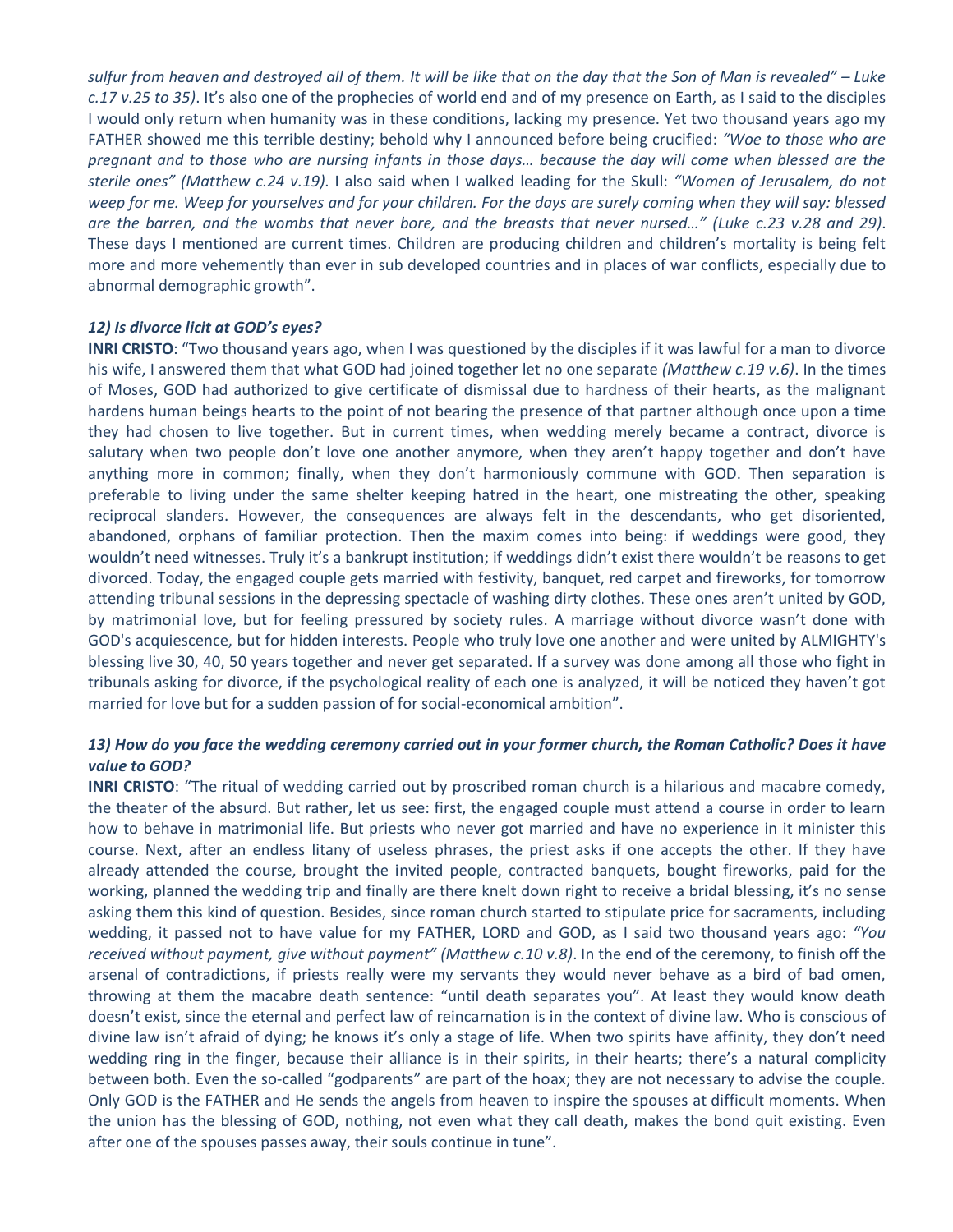### *14) How is wedding carried out in your church, SOUST?*

**INRI CRISTO**: "In the house of GOD, neither red carpet is extended nor trumpet is played, much less any sacrament is sold. In my church all sacraments are free, including bridal blessing. Everything is done with simplicity. My FATHER determined that I spoke the following words to bless the engaged couple: *"In name of my FATHER, in my name and in name of the Holy Spirit I bless you so that, united in love, in harmonious reciprocal complement, you remain together forever. And let peace reign among you and your descendants"*. So I work wedding of people who really love one another and ask a bridal blessing. Truly united by GOD, these ones never get separated".

# *15) What about polygamy? Why do many people fell in need to "betray" the partner?*

**INRI CRISTO**: "In this case, betrayal is a matter of culture, since there are peoples whose tradition allows to get married more than once. Actually, as polygamy is natural among most of bestial animals, and since human being is recently originating from this condition, sometimes he needs to go back to his origins, letting bestial instincts flourish. That's when he is driven to look for another partner. When the human being starts to practice sex and doesn't have formation and preparation within divine law, finally, being without spiritual equilibrium, he runs the risk of returning to primitive condition, as badly lead and degenerated sex becomes a bestial act. The malignant agent incorporates the unfortunate and makes him feel flesh desire for more than one person. Nowadays, it is an act rendered so banal even among people previously monogamous".

### *16) Do you consider birth control a proper step to detain demographic explosion?*

**INRI CRISTO**: "In fact, the most effective and appropriate step to detain demographic explosion would be stopping to fornicate, returning to the state of purity. However, considering that fornication became an instituted vice, it becomes necessary taking other energetic attitudes in order to avoid the disastrous consequences that disordered population growth will cause in the future. Among the evil things, let the smallest prevail. Taking caution with contraceptive methods and adopting a way to regulate the number of descendants is better than see people contending for a piece of human flesh to eat. Unfortunately, the education of human beings is turned to "here and now", centered in immediate pleasures and satisfaction; they weren't taught to glimpse the future, not only relating to their own existence but also relating to coming generations. They live mistaken thinking that the greatest work of their lives is merely procreating. Flies, spiders, creeping reptiles, birds, pigs, dogs, camels, finally, all of them procreate. Therefore, procreating isn't a great and honorific work worthy of exalting. Very truly I tell you: the most sublime objective, the utmost of human fulfilling is the union, the communion, the symbiosis with GOD. Your descendants are the fruit of biological necessity of species perpetration. But they aren't yours; they don't belong to you. The biggest proof of it you can certify yourselves. You certainly know that Galileu Galilei was a great Italian astronomer; Thomas Edison, the discoverer of electric energy; Santos Dumont, considered the "aviation father" in Brazil; Albert Einstein, one of the most notorious contemporary scientists. Now I ask you: by chance, do you know who or how many were his descendants? What are their names? Behold the proof that the value of a man or a woman in the works they make, not in reproductive capacity, because time passes, men pass and the works remain".

# *17) Wouldn't it be contrary to divine determination "be fruitful and multiply"?*

**INRI CRISTO**: "According to biblical narration, when human beings appeared over the Earth, GOD told them: *"Be fruitful and multiply, fill the earth…" (Genesis c.1 v.28)*. He didn't order to multiply disorderly, much less determined to inhabit atmospheric space. A proof of this is that in the same Bible it is related GOD's divine wrath when, without the knowledge of law, men built the Tower of Babel. Therefore, it's a flagrant violation of ALMIGHTY's determination when men multiply to the point of having to build skyscrapers to inhabit the space. Imagine how many Babel Towers were erected in the last two thousand years! If it were to do with what GOD, my FATHER, wants, only earthly houses would be built, no more than three floors. Furthermore, the LORD said to inhabit the Earth. He didn't say wreck the earth, destroy nature, contaminate rivers, dirty atmosphere, unbalance ecology, eliminate life in forests. Disparaging the gifts given by the CREATOR, human beings behave irrationally. And the punishment is inherent to sin. Mother Nature emits the groan of pain and reacts in form of earthquakes, flooding, storms, pestilences, volcanic eruptions, generating hunger, misery, devastation".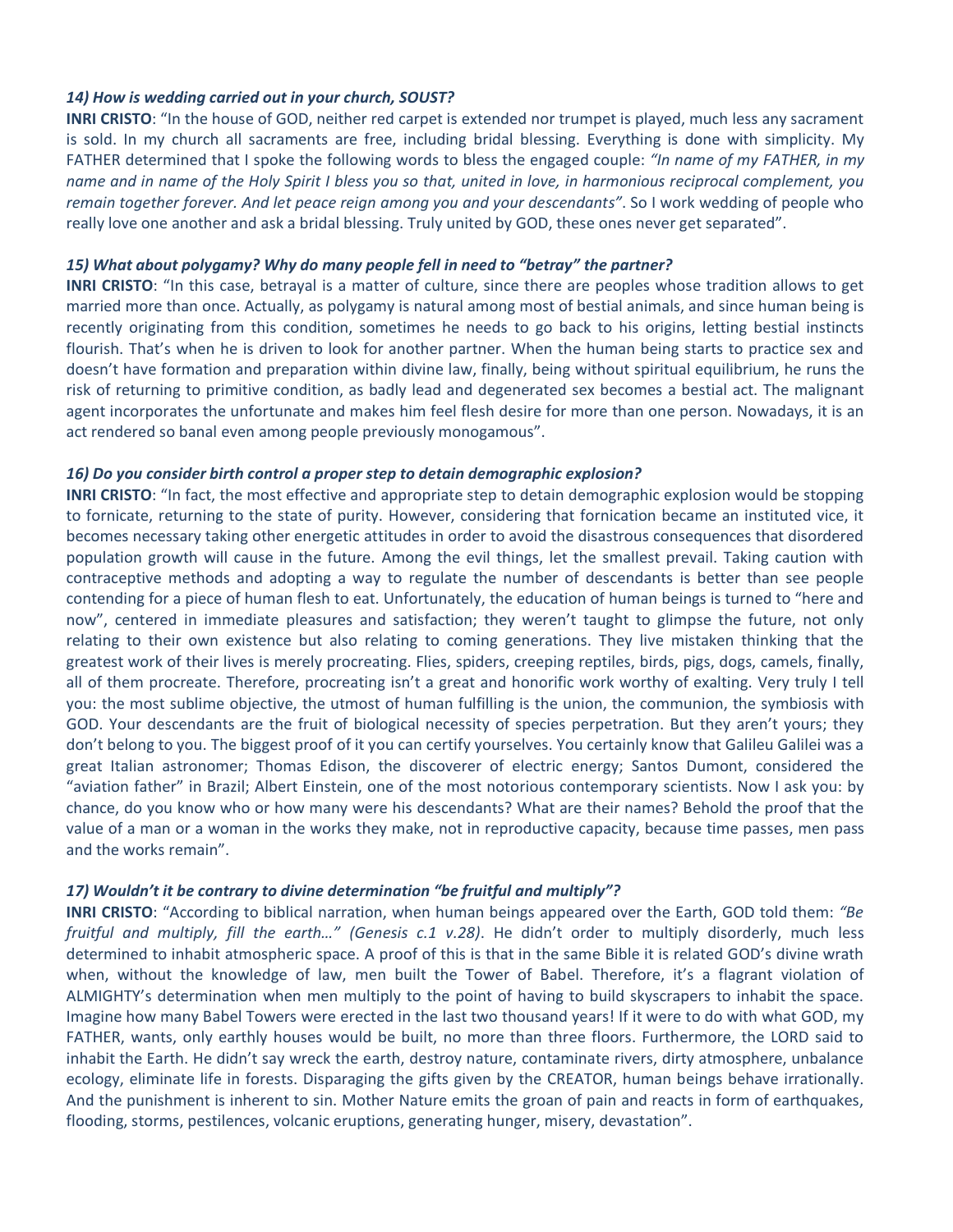# *18) How do you explain that the number of human beings has so exaggeratedly multiplied over the Earth, considering that, in the last two thousand years, there was not even half of current worldly population? Where do these souls come from, where were they before?*

**INRI CRISTO**: "All the souls currently existing existed yet two thousand years ago. The difference is that before they inhabited the jungle and now they inhabit inner city, in other words, the stone jungle. As a consequence of demographic explosion and destruction of ecological habitat, the animals started to reincarnate precociously in a flesh covering similar to a human's one, due to lack of spirits evolved up to human condition to reincarnate. This is the reaction, the painful groaning of Mother Nature in face of divine law violation. The punishment to human beings for having fornicated and disorderly procreated is that now they are obliged to live together bestial beings disguised as humans. Many times you hear about people who behave as bestial animals. When someone rapes, kills, chops up a victim, they say: "Oh, but he is a bestial animal, what an inhuman person!" Very truly I tell you: for a few moments, that spirit let wild instinct flourish, making him regress to bestial condition and behave as a beast. He is a wild beast disguised under human body. A recent example, which was notorious in the media, was the case of square maniac in São Paulo (Brazil). Sometimes, wild instincts unexpectedly become manifest and that man made hideous crimes. This is all cruel, shocking, but is the reality the LORD, my FATHER, showed me".

#### *19) What is your opinion regarding homosexuality? What leads the human being to practice it?*

**INRI CRISTO**: "In this case, I reiterate once more: all what you do that does evil for you or for others is a sin. All what you do that does no evil for you nor for others isn't a sin. Personally, I don't have sexual perturbation, since I don't live in the world as a man. GOD granted me with power over the flesh and authority to extend this power. I teach the disciples to live in purity transmuting sex sacred energy with prayer through vertebral spine, culminating in the symbiosis with the ALMIGHTY *("To everyone who conquers I will give permission to eat from the tree of life that is in the paradise of GOD" – Revelation c.2 v.7)*. Those who question me I teach what is pleasant at the eyes of my FATHER; if it depended on me everyone would live in purity. But many men, many minds. Sexual behavior is a matter of intimate choice, although it is inspired by sodomistic and gomorrian contemporary society, whose archaic, iniquitous, corrupt and ill laws compel the unwarned victim to succumb to an altar of orgies. Whoever is in the world is pressured to follow social patterns, which impose the need to fornicate. Darkness spirits deceive human beings making them believe that the consummation of a love feeling is in the practice of fornication, independently whether it is a homosexual relationship or not. What concerns the Holy Scriptures, female homosexuality is not mentioned; the male one, however, is *("You shall not approach a man as if he were a woman" – Leviticus c.18 v.22)*. Human being is endowed with free will, which gives him the inalienable right to decide what to do with his body. Each one must know how to behave. In each head there's a branch of Celestial Holy Court with a judge on duty. He will dictate the sentence according to his consciousness and knowledge concerning divine law. Therefore, if you do something with your body that does evil neither for you nor for others, it's not a sin. But if you noticed that it has done something evil for you, if perhaps a melancholic emptiness, a feeling of anguish and depression remains in your inner, then you committed a sin. I have nothing against the homosexuals. Only due to my representative condition I am against vices. From my part, I don't discriminate the homosexuals. I love all of them, as in the light of my FATHER, LORD and GOD, who is in me, I love all creatures moving over the Earth. And just because the homosexuals are discriminated by society, they have more facility to understand my condition of revolutionary, my reality. Many have already come to me with the intention to obtain guidance and to learn how to change their sexual behavior. With my heart full of love I receive them and teach them to transmute sex sacred energies with prayer, as they are my sons, also. I know this answer will not be well received by the majority, but not even two thousand years ago I could please everyone".

#### *20) What is the best way to educate children?*

**INRI CRISTO**: "The good gardener is the one who, at the right time, prunes the plants so that they grow and spring beautiful flowers and abundant fruits. So also must the genitor, as a good gardener, prune, I mean, correct her descendants since early age in order that, when they are grown, become correct and exemplary citizens. It becomes necessary that the genitor always apply adequate disciplinary correction at the propitious time. In the Holy Scriptures there are salutary instructions, ministered thousands of years ago, regarding children's education *("Folly is bound up in the heart of a boy, but the rod of discipline drives it far away"- Proverbs c.22 v.15 / "Do not withhold discipline from your children..." – Proverbs c.23 v.13 and 14)*. It's part of the eternal and perfect law of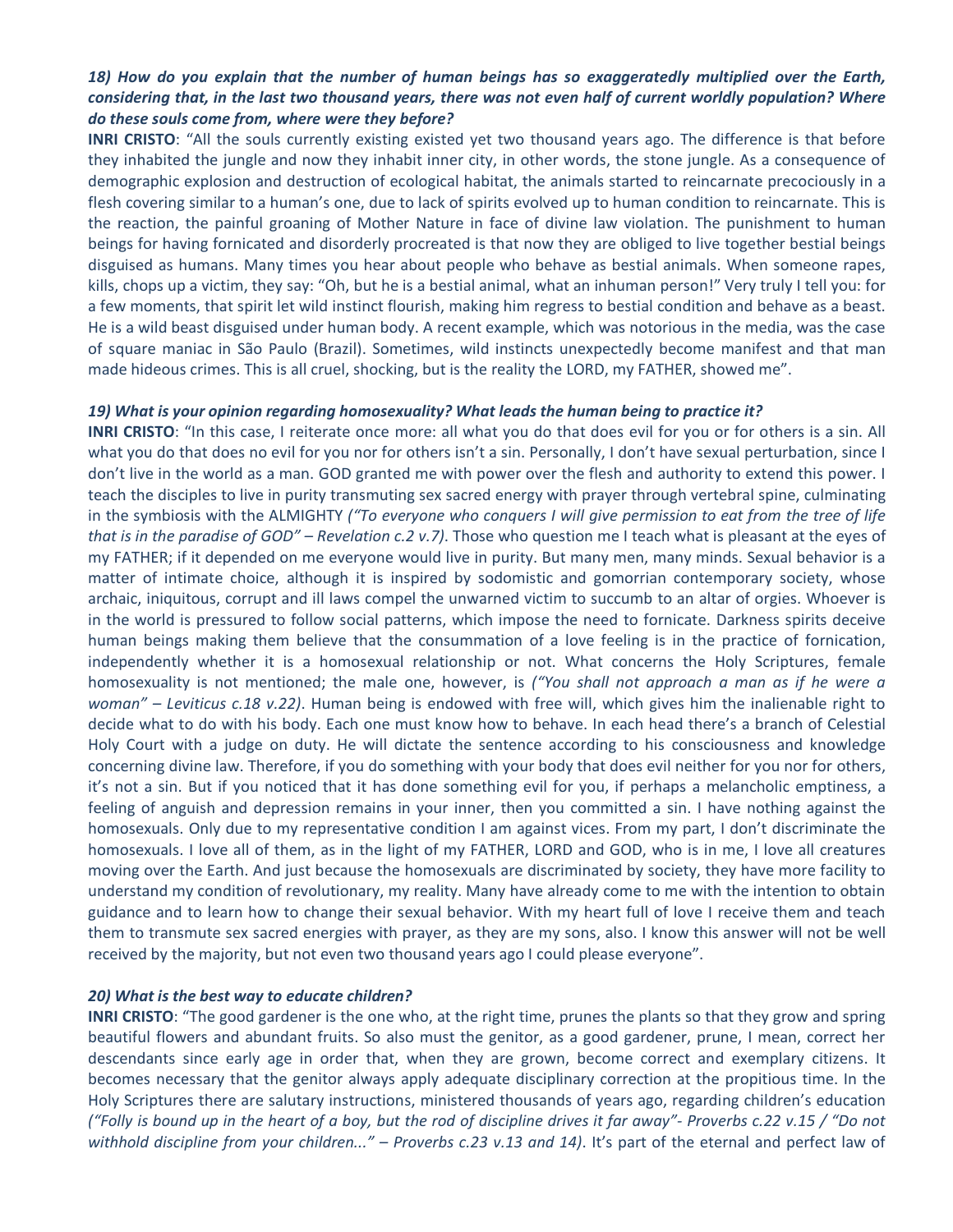GOD; even within hundreds of years this will be the most salutary way to educate descendants. However, the genitor shall never apply discipline with hatred in her heart, under the penalty of committing exaggerations and, consequently, being infringing divine law, since you shall never hate whosoever. On the contrary, she must lovingly look at her descendants, always keeping in mind she is correcting them so that they become decent people and grow in the path of wisdom. GOD allows the birth of human beings on earth, but genitors are responsible for their education and formation, they have the sacred mission of educating. Many genitors who asked my help and applied the adequate disciplinary method came to thank me afterward. In the condition of humanity's Father, I am educator. Up to nowadays, all the children I educated (most of whom through their genitors) are far from vices and crime; they live harmoniously. Two thousand years ago, I said to disciple John: *"I reprove and discipline those whom I love. Be earnest, therefore, and repent" (Revelation c.3 v.19)*. When the genitor knows to discipline, with a look she says what the descendant shall do or not. Educated children are always welcome and demonstrate genitor's probity. Contrarily, undisciplined children demonstrate carelessness and indifference of those who raised them up. Every women who tolerates descendants' defects and does not correct them in time deserves to visit them in prison".

#### *21) How do you face modern educating methods?*

**INRI CRISTO**: "Anyone who neglects children's education is betraying the law of GOD. Who says children shall not be educated with the rod of discipline truly has hidden intention into fabricating degenerated beings, future clients. What will dishonest psychoanalysts and psychologists live on, who will bring them profit if parents know to educate their descendants with ancient method, the most effective one? They need to teach that children must not be corrected so that they grow ungoverned, disoriented, unbalanced. But honest professionals who deal with human soul agree with me and even become my friends. All this craziness you see nowadays in television happens due to misrepresented degenerating education. The voice of people, inspired by GOD, says: "it's from little the cucumber is wringed". This quotation is not only right but also makes a very strong link rise between descendants and genitors. When these ones are rigorous on discipline, their descendants feel protected, since they know and intuit someone is guiding them in the correct way. Who among you, having a good nature, doesn't thank from deep within the heart for having been correctly disciplined in childhood by genitors?"

#### **16 – Medicine and health, organ donation, origin and healing of cancer, trunk cells, cloning, euthanasia, suicide.**

#### *1) What is your opinion about organ donations?*

**INRI CRISTO**: "Nobody can give something not belonging to him. In fact, your physical body isn't yours; it's only a vehicle given in franchise by your good Celestial FATHER so that you have opportunity to walk around the Earth for rescuing karmic debt evolving or fulfilling a mission. Only GOD can decide the destiny of your bodies and your souls. No one passes through purgation without rescuing karmic debt. It's divine law mechanism: action and reaction; cause and effect. At the end of atonement period, penitent's suffering is stopped, whether in this or another incarnation. Thus, it's not well seen at the eyes of GOD, my FATHER, donating organs since you can't give what doesn't belong to you, nor can you decide such an important thing without the knowledge of GOD, imposing on nature a different course than the one already predestined. Without infringing divine law, it's possible to donate bone marrow and blood as they are in constant renewal. However, there's a serious problem concerning donation of non renewable organs. When a person registers his name on donor's listing, although he is compelled by noble, altruistic feelings, he commits the first illicit act against divine law when he overlooks nature and law fulfillment. Next, he automatically becomes vulnerable by fitting at the target of those who wait in the queue for transplantation. They form a negative energetic current that will fatally lasso the inconsistent victim, dragging him to death. As in most cases it's only possible taking organs from people who disincarnated in accidents, the fact of being a donor means applying to disincarnate in an accident, being caught by an early death. It's the obvious: inevitably, although in their unconsciousness, those who need an organ are at least desiring, and sometimes even sending a concentrated vibration that someone disincarnates, as do football supporters when they want their team to win. Which thought is most of the time present in the head of the one who is in need to receive an organ but not obtaining it? And for the wish to come true, is it or isn't it necessary that someone be a victim of fatality by suffering an accident? I sincerely feel pity and solidarity for these people; I look at them with love and piety. I ask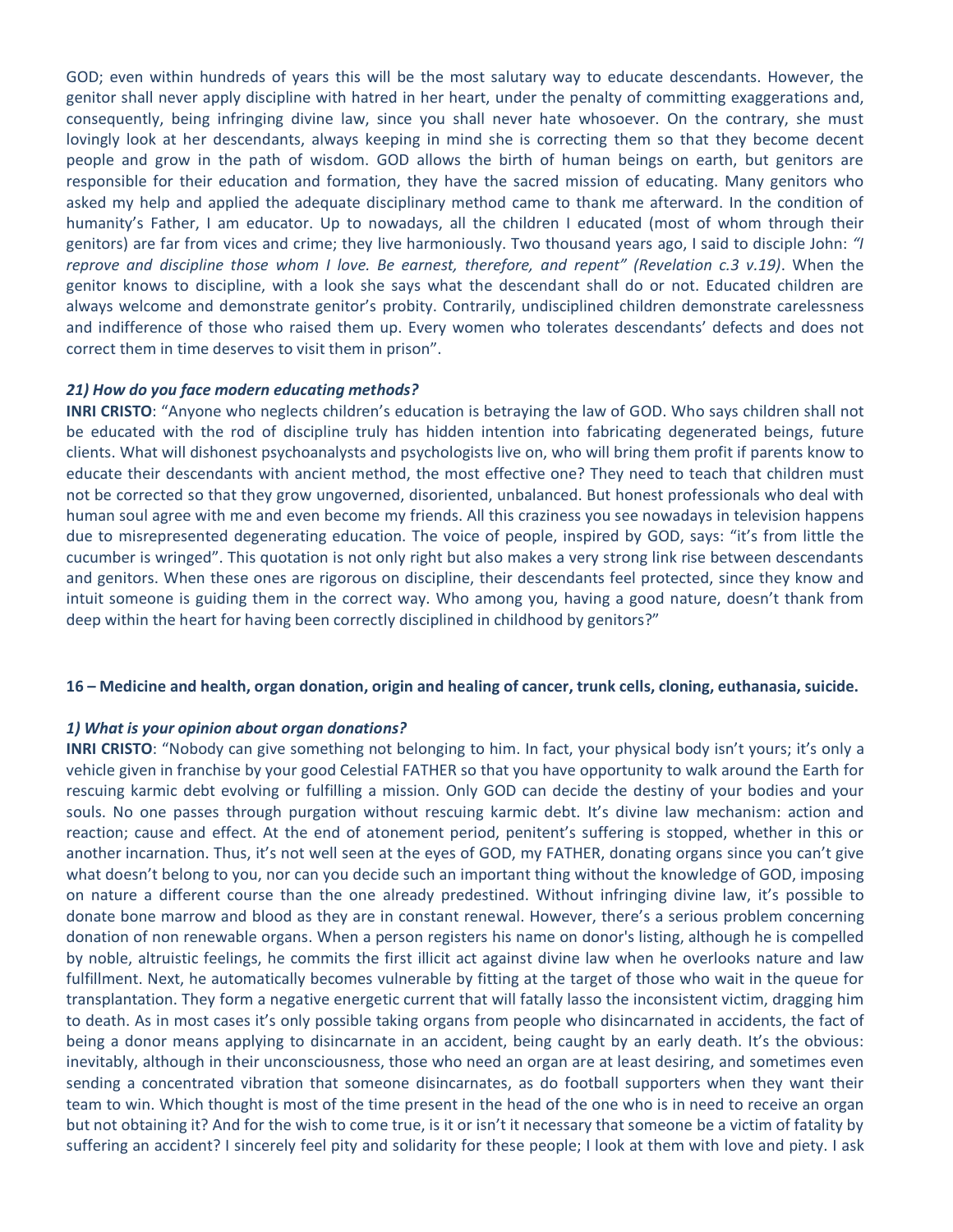my FATHER, LORD and GOD to be merciful and to abbreviate their suffering. But leaving hypocrisy and half-truths aside, trampling the feet on reality, I am forced to recognize that it happens this way; there's no other solution. By chance, haven't you ever heard about donors' relatives saying: "How can it be! Right yesterday she went to register on the list of donors and today she suffered an accident?" According to the law of GOD, it's a sin whether desiring somebody's organ or assuming GOD's place by exposing an organ to donation, since it's the same as encouraging the first sin, which consists on the violation of tenth commandment *("You shall not covet your neighbor's belongings" – Exodus c.20 v.3 to 17)*. Very truly, the whole problem resides on humans lack of knowledge and ignorance regarding divine law. They think about prolonging life for fearing death, and they fear death and believe that by ignoring death it will not achieve them and that it is just a stage of life. I myself have already said two thousand years ago: "That one who believes in me will never die" (John c.8 v.51), for those who believe in me I teach them the law, which carries the item reincarnation. Everyone only disincarnates and reincarnates, dies and is born again, up to the fulfillment of evolutionary cycle. On the contrary if they learned the mechanism of perfect and eternal divine law, they would never fear death nor would feel compelled to postpone another's passing away. They would trust GOD, letting Him decide the destiny of everyone. I came back to Earth right to reconcile my sons in the path of light, teaching them to live according to divine law *(John c.16 v.7 to 16)*".

### *2) What do you have to say concerning euthanasia?*

**INRI CRISTO**: "According to the dictionary, euthanasia means death without suffering or stopping the suffering of another through death. As I've already said many times, it's salutary pointing out once more that death doesn't exist. Everyone only disincarnates and after reincarnates at the time determined by the karma of each individual. Therefore, there are basically two ways to do euthanasia; each one brings up a different consequence for the agent: 1st) interrupting life by making use of a method which anticipates penitent's passing away, contrary to natural course of his existence (as the example of death by injection, among others), or 2nd) letting nature follow its course, interrupting the artificial method of prolonging life, without whose application it couldn't be kept (these are the cases when, facing the improbability of individual renewal, they try to prolong his suffering – not his life – viewing only illicit profit, as it was the case of ex-president Fernando Collor's genitor, who remained about one year in vegetative state depending on machines). In the first situation, according to divine law it's a sin doing euthanasia, because no one but GOD can propitiate someone's passing away. Who acts like this assumes patient's karmic debt. In the second situation, where there are no existing conditions for a person to survive by himself, the sin is in keeping him a long time alive through machines; it's science overcoming divine will. Yet shall the machine be stopped, letting life follow its natural course? The greatest sin is in keeping a person alive in vegetative state through artificial methods, only due to his richness, instead of allowing him to continue his destiny. Medicine effectively came from the ALMIGHTY (*"Every medicine comes from GOD" – Ecclesiastic c.38*, constant in Catholic Bible; don't confuse with Ecclesiastes), giving human beings the opportunity to make use of its benefits so that they live better on Earth. But you must consider physicians are fallible human beings also, and are subject to error. The fact of exerting this job doesn't give them the right of keeping someone artificially alive, nor does it indicate all his conclusions must be obeyed. In the face of any destiny impasse, I recommend that all my sons invoke my FATHER, LORD and GOD, asking Him in prayer to inspire the physicians in their acts so that they be successful and have heavenly approval".

#### *3) How to proceed regarding animals?*

**INRI CRISTO**: "In the case of animals, if there's no possibility of regeneration, it's not a sin sacrificing them to quit their suffering. Differently to human beings, they don't sin, so they don't transmit karmic debt to the executioner. But it's a sin making them suffer since they too are creatures animated by the divine breath".

#### *4) How do you see humans and even animal cloning?*

**INRI CRISTO**: "Cloning is one of the end time signs; it's a scientific aberration against nature. It's man wishing to be GOD. Life isn't in flesh but in spirit. Spirit vivifies matter. So, a clone could never be the perpetuation of his precursor for having a different spirit. Human beings are turning their backs to GOD and trying to assume His place, to play at being GOD. For this reason, at the right time, they will receive divine despise. They act against divine law for ignoring death doesn't exist. Once more the origin of error is due to ignorance regarding GOD's things"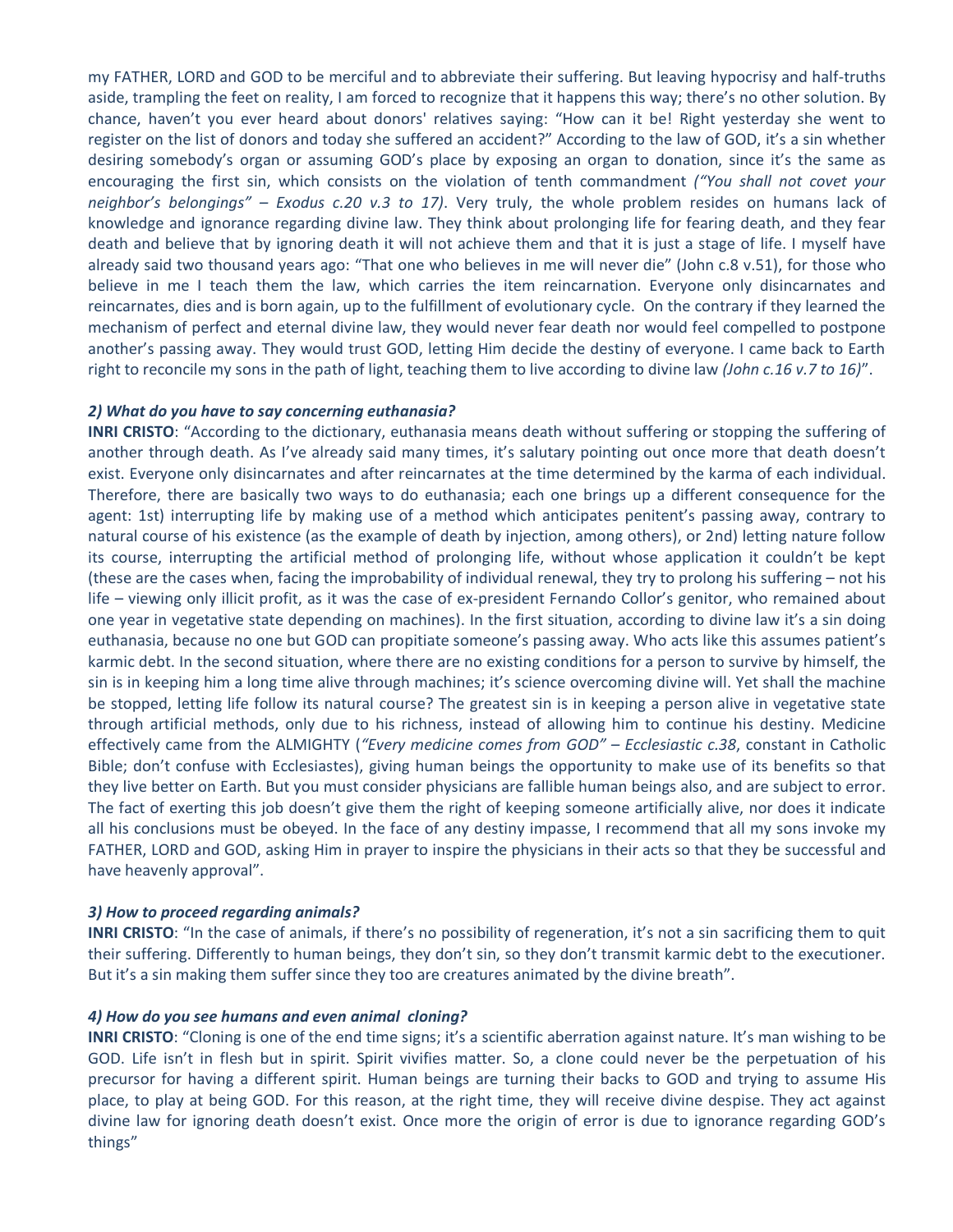### *5) What is the cause of cancer?*

**INRI CRISTO**: "Cancer is the illness of hopeless, it's soul suicide. It occurs when the individual loses hope and trust in GOD; when he loses the will to live by suffering a violent shock, a social, emotional or spiritual defeat, a misfortune in life plans. Finally, when the possibility to make his wishes come true is finished. In these circumstances, he mentally actions a mechanism of developing this illness".

### *6) Is there a way of healing it without medicinal intervention?*

**INRI CRISTO**: "The only free antidote for cancer consists on faithfully fulfilling the first commandment (*"You shall worship only GOD and love Him before all" – Exodus c.20 v.3 to 6*) and fully trust Him, as I've already taught before being crucified: *"You shall love the LORD your GOD with all your heart, and with all your soul, and with all our mind" (Matthew c.22 v.37)*. While enormous amounts of money are spent in search of an antidote, misinformed people are stopped, forbidden to see that the cure depends on themselves".

### *7) What do you have to say about suicide? Is it licit at GOD's eyes?*

**INRI CRISTO**: "The individual who commits suicide, giving an end to his own life and anticipating his dis-incarnation by himself, commits the most condemnable act in disrespect to Supreme CREATOR's authority. Any problem leading him to take such extreme attitude is insignificant and unjustifiable facing the monstrous damage caused to him by perpetrating this repugnant act. In truth, the problem that could eventually be presented to him had the intention to favor his evolution, never harm him. Certainly, it would have been one of those proofs, an exam of evolution, a degree of divine law that periodically subjects human beings to undertake so that they know and test maturity. But instead of being in despair and appealing to suicide, they shall turn to Celestial FATHER and, in humble dialog, beg Him to help in those difficult moments. So good and merciful GOD will send them angels, spirits of light with the mission to help them triumphantly walk through the hard proof".

### *8) What is the destiny reserved to suicides?*

**INRI CRISTO**: "At the time of despair, suicides forget to trust GOD and are forbidden to glimpse the terrible punishment reserved for them in spiritual plan, a punishment much harder than overcoming any difficult situation on Earth. In their ignorance, they believe there is a possible cowardly escape from this world and its problems to a better life. In truth, the life waiting for them in the other world is even worse. Over there, they are condemned to repeat the anguishing suicide act ever day and experience again the same pain, the same bitterness and the terrible agony of passing away. Furthermore, they have to suffer the sorrow of relatives and bear curse of the ones injured by his cowardly fleeing. This torment endures in the other world up to when the suicides would naturally disincarnate. Next, they reincarnate in very painful conditions. For having despised their physical body to the point of deliberately mutilating it, they must reincarnate in similar bodies or even worse, with other physical defects: hobble, blind, deaf, dumb, crippled, without legs or arms, demented, etc… having to drag their poor lives as idiots, insane or beggars. They are put down to the lowest evolving degree and have to climb again the enormous mountain until they arrive at the level where they committed suicide. All this badness afflicts suicides for having dangerously used the great power of thought in its destroying negative tendency, as they forgot their CREATOR at the moment that life difficulties were presented".

# *9) Which guidance can you give to those who think or have already thought of committing suicide?*

**INRI CRISTO**: "Very truly I tell you, my sons: the negative thought cultivated during a long time drags human beings to suicide precipitately. If you give shelter to suicide thoughts in your mind, little by little they will take possession of your consciousness to the point that the mortal inner enemy will be stronger than your resistance and will to live. Thus, in any nervous crisis, this enemy, dreadful darkness spirit, will implacably drag you to suicide. Let your thoughts always be optimist, constructive, turned to soul nobility, virtues, goodness. Translate your thoughts into constructive words, acts and works so that you are worthy to be called sons of GOD. It's the law of life, the law of GOD: the human being always becomes a summary of his thoughts. If you think about virtues, you will be virtuous; if you think of sins, you will be sinners. The individual who is invaded by negative thoughts and ideas without refuting them gradually becomes a deposit of negativism, or a catacomb, residence of low sphere negative spirits. Every time you have negative thoughts, refute them with a positive message, since all and every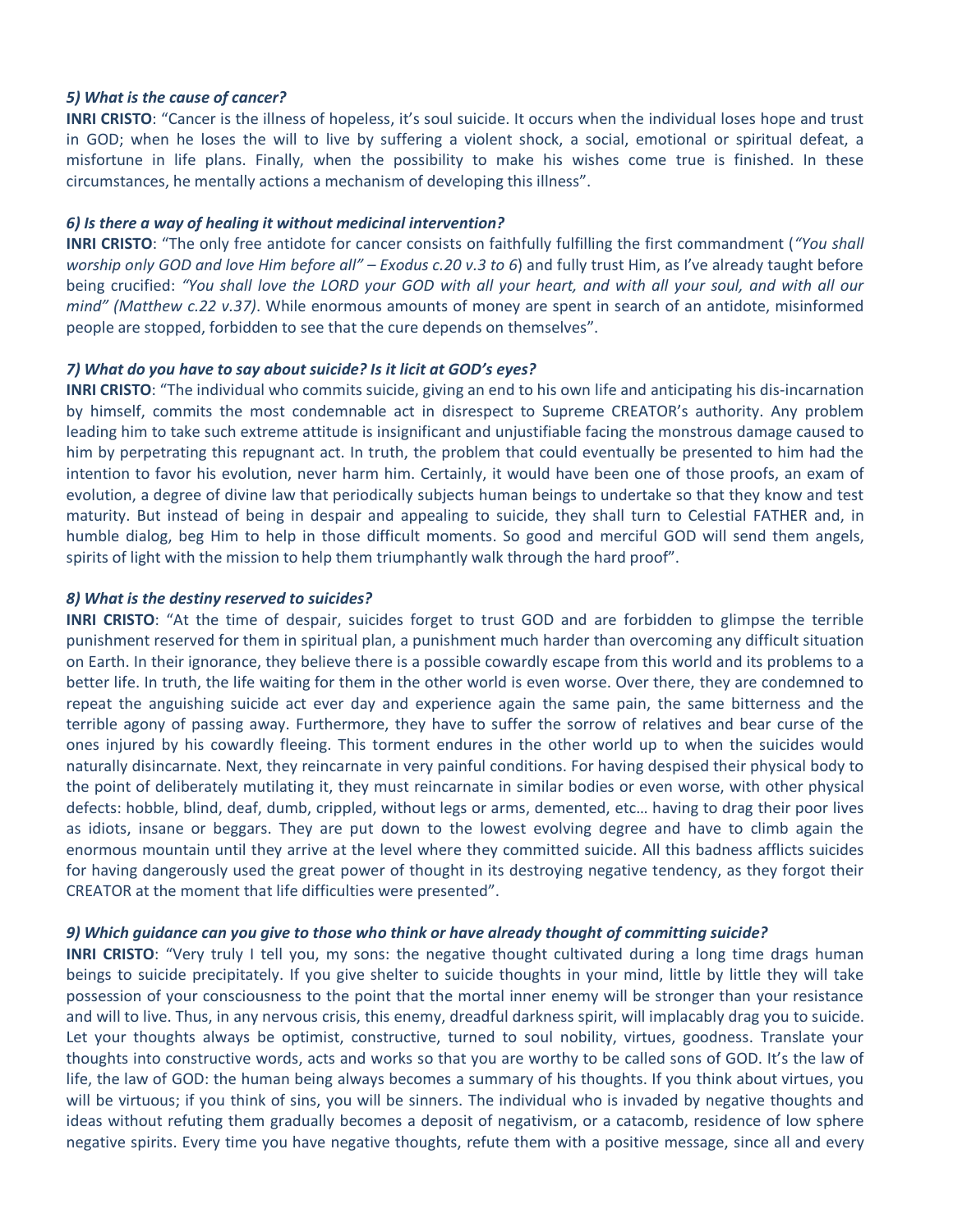negative thought comes from evil. Acting like this, the positive side will overcome the negative one and you will attract light spirits next to you. They will give you help making you feel stronger and stronger so that you be victorious in spiritual ascension".

#### *10) Have you ever helped someone about to commit suicide?*

**INRI CRISTO**: "I have already given guidance to many people that, in a moment of despair, wanted to quit their own lives, making them give up the intention. Even from the distance many have already found again the serenity of spirit. The case that most deserved my attention was of a woman, M.R.T., whom I have known for many years and lives in a city many kilometers far from the headquarters of SOUST. She had even bought the cord to commit suicide and at the last moment she decided to call a friend, relating the case to him. Inspired, he gave her advice not to precipitate, admonishing her to lock herself in a room of her house and choose a song to listen to. She got in and faced the CD containing my message for the ones who need spiritual comfort. Later she came to visit me and told with much joy that, after listening to the CD, she found strength to change her mind. Another case was a man who felt much anger and wanted to kill his fellow. According to the news that I had, after he listened the CD he also gave up the nasty intent. Even when I am not able to directly instruct and give the blessing for the disillusioned and hopeless people, if they have the opportunity to hear the CD or read the book with the teachings that I minister from my FATHER, they are going to feel within the protection emanated from Him, the ALMIGHTY".

# *11) If you teach that the Law of GOD is action and reaction, "one life for one life", when a citizen kills an outlaw in legitimate defense, how is it foreseen in the law of karma?*

**INRI CRISTO**: "Actually in the divine law it is foreseen that one life must be paid with one life, not as a matter of revenge, but divine justice. When a citizen is forced to take the life of an outlaw for the sake of saving his own life, in this case he will not have a karmic debt, as the life of the potential victim is paid with the life of the aggressor. In other words: the aggressor will assume the karmic debt of a suicidal; any person who chooses delinquency is one way or another seeking their own death. The outlaw will assume the debt as if he had committed suicide, and the one who defended himself will not have any karmic debt, besides being sheltered by the law of men".

# *12) How do you position regarding the approval of the Biosecurity Law by the National Congress, which foresees the usage of trunk-cells of embryos in scientific researches to allow the treatment of some diseases?*

**INRI CRISTO**: "I consider it was a wise attitude of the parliamentarians who approved this project of law. My consultantship sent a massage in time that, in case any of them was in doubt, they would have the opportunity to position on the side of coherence and contribute for a decision that will propitiate the good for thousands of human beings. Any scientific advance that happens for the good of society shall be analyzed and put in practice when necessary".

(The message sent by INRI CRISTO to the federal deputies on March 2<sup>nd</sup> 2005 consists of the following text: "Only *the evil, bad-intentioned, demagogue beings work against the progress of science when, inspired by GOD, it is advancing towards the improvement of life conditions on Earth. If the study of trunk-cells in embryos represents the hope of recovery for the patients, it is indispensable that the federal deputies be conscious regarding the relevance of approving the Law of Biosecurity. Preventing this law to be voted under the argument that "one cannot intend the healing of a person through the death of another one" consists of an attitude absurdly incoherent, irrational, peculiar to retrograde thoughts that invariably characterize the precepts of the proscribed roman church (the whore of Revelation c.17), the same "infallible" precepts that almost condemned Galileo, amidst others, to burn in the bonfires of the notorious "saint Inquisition", whose murderous flames quit the life of thousands of innocent victims "in name of GOD"… Nevertheless, I tell you in truth: since medicine comes from the ALMIGHTY (Sirach c.38), it is necessary to propitiate the healing of as many human beings that may be in need through the scientific methods – while it does not characterize the damage of others. It is fundamental to point out that, at GOD's eyes and according to the divine law, while the fetus is not self-sufficient, does not survive independently of the pregnant woman, it does not represent one life, as the spirit only joins the body when the newly born aspires the first breath of vivifying air. Child is someone susceptible to be nurtured, which survives disentailed from the woman's body. If an embryo is considered such a complete way of life like the one of an adult human being, then the same principle can be applied to the spermatozoon and to the egg forming the embryo. Under this view, the spermatozoon and the eggs would be a life as much as the embryo, since without the*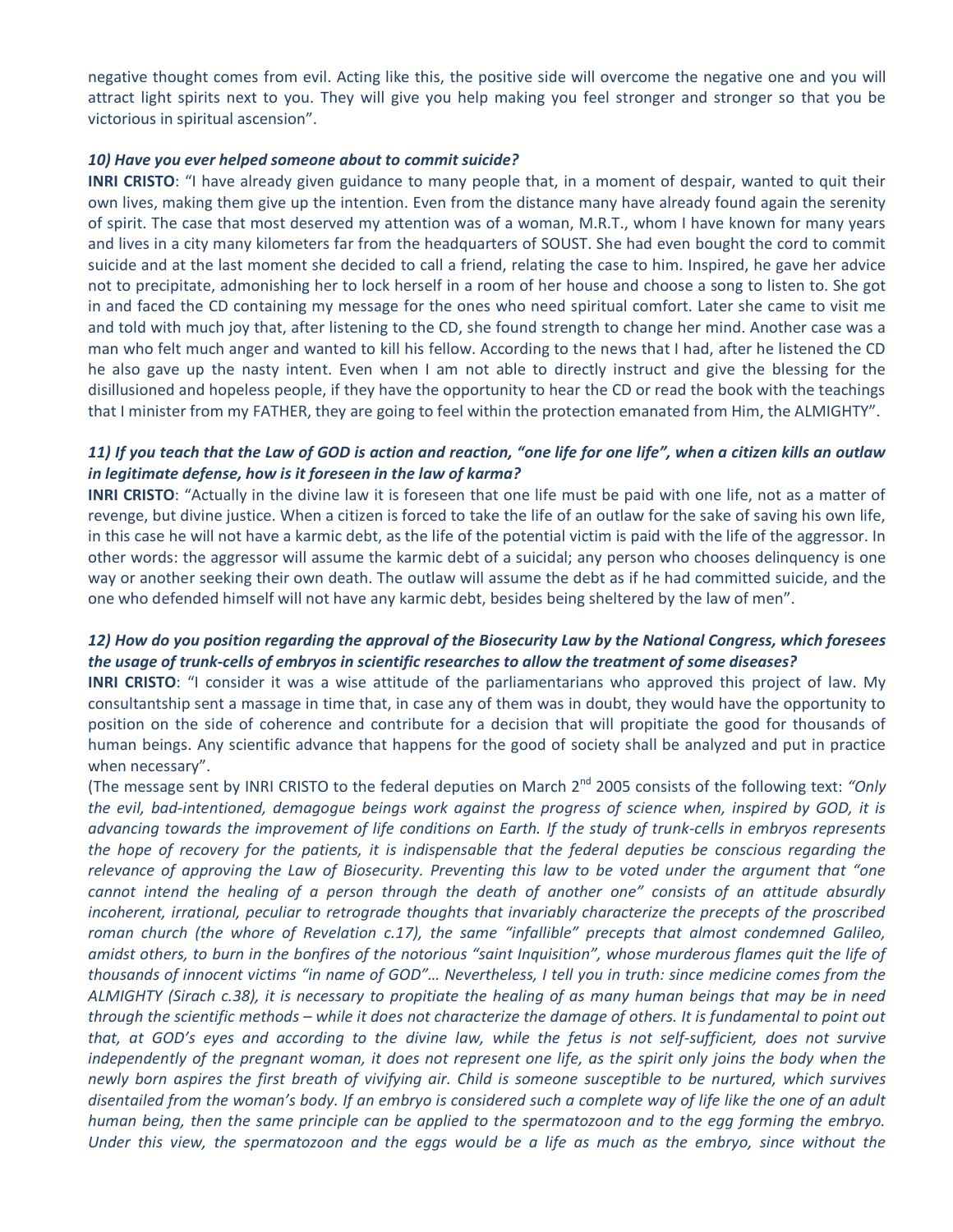*participation of these particles it would not be possible for the natural embryonic development. And I ask you: if the so-called religious men feel so worried about the conservation of frozen embryos, why don't they worry about the huge amount of spermatozoon that are eliminated every day, even in the back stages of the seminars? Why don't they also oppose to the artificial insemination, that requires the failure of many attempts, and therefore the death of countless "lives" of embryos? Why don't they first worry about the matters concerning the very decay of the church? It is difficult to believe that the reason is on the proportion of the bank account of the beneficiaries, since only the socially privileged women can afford an insemination, while the benefits offered by the trunk-cells would extend to all the social levels. Only who lives in the comfort of palaces built in name of the faith dare to make pressure upon the National Congress against the progress of science. They are men who would never subject themselves to closely experience the despair, the anguish, the pain of the mothers into seeing the suffering of their descendants; in fact, they aim to prevent the light of hope from shining in the eyes of thousands of citizens. Fighting against life is to disrespect life. I pray to my FATHER, LORD and GOD to inspire and enlighten the*  parliamentarians so as to contribute for the approval of the Law of Biosecurity, in defense of the right for the *whole Brazilian population having access to the advance of science in the treatment of diseases"*).

# **17 – Daily life, vegetarian nutrition, relationship with the media, INRI CRISTO and the young people.**

# *1) What does your feeding consist on? What do you consider a healthy nutrition?*

**INRI CRISTO**: "I am naturalist, I live basically on raw vegetables, specially crude garlic, as it was an order from the LORD. All nutrients that animals (including human beings) need to survive are found in Mother Nature. In 1980, when I fasted in Mexico, my FATHER instructed me regarding the importance of feeding based on crude food and showed me how human body works inside; He showed me the harmony and perfection existing in each function it develops and the part of feeding in this harmonious complex. When a food is cooked, the biggest part of vitamins is lost with fire and the rest becomes a "bagasse" of food. First, the sun must cook food and carry it with vital energy; after, your own body must cook it so that all possible nutrients are assimilated. Countless scientific articles have been written concerning the advantage of feeding based on vegetables, more precisely crude vegetables, substantially more healthy and favorable to body's good performance. When GOD created man and all animals that move over the Earth, He said: *"See, I have given you every plant yielding seed that is upon the face of all the Earth, and every tree with seed in its fruits; you shall have them for food" (Genesis c.1 v.29)*. Subsequently, on the occasion of the great flood, due to the lack of food, the LORD had provisionally authorized Noah and the ones in the ark to feed of the flesh of certain animals, but only until vegetation flourished again *(Genesis c.9 v.3 and 4)*. However, men got used to this habit, which persists up to nowadays. Unfortunately, the consumption of meat became an institutionalized vice; meat industry moves millions and millions of dollars each year. Only through a complete reeducation of society it could be changed. Killing animals is the violation of tenth commandment: *"You shall not kill" (Exodus c.20 v.13)*. In Isaiah c.66 v.3, it's textually written: *"Whoever slaughters an ox is like one who kills a human being"*. Therefore, at GOD's eyes, whoever eats the flesh of an ox is like one who eats the flesh of a man."

# *2) Why do you call the Earth as mother?*

**INRI CRISTO**: "Because mother is the one who gives food, propitiating body growth and development. All of you came from Mother Earth; all particles making your bodies came direct or indirectly from Mother Earth. Even the milk serving you as food came from Mother Earth, since your genitor must resort to her to produce it and breastfeed you; I mean, she needed to feed with bread, beans, rice, fruits, cereals, all of them coming from Mother Earth. The day when a woman can feed her son without turning to Mother Earth, that day she could say: "I am this child's mother". In your own Bible it is written: *"You are dust, from dust you came and to dust will return" (Genesis c.3 v.19)*. The dust we all are made of are the particles from Mother Earth ingested in form of nutrients, which gather in body's physical constitution and one day will turn to be dust, completing nature's perfect renewal cycle."

# *3) What is your hobby?*

**INRI CRISTO**: "I don't do anything merely for hobby but for any reason, especially by determination of my FATHER. But if I were to have any hobby, this one would be pulling out human beings' halters. Alienated by false religions,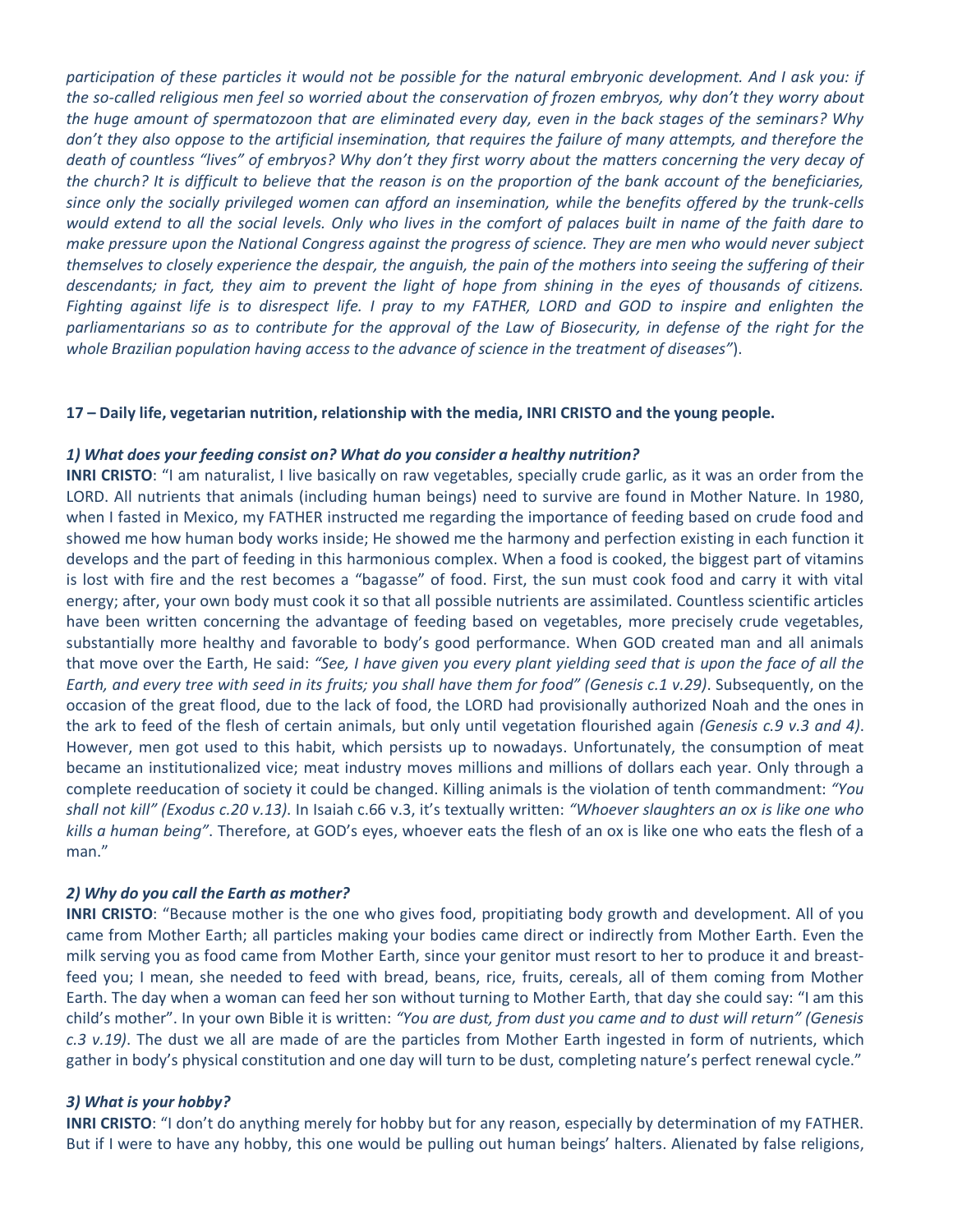they live as quadrupeds, as bearer mules. I want all of them to be free and not be done as mounts by faith mercenaries. Who wants to understand it, then understand."

#### *4) Do you like to listen to music?*

**INRI CRISTO**: "I obviously listen to music, preferentially the classical ones, not for fun but for being a spiritual feeding. I listen to popular music too when there's a meaning, a message in its letter. Unfortunately, music isn't done anymore as in former days; music is now fabricated. It's abominable hearing this shouting, this racket, whose finality is drugging and alienating consciousnesses. Neuronal system is not prepared to live with health among too much noise. In this case, better than listening to a frenetic sound is keeping silence. I understand young people, as I've also been young. But when they have matured and refined musical taste, then they will learn to appreciate not only classical music, which is universal music, but also will hear the voice of nature in its eternal whispering, the wind blowing among trees and hills, the beautiful sing of birds…"

#### *5) Do you watch television?*

**INRI CRISTO**: "My FATHER told me to get up with world events in order to fulfill my mission. It's even unpleasant to notice the existence of so many barbarisms, the suffering of so many human beings, but this is the reality and I can only make something to change this scene when they let me speak. I watch television in general, especially the news. Sometimes I watch a program called Malhação, which pictures contemporary youth behavior and alterations in youth minds on the XXI century, after all they carry revolution blood in their veins."

#### *6) Do you practice exercises?*

**INRI CRISTO**: "The practice of exercises has fundamental importance either for the body and for the soul. Always when it's possible, I walk at least one hour per day. Even when there's not a spacious place, I walk inside home. Two thousand years ago I said: *"If anyone forces you to go one mile, go also the second mile" (Matthew c.5 v.41)*. I recommend all my sons, if they want to keep health, to practice exercises, mainly walks. I've already recommended many ill people to walk every day; subsequently, they came to thank me. Idleness is an evil that the sons of GOD shall not keep in their character, specially the ones who work with the mind. They not only shall practice exercises but also keep salutary hygiene habits. The LORD GOD, my FATHER, loves perfection, and hygiene makes part of it. For this reason it's pleasant at ALMIGHTY's eyes when someone makes effort to be a hygienic person, keeping the place where they live always clean, even when they don't own many belongings. Yet being poor and clean than rich and dirty."

#### *7) What kind of books do you like to read?*

**INRI CRISTO**: "There isn't a specific kind of book that I like to read, even because for me reading isn't a matter of like but to keep informed about global reality. I read magazines, books, newspapers, concerning diverse issues, what is not always very pleasant facing the calamities of this chaotic world. As I am theo-taught, then I obviously read the books that LORD, my FATHER, determines, independently of who may have written it. According to LORD's instruction, I make trial of all information that comes to me, and so I taught you in the Parable of Diamonds, since the Kingdom of GOD resembles an enormous granary full of hay and straw, where countless diamonds are hidden, guarded. The diligent picker will have to remove straw by straw if he wants to find them with the intention to form the crown of wisdom. It means that, sometimes, in a whole book, there's only one period expressing a fragment of divine law. Every writer may be attacked by a moment of delirium, vanity, pride, that always makes necessary reading his works with criterion. You must never believe in all that a man wrote only considering his titles, after all he is a human being subject to mistakes and failures. I recommend my sons to read attentively and see everything in detail, making use of reasoning faculty before accepting and assimilating any idea. There are no absolute truths; only GOD is the absolute and unquestionable truth. Even book AWAKENER, which contains my real history and the teachings I minister from the part of my FATHER, must be read with alert spirit. Any doubt that may appear during the reading, it's just a matter of asking me and then I will explain, as all inside book AWAKENER has a meaning, a reason to be."

#### *8) Why can't you touch objects such as the telephone and avoid touching people?*

**INRI CRISTO**: "Since the fast in 1979, my FATHER said that I shall use my hands only for blessing. Many times I was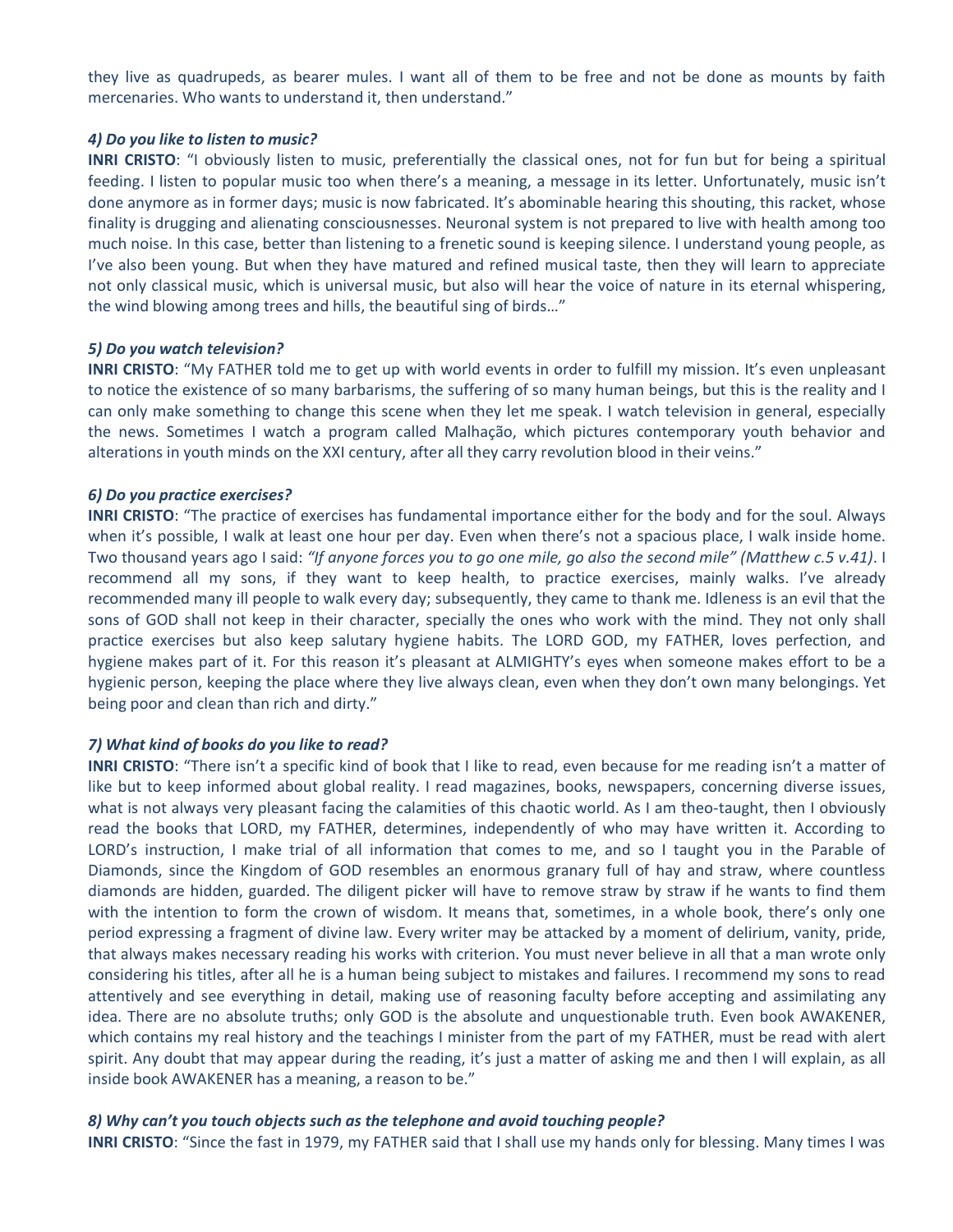misunderstood. But regarding not touching people, this is not true. I place my hands on people's heads to give them the blessing. I have already placed my hands on their wounds and sicknesses many times so that they could obtain the healing. When someone comes to greet me, I great him or her placing my hand on their heads, more precisely on the pineal gland, aiming that a symbiosis may be established between her and my FATHER through me. Regarding the telephone, as I gesticulate when speaking – I speak with the hands – when necessary I do my communication through a loud-speaker system, through which I give interviews to the radio stations in the whole of Brazil".

# *9) Why do you accept to participate of television programs that present you in a scene of debauch or in critical tone?*

**INRI CRISTO**: "My FATHER, LORD and GOD told me that I must appear to mankind, no matter the circumstances. I have to expose my image to the world, even though in weird programs, as there will always be a son of GOD who will understand my message and recognize me. If the program doesn't give me dignity, I will give dignity to the program. In spite of some sons still being blind and not recognizing me as the First Begotten of GOD, I love them also. In the light of my FATHER, LORD and GOD, who is in me, I love all creatures moving over the Earth. Even in the most ignorant and mean environment I've already found vehement signs of good will and comprehension; among slanders and conspiracies there's always a son of GOD with a pure heart and a clean soul, who has eyes to see and ears to hear. For these ones I appear, for love of these ones I expose myself, otherwise they wouldn't have the opportunity to know that I am in bone and flesh on Earth. In 1981, French newspaper Le Liberation, from Paris, published a cover report putting my identity in doubt, in the attempt to denigrate me. But my FATHER said they can speak and write all sorts of slanders about me that it will always be for my benefit; one way or another way, the integrants of my flock will see my face, listen to my voice and recognize me. I leave the question in the air: why is press forbidden to speak good or bad about me? As I've well said when I was called Jesus, it's not possible to hide a lamp under a bed or a city upon a high place. Therefore, they can't hide me from people for too much time. Sooner or later the LORD GOD, my FATHER, will wreck this black curtain of boycott imposed by organized lack of information and humanity will know that I am the same, like it or not, believe it or not."

#### *10) Do you demand any earning when you go to TV programs?*

**INRI CRISTO**: "I do not or will ever demand any earning; it would even be ridiculous, because I am not an artist. The televisions that invite me help with only the expenses of the vehicle (motor-home) where I travel with my disciples, because SOUST, my new and only church, and MEPIC (international institution that helps my mission) are non-profit organizations".

#### *11) Why have you not been to program of Serginho Groisman anymore?*

**INRI CRISTO**: "While he worked on SBT, many times he invited me to be interviewed in Programa Livre, he allowed me to speak for the whole time. For me, despite the trivial divergences of the audience, it was always a pleasure to speak directly to the young people. But since Serginho changed the broadcasting station, there was an impediment for us to meet again. The production of program Altas Horas, in Globo Networks, invited me to be in the opening program, in October 2000. On this occasion, I and the disciples integrating my suite were in Blumenau (SC) and stopped the trip in Santa Catarina, as it was necessary organizing for the trip. When we arrived at the headquarters of SOUST in Curitiba, they simply informed us that the invitation was over. The reason that lead them to behave this way is a mystery, because when I was invited by Programa do Jô there was a good receptiveness from the production and the other workers of Globo networks. I know that if it depended only on Serginho, he would certainly have taken me to the program. But the decisions do not depend exclusively on him. I cannot be hypocrite. I am forced to speak the truth, no matter who it may hurt. Many "hidden interests" are hurt each time I appear on TV, so they try by all means stop me from speaking, preventing people from seeing that I am in bone and flesh on Earth".

#### *12) Why are there so many voices against you in your television appearances?*

**INRI CRISTO**: "Many look, but few can see me, few can see who I am; only those to whom GOD gives the gift to see. Few are the ones who have eyes to see and ears to listen. While I am still in the time of reproach *("But first – before his glory day – must the Son of Man endure much suffering and be rejected by this generation. As it was in*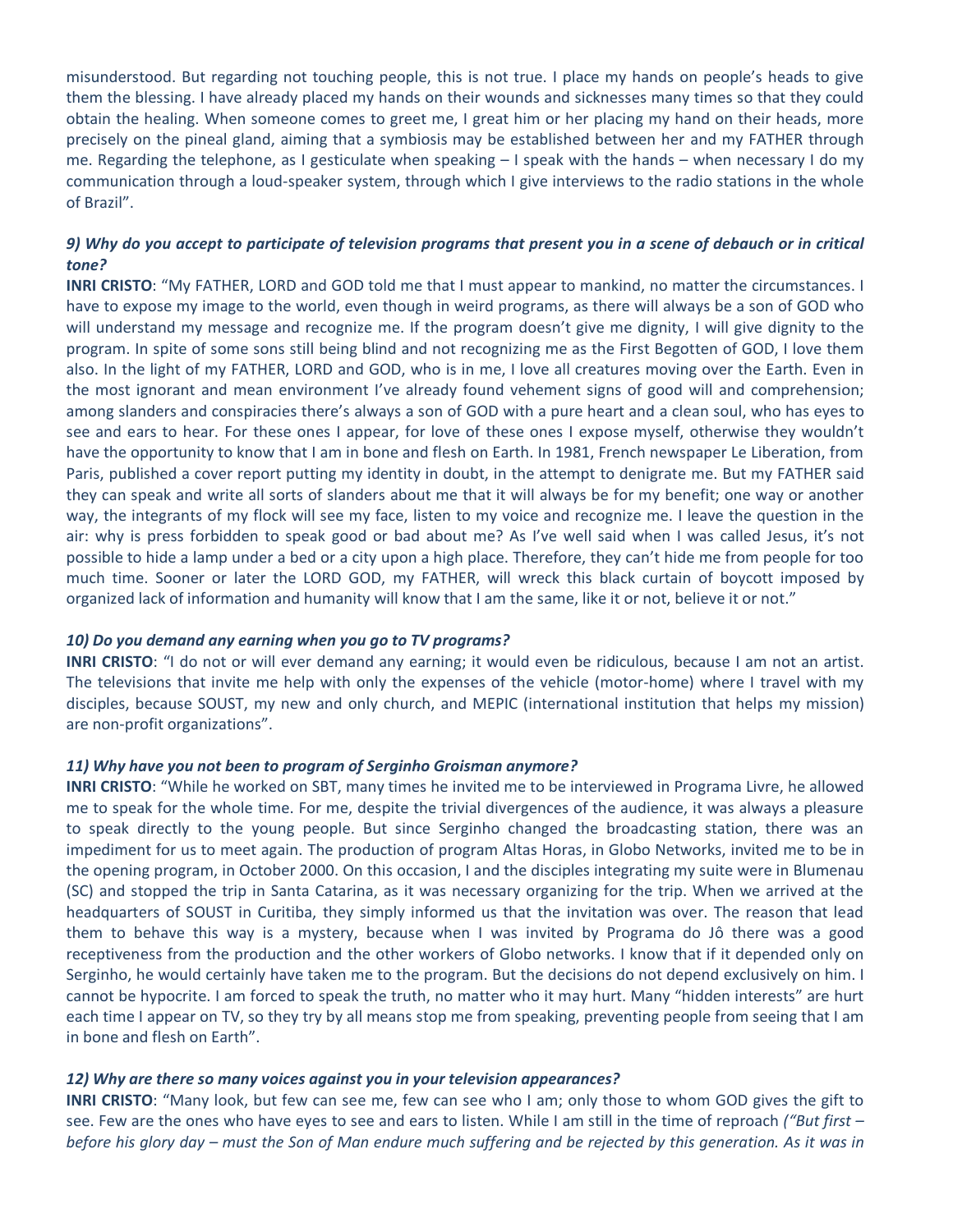*the times of Noah, so too it will be in the days of the Son of Man" – Luke c.17 v.25 to 35)*, the few ones who manifest in favor of me do not want to be socially compromised. But ironically, as GOD writes right even though through winding lines, exactly these ones that manifest against me are those who most spread the news of my presence on Earth and consequently they are the generators of audience. Always keep in mind that not even when I was called Jesus I could please everyone; otherwise, they would not have crucified me".

#### *13) What do you think about the job of journalist?*

**INRI CRISTO**: "Except rare and brilliant exceptions, the job of journalist is one of the most ingrate, corrupt and mean ones that I have ever seen in my long journey on Earth. Actually, even the street sweepers can consider themselves more fortunate than the journalists in their jobs, because at least the street sweepers have their tiresome work, they remove the dirt, the trash, gather all in a determined place and at the end of the work nobody will stop them from taking the garbage to the final destiny. They have the reward to feel the satisfaction of done duty, to see the result of their efforts; they are well-considered by the pedestrians and by the society. The contrary can be said about the job of journalist. I have already contacted hundreds of journalists. Many of them make efforts, interview, travel long distances, research, do the work of redaction, but at the end, when the writing is done, an individual named their boss comes and arbitrarily decides for another destiny, resulting in a waste of work. Then they have to start all over again. I tell these things with experience, as I have lived such lamentable reality very closely. At first the journalists should have the mission of informing, not propitiating the lack of information. They inform what is convenient in a corrupt system, which satisfies the ambition of the hidden interests. Whenever a serious journalist tries to make an interview about me, he is boycotted by his hierarchy superiors. *Veja* magazine is forbidden to speak good or bad about me; the only occasion they wrote something, the information concerning the Libertarian Act that I performed in Belem of Para on Feb 28<sup>th</sup> 1982 was distorted. Recently an honest journalist from the newspaper Folha de São Paulo wanted to write a report about me, but he was "pruned" by his boss. The magazine Superinteressante interviewed me for many hours and never published anything; this gap keeps on until nowadays. I tell you this only to quote some of the most notorious examples. But I do not hurry. I have consciousness that it is not me who needs to speak to the people; people need to hear me, people need to know the things I have to say from the part of my FATHER. At the right day and time, nobody will be able to prevent the Word of GOD manifesting without censorship".

#### *14) How is your relationship with the young?*

**INRI CRISTO**: "As I've already said before, the young carry revolution blood in their veins; the hope of building a better world is deposited in them. They will help to base new earthly society, in the rising of New Age. When I practiced the Libertarian Act in Belém of Pará on the memorable and historical Feb 28th 1982, most of those who accompanied me were young people. Now most of my disciples are young people. Fire and impulse of youth make the great revolutions. I was young too and know what they think. For that reason I am comprehensive when some, compelled by youthful fervor, have a mistaken and have a rash idea about me. But when they come to my presence, those who have free mind and pure heart understand my condition and roll sleeve up to strive beneath the consolidation of Kingdom of GOD over the Earth".

#### *15) Are you used to speaking in faculties and universities?*

**INRI CRISTO**: "Whenever it's possible I accept the invitation of the youth to speak in faculties and universities. Also, many commissions of students came to visit and question me in the seat of SOUST, in Curitiba. I consider salutary when young people question me and I can clear their doubts, since the future depends on them, in their veins blood of revolution runs. What sometimes I speak to some dozens of young people I would like to speak to all humanity. Well instructed young of today are solid and conscious adults of tomorrow."

*INRI CRISTO has already spoken in many faculties and universities, as the example of La Paz Philosophy Faculty and Grand Ecole Polytechnique of Paris. In Curitiba, faculties SPEI, TUIUTI, journalism faculty of UFPR, etc. have already invited him. Moreover, he has spoken in countless television networks in Brazil and abroad: Globo Networks, SBT,*  Band, Record, the extinct Manchete, CNT, Rede TV, TV Mulher, RTL (Germany), SIC (Portugal), Televisa (Mexico), *Antenne Deux (France), and in most television broadcasters in Latin America. Finally, INRI CRISTO is known national and internationally.*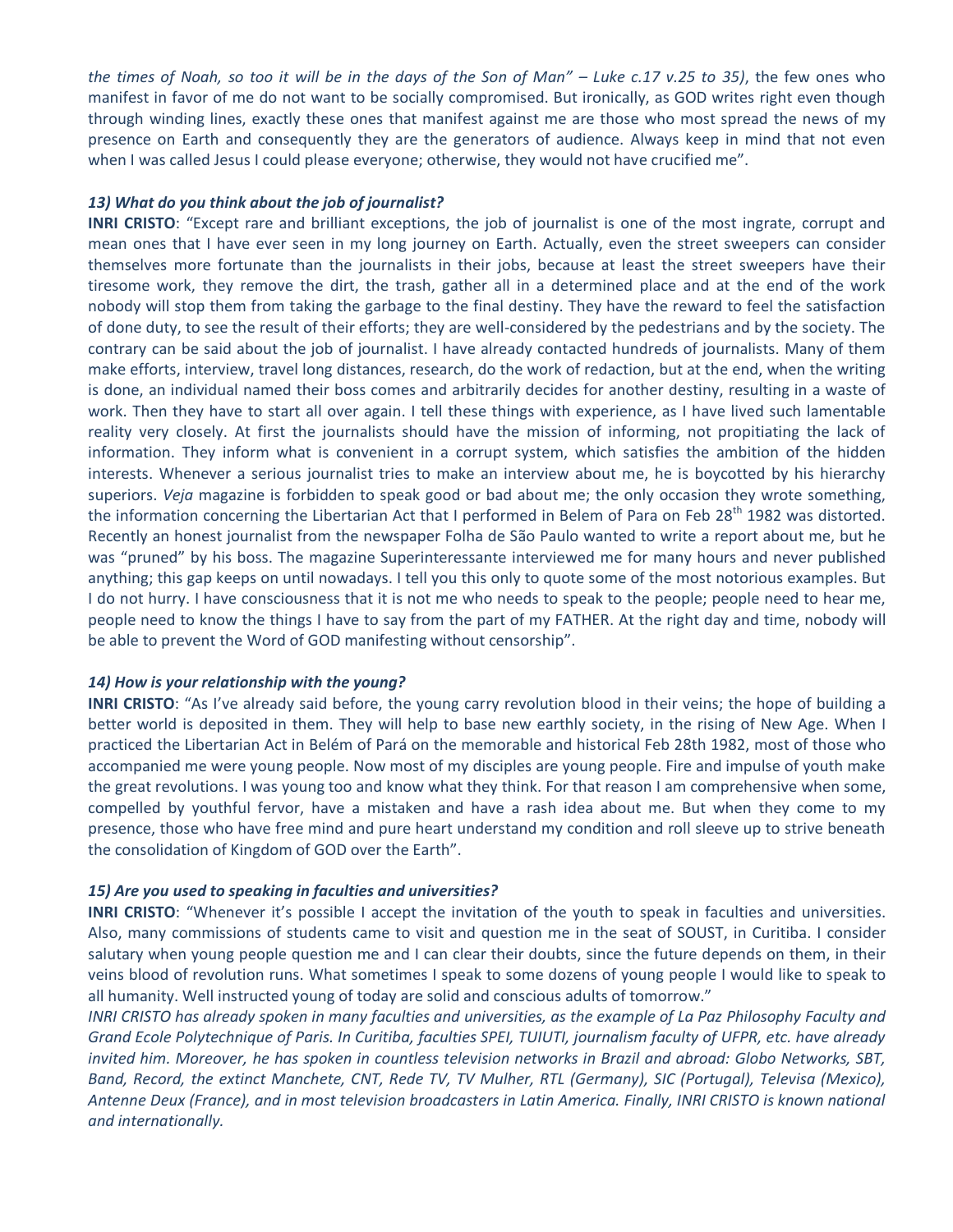*16) Why did you accept the challenge of Program Pânico to be interviewed in the 10th Erotic Fair in São Paulo?* **INRI CRISTO**: "I accepted the challenge of Program Pânico to visit the "Toyland of Sex" because that was the way my FATHER arranged to mock, satirize, shock the organizers of the boycott that is imposed to me by the organized lack of information, that monitors the media against the Son of Man. The "Toyland of Sex" is the refuge of those who do not know the love of GOD, of those who seek the happiness and the personal achievement in the ephemeral illusory pleasures. The existence of such places, mainly in the current days, demonstrates the growing and insatiable human dissatisfaction. Actually, the human beings are more and more misguided, disoriented, orphan of spirituality; they ignore that they will only find the true happiness, they will only glimpse the whole and everlasting satisfaction of their longings when they establish a symbiosis with my FATHER, LORD and GOD; while they do not discover the pleasure of living in communion with the ALMIGHTY, the Supreme CREATOR, only noncreated being, only eternal, only being worthy of worship and veneration, only LORD of the Universe, they will continue at the mercy of the inevitable restlessness inherent to the fantasies and the allures that the world offers. My presence in this place obviously considered promiscuous has as aim exhorting that before seeking the pleasures of the world, the human beings shall seek the pleasure of living in harmony with the Supreme CREATOR, who created even the sexual organs of your bodies. Thus proceeding you will keep the equilibrium in all your attitudes. GOD, who writes right even though on winding lines, imposes that I expose myself under the most controversial circumstances while I live the time of reproach announced before being crucified *("But first must the Son of Man endure much suffering and be rejected by his generation" – Luke c.17 v.25 to 35)*. My FATHER, LORD and GOD said that I shall manifest in many places, even the most unusual ones; because I am untouchable, I will always be unharmed. I have already taken my FATHER's message to Masonic temples and many other esoteric institutions, in the main universities of Brazil, in the public squares, in prisons, in restaurants and bars, in the amusement parks where the little children are gathered and even in the cabarets, where I spoke sermons to the night lovers and to the prostitutes. My FATHER said that I sanctify the places where I place my feet. I have not come for the ones that consider themselves saved; I have come for the sinners with this chaotic world. The human beings with pure hearts and free minds will understand that I only expose myself for love of my children; despite I still drink the last portion of the bitter chalice of reproach, in the light of my FATHER, LORD and GOD, who is in me, I continue to love all the creatures that move upon Earth. No matter what one may think of what I speak, I am and will always be the same, no matter where I am".

# *17) In December 2004 the journalist Fabio Murakawa spread a report about you in magazine Sexy. What do you think about magazines such as Sexy?*

**INRI CRISTO**: "Magazines like Sexy are interesting because they have freedom of expression. GOD writes right even though on winding lines. If we are living in a world and in an epoch where everything turns around sex and the women dress more to exhibit their provocative shapes than to hide them, then Sexy magazine is interesting as it has space for the Son of GOD to speak. Blessed is magazine Sexy that opens space for the Son of Man to manifest. The ones who read this magazine are sinners, like everybody is. However, those who repudiate this kind of magazine are the hypocrites and the fake eaters of host and rosary counters who read it hidden in the bathroom. What regards to me, since my FATHER gave me power over the flesh in the fast, I do not have the sexual restlessness inherent to the human being anymore. In the condition of Father of mankind, I do not need to see such magazines with my daughters naked since I know all their bodies. But it is obvious that I will attentively observe this edition that will bring a report about me".

# *18) The media is considered the 4th Power. You have exposed yourself in the media, preaching and "proving" that you are INRI CRISTO, so why do the doubts still exist?*

**INRI CRISTO**: "I foresaw two thousand years ago that, on the occasion of my return, before the LORD's glory day I would be rejected by my contemporaries *("... But first it is necessary that the Son of Man endure much suffering and be rejected by this generation. As it was in the times of Noah, so too it will be in the days of the Son of Man" – Luke c.17 v.25 to 35)*. I still drink, sip by sip, the last portion of the bitter chalice of reproach. However, signaling the end of the reproach time, on October 24<sup>th</sup> 2000 the Eminent Tribunal of Justice in the State of Parana issued a revering sentence recognizing my identity, my name INRI CRISTO on all my documents. Although the media often misinforms more than informs people, for many there is no doubt that I am who I say that I am; there are doubts only for those who continue believing in this folkloric Christ that was invented in my absence from the Earth, in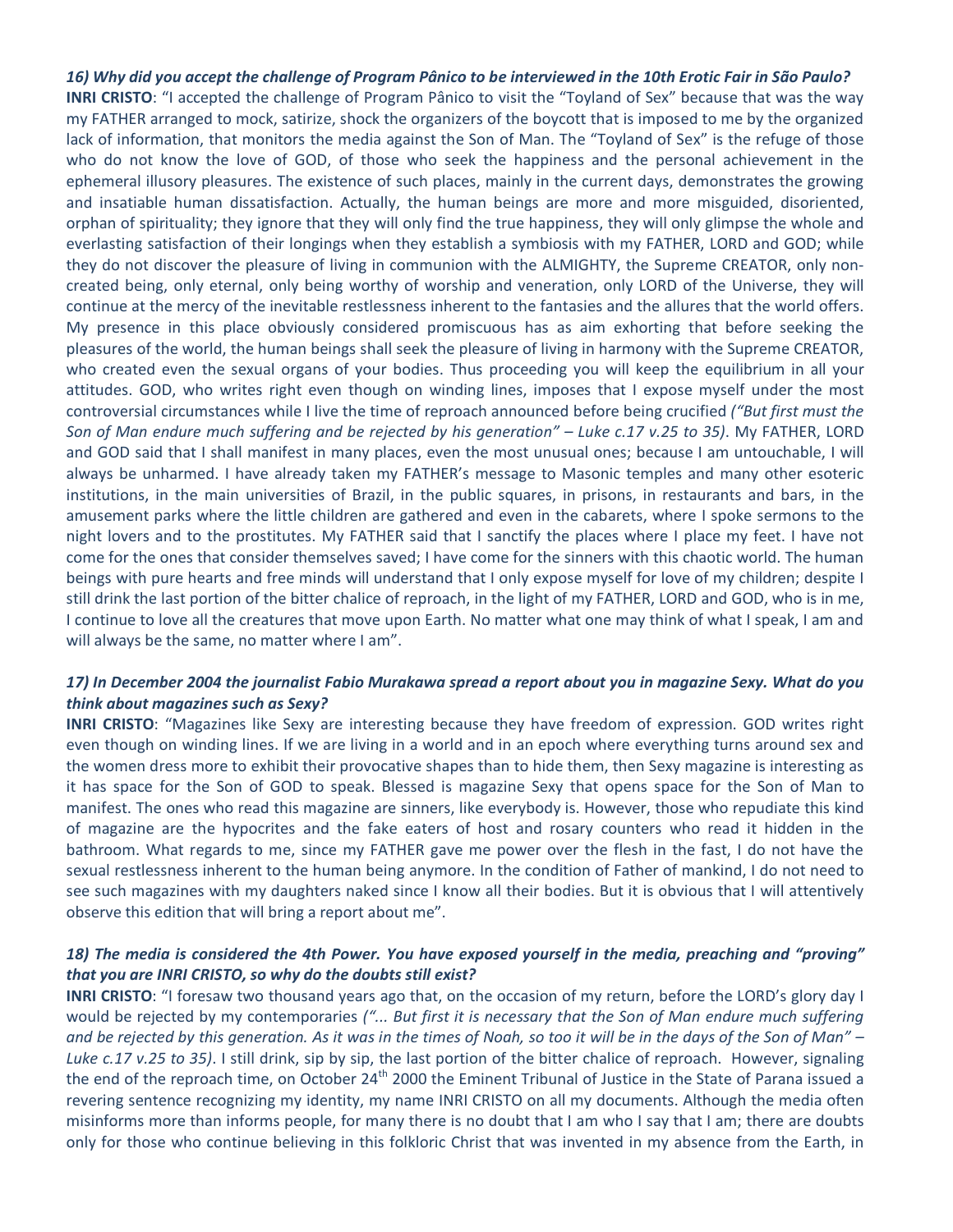this Christ that continues frozen in heaven, that will never come as he does not exist. There are still doubts for those who prefer to continue with their old beliefs, with their old superstitions, with their old habits. I am here for those who love and seek the truth at any cost, by those who prefer walking with the feet on the ground, by those who wait for the divine justice to shine upon Earth".

#### *19) What is your everyday life? Please tell us.*

**INRI CRISTO**: "I am an educator, and came to the world to teach my children how to live well on Earth. And the best way of educating is by giving the example. So, I daily practice exercises, this is fundamental for me, a sacred duty, as the body is the most precious gift given by the Heavenly FATHER and requires we take care. I do many readings and a discerning selection of everything that arrives to my hands, and I convey this to my disciples. I watch the TV news, as my condition requires that I be informed about the worldwide events and have a universal vision about the contemporary reality. I teach those who come to my presence to live with health, to take salutary nutrition according to the instruction that I received from my FATHER, I teach them to get rid of the stingy feelings that limit the human beings to a mediocre existence, I teach them what is the true love, how to love with truthfulness and convey the love to their fellows, finally, I came to awaken the life that sleeps inside each one of you, this is my everyday life, this is my mission on Earth, one of the main reasons why my FATHER sent me back to this world".

# *20) The television programs and the media in general usually expose you in a comical or eccentric way, but without it your word would have scant reach. How is your relation with the media? Do you consider that the media treats you in a just way?*

**INRI CRISTO**: "The media treats me according to the "capacity", "wisdom" and "intelligence" of its organizers and commandants. Also, and mainly, according to the subservience and subjection of the owners to the halters, no matter they are Roman, Pharisees or Americans… Therefore when a journalist, a TV producer or any representative of the communication decides to show me, the circumstances force him to make a work in an eccentric manner and expose me in a non-orthodox way. I was asked many times why do I accept participating in the humoristic programs; my FATHER said that I shall accept the invitations because it is part of my mission to expose myself for humanity. I do not have the right to keep hidden under the shelter of my FATHER's house while the rest of the world needs to hear me. I have already accepted invitations to go to Germany, Portugal, I have already been in many European and Latin American countries, so that humanity has the opportunity to know that I am in bone and flesh on Earth. However, I cannot decide, determine what will be the behavior of the television presenters, the speakers, the interviewers. Each one allows to spring the intellectual capacity by interviewing me and shows if that one is competent in the job or not. Obedient to my FATHER, I expose myself in the arena; each one who sees and hears me will make their own judgment. The time will come when the media will resume in the internet and these proud presenters of programs and owners of television networks will see the power that they exert upon the public opinion escape through their hands. The internet is a devastating reality, it goes subjugating everything. Nowadays, many people do not watch television anymore; when they want to know the news, they resort to the internet and get plenty of information. The television is progressively losing land to the world wide web. And through the internet every eye shall see me *("Behold that he comes over the clouds and every eye shall see him" – Revelation c.1 v.7)*".

# **18 – Questions from Orkut communities.**

# *1) If you are Christ, please help us with enlightenment: what is the best direction for this country with no direction called Brazil? (Patrícia)*

**INRI CRISTO**: "You came with the right question, the question that does not want to silence in the heads of ratiocinating beings, of the erect beings, who would like to know why me, INRI CRISTO, being Christ, am not making anything for Brazil. I answer this question with much pleasure. I am sorry to say that, meanwhile, I am prevented from helping Brazil, I have to silently watch the breakdowns, the misfortunes, the disorder in Brazil and in Latin America. Now I have moved to Brasilia, where I will expose myself and articulate a plebiscite where the Brazilian people will all say in one voice – not just one separate voice – if they want to hear me or not, if they want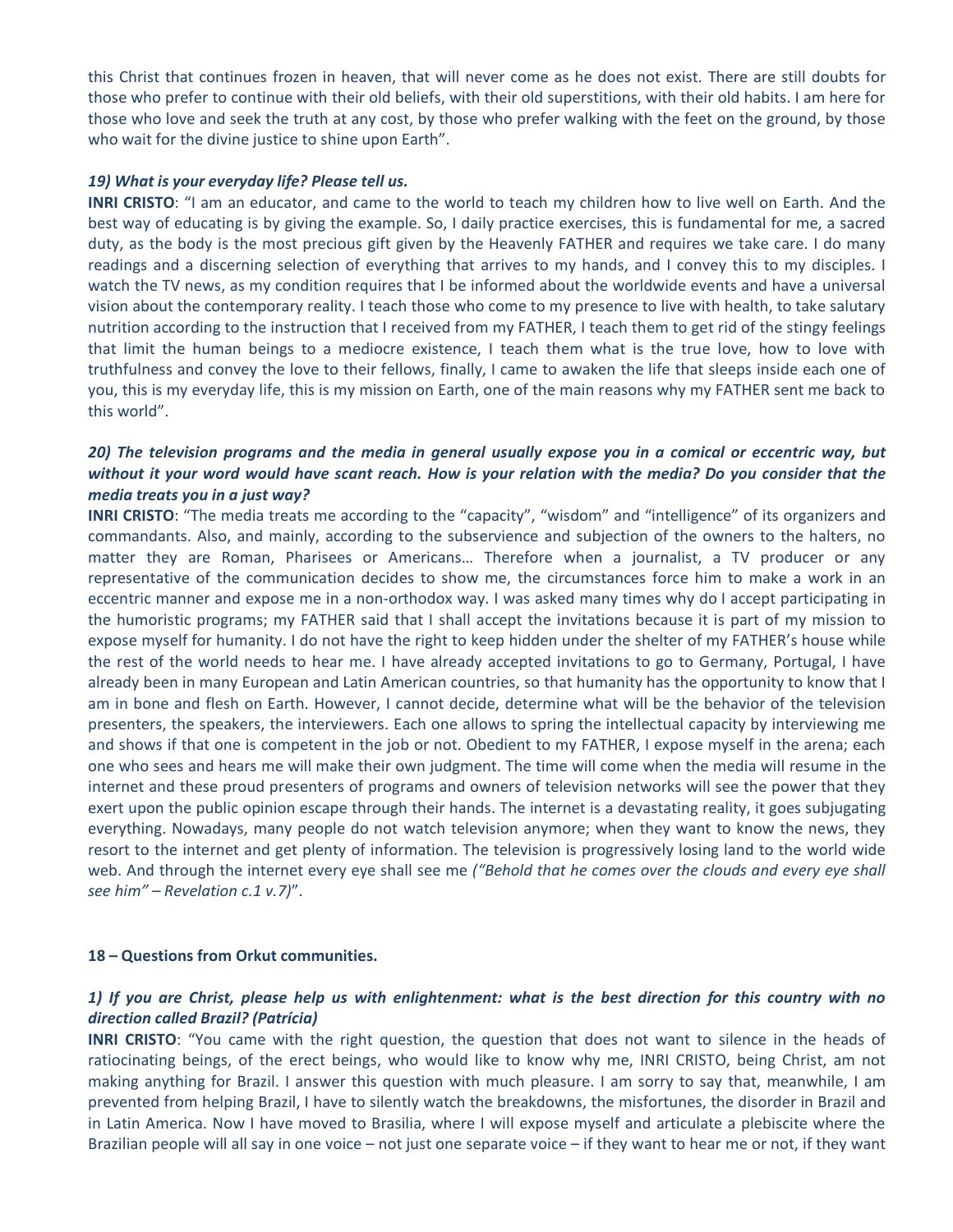a solution for this country or not. The moment is not far when most of Brazilian people will be united around your brilliant thinking, your brilliant question and will make in a unique voice, in plebiscite, the same question: what can INRI do? Since people declare that they want to hear me and know the solutions, I will then be able to expose the solution. In 1980 I had warned about the imperious need to prioritize agriculture and education, when I went to the Deputies Camera invited by the president at the time, Flavio Marcilio, gathered with some deputies and senators present. They took note of everything, however did not consider the warning relevant. Had they considered me seriously at that time, when a solution was still viable, Brazil would not be dipped in this chaos. Later on, I dictated letters to the ex-Presidents of Republic, warning them regarding the future, I tried by many ways to speak in the television programs, however they did not want to hear me, they did not allow me to speak. In 1996, I published the circular entitled The Dance of the Puppets, and MEPIC (the Eclectic Movement for INRI CRISTO) sent it to the authorities and many means of communication. I exhorted in it that Brazil was (and continues) being sold to the foreigners. Again, nobody manifested. In 1998, I was expelled from the National Congress for once more insisting on the warning that, if Brazil did not prioritize education and agriculture, it would be at the imminence of embittering a bloody civil war. I am conscious that I did my part, I warned in time. Only when they come to ask me and allow me to freely speak I will be able to expose not the solution, because there is no more solution, but a palliative, since now it is late, too late. Otherwise, a dark future will come to Brazil, that will continue embittering the despair and will definitely be living the social chaos..."

# *2) INRI, you also proclaim to be the reincarnation of Adam, Abraham, Moses and David. Would these reincarnations be happening in a time slice of 1200 years? (Roberto)*

**INRI CRISTO**: "No, my son, in the superior realm time does not count. All the decisions and all that happens on Earth depend on the cosmic realm, depend on the LORD, the Supreme CREATOR, my FATHER. Therefore, it is not possible to measure 1000 years, 1200 years, 3000 years… everything happens as much as they become necessary. For example, when I was called Jesus, I promised that soon I would return; I did not say that I would return within two thousand years. I promised that I would return when you heard about wars, rumors of wars, kingdom against kingdom… finally, these would be the signs of my return. But I did not speak stipulating dates, it is not even possible to calculate. Nowadays, I say that I will reincarnate once again within one thousand years, but it is not exactly one thousand years; I can only assure that it will be in the interval of one and two thousand years, this is something not possible to calculate, because the day and time that the Son of Man will return nobody knows, as much as the day and time of the world ending nobody knows, not even the angels of heaven, but only the FATHER".

# *3) One may suppose that something is learned along the reincarnations, according to the law of evolution. What of new does INRI CRISTO have to teach besides what has already been taught about the Christian myth? What is possible to improve in a Christian pedagogy that has been applied for 2000 years and people do not learn. (Abenides)*

**INRI CRISTO**: "I am back on Earth to teach my children what was not possible teaching them at the time I was called Jesus. Nowadays I can openly speak about the law of reincarnation (which is connected to the evolution of spirits), some details of Anthropology, Biology, etc. that always existed, however I could not teach two thousand years ago. Behold why I said to the disciples prophesying about my return t Earth: *"…I still have many things to say*  to you, but you cannot bear them now. When the spirit of truth comes, he will guide you into all the truth; for he will not speak on his own, but will speak whatever he hears, and he will declare to you the things that are to come. *He will glorify me, because he will take what is mine and declare it to you. All that the FATHER has is mine. For this reason I said that he will take what is mine and declare it to you. A little while, and you will no longer see me, and again a little while and you will see me… because I am going to the FATHER" (John c.16 v.7 to 16)*. It is not a matter of teaching something new, because the truth is eternal, unchangeable, finally, the truth is only one, at any place and at any time. I reiterate the Gospel that I left before being crucified (but I let it be very clear that my Gospel is what I spoke, not what others said about me); I do not give support to any distortion, to any myth that they may probably have inserted during my absence from Earth, much less any pseudo Christian pedagogy based in false ethics precepts, which moves the human beings away from GOD and from the truth instead of serving them as guideline to live well and in peace in society".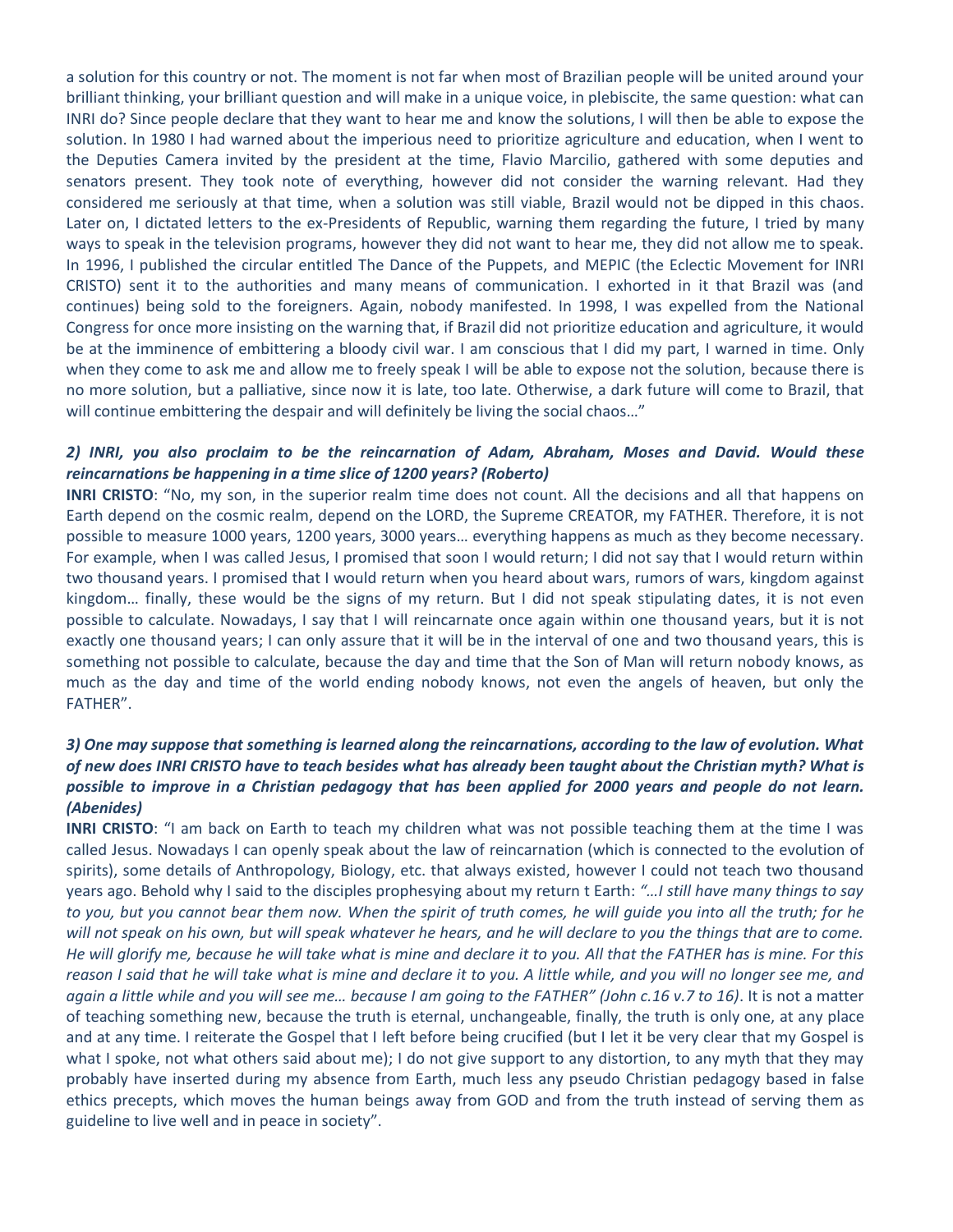#### *4) Did the branas cause the Big-Bang? (Herminio 'bim')*

**INRI CRISTO**: "The 'branas' originate from theoretic imagination, they are just theories, they are not something concrete. The scientists are pleased on theorizing; today they release a theory, tomorrow another one to overcome the first, and thus they go on playing. In the times of Galileo, the false religious and the false scientists were pleased to contradict him, but not even because of this the truth that the ALMIGHTY inspired him suffered any alteration. I, INRI CRISTO, do not base myself in theory but in the reality, in the revelations from my FATHER always within rationality, while many theorists go down the hill of schizophrenia. By theorizing many times they fantasize, they are delirious, and I prefer to keep within reality. The Big-Bang existed, it was the reaction, the consequence of my FATHER, LORD and GOD's will. Very truly I tell you, my son: the LORD, the Supreme CREATOR, is the promoter, the causer, the detonator of the Big-Bang".

# *5) Seeing the message that you have passed, I remembered to make a question. What makes a man be more intelligent than another? I mean IQ (intelligence quotient), where people are classified in ordinary intelligence, above the average, exceptionally gifted, genial, exceptionally genial (like Galileo, Einstein and others). I do not refer to right or wrong attitudes, but just to the intelligence, the capacity of creating something.*

**INRI CRISTO**: "I answer this question with just one sentence: it is the karma, the karmic credit of each one. When the person comes to the world with credit, together the karmic credit comes the level of intelligence, the completion of the neuronal system, the harmony of the brain; it is a whole of things. The level of intelligence also depends on the mission destined to each human being".

#### *6) Is there any difference in the human beings after 2007 years? (Ivan Chitolina)*

**INRI CRISTO**: "Yes, there is. The malignant spirits have improved much more, the crimes are more sophisticated, the vices are more rooted, it has become more difficult to eliminate them. In these last two thousand years the spirits of darkness had the opportunity to progress very much in the saga of dominating the heads of the imprudent. Now in this new millennium, in this my return after two thousand years, I realized that new methods of alienation and influencing were created, and they are much more contusing and efficient than the ones of the past. At those times, I went to a public square to speak to people and everyone gathered to listen to me, there was no competition; the most a priest could do was to bark something against me. Nowadays, if I speak in a public square, as I have already spoken in the public squares of Latin America and many parts of Europe, I have to compete with the electronic media, with the electronic stage, with the electronic temples, and I do not have access to them as it is necessary to have many resources for buying a television chain. Nevertheless, the false prophets use my former, obsolete name, Jesus, to gain illicit profit and buy radio and television stations, thus being able to cheat and enrich more and more by tightening the halter on the heads of the incautious".

# *7) INRI, how can you defend the Trinity if in the past you asserted that the FATHER was greater than you? (Lucas)*

**INRI CRISTO**: "I do not defend the Trinity, the Trinity does not need any defender. Two thousand years ago, when I said that the FATHER was greater than me, it is obvious that He is greater, because He is the LORD of the Universe, the Supreme CREATOR, only non-created being, only eternal, only being worthy of worship and veneration. At the time of crucifixion, to show my smallness towards the FATHER, I said: *'FATHER, have you abandoned me? In your hands I deliver my spirit' (Matthew c.27 v.46)*. My FATHER does not accept to be whipped, spat on the face; these are the moments when the FATHER is not in the Son. As a proof that I do not compare with the FATHER, behold the word that I say when I convey the LORD's blessing: 'In name of the FATHER, in my name and in name of the Holy Spirit I bless you…' I never say my name together with my FATHER's name. First of all I say 'In my FATHER's name'. Then, with the necessary distance, I say 'in my name and in name of the Holy Spirit I bless you (…)'. The Trinity does not need defender, it is unanswerable; any ratiocinating being will be able to realize that the Trinity is not a matter of freak, of status, something that I invented. Much before the world existing, since the moment of creation, since the times of Adam and Eve, the Trinity already existed: FATHER, Son and Holy Spirit, that means, the FATHER, which is GOD, the Supreme CREATOR; the Son, that is me, the same Adam and the same crucified Christ, and the Holy Spirit is Eve's spirit that does not reincarnate anymore individually, and for not reincarnating anymore already does not sin anymore, for such reason is sanctified".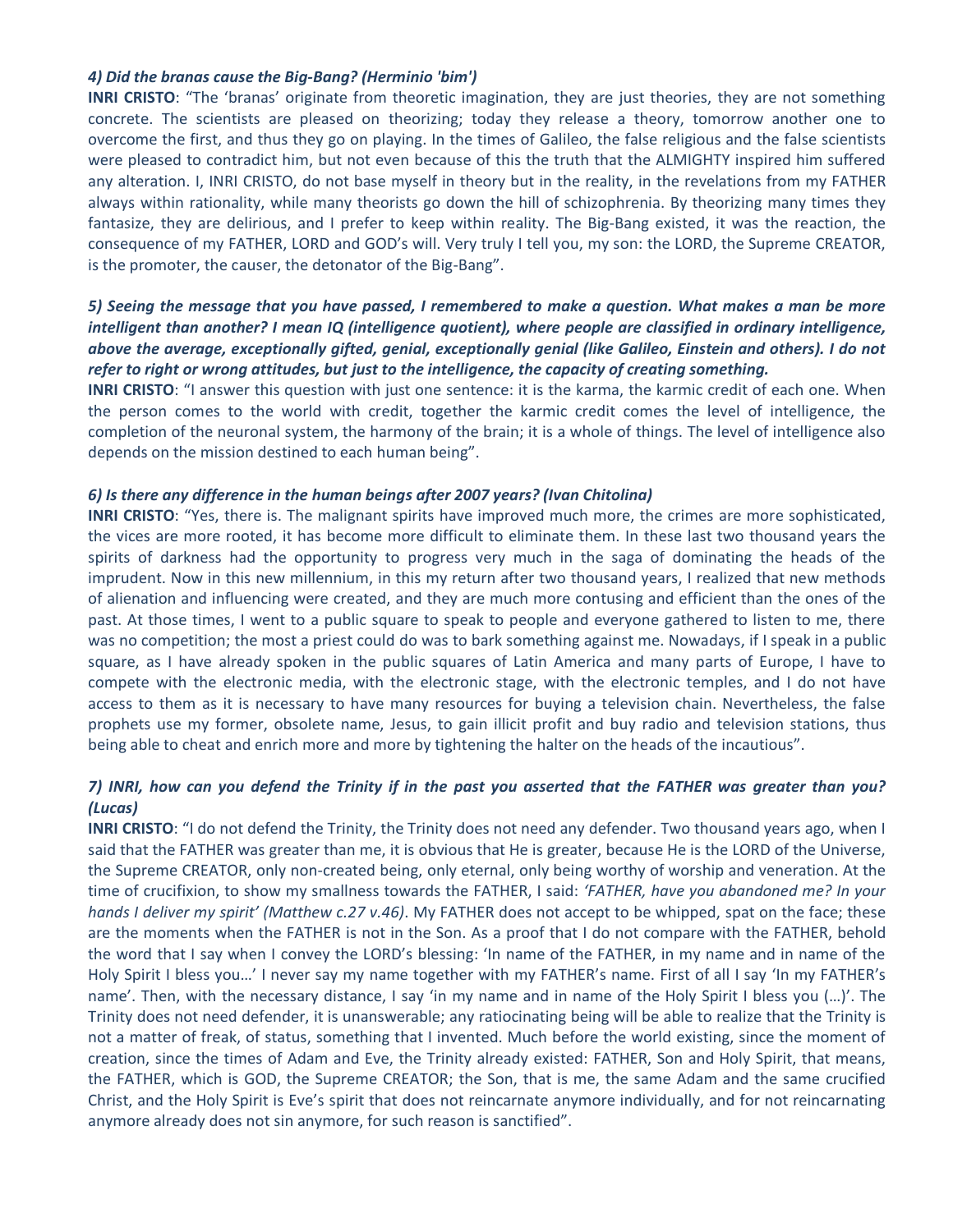# *8) INRI, what do you say about sex nowadays??? Wedding, sex just for pleasure with many partners, homosexuality, adulteries, etc. (Daniel Francisco)*

**INRI CRISTO**: "Yesterday, today and forever, sex was, is and will always be the same thing, there is no change. The woman has the feminine limb, the man has the masculine limb; what changes as time passes by is the use of the equipment. There are some that use the equipment given by GOD for one purpose, others use for another, but each one must be responsible for their own acts. Sex is, has always been and will always be the same; it is something sacred that should not be improperly used, but unfortunately it has become vulgar in the current days. The human beings use sex according to the need, according to the evolution, according to the circumstances, also according to the influence that they suffer from the media, from the social environment; finally, each one uses according as it best appraises. But in the essence, sex is always the same. Regarding wedding, if wedding were good, it would not need witness; if it needs witness one could presuppose that there will be repentance afterwards. But sex for pleasure with many partners characterizes promiscuity, sodomy; they are the animal instincts flourishing, finally, it is the dirt, sex in the mud. Each one has an orientation. Homosexuality, adultery, finally, all the acts that you may perform, my children, will have faithful weight on the balance of the Saint Celestial Tribunal. If you need to perform a sexual act or not, perform it, until you achieve the evolving state where, for coincidence, you will not need it anymore. I am not against anything or anybody; just according to my FATHER's law, I consider that everyone someday will be evolved, that everyone will have to jump over degree by degree the stairs of wisdom until someday they arrive where I and my FATHER and my beloved children will all be one only thing".

#### *9) And what is your opinion about the coming of Pope Benedict XVI to Brazil? (Ana)*

**INRI CRISTO**: "The current superintendent of the whore of Revelation c.17 came to Brazil with the intention of tightening the halter of the sheep still unwarned, deceived, that continue to worship statues turning their back to GOD, that continue believing GOD has a mother by praying the spurious prayer 'saint Mary, GOD's mother'. His coming here was an evident shame; despite all the publicity campaign offered by all the media, even so it was a shame. The number of people who attended the event with the beast never achieved half of what was expected; he left Brazil more ridiculous than when he arrived. Furthermore, here in Brazil he treated his own church with less dignity than the one he visited in Istanbul, where he even took his shoes off to enter the non-Christian temple, and this fact was registered by the worldwide media. Here he has not even entered the house of the Brazilian "patron", as being racist, he did not want to stay beside a "dark" statue. He performed all the ceremonies (actually a theater) outside, as the whole Brazil could witness. He came, but he did not add anything. Tell me, my children: what did he add in your lives? At least, in a gesture of greatness, the Brazilian president did not accept to make his will, as he aimed to introduce the idolatrous doctrine of the proscribed roman church in the Brazilian schools".

# *10) You have much spoken by parables 2000 years ago, maybe for this reason there are so many dogmas, beliefs and religions in the world… your parables have certainly contributed for the many interpretations about one same "verse"… I believe that, as we have evolved a little, you can be more objective and direct, regarding the FATHER's teachings, so... could you please objectively describe the Universal Laws to which we are subjected while we animate bodies in 3D and explain each one of them… Thank you! (Kathia)*

**INRI CRISTO**: "I have spoken and continue speaking in parables only to give occasion for the ratiocinating beings to meditate a little and make use of the brain mechanism so as to stimulate the neurons and correctly interpret the divine law. My FATHER said that I shall speak through parables to provide that only GOD's children, only those who are inspired by Him, may decipher the mysteries, the enigmas of His holy and eternal laws. The law of GOD, synthesized in two words, is action and reaction, or cause and effect. From the part of my FATHER I will synthesize, simplify in what sin consists of, since knowing what sin is, you will better place yourselves within the LORD's law: 'Sin is all that you do that makes harm for you or for others; all that you do that does not make harm for you or for others is not a sin'. All the rest was invented by men as a means to terrify, manipulate, dominate; they have invented a lot of paradigms, of false precepts of ethics, so as to ride on the mounts that grant them obedience".

#### *11) Like the first Jesus, do you suffer political persecution?*

**INRI CRISTO**: "It is obvious, because what I speak contradicts interests; there is a rigorous boycott by the media imposed by the politicians, by the so-called religious men, finally, by the leaders of all factions in society, to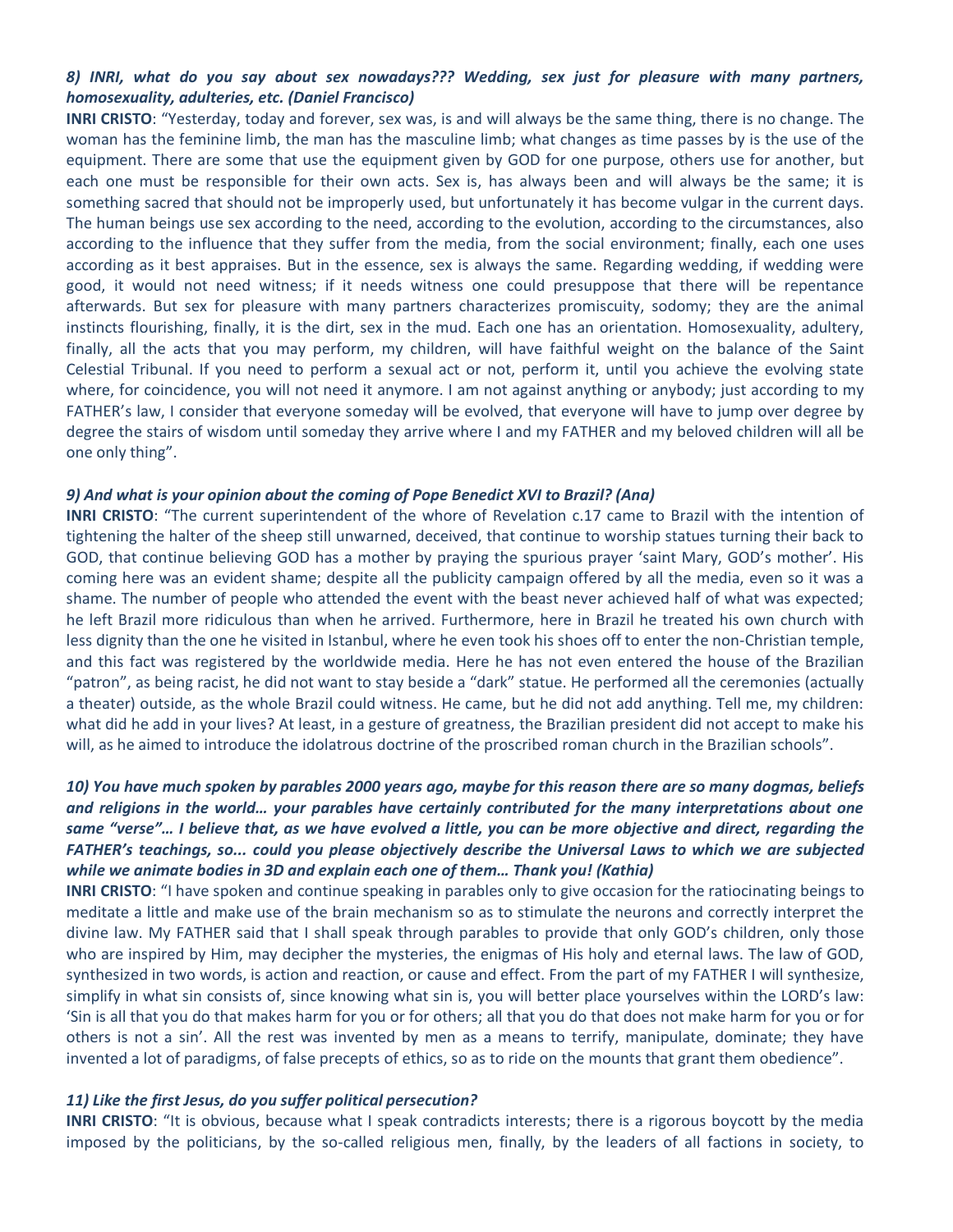prevent that I manifest myself for the humanity. Each leader considers himself owner of a faction of humanity, and the human beings that have an owner remain against me. Each owner of church, each representative of political party, each government, each country leader is a Caesar, and I am here on Earth only for the unsatisfied. Regarding the ones that accept and even enjoy being haltered, I sincerely wish they stay happy with their halters; if they rejoice to obey the owners of churches, the faith mercenaries, the wolves under sheep skin, I can only wish they make good use of their mediocre lives. I am here for the unsatisfied, for the rebels with a great cause, finally, by the rebels whose cause is the restoration of the divine law, of the freedom of consciousness. I am here to gather my children, who are the unsatisfied with this chaotic world. I have said two thousand years ago that these ones would be blessed in the coming of GOD's kingdom: *'Blessed are the poor in spirit, for there is the kingdom of heaven; blessed are the meek, for they shall inherit the Earth; blessed are those who cry, for they will be comforted; blessed are those who suffer persecution for the sake of justice, for theirs shall be the kingdom of heaven' (Matthew c.5 v.3 to 10)*. The unsatisfied cry and I am here for them, to comfort and provide they glimpse the light of the divine justice".

# *12) INRI CRISTO, do you perform any kind of work to help people, besides the lectures? If so, could you give us more details?*

**INRI CRISTO**: "I set my children free from the slavery of darkness, I receive the people without shelter, without social stabilization, and who need orientation, so I give them my love in form of blessing. When they are unemployed, I give them guidance and advice to get a job; when they are sick, I ask my FATHER to bless them. I will illustrate with some examples, since you have asked me this question: certain occasion, a maid came to my presence with four children to support; each time she needed to get a job, she went with pants, because she had a very ugly wound on her leg, almost the size of a hand, and she could not always wear pants as it would harm the wound. When she went to work with dress, the boss saw that horrible wound and soon dismissed her, for this reason she came to me seeking for help – this is an example that really touched my heart. Then I went down the Altar of the LORD's house (when it still was in Curitiba), approached her and placed my hands – that I do not use to greet anyone – on her wound full of pus. Next I washed my hands in a sink that existed next to the altar (you can even see it in photographs), and approximately fifteen days after she went back there happy, full of joy; she insisted on telling me and those present in the occasion that she had been healed and was sorry for not being able to return anymore, as she had to work hard to keep the sustainment of her four children, and on Saturday she could not attend the meeting because her job demanded that she worked also on Saturday. I also remember the case of a young man who had received a stab on his groin, where a big wound was formed, and it would not heal. Then, once more I went down the altar, and placed my hands on his wound; some time later, he returned and, with his face full of joy, he took off his pants in front of the disciples, showed the place of the previous wound and said: 'Look here, INRI, my flesh was healed!" He even said that the healing of that wound was a miracle, since it was not possible to make stitches on that place. Only GOD knows how it happened, as He is the one who makes the miracles. I just say: 'Oh FATHER, bless your children with health, light and justice…' and place my hands on the heads of the sick or directly on their wounds, but my FATHER is the one who heals. There was the case of Dr. Antenor Costa, in Belem of Para, psychiatrist who had cancer in the blood; he came to me, knelt down, received the blessing and was healed, as a medical exam revealed. The journalist Dirceu Santana, who worked in RedeTV, had a cancer in one of his eyes and was about to suffer a surgery, however he contritely knelt down to receive the blessing from the LORD. Some time later he met me again and said that he did not need any surgical intervention and thanked me for the healing of his illness. Just like these ones, there were countless other cases. Finally, this is the kind of work that I have been freely doing all my life, coherent with what I said before being crucified: *"Go, heal the sick, revive the dead, clean the lepers, expel the demons. Freely you have received, freely give" (Matthew c.10 v.8)*. I guide the people showing them the path of good-living, the direction of welfare and freedom of consciousness. On the contrary of the false prophets, I do not need to induce people to say: 'Tell the blessing!', since I do not make anything by myself, I just fulfill the will of my FATHER, LORD and GOD, who is in me".

# *13) Do you have knowledge of all your incarnations? Is the soul always incarnating or does it stay for a while in "stand by"? I want to know if you have incarnated in the meanwhile between Jesus and INRI…*

**INRI CRISTO**: "There was not meanwhile, not even one second; I have not stayed there in heaven, in the sidereal space, waiting to reincarnate, I have reincarnated shortly afterwards, since where I was, in the eternity, time does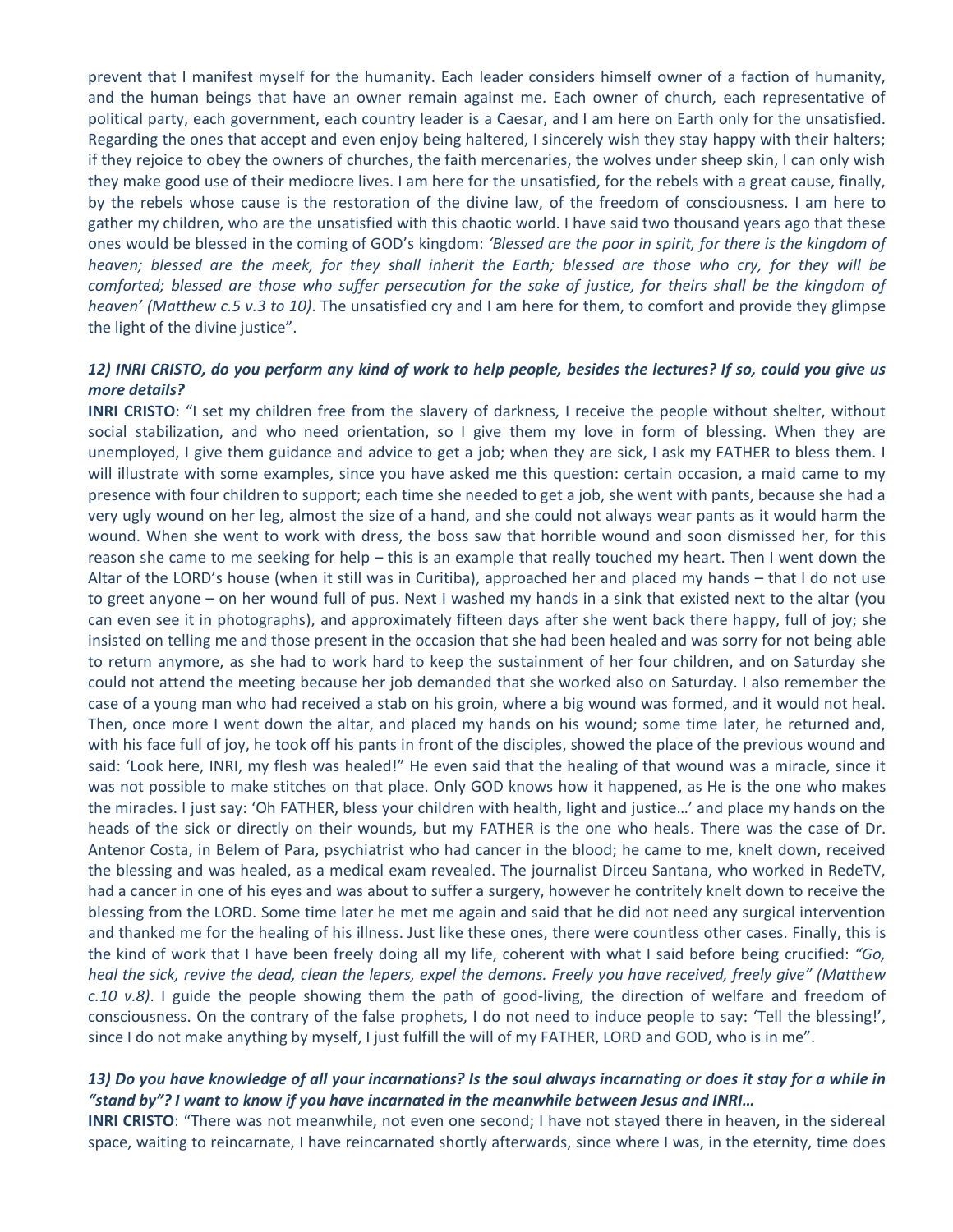not count. Here on Earth two thousand years have passed, but over there not even one second has passed and soon I reincarnated, I did not have time for anything over there, just went away and came back again. But down here on Earth, the day rises and falls, the night comes, people eat, drink, make their toilet, but there is none of these things up over there, because it is where time does not count".

#### *14) What are the good news, since I have not seen any?*

**INRI CRISTO**: "The main good news is that my FATHER has sent me back to this world after two thousand years in order to establish his holy kingdom on Earth, formalized as SOUST, and guide the elect in the foundation of the basis of a new earthly society, that will emerge from the ash, after the explosion of the inevitable nuclear hecatomb that will culminate with the end of this chaotic world. I have returned to lead the human beings that love light into the path of light, teaching them the eternal and unchangeable laws of GOD, the freedom of consciousness, the intimate communion with the ALMIGHTY, the All-Powerful and with the nature".

### *15) How will INRI enrich the Gospel?*

**INRI CRISTO**: "Looking from the historical aspect, two thousand years ago I have expelled the vendors that commercialized at the door of the temple in Jerusalem, but now, obedient to my FATHER, I have entered the temple built in my former, obsolete name (Jesus), expelled the priests, went up the altar, took the statue from the cross and broke it, saying: 'Get out of here, liar thieves, idol worshipers, vendors of false sacraments. I am Christ!'. Two thousand years ago I did a parade for the people riding a mount; this time, I was carried by people on a litter, in Flowers street, the main avenue in the middle of Curitiba city. But analyzing by the theological aspect, I tell you very truly that the law of GOD is eternal and unchangeable; it is the same yesterday, today and forever. What changes are the social and geographical circumstances, which measure the level of understanding inherent to each people at each period of history. The Gospel is all that I spoke and taught to the disciples. Now that I am back, I reiterate all that I have taught two thousand years ago, and still explain to you, under the light of reason and logic, some passages of the Holy Scriptures that are difficult to understand. The matter is not on enriching the Gospel, but to make the human beings put in practice the teachings in the Gospel, otherwise it is hypocrisy someone to self-call Christian. It is not me who needs to enrich the Gospel, but the human beings need to enrich their inners through the teachings that I minister from my FATHER, they shall let the divine light go within their hearts so as they achieve the understanding of the only true richness that never fails: the bond with the Supreme CREATOR of the Universe, GOD, my FATHER, only non-created being, only eternal, only Being worthy of worship and veneration".

# *16) Do you do anything that an ordinary human being does not do, except dressing this strange way?*

**INRI CRISTO**: "I do something that most human beings do not do: I love without demanding anything in return, I teach to love, to be free, to keep the freedom of consciousness. Now I cannot make something that an ordinary human being does not do, otherwise I would be abnormal. I am not abnormal, I am the Son of GOD, I have the mission that my FATHER entrusted me with, to teach the law of GOD. I am not ordinary, I do not practice sex, but I do not have anything against who does it. My FATHER gave me the consciousness that sex is a sacred energy; it shall not be disposed of, wasted, but used to supply the brain. When I fasted in Santiago of Chile, in 1979, GOD gave me power over the flesh. Since then I do not have the restlessness inherent to the human beings anymore".

# *17) Due to the mistake in our calendar, supposedly between 2013 and 2014 years after your first coming… what do you think about the anarchic ideals? I want to know your opinion regarding the anarchism because for me it is evident that if Jesus Christ existed, he was anarchist. (Junior)*

**INRI CRISTO**: "It depends on the angle under which you consider the word "anarchist"; the anarchist may, for example, be an iconoclast. I am iconoclast, but I do not accept the word anarchist, since at least here in Brazil, it is a pejorative word. I do not practice any kind of anarchy, I just seek for the orthodoxy of the divine law. When I entered the cathedral in Belem of Para in Feb  $28^{th}$  1982, I expelled the priests, went up the altar, broke the statue… I was not making anarchy, but placing order in my FATHER's house. I performed an iconoclast act when broke the dummy that was falsely nailed on the cross, which the traitors of the divine cause say that I am. I do not consider myself anarchist, but I have nothing against the anarchists (in a good sense). I just consider myself a feverant defender of the divine law. When someone violates the divine law in my dominium, I am forced to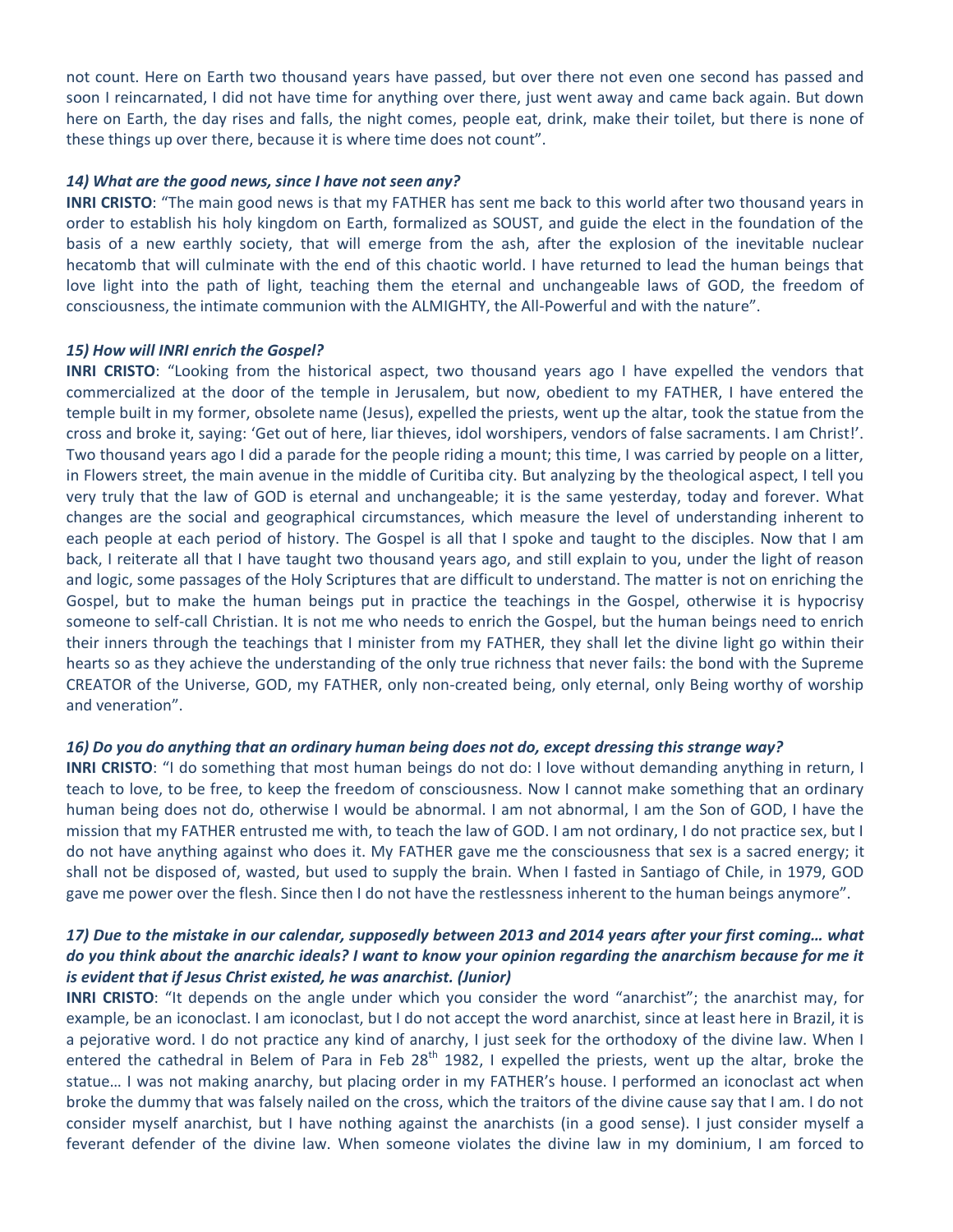perform an iconoclast act. In the case, Belem's cathedral was declared Christian, declared to be Christs's House, and I, being Christ, went there to perform an iconoclast act in order to make orthodoxy return to what so far was claimed to be my FATHER's House. It was in that moment inside the cathedral that SOUST came into being – the Supreme Universal Order of the Holy Trinity, my New and Only Church, the formalization of GOD's Kingdom on Earth, in the fulfillment of what I had promised before I was crucified".

*18) In your profile it is written: "I am theo-taught, taught directly by GOD". How is it? Do you constantly speak with GOD? How is He? And why do you have this privilege and the other mortal beings do not have? (Coroliano)* **INRI CRISTO**: "My FATHER is ineffable, undescribable; He is an energetic being, infinite, eternal. He does not have a physical body that allows me to describe Him. But since He is omnipresent, omniscient and omnipotent, if you are able to see the Universe, you will be seeing GOD. I do my prayers every day and teach my children to pray the New LORD's Prayer, which is the most direct and effective way to establish a contact with the LORD. He gives me the instructions that I shall give for the humanity; regarding speaking only with me, only He could answer why. But even so, for being the LORD of word, the LORD of the Universe, He may speak to any person if that is His will, because the truth is only one, it does not matter the mouth or the means by which the truth manifests. Just for being the most ancient primate that evolved, the patriarch, the Father of you all, my descendants, then He speaks to me first. Just for being the most ancient I delivered my body in holocaust and was crucified to rescue the sins that my offspring committed, because it was me, Adam, who initiated the humanity into the path of sin. For this reason I said: *'FATHER, forgive them, for they do not know what they do' (Luke c.23 v.34)*".

#### *19) How is it to become Inri Cristo's follower? (Coringa)*

**INRI CRISTO**: "It is enough that you take my words into consideration, assimilate the teachings that I minister from the part of my FATHER and you will already be following me; afterwards you may have a personal chat with me to receive instructions from lips to ears".

# *20) Inri Cristo, I believe that you must have already heard many people asking you to do a treatment, right? Now I make you the question: have you ever gone to make a consultation??? It is serious. (Fabio)*

**INRI CRISTO**: "Well, my son, effectively along this long journey upon Earth, I have found many stupid, fanatical beings screaming: 'Go to treat yourself, you crazy man!' When I performed the Libertarian Act in Belem of Para, the judge Dr. Jaime dos Santos Rocha decreed my preventive imprisonment and named a psychiatric joint presided by Dr. Nerival Barros with the mission of defining my psychic condition. After many questioning, he declared to the media that, 'according to optimist perspectives, only on the day of the Last Judgment they could conclude a decision'; he argued that they could not evaluate my condition because, in their view, my brain acts beyond the limits of the capacity of understanding, in a transcendental mental sphere, considered atypical. The psychiatrist Dr. Antenor Costa, from Belem of Para, who suffered cancer in the blood, asked a blessing and obtained the healing of leukemia through me. Just for you to have an idea, my son, I have known a psychologist, specialist in psycho-diagnosis, who wrote a book about me entitled: 'INRI, crazy, impostor or Messiah?' He asked me to subject to the test of Rorschach, whose result is in the book. During more than one year, he came twice a week to question me personally. Then, when you have the opportunity to know this literature, you will know the opinion of the professional, the psychologist specialist in psycho-diagnosis. Therefore, who speaks: 'Go to treat yourself…' are the voices of darkness, the beings enslaved to the halters of Rome and of the false prophets; if maybe you want to wear this hood, I will not be disappointed. But if you made this question only for taking the position, be aware that I am effectively crazy, but I am crazy for love of the humanity

# *21) Does something exist only from the moment one can prove its existence? Or from the moment it proves its non-existence? Prove to me that Jesus was sent by GOD. (Allyson)*

**INRI CRISTO**: "The obvious is evident, does not need any proof. If when I was called Jesus I was even crucified to rescue the sins of humanity, I taught my FATHER's law and continue to teach the same law, there is no need to prove anything to anybody; only the Pharisees need proofs and only the blind cannot see. I do not need anybody for anything, because I am the FATHER's Emissary; I need only Him. I do not need anybody even to wash my tunic or my sandals, as I know to wash them by myself, and just because I know to wash them I do not need to do it; my disciples wash for me. I do not need anything, I do not need to prove anything, not even that I existed two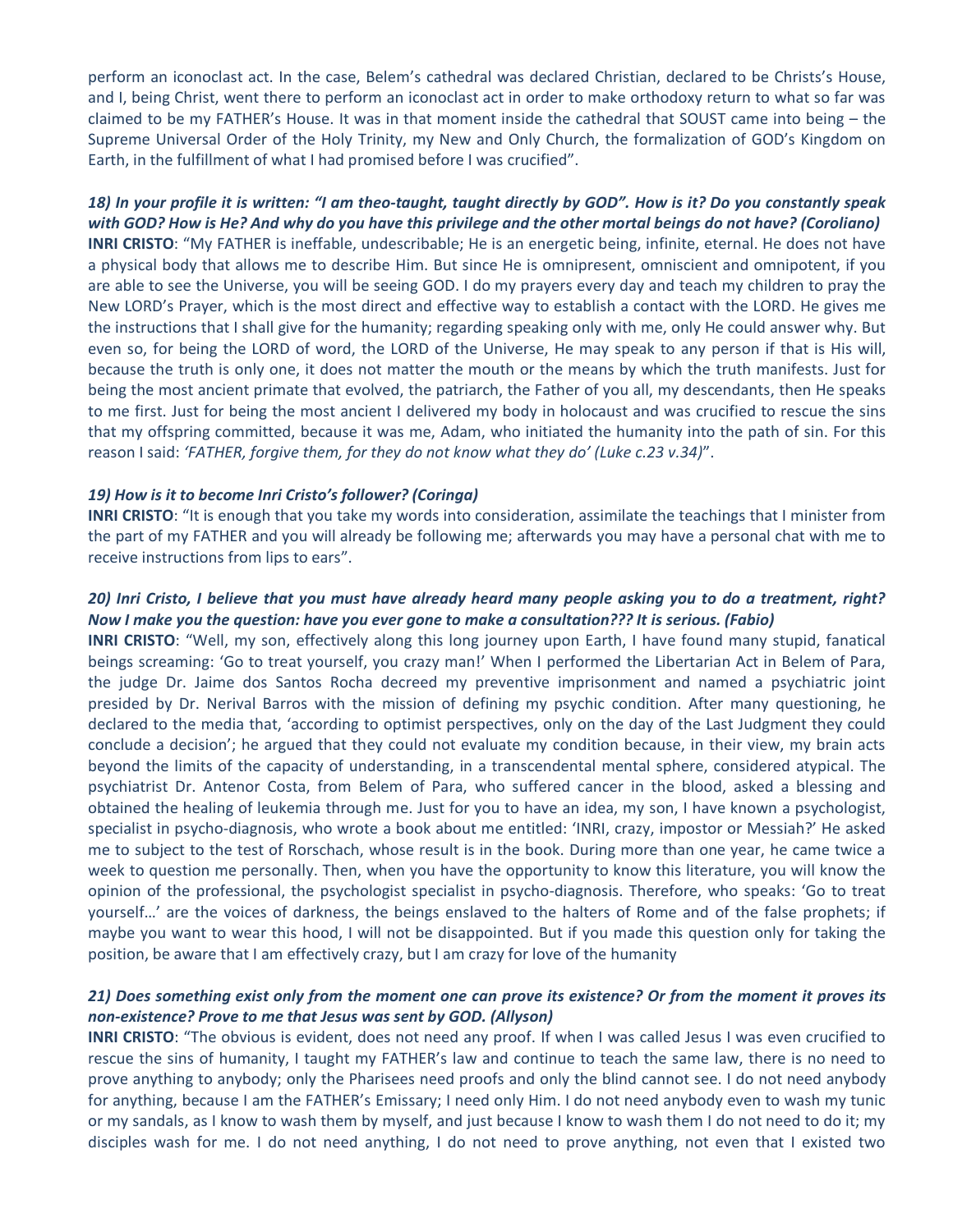thousand years ago, or that GOD sent me in that time. I have no need to prove. However, if you want to arrange a job, you have to prove it through your professional ability that you are able to assume that job. I am not asking for any job, I am not asking anything from anybody; on the contrary, I am freely giving, conveying my FATHER's love, therefore I do not need to prove anything".

# *22) INRI says: "Since the times of Adam and Eve, the Trinity already existed". But the "trinity" preaches the equality amidst GOD, Son and the Holy Spirit… they are "one", "indivisible", "sovereign", "all-powerful" in equal scale (otherwise, they would not be trinity). How do you explain such discrepancy?? Show me the word trinity in the Bible and I will be your most feverous follower. (Lucas)*

**INRI CRISTO**: "The existence of the Trinity does not necessarily mean that FATHER, Son and Holy Spirit are at the same level, so that first of all, above everyone the FATHER is, afterwards comes the Son and the Holy Spirit. The Son is below the FATHER, receiving the instructions from the FATHER, and the Holy Spirit is the spirit that reposed on the Son of Man's body after passing by the purification of baptism and fast, complementing the Trinity. As a proof that I myself recognized two thousand years ago that the FATHER is greater, superior, I humbly said to Him at the time of crucifixion: *'FATHER, have you forsaken me?' (Matthew c.27 v.46)*; *'FATHER, in your hands I commend my spirit' (Luke c.23 v.46)*. If I said that I delivered my spirit, I was recognizing that the FATHER's spirit is greater than mine. This statement also proves that I have not gone to heaven in body and flesh, but in spirit. My FATHER and I are but one because He is omnipresent and manifests himself through me. But when they whipped me, when they spat on my face and humiliated me in the occasion of the crucifixion, my FATHER abandoned me because He is majestic and does not accept such treatment, besides that I needed to suffer all that situation so as to rescue the debt towards the divine law. FATHER, Son and the Holy Spirit are only one thing because He is omnipresent, but they are dissociable, because He is the LORD, the All-Powerful. The fact that the word 'trinity' is not written in the Bible does not mean that the Trinity has not existed or is not in the Bible. Since the beginning of creation, when GOD created Adam and after He created Eve, the Trinity already existed. The LORD separated Eve from my body and she passed through the same process of reincarnation individually, and then two thousand years ago came the Holy Spirit and descended upon me; it was Eve's purified spirit, which does not reincarnate individually anymore and does not sin anymore, for this reason it is called Holy. For the ratiocinating beings, it is written in the Bible about the Trinity since the beginning of creation: FATHER – GOD, the CREATOR; Adam – the Son, to whom He gave the orders (that I disobeyed culminating with the expulsion from paradise), and Eve – that since two thousand years ago is called the Holy Spirit. But as I said, this is worth for the ratiocinating beings; nevertheless, the crawling beings will never assimilate my words. Regarding what men invented and distorted along the centuries, including Constantine's flunkies, it is a matter of using good sense and ask GOD the gift of discernment so as to separate what is divine inspiration from the human inventions. Very truly I tell you, my son: you do not need to be a fervorous follower, but you can assimilate my words. I ask my FATHER to enlighten you and give you the gift of understanding".

# *23) Christ said that he has not come to bring peace, but the sword. Have you come to cause the war? To make parents against their children, as the Bible says? (Renan Celso)*

**INRI CRISTO**: "This text is very clear in Matthew c.10 v.34 to 40: *'Do not judge that I have come to bring peace to*  earth; I have not come to bring peace, but the sword. Because I have come to separate the son from his father, and *the daughter from her mother, and the mother-in-law from the daughter-in-law; and the enemies of those who believe in me will be their very relatives'*. Well, my son, I am the emissary of peace, and right because I am from the peace, when the darkness spirits find me, they get desperate and reveal themselves in the familiar environment; then the separation between son and father, daughter and mother, daughter-in-law from motherin-law becomes inevitable. It means that in the bosom of a whole family, sometimes only one person has eyes to see who I am and remains faithful to my FATHER and to me, even if the relatives manifest themselves contrarily. Those who love light come to me and receive more light, while the spirits of darkness get revolted, hate, blaspheme, attack… behold why the separation is inevitable. When I said that I would come to separate and would not bring peace, but a sword, this sword is my tongue, through which I speak the truth, that not everybody is prepared to hear and assimilate. The reality is that not everyone have eyes to see and ears to hear".

#### *24) Did you have contact with Satan in this incarnation? Why couldn't Satan repent and be saved?*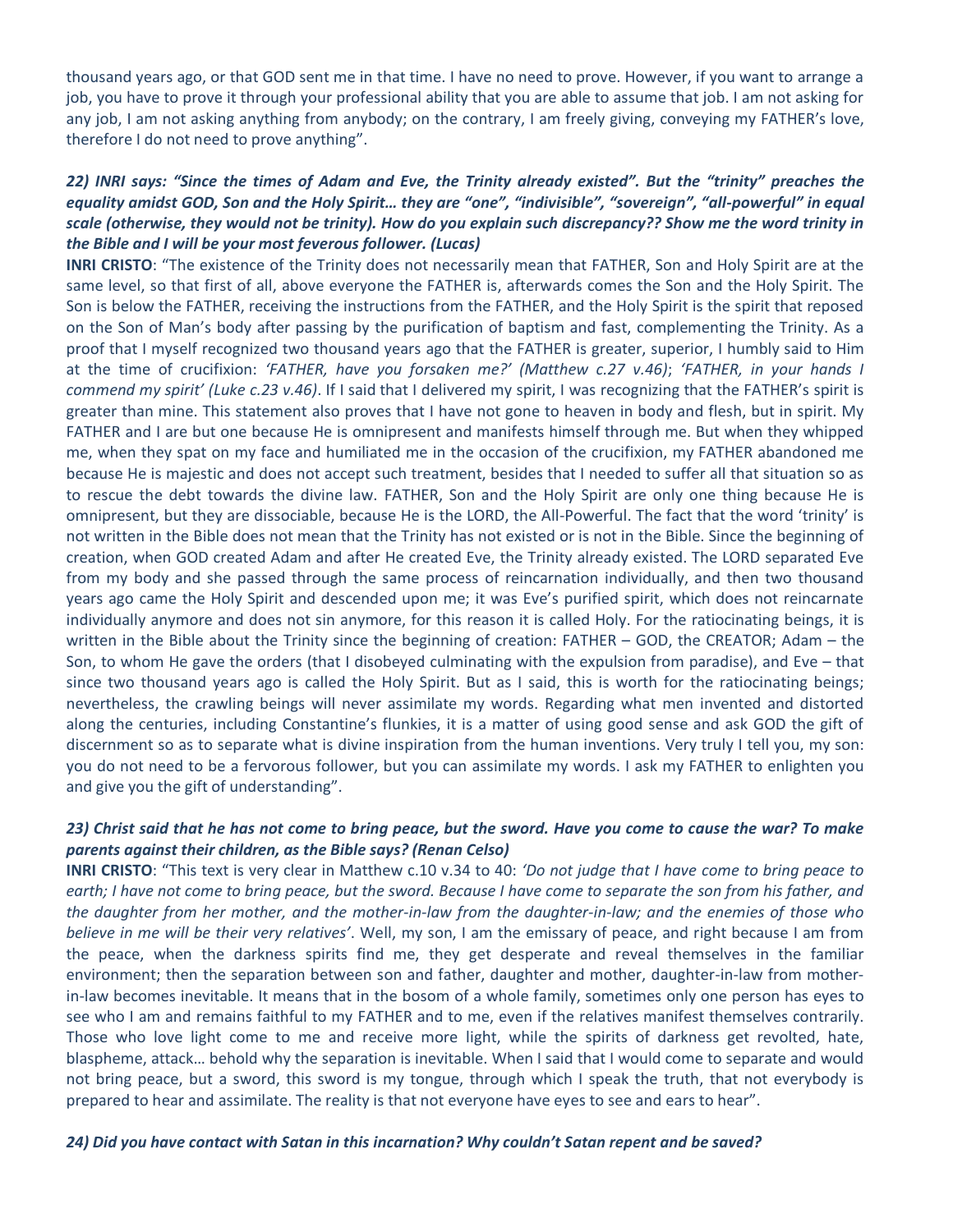**INRI CRISTO**: "Because Satan is a spirit, an instrument of atonement and evolution for the human beings. He will only be save when everyone be saved, when everyone be evolved, as then it will not need to fulfill its role in the context of divine creation anymore".

# *25) Did it ever pass through your head that you could be victim of an obsession? Shouldn't you go to a spiritualist center?*

**INRI CRISTO**: "The inquisitor demonstrates to be under obsession, it is possible to realize that he is passing through obsession of the dark spirits; otherwise, he would study my complete story and realize that my acts reflect obedience to the One who sent me again to this world, since I live only to fulfill the will of the ALMIGHTY, my FATHER, LORD and GOD. When a person is passing through an obsession, does not have coherence in the acts, in the words or in the decisions. It was for obedience to my FATHER that I gathered ten thousand people with me and performed the Libertarian Act inside Belem's cathedral on Feb 28<sup>th</sup> 1982, which culminated in breaking the bond with my former church (the proscribed roman, whore of Revelation c.17) and the birth of the New Catholic Order, SOUST (Supreme Universal Order of the Holy Trinity). And it is not needed much effort to verify the evident decay of the proscribed roman church, that for strength of ALMIGHTY's curse, agonizes day after day and slowly dies, victim of the divine angel called time. Always when the LORD gives an order, at the same time He gives the means for executing it, while the interferences from the malignant edge insanity; behold the main difference between an order from the ALMIGHTY and one obsessed of the dark spirits. Actually, through this question it is possible to realize that the inquisitor is a mount under custody of an obsessive spirit".

#### *26) Inri, how much is your fortune estimated in?*

**INRI CRISTO**: "My fortune, my only fortune is the powerful bond that I keep with the ALMIGHTY, my FATHER, LORD and GOD. The Federal Police has already investigated all my life when I responded a lawsuit for ideological falsehood that lasted for fifteen years in Curitiba and culminated with the recognition of my identity by earthly authorities. Astonished, the Federal Police certified about my legitimacy, since I do now own material goods, I do not own bank account, finally, I live only to serve my FATHER, LORD and GOD. Truly, very truly I tell you: my greater richness is on not owning anything. Did I have any material good, I would be stripped of the authority, of the spiritual and theocratic power that my FATHER trusted me with. The only goods that I can define as being mine are: my tunic, my mantle, my bag, my sandals. I have nothing against the material goods. On the contrary, I ask the ALMIGHTY to bless you with prosperity and abundance, so that you may participate in the purveyance of the LORD's house, that is SOUST. Just I cannot own anything in my name; did I have, I would harm the spiritual majesty of my FATHER, LORD and GOD, who is in me. SOUST lives on spontaneous donations. The LORD is the provider and inspires the human beings with pure hearts to give with the right hand without the left knowing how much *(Matthew c.6 v.3)*".

# *27) Who was Prophet Mohammed that claimed to be "the last prophet of the GOD of Abraham"?*

**INRI CRISTO**: "My FATHER is the LORD, GOD of Abraham, of Isaac and of Jacob. I only respond for my condition, for INRI CRISTO that I am, finally, I only respond for Christianity. I do not give any opinion about religious leaders that do not have to do with Christianity".

# *28) What do you think about the events along history regarding the countless massacres that happened in name of religion? What do you think of those who killed in name of GOD (or Allah or any other name)?*

**INRI CRISTO**: "I do not think, I know and feel that nothing happens on Earth without the acquiescence of GOD. If someone is victim of any massacre, if someone dies in an accident or storm, in a disaster or any misfortune, will be rescuing karmic debt; the body suffers, dies, can even be mutilated, but the spirit returns to the origin purified and afterwards will receive a new body according to the wish of my FATHER, LORD and GOD, Supreme CREATOR and only LORD of the Universe. Those who killed in name of the religion would also kill for another reason, those who hate in name of religion would also hate their fellows for another reason. Actually, only those who dared disconnecting from GOD need a religion. Who is united to GOD, who keeps an intimacy with GOD does not need religion, does not need to shield behind a religion to let the primitive instincts spring, thus taking him to his primordial wild condition".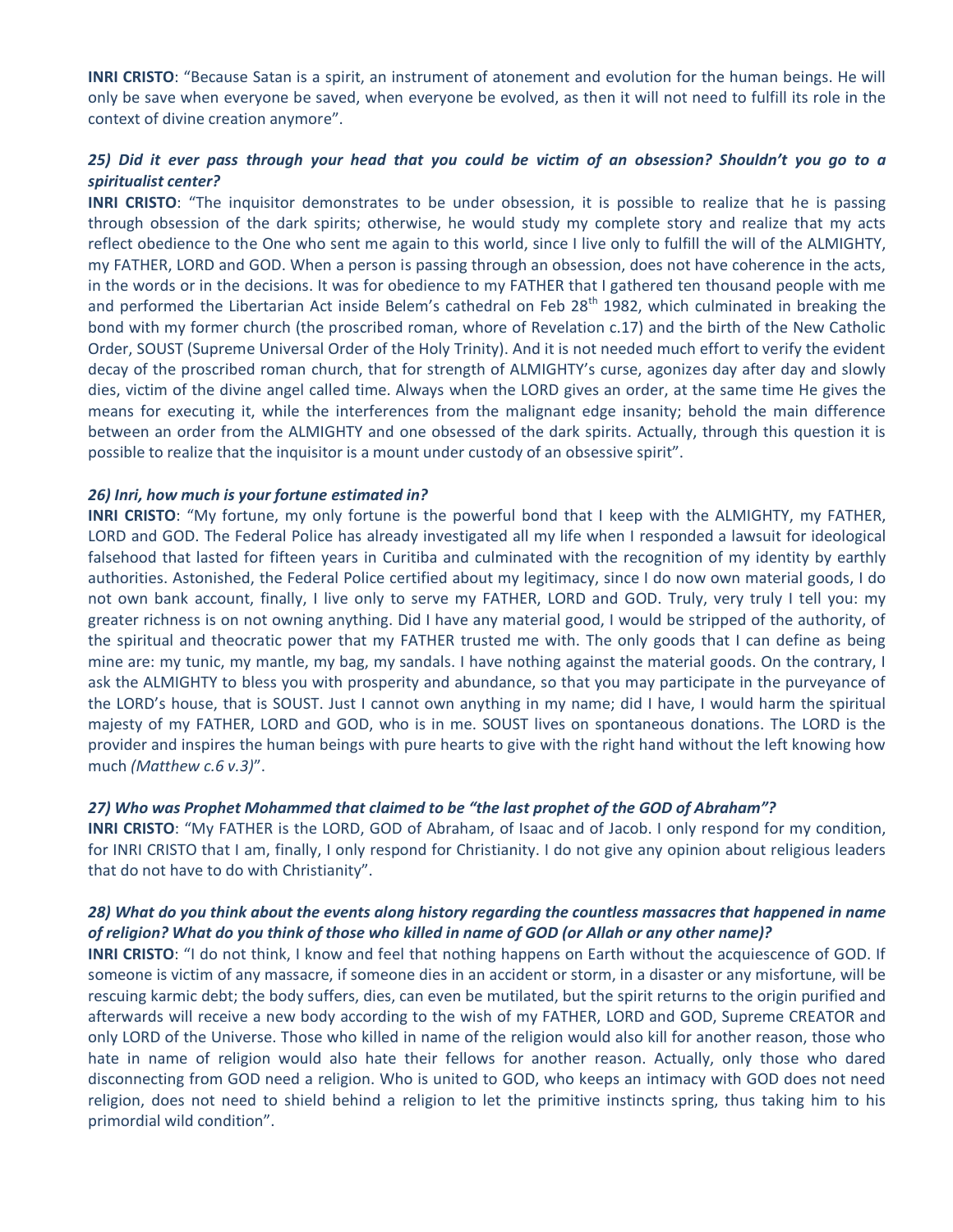### *29) Why does Christ need assistants?*

**INRI CRISTO**: "I, INRI CRISTO, do not need assistant for me. However, the circumstances imposed by my mission demand that I have assistants in order that my children may come to my presence and relate with me. Since the times I was called Jesus I had the disciples to give me assistance in the relationship with the public and it could not be different now".

# *30) If you are Jesus indeed, why are you forming disciples instead of bringing the understanding that we are children of the same FATHER? For who follows the FATHER does not need to follow Masters.*

**INRI CRISTO**: "It is a mistake asserting that I am forming disciples; I am not forming disciples. I am just teaching my children to live according to my FATHER's laws. Those who have capacity of assimilation take my words and the teachings that I minister from my FATHER into consideration; amidst many, very few have become disciples, only those who have vocation and were born for this mission. I am answering you right to give the understanding that you ask, so that someday you become worthy to be called son of GOD, since only those who become worthy of it can be called GOD's child. Actually, my son, who follows the FATHER does not need to follow masters, even because I said to the disciples two thousand years ago: *"No one shall be called your father, for one is your FATHER, the one in heaven, or do not make you call masters within yourselves, for one is your Master, the Messiah" (Matthew c.23 v.10)*. If someone recognizes me and calls me Master, it is not for sake of me, but for the One who sent me again; I do not attribute anything that I speak for myself, but only for my FATHER, LORD and GOD".

### *31) If the world does not have solution, why don't you perform a miracle and save it?*

**INRI CRISTO**: "Only my FATHER performs miracles. Two thousand years ago, when I was asked by the disciples about the signs of the world ending and my return to Earth, I answered: *"And you will hear of wars and rumors of*  wars, and nation shall rise against nation, and kingdom against kingdom, and there will be famines, pestilences *and earthquakes in various places… All this is but the beginning of birth pangs" (Matthew c.24 v.7 and 8)*. Let us suppose that my FATHER had given me power to save the world before fulfilling all that I announced; then I would not be the Son of GOD, Christ, GOD's emissary. I would have been a liar two thousand years ago or would be now, as I said that when I came back all these things that are happening would happen, and other more. Only in attention to the elect GOD will abbreviate the days of tribulation, the terrible days that approach. Therefore, it is not a matter of saving the world from the misfortunes that are to come, as they are inevitable; my mission is to give GOD's children the consciousness on how the divine law works, so that each one may save himself. I cannot save the world from the things that the very human being has planted making bad use of free-will; all the wars, calamities, finally, all the misfortunes that are happening were seeded by man and man will have to harvest".

### *32) Don't you think that GOD is a little incompetent? If for so many thousands of years he has been trying to speak to His "children" and until now could not be understood, the wisdom of such divinity is at least doubtful.*

**INRI CRISTO**: "I could perfectly understand that I am talking to an atheist. It is necessary to point out that GOD is not worried if until now, in these thousands and millions of years, he could not make understand in the attempt of communicating with His children; actually, it is not Him who is failing. GOD, my FATHER, is the Supreme CREATOR, only non-created being, only eternal, only Being worthy of worship and veneration, omniscient, omnipotent, omnipresent, only LORD of the Universe. He exposes the law and, for being omnipresent and omniscient, He knows that all the law created by Him for millennia needs to be interpreted and understood by the earth inhabitants. However, the LORD also knows that each human being, according to the level of spiritual evolution, takes more or less time to assimilate the law. The wisdom is inherent to the Supreme CREATOR, but it is not necessarily inherent to the earth inhabitants, because most of them still ratiocinates in a crawling way, like the quadrupeds that live in the horizontal position. Only the vertical beings can ratiocinate and start to glimpse the greatness, the wisdom of the Supreme CREATOR. Exactly because the human being needs to experience the narrow way of evolution that leads to the infinite, few know and understand the divine law. For such reason my FATHER always sends me back on Earth with the mission of exposing and interpreting the law to the human beings, and even to answer questions like this one that you have just made".

# *33) By the way, if Christianity is a "monotheist" religion and that (in theory) believes in only one god, how can you believe in one god that (according to the Bible) is "three in one"? And the saints, how will they be*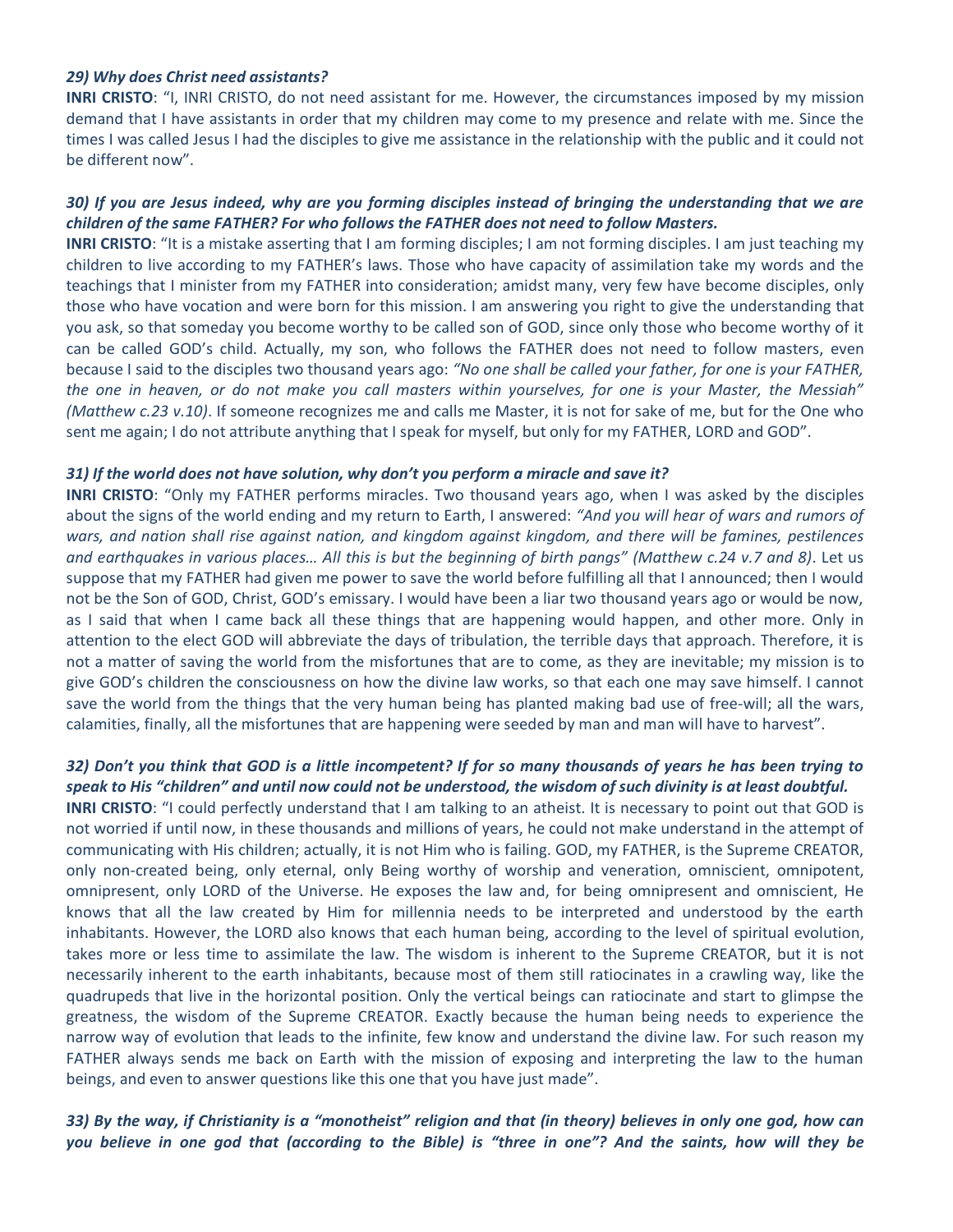# *positioned? It is not rare, the saints gain more attention of the population than the main god… in this case, the Christians.*

**INRI CRISTO**: "I have already realized that you are a ratiocinating being and consider relevant to meticulously answer your questions. The true Christianity is effectively monotheist, but paganism is not. Paganism believed in procession, in queen of heaven, 'our lady'. In the very beginning of Christianity, the leaders of the one that became the roman catholic apostolic (not Christian in its essence anymore), ally to the emperors of Rome, decided for the substitution of the pagan goddesses Cibele and Isis by the 'our-ladies', that proliferate until the contemporary days. The same way the 'saints' were invented by the vultures, con men, deceivers, traitors of the divine cause who subjected to the whore of Revelation c.17. Only one is saint, the LORD GOD, my FATHER. The others are invention of the faith mercenaries. And I tell you in truth that in the case of the LORD and the Holy Trinity, it is not a matter of having a god 'three in one', that means, there are not thee gods in one; the LORD is and will always be the LORD, the Supreme CREATOR, only non-created being, only eternal, only being worthy of worship and veneration. The Holy Trinity means that FATHER, Son and Holy Spirit are only one thing because the FATHER is omnipresent; I that speak to you am the Son, as I was the first man, Adam, the ancestor of human race, and the Holy Spirit is the spirit of the first feminine human being, called Eve in the mythological language, who does not reincarnate anymore; both of us originated the humanity. It does not matter if my first name was Adam, or any other; what really matters is that I am the same spirit, the First Begotten of GOD, who reincarnated as Noah, as Abraham, as Moses, as David etc. afterwards as Jesus and now as INRI. Two thousand years ago I had to rescue the sins of humanity because it was me, Adam, who had introduced the humanity on the path of sin, and for this reason I always have the mission of re-connecting the human beings to the path of the LORD".

#### *34) What is the meaning of life?*

**INRI CRISTO**: "Life does not have other meaning by live, evolve and glorify the Supreme CREATOR, my FATHER, only non-created being, only eternal, only Being worthy of worship and veneration. Otherwise, it cannot even be considered life, as life on Earth without the LORD is a valley of suffering and tribulations".

# *35) Do you think that the dark spirits abandon the body of a person just by speaking some verses of the Bible?*

**INRI CRISTO**: "Of course they do not abandon the body of a person just by speaking some verses of the Bible. On the contrary, they laugh if you just speak some verses of the Bible thinking about expelling them, it is not so simple as it seems".

#### *36) What would prevent them from using the same body again?*

**INRI CRISTO**: "The dark spirits abandon the body of a victim that speaks some verses of the Bible only when the dark spirit is accomplice of the impostor that "expels" it to increase the number of slaves. When it seems that the false shepherd is expelling the dark spirit, actually, because the evil is simulator, it pretends abandoning the body of the victim aiming to give credit to the impostor that is its accomplice, his ally. But afterwards it comes back with his colleges in a more vehement way to take possession of that body. The only way to apart the dark spirits is praying the New LORD's prayer with body and soul, and humbly ask the ALMIGHTY to apart the malignant energies from the dark spirits".

#### *37) Wasn't the rapture to happen after the coming of Christ?*

**INRI CRISTO**: "There isn't any rapture, it is invention of Paul, he was delirious saying that I would come to rapture my church. For three times Paul declared his condition of delinquent. He confesses in I Corinthians c.15 v.9 that he was not worthy to be called apostle for he persecuted the church of GOD; afterwards he declared in Galatians c.1 v.7 that even if an angel came from heaven teaching another Gospel besides the one that I left two thousand years ago should be considered accursed. And to finish with golden key, in Romans c.3 v.7 he confesses that he is liar. Then, what can you expect from a liar person? One of Paul's lies was to say that I would come to rapture. There is no rapture, there is the gathering of GOD's children with the First Begotten, with the Son of Man that speaks to you. When this chaotic world comes to an end, the elect will gather and I will bestow upon them the instructions from the ALMIGHTY about how behaving in order to form the new earthly society".

#### *38) What do you say about the Gnostics, or Gnosis? Is what they preach right?*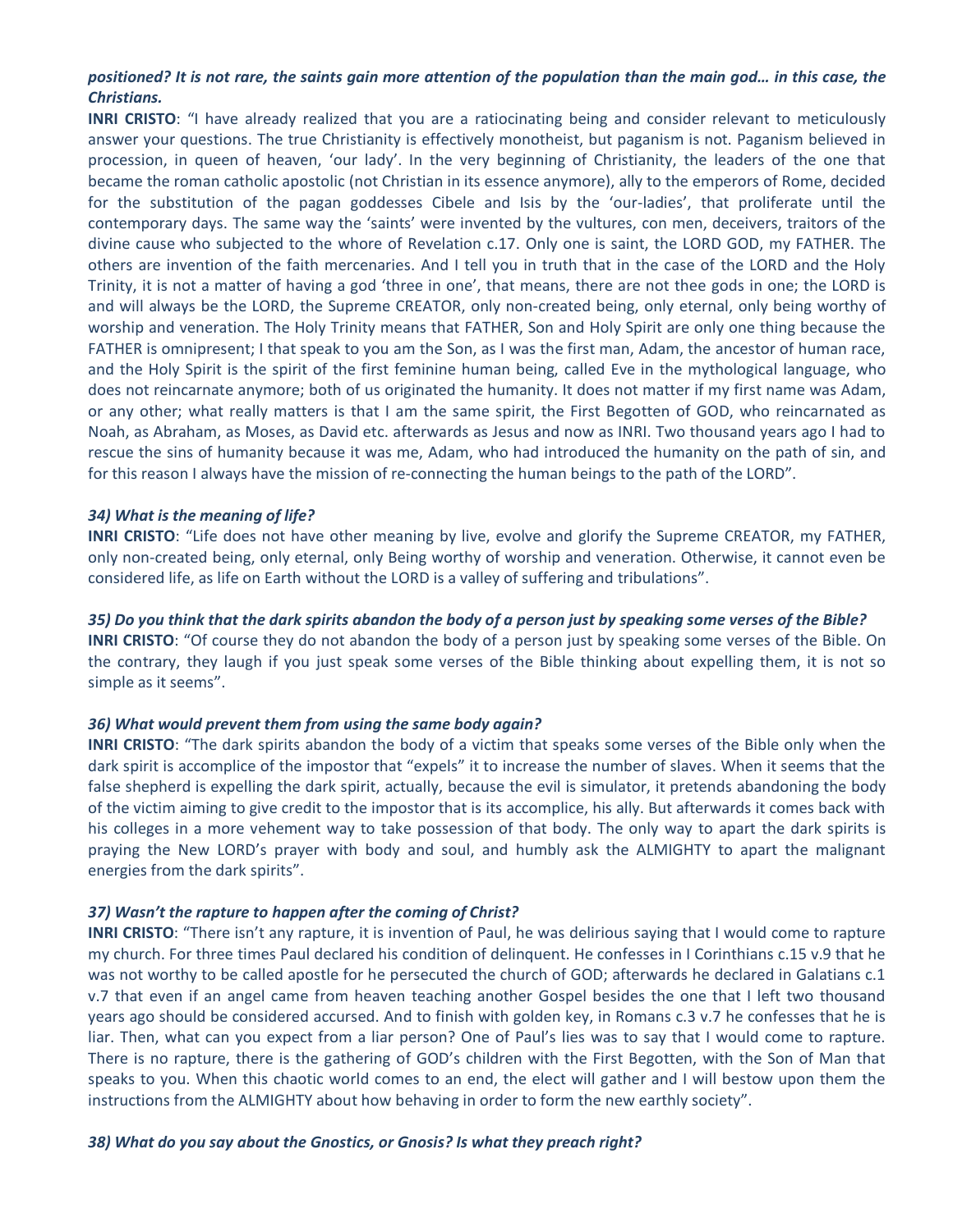**INRI CRISTO**: "It depends, my son. If the Gnostics that you refer to are those who try to control the energies of sex, fanatically obedient to Samuel Aun Weor, from Mexico, then I tell you that they are moving in turns, knelt in front of the owner of the halter and turning their back to GOD. Samuel Aun Weor's followers will never be able to achieve what he promised, because the power over the flesh only my FATHER can give, and He only gives to those ready to humbly assimilate the teachings that I minister from Him. If you are asking about other Gnostics, then it is necessary that you reformulate the question".

*39) About the soul not being able to enter the water, I would say that it is true only if soul = breath, since it is possible for the man to live indefinitely submersed, it is enough to have the necessary machines (I wonder if these machines can carry the soul?...). According to this theory, the soul of a diver would disperse while he remains submersed. About the free-will, can you tell me what happens if someone proclaims to be the very Christ and preaches just like He did? I know that he would not suffer bad things by the action and reaction, as he would do/preach only good things.*

**INRI CRISTO**: "The man can even survive submerged for a while with help of machines, but not indefinitely; the soul does not disperse since he keeps contact with the vital element that is oxygen. GOD inspired the scientists to invent these diving equipment, thus facilitating the displacement of those who fulfill their mission under the water. The blood does not coagulate because it continues being fed by oxygen, and the spirit, consequently, follows his owner. Regarding the second question, any human being who dares to claim himself Christ, even if preaches all the teachings that I have preached when I was called Jesus and demonstrates to be the most competent actor, will be merely a parrot repeater of words, since much beyond the words is the authority on teaching, the certainty, the security, and above all the LORD's anointing. Maybe you do not even know, but Christ, from the Greek, means "the anointed", in the singular. Therefore there is only one Christ; I that speak to you am the same Christ who was crucified two thousand years ago, like it or not, believe it or not".

#### *40) Does Christ keep the Sabbath or Sunday?*

**INRI CRISTO**: "I obviously keep the seventh day, which is the Sabbath of the LORD. In the condition of representative of the LORD's law, I teach the disciples and all the members of GOD's Kingdom, formalized as SOUST, to keep the Sabbath day. All of us here in the LORD's house in Brasilia, the New Jerusalem, keep the Sabbath; my followers also keep the Sabbath, which is the day that we meet together and speak about the LORD, not only worship, because worshiping I worship Him every day and so I teach my children. Actually, Sunday is the first day of the week, then comes Monday and so on".

#### *41) Has Christ annulled the Old Testament?*

**INRI CRISTO**: "I have never annulled the Old Testament, as it brings part of the divine law. I myself said when I was called Jesus that I have not come to abolish the law, but to fulfill it *(Matthew c.5 v.17)*. It was just due to the Old Testament that I delivered myself in holocaust; it was foreseen that I had to be sacrificed to make the new covenant, propitiating that humanity started a new life from then on".

# *42) According to your incarnations that you quoted, it seems that the Bible summarizes your history. Is it right? Is the history of humanity directly bonded to your history?*

**INRI CRISTO**: "The Bible is a book of dead letters and only with the acquiescence and inspiration from the ALMIGHTY someone can understand it without going into fanaticism. The history of humanity is obviously bonded to my history, since I am the Firstborn of GOD. It does not matter if they say that I was Adam, or any other name. The important is that I was the first ape that was born erect and without tail, the First Begotten of GOD, Father of humanity".

#### *43) This law about the Sabbath, that we shall not work, is it worth until nowadays?*

**INRI CRISTO**: "The law of GOD is worth forever. We keep the Sabbath and all those who want the LORD's blessing shall also keep the Sabbath, which is the day of the LORD, the say for renewing the symbiosis and stay in harmony with the LORD. The LORD merciful forgives the ignorant, but only the ignorant are forgiven; those who have conscience of the divine law shall keep the Sabbath".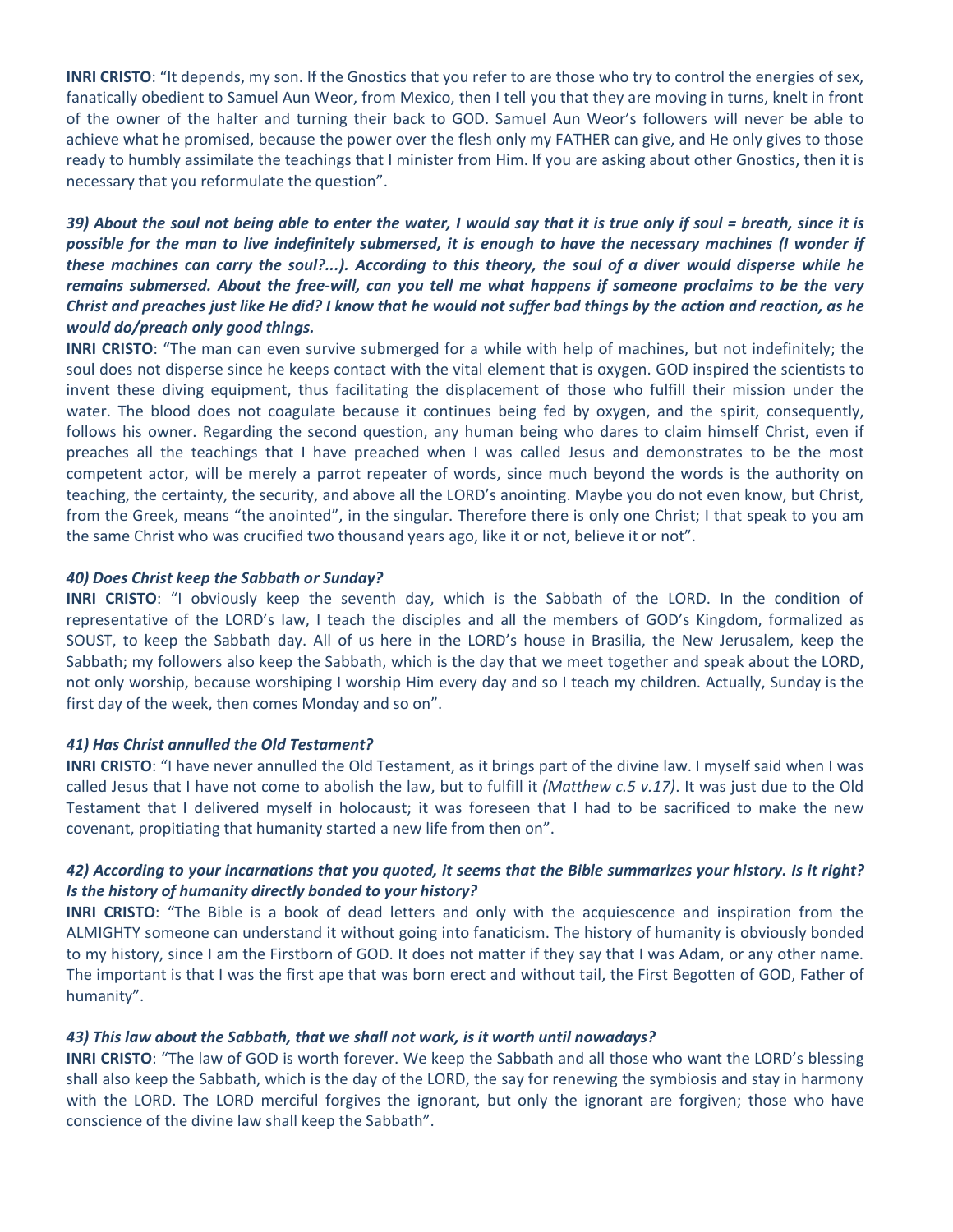#### *44) What are the consequences of having chosen the Sunday as the resting day?*

**INRI CRISTO**: "The consequences are inherent of who obeyed Emperor Constantine; he converted to the Christianity declaring it the official religion of the roman empire as a stroke of political ability. To attract pagan adepts, he introduced many changes, amidst which changing the resting day of the Christians from Sabbath to Sunday, the Sun Day venerated by the pagans. But the law of the LORD always continued on. The Sabbath of the LORD is the most propitious day to receive the LORD's blessings; the Jewish people have prosperity because they observe the law and keep the Sabbath. Nevertheless, who keeps the Sunday instead of Sabbath becomes destitute of the heavenly blessings that the LORD distributed on the Sabbath, not on Sunday. Therefore, whoever wants to have part in the LORD's blessings, shall keep the Sabbath. The consequence of keeping the Sunday instead of the Sabbath is the abandonment, the despise of GOD to the disobedient children. But while you are ignorant of the divine law, the LORD merciful and magnanimous absolves you; in this case, the ignorance is a cover of protection, mainly because you were deceived, cheated by the faith mercenaries, successors of Constantine".

### **19 – Questions from Maurício Miki Borges, resident in Japan.**

#### *1) What is your mission on Earth?*

**INRI CRISTO**: "My mission is to propitiate the consolidation of GOD's Kingdom on Earth, teach GOD's genuine law, expose the true GOD, the Supreme CREATOR, my FATHER, **only non-created Being, only eternal, only Being worthy of worship and veneration, omniscient, omnipotent, omnipresent**, only LORD of the Universe, distinguishing Him from the generic gods invented by men".

# *2) Historians say that some of the Apocryphal Gospels have already been part of the current Bible and were taken away along the successive Councils. Has this subtraction really happened? Do you agree with the withdrawal of these Gospels or was it a Divine deed?*

**INRI CRISTO**: "The subtraction of the so-called apocryphal gospels is not a supposition; it is a real historical fact. As what regards on agreeing or not, truly I tell you that nothing happens on Earth without GOD's acquiescence, and if it happened it was because He allowed to. But the truth is and will always be only one, and I respond only for what I have spoken and for the real facts; I do not respond for the deliriums and fantasies inserted in the gospels as an inspiration from the malignant, no matter these gospels are inserted in the Bible or not".

#### *3) Do you believe that SOUST will keep its principles, even after your departure?*

**INRI CRISTO**: "After the inevitable explosion of the nuclear hecatomb that will culminate in the end of this chaotic world, GOD, our FATHER, only LORD of heaven and Earth, will be glorified during the next one thousand years. Even in the Apocalypse it is foreseen that after the great tribulation there will be one thousand years of peace *(Apocalypse c.20 v.7)*. The principles of SOUST will remain forever, because the divine law is eternal, unchangeable, and the truth is only one. It is up to the integrants of SOUST, to GOD's children, to keep in their inner the consciousness that everyone is inseparable from the divine law, that synthesized is the law of action and reaction, and therefore they shall put in practice the teachings that I minister from my FATHER".

# *4) You declared to be contrary to invoking the dead. We know that in Spiritualism, some spirits are known as missionaries, that means, they perform their works with authorization from the Higher Realm. In the biblical accounts, there are many apparitions of "angels", amidst them, the one that came to give Mary the news about the coming of the Messiah. How do you understand these missionary spirits and what these angels effectively*  were? Are they the ones that man conceives like a flying being with aureole, or would they be enlightened *spirits at the FATHER's service?*

**INRI CRISTO**: "First of all, the angels who gave the news on the coming of the Messiah were not invoked; the apparitions happened naturally. These ones were actually GOD emissaries and manifested with the mission of conveying a message. The more someone walks on the path of good-living heading to divinity, the more the spirits of light get closer. And it is not a matter that the angels are privileged of GOD; they perform a different function in the context of the divine creation, they help the human beings in the process of evolution and spiritual elevation. The angels are energetic bodies of divine light that have the mission of enlightening, awakening the sublime side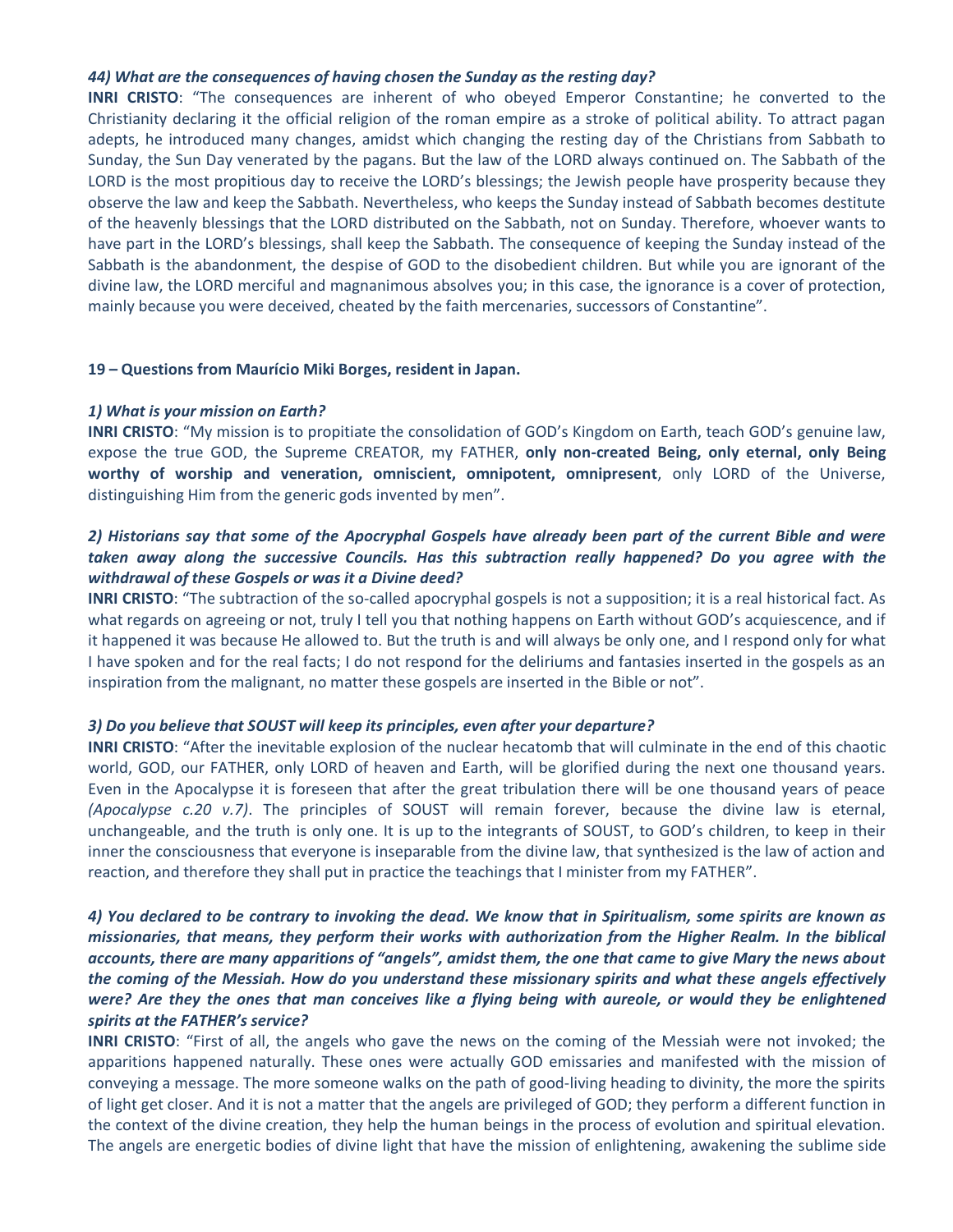in the mind of the earth inhabitants who invoke the Heavenly FATHER in search of help and guidance. They are not those beautiful beings with wings and child face, they do not have their own identity, ego, personality. The more it is possible for the man transcending to the spiritual realm, more the spirits of light will approach and give him inspiration in his acts, words and thoughts. They operate in the subtle realm; it is not always possible to detect when a spirit of light is helping someone. There are also the evolved spirits (therefore, who have already been on earth) that can convey a message to an earth inhabitant after disincarnating, and it does not prevent them from reincarnating soon afterwards. But it is something that shall happen naturally; it does not mean that you shall invoke them. On the contrary, let them follow their trajectory in the cosmic realm so that they can rest in peace in the bosom of the Heavenly FATHER".

#### *5) Do you believe that the religion is necessary for the spiritual growth of the human being?*

**INRI CRISTO**: "The word religion, originating from the Latin religaire, means reconnecting the human being to GOD. However, every single person is already linked, connected to GOD, therefore there is no need for the existence of religion; some have consciousness of this, others not. My mission here on Earth is exactly to awaken the consciousness of my children to the reality that all are inseparable from the Eternal LORD of Life, and I continue coherent with what I have already taught two thousand years ago: *"But whenever you pray, go into your*  room and, with the door shut, pray to your FATHER in secret. And your FATHER, who sees what happens in secret, *will reward you" (Matthew c.6 v.6)*. Actually, the religions have placed the human being far from GOD, by imposing upon them a "god" of plaster, of iron, of clay... cold, still, done by the perishable human hands. I teach you to worship only the living GOD, my FATHER, only non-created being, only Eternal, only Being worthy of worship and veneration, omniscient, omnipotent, omnipresent, only LORD of the Universe, and to establish a symbiosis with Him so as to live in peace".

### *6) Do you believe that religion has become a commerce? How to avoid it?*

**INRI CRISTO**: "My son, I do not believe that religion has become a commerce, I see it, I realize it day after day. There is not way to avoid it, as I myself have foreseen when I was called Jesus that the false prophets would come and deceive many, even the very elect if possible *(Matthew c.24 v.5 and 24)*. While there are human beings that accept to be subdued, alienated, fanaticized, who surrender to the seduction of the false prophets, there is no way to avoid any kind of religious commerce. Only those who love the truth and freedom of thought can get rid of the fetters imposed by the so-called "religions" when they meet me again and start a new life. Behold why many will come to tell me that day: *"Lord, Lord, have we not prophesied in your name, and in your name expelled the demons, and in your name performed many miracles? Then I will tell them aloud: I never knew you; get away from me, you evildoers" (Matthew c.7 v.22 and 23)*. For many it will be late, too late: the divine justice will shine".

### *7) How old were you when received the revelation that you were Jesus and why have you not received this right since your birth?*

**INRI CRISTO**: "When I fasted in Santiago of Chile in 1979, my FATHER, LORD and GOD gave me the consciousness of my identity, that I am the ancestor of humanity, the First-born Adam, that reincarnated as Noah, Abraham, Moses, David etc. afterwards as Jesus and now as INRI. And as I myself said: *"Be aware to receive me, for I will come to you as a thief and you will not know what hour" (Revelation c.3 v.3)*, therefore it is not a matter of having the right to know my identity since my birth, but that before I knew who I am, my FATHER subjected me, without free-will, to closely experience the bitterness, the iniquities of the contemporary society in order that He could give me power and authority to fulfill my mission".

#### *8) Why did GOD allow the religions to take directions so distant from the purpose to which they serve, that should be the moral and spiritual development of the human being? Ex. Catholics and Protestants in Ireland.*

**INRI CRISTO**: "Actually, the religions did not take distant directions; the religions were invented by men to fill the emptiness that they placed between themselves and GOD due to the constant violation of the divine law. But, as I have already said and repeat, nothing happens on Earth without the ALMIGHTY's permission. When something in the divine creation seems wrong, actually it is part of a whole that is right, because GOD does not make mistakes, does not fail. The LORD allows that human beings make mistakes, fail, deviate, for only then they are taken to the valley of purification; in temptation the error is committed, and by committing mistakes they must suffer the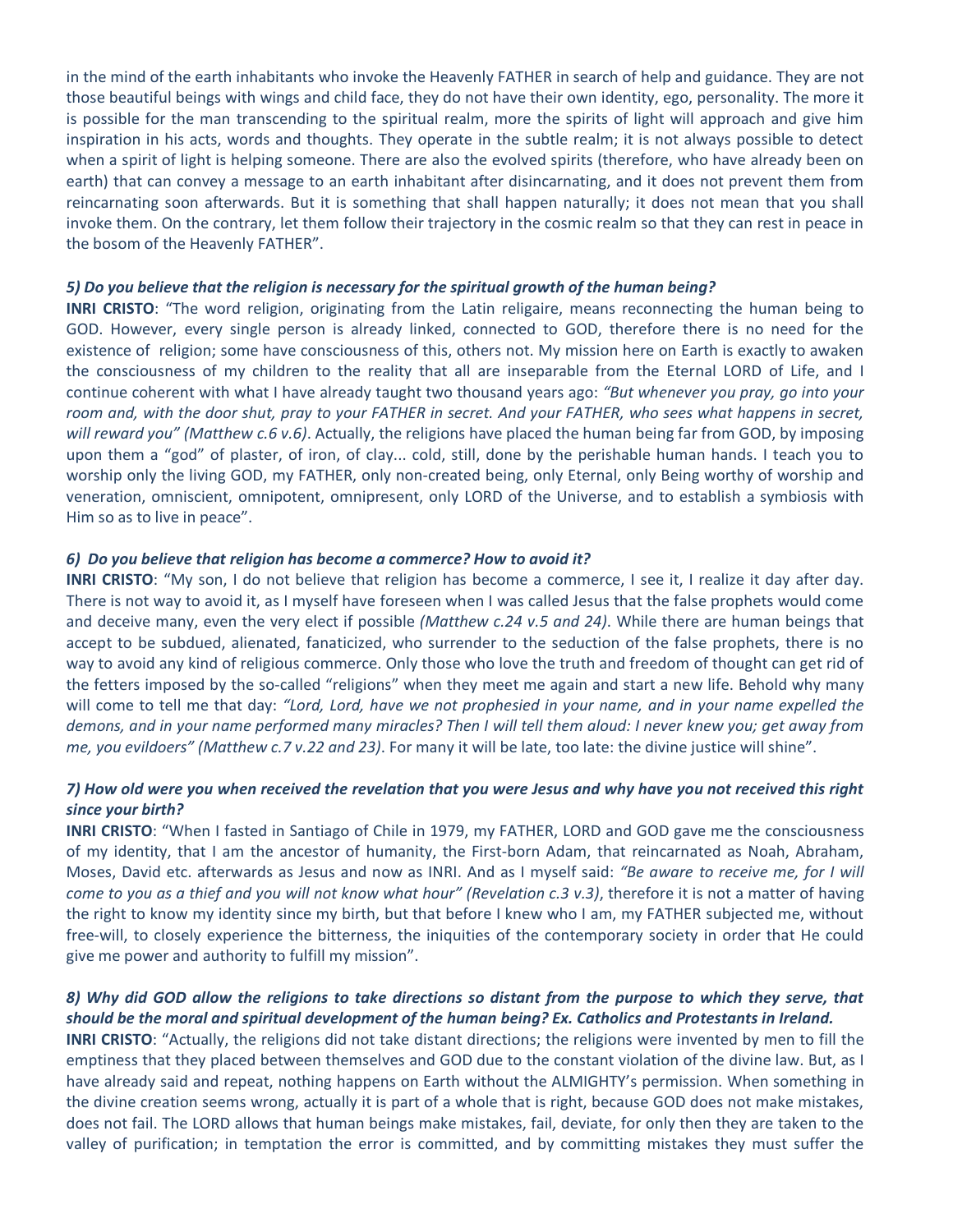consequence of the committed sin. This is the mechanism of evolution and spiritual maturation, until they achieve the equilibrium and establish the symbiosis with the LORD, which does not depend on religion. It is not the religions that will lead the human beings to GOD; it is a matter if individual search inherent to each son of GOD who puts in practice the teachings that I minister from the LORD. Behold why I have said two thousand years ago: *"I am the way, the truth and the life. Nobody comes to the FATHER except by me" (John c.14 v.6)*. That means, to achieve GOD, everyone will have to someday pass through me. I am on Earth for the unsatisfied; if someone is satisfied with his religion, continue on it; everyone has the right to follow the religion or the belief at his will. Thus will be helping me in the difficult mission of separating the weed from the wheat *(Matthew c.13 v.36 to 43)*, the sheep from the goats *(Matthew c.25 v.32)*. All the ways effectively lead to GOD, but I am the final line, that's why I said that "I am the way". I always explain this way: consider that you need to make a trip from Curitiba to Rio de Janeiro. There are many ways to get there: by sea, by train, on foot, by airplane, by car… You may do a long turn passing by Mato Grosso, Brasilia, Minas Gerais, to finally arrive at Rio. It will depend only on you to choose which path to travel and the means that you will use in order to achieve the target. All the ways lead to GOD, that is true, but some take more time, others less. Some are more risky than others. It means that, even going by other religions, someday you will inevitably have to come to the FATHER by me. I am the end of the trip, the alpha and the omega, the beginning and the end. My FATHER and I are one and the same".

# *9) Do you believe that man can understand GOD and act according to His teachings, without being necessarily an integrant of SOUST?*

**INRI CRISTO**: "Those who have part with me come to SOUST for missing to meet me again, to feel the peace of the LORD's house, not simply to fulfill an obligation or a formality. However, for the human being to be saved, it does not mean that he must be an integrant of SOUST, even because there is no register of the followers. Furthermore, the teachings that I left two thousand years ago are worth for the current days too. And I have taught my children to pray in the bedroom, in hidden, with the door shut *("But whenever you pray, go into your room and, with the door shut, pray to your Heavenly FATHER. And your FATHER, that sees what happens in secret, will reward you" – Matthew c.6 v.6)*. Therefore, if a person keeps in his or her inner the teachings that I minister from my FATHER and keeps the sacred bond with the ALMIGHTY no matter where they are, will have greater chances to be amidst the elect in the day of the Judgment. But it is obvious that the more someone has the opportunity to directly listen to my words, the more will be prepared to live according to GOD's law. There are people from many states of Brazil and even from other countries that keep a strong bond with the Kingdom of GOD even though they are far from the headquarters of SOUST and when they have the opportunity, they come to visit me. Each human being has the inalienable right to decide and feel in his inner how he wants to take the position, if he wants to be just a follower, sympathizer, or if he aims to make his bond with the Kingdom of GOD closer and become a meritorious member; each one will be gifted with the blessings from the ALMIGHTY within the law of equality, which consists on distributing unequally to unequal ones as long as they unequal themselves".

### *10) About your rebirth in Brazil: was it purposed or aleatory?*

**INRI CRISTO**: "GOD is the one who chooses where His Son reincarnates. He chose the New World, the Land of the Holy Cross, whose official name is Brazil. Two thousand years ago, when I walked to the Skull, He showed me the terrible destiny reserved to the humanity, but also the inheritance of this new earth, huge, of exuberant nature, where there is abundance. It is foreseen in the Bible that I would reappear in the New World *("I saw a new heaven and a new earth" – Revelation c.21 v.1 and 2)*. The New World are the Americas. Since childhood I heard people say that "GOD is Brazilian". Actually GOD is universal, but His Son has reincarnated in Brazil".

# *11) As it had been alerted to us: "Then, if someone comes to tell you: here is the Christ, or there he is, do not believe it; for many false Christs and false prophets shall rise and make great prodigies, to deceive if possible the very elect" (Matthew c.24), so I ask you: how to believe that you are the Messiah, the Christ?*

**INRI CRISTO**: "It is not a matter of belief, because the belief generates fanaticism. My children know who I am, the ALMIGHTY gives them the consciousness of my identity. And all that I said two thousand years ago is rigorously being fulfilled. At those times, questioned by the disciples about the signs of the world ending and my coming, I told them in response: "Beware that no one leads you astray... For false christs and false prophets shall come *in my name… for they will appear and produce great signs and omens, to leas astray, if possible, even the elect"*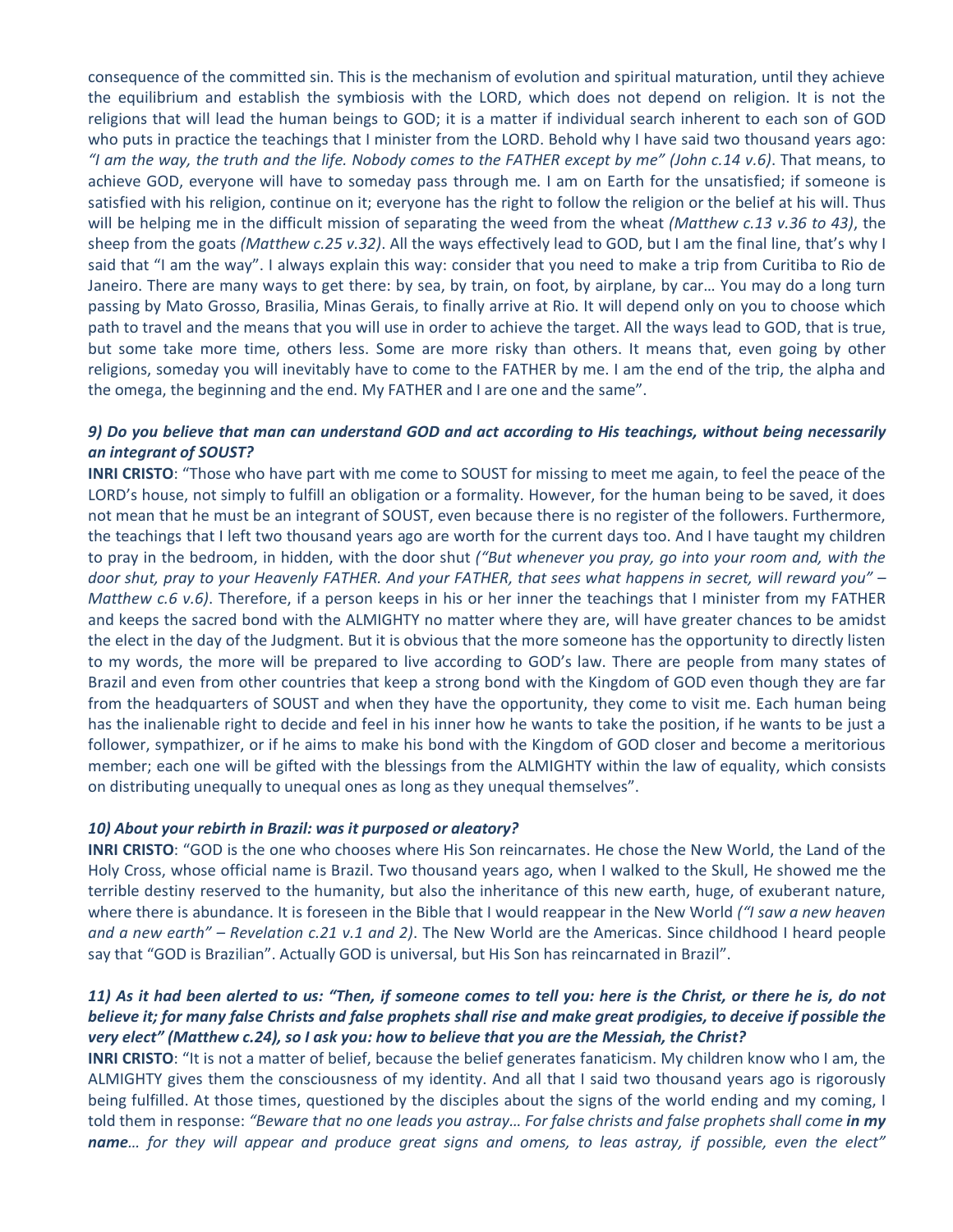*(Matthew c.24 v.5 and 24)*. Beware that I have told you: 'they shall come in my name'. They have come in my former, obsolete name (Jesus) and wail on the streets and in the pharisaical temples: 'Aleluia! Jesus' blood has the power!', dragging with them a multitude of fanatical Pharisees labeled as believers and evangelicals. In my name they illicitly subtract the scant resources from my people and buy radio and television broadcast; in my name they blackmail the tithe from the workers' miserable earnings, counteracting my Gospel. Since I have said: *"For the laborers deserve their salary" (Matthew c.10 v.10)*, nobody can use my former, obsolete name (Jesus) to take a slice from his scant salary, under the pretext of blackmailing the tithe, without practicing the illicitly against the divine law. Furthermore, any human being who dares to personify the Son of GOD that speaks to you shall have a tragic ending, as it happened to David Koresh, Jim Jones and others, because truly, very truly I tell you: I am not a man, I am the Son of Man. And to differentiate me from the false prophets, enabling the distinction to the elect, I have not come in my former, obsolete name, but with a new name, INRI, and in the name of my FATHER, LORD and GOD. INRI is the name that I have paid with my blood on the cross *("To that who wins… will I write upon him the name of my GOD… and my new name" – Revelation c.3 v.12)*, which is in all my documents. I also said to the disciples who asked how to differentiate the false from the true one: *"You will know them by their fruits. A good tree cannot bear bad fruit, nor can a bad tree bear good fruit. Every tree that does not bear good fruit is cut down and thrown into the fire. Thus you will know them by their fruits" (Matthew c.7 v.16 to 20)*. While the false prophets exploit the people without weight on the consciousness, I live honestly, in the simplicity, freely binding the human beings to GOD. I do not own or will ever own any material goods. According to the statutes of SOUST, not even my disciples can own any material goods; they live only for the ideal to serve my FATHER, LORD and GOD, who is in me".

### *12) How many followers and temples does SOUST have nowadays? Does the idea of expanding it exist?*

**INRI CRISTO**: "As I have already said before, in SOUST there is no register of the followers, therefore there is not a way to specify a number. I am not worried with the quantity of people; the important thing for me is that my children be connected, united to the LORD, that they keep strong in their character and in their decisions, that they do not be cattle-minded that change the direction according to the blowing of the wind. Nowadays SOUST is centered in Brasilia, but there aren't any temples, as I teach my children to transform their houses in temples of the LORD. As I have already said two thousand years ago: *"The Kingdom of GOD does not come with things that can be observed, for the Kingdom of GOD is within you" (Luke c.17 v.20 and 21)*. The Kingdom of GOD is a kingdom of light, a kingdom of energies; it does not have the cinematographic aspect as suppose the fanatical Pharisees labeled as believers and evangelical. Regarding expanding SOUST, it is not me who will have to worry about saving the human beings; the human beings shall worry about showing their dignity towards the ALMIGHTY".

## *13) You have been to many countries in South America and Europe until your returning to Brazil. Have you ever returned to any of them or do you intend to return?*

**INRI CRISTO**: "I have already returned to some countries, mainly the ones in Latin America. The last time I went out of Brazil, it was due to an invitation from SIC TV, in Portugal, in order to be interviewed in the program Noites Marcianas. The time of my peregrination on Earth has already passed. Nowadays, at the age of 60, 47 years of peregrination and almost 30 that I had the revelation of my identity, I reserve the right to stay here in the New Jerusalem, in my FATHER's house. Whoever wants, be welcome to know me personally here in SOUST. It is not the FATHER who shall go to the children, but the children shall come to the father".

### *14) Do you intend to visit any country that you have not visited yet, aiming to propagate your return?*

**INRI CRISTO**: "I do not have plans in view, but of course if that country invites me sponsoring the transportation and lodging for me and my disciples, if there is a strong and concrete purpose, of course I will go, even to bless the hosts".

#### *15) Is there hierarchy in SOUST?*

**INRI CRISTO**: "There is hierarchy in SOUST in tune with the law of equality, that consists only on unequally distributing to unequal ones as long as they unequal themselves. There are those who integrate the ecclesiastic body of SOUST in the condition of disciples; they dedicate integrally to the service of the LORD and observe the precepts of the Disciplinary Code of SOUST, each one occupying a hierarchic position and specific responsibility.